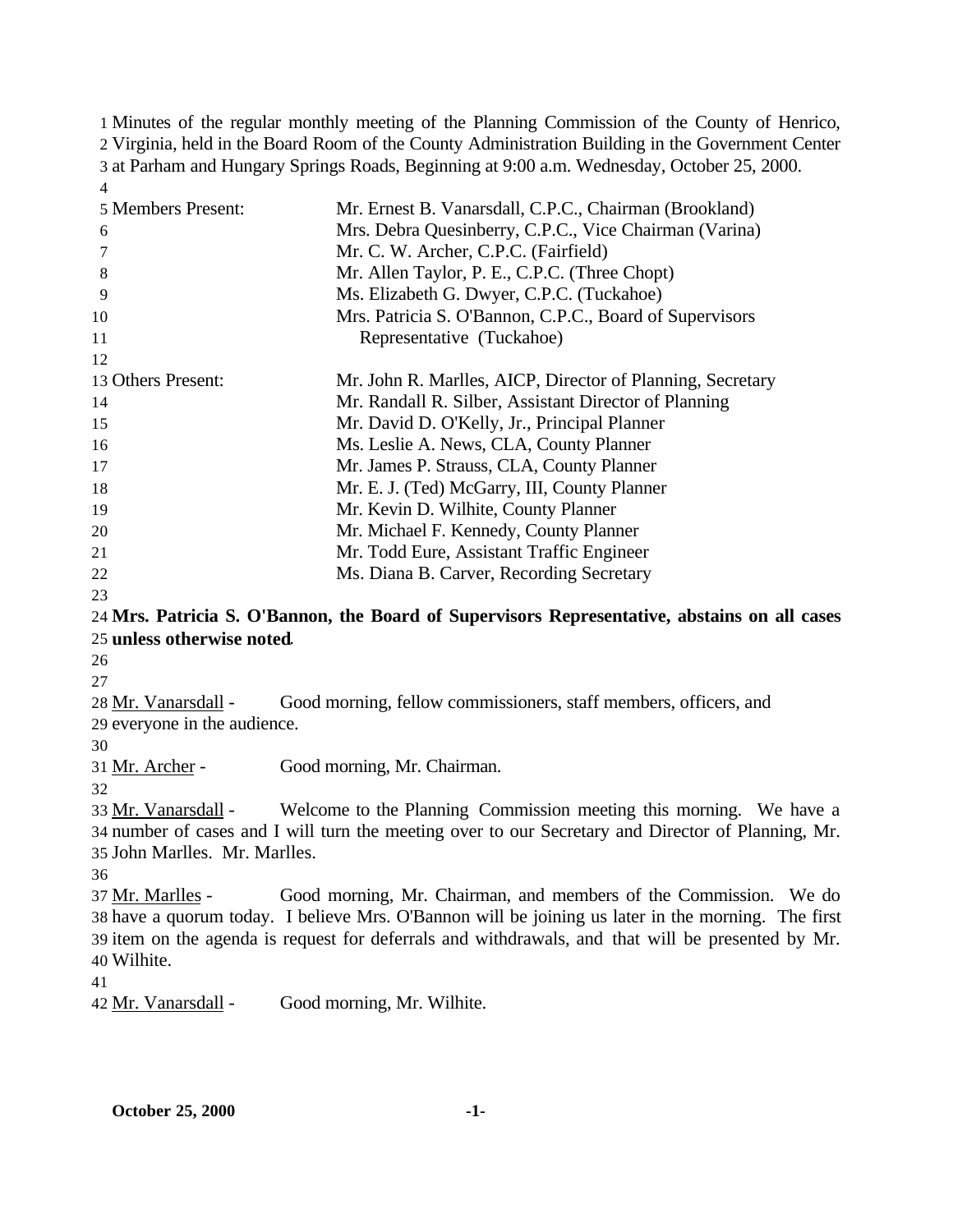43 Mr. Wilhite - Good morning, Mr. Chairman, members of the Commission, and ladies and 44 gentlemen. There are three requests for deferrals. We have become aware of another one this 45 morning on page 7.

46

### 47 **SUBDIVISION (Deferred from the September 27, 2000 Meeting)**

48

| Oak Hill Manor   | Schmidt & Associates for English Street Development,             |
|------------------|------------------------------------------------------------------|
| (June 2000 Plan) | <b>L.L.C.:</b> The 5.021 acre site is located on Tonoka Road and |
|                  | Tonoka Court, approximately 200 feet west of the intersection on |
|                  | parcels 128-A-55 and part of 128-A-44A. The zoning is R-4,       |
|                  | One-Family Residence District. County water and sewer.           |
|                  | (Fairfield) 19 Lots                                              |

49

50 Mr. Wilhite - The applicant has requested a deferral until November 15.

51

52 Mr. Vanarsdall - This is a request for a deferral of Oak Hill Manor (June 2000 Plan) 53 Subdivision. Is anyone in the audience in opposition to this deferral? No opposition. Mr. Archer. 54

55 Mr. Archer - Mr. Chairman, I move deferral of Oak Hill Manor to the November 15, 56 2000 meeting, at the applicant's request.

57

58 Mrs. Quesinberry - Second.

59

 Mr. Vanarsdall - We have a motion made by Mr. Archer and seconded by Mrs. Quesinberry. All in favor say aye. All opposes say nay. The ayes have it. The motion passes. The reason that 62 is the 15<sup>th</sup> Mr. Archer is because we would have had to have it on Thanksgiving Day, and we've never done that. We were afraid we wouldn't have a quorum.

64

65 Mr. Archer - I would have been here.

66

67 At the applicant's request, the Planning Commission voted to defer Oak Hill Manor (June 2000 68 Plan) Subdivision to its meeting on November 15, 2000. Mrs. O'Bannon was absent.

69

70 Mr. Wilhite - The next item is on page 24.

71

72 **LANDSCAPE PLAN**

73

| $LP/POD-96-99$                | <b>Stockner's Rockville Nurseries: Request for approval of a</b> |
|-------------------------------|------------------------------------------------------------------|
| Impala Drive Office/Warehouse | landscape plan as required by Chapter 24, Sections 24-106 and    |
| - Putney Place                | 24-106.2 of the Henrico County Code. The .69 acre site is        |
|                               | located on the northwest corner of Impala Drive and Lafayette    |
|                               | Avenue on part of parcel 82-18-A-9. The zoning is M-1, Light     |
|                               | Industrial District. (Brookland)                                 |

74

| 75 Mr. Wilhite - | The applicant has requested a deferral to November 15. |  |
|------------------|--------------------------------------------------------|--|
|------------------|--------------------------------------------------------|--|

76

| <b>October 25, 2000</b> | - 4- |
|-------------------------|------|
|                         |      |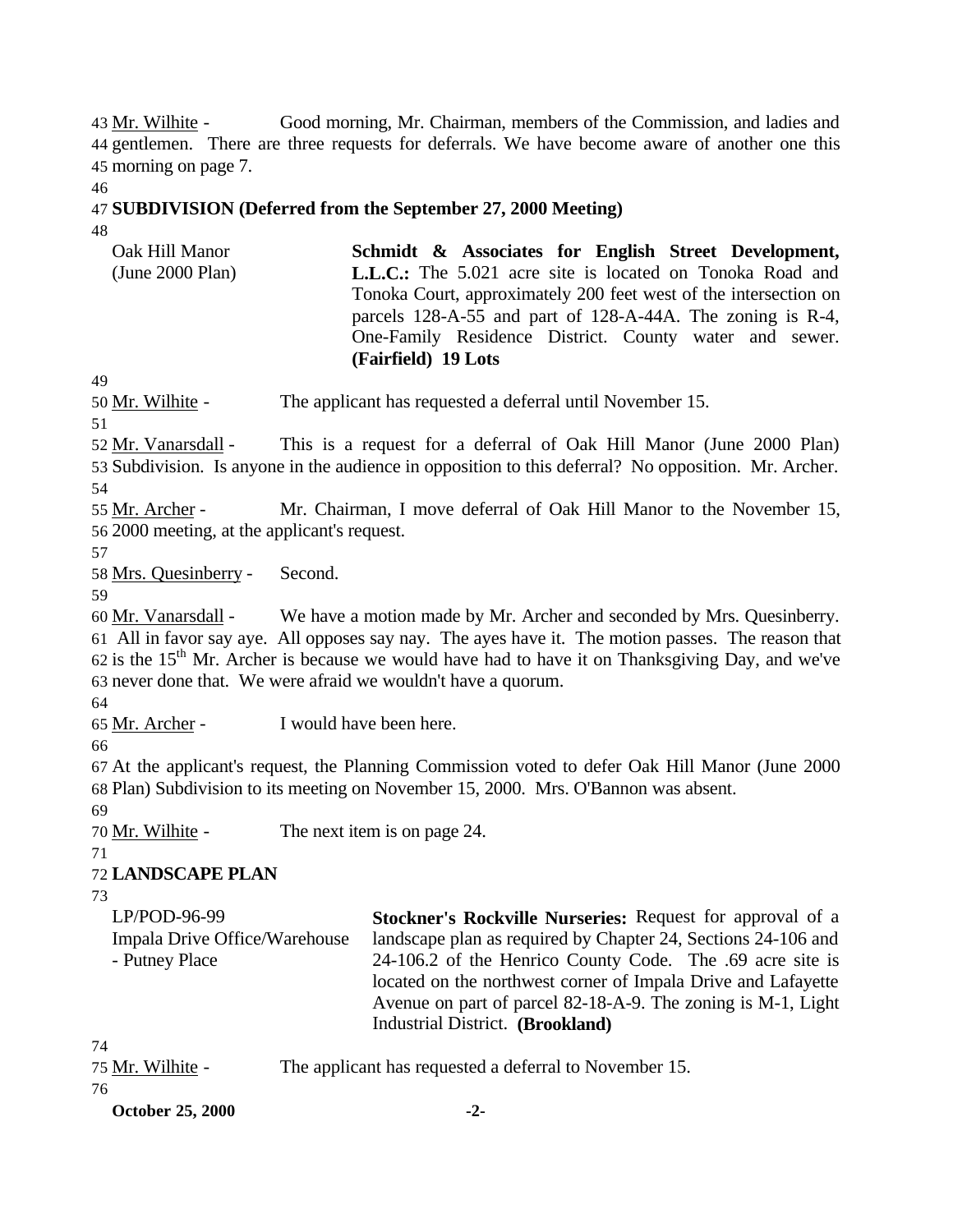Mr. Vanarsdall - Is there anyone in the audience in opposition to LP/POD-96-99, Impala Drive Office/Warehouse - Putney Place? This is in the Brookland District and it is Impala Drive 79 Office/Warehouse? No opposition. I move that LP/POD-96-99 be deferred to the  $15<sup>th</sup>$  of November at the applicant's request.

Mrs. Quesinberry - Second.

84 Mr. Vanarsdall - We have a motion made by Mr. Vanarsdall and seconded by Mrs. Quesinberry. All in favor say aye. All opposed say nay. The ayes have it.

 At the applicant's request, the Planning Commission deferred LP/POD-96-99, Impala Drive Office/Warehouse - Putney Place, to its meeting on November 15, 2000. Mrs. O'Bannon was absent. 

# **PLAN OF DEVELOPMENT & LIGHTING PLAN**

| POD-76-00                     | Design & Engineering, P.C. for Richmond Developers, LLC:            |
|-------------------------------|---------------------------------------------------------------------|
| O'Charley's Restaurant -      | Request for approval of a plan of development and lighting plan,    |
| The Creeks @ Virginia         | as required by Chapter 24, Section 24-106 of the Henrico County     |
| <b>Center Shopping Center</b> | Code to construct a one-story, 7,062 square foot restaurant. The    |
|                               | 1.98 acre site is located on an outparcel at The Creeks at Virginia |
|                               | Center Shopping Center on part of parcel 33-A-1A. The zoning is     |
|                               | B-2C, Business District (Conditional). County water and sewer.      |
|                               | (Fairfield)                                                         |

 Mr. Wilhite - The applicant is requesting a deferral until November 15, 2000. 

 Mr. Vanarsdall - This is O'Charley's Restaurant. It is not the same thing as Charley's, is it, Mr. Archer?

Mr. Archer - No, sir.

101 Mr. Vanarsdall - O'Charley's, POD-76-00. Any opposition to the deferral of this case? No opposition. Mr. Archer.

 Mr. Archer - Mr. Chairman, I move deferral of POD-76-00, O'Charley's Restaurant, to the November 15, 2000 meeting, at the applicant's request.

 Mrs. Quesinberry - Motion was made by Mr. Archer and seconded by Mrs. Quesinberry. All in favor say aye. All opposed say nay. The ayes have it. The motion passes. 

 At the applicant's request, the Planning Commission deferred LP/POD-76-00, O'Charley's Restaurant - The Creeks @ Virginia Center Shopping Center, to its meeting on November 15, 2000. Mrs. O'Bannon was absent.

**PLAN OF DEVELOPMENT**

**October 25, 2000 -3-**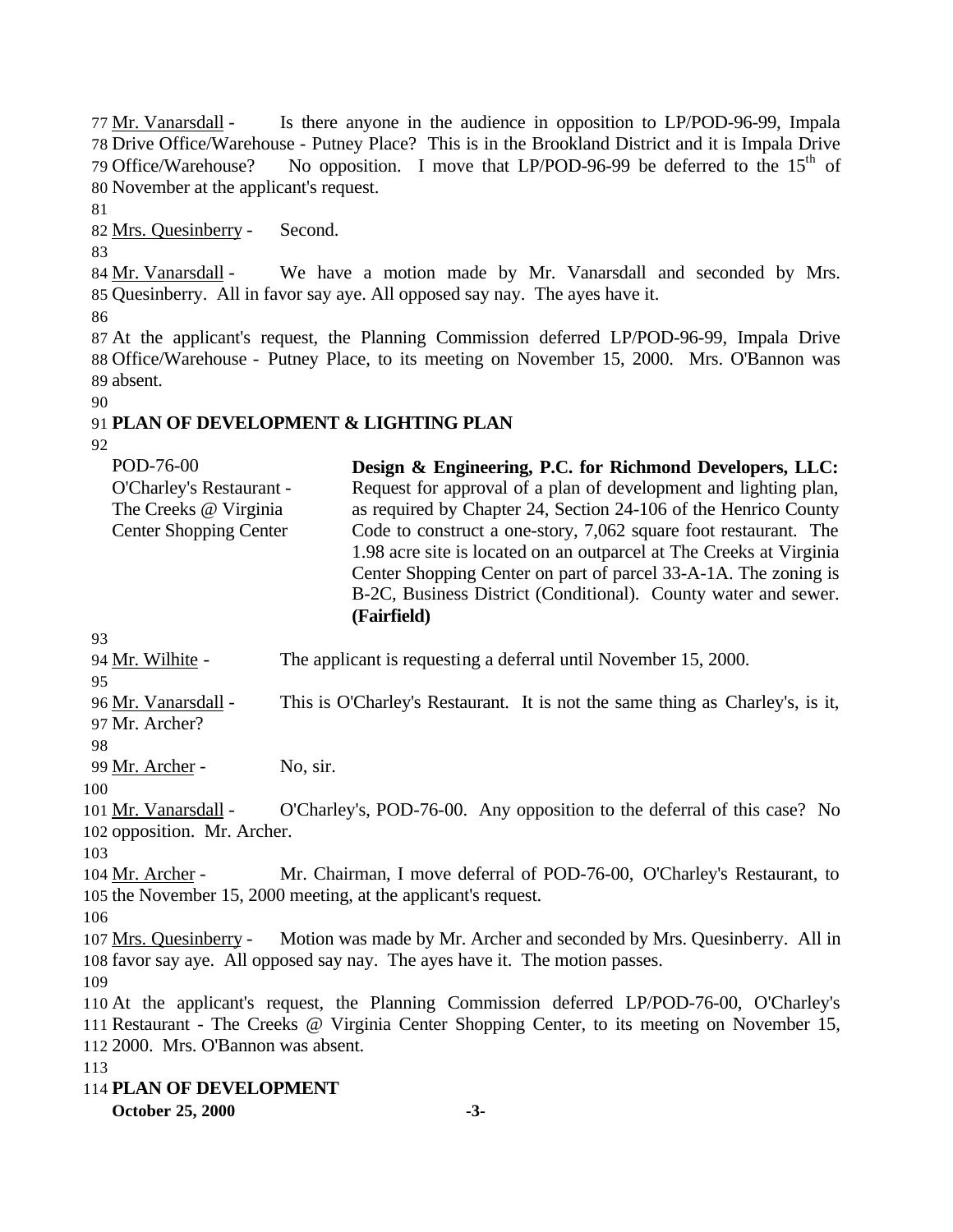| POD-95-00<br>Superstar, Inc. Service Center<br>- 9999 Brook Road<br>(POD-3-96 Revised)                   | Foster & Miller, P.C. for Superstar, Inc.: Request for approval<br>of a revised plan of development, as required by Chapter 24,<br>Section 24-106 of the Henrico County Code to construct a one-<br>story, 969 square foot service bay addition. The 1.316 acre site<br>is located at 9999 Brook Road at the southeast corner of Brook<br>Road (U.S. Route 1) and J.E.B. Stuart Parkway on parcel 33-A-<br>3C. The zoning is B-3C, Business District (Conditional). County<br>water and sewer. (Fairfield)             |
|----------------------------------------------------------------------------------------------------------|------------------------------------------------------------------------------------------------------------------------------------------------------------------------------------------------------------------------------------------------------------------------------------------------------------------------------------------------------------------------------------------------------------------------------------------------------------------------------------------------------------------------|
| 116<br>117 Mr. Wilhite -<br>118                                                                          | The applicant is requesting a deferral to the November 15, 2000 meeting.                                                                                                                                                                                                                                                                                                                                                                                                                                               |
| 119 Mr. Vanarsdall -<br>121                                                                              | Is anyone in the audience in opposition to this case?<br>POD-95-00,<br>120 Superstar, Inc., in the Fairfield District? No opposition. Mr. Archer.                                                                                                                                                                                                                                                                                                                                                                      |
| 122 Mr. Archer -<br>123 Road, to November $15th$ , at the applicant's request.<br>124                    | I move deferral of POD-95-00, Superstar, Inc. Service Center - 9999 Brook                                                                                                                                                                                                                                                                                                                                                                                                                                              |
| 125 Mrs. Quesinberry -<br>Second.                                                                        |                                                                                                                                                                                                                                                                                                                                                                                                                                                                                                                        |
| 126<br>127 Mr. Vanarsdall -<br>128 aye. All opposed say no. The ayes have it. The motion carries.<br>129 | Motion by Mr. Archer and seconded by Mrs. Quesinberry. All in favor say                                                                                                                                                                                                                                                                                                                                                                                                                                                |
| 132 Mrs. O'Bannon was absent.                                                                            | 130 At the applicant's request, the Planning Commission deferred POD-95-00, Superstar, Inc. Service<br>131 Center - 9999 Brook Road (POD-3-96 Revised) to its meeting on November 15, 2000.                                                                                                                                                                                                                                                                                                                            |
| 133<br>134 Mr. Marlles -<br>135 quite a few and those will also be presented by Mr. Wilhite.<br>136      | Mr. Chairman, the next item on the agenda are expedited items. We have                                                                                                                                                                                                                                                                                                                                                                                                                                                 |
| 137 Mr. Vanarsdall -<br>142 appears on the agenda. Mr. Wilhite.<br>143                                   | For the benefit of the audience, the expedited agenda that we have are cases<br>138 that are no problem to us and no opposition that we know of, and the applicant finds that everything<br>139 is all right. We have a time limit that the staff accepts it, and if we find when we call it, and we<br>140 call each case separately in case someone in the audience does have a problem or has opposition,<br>141 and if they do, we will pull it off the expedited agenda and we handle it in the order in which it |
| 144 Mr. Wilhite -<br>145 one is on page 3.<br>146                                                        | Mr. Chairman, we have about 13 items on the expedited agenda. The first                                                                                                                                                                                                                                                                                                                                                                                                                                                |
| <b>147 TRANSFER OF APPROVAL</b>                                                                          |                                                                                                                                                                                                                                                                                                                                                                                                                                                                                                                        |
| 148<br>POD-45-99<br>Hewlett Packard, Phase II                                                            | Technology Court Building Company, L.L.C.: Request for a<br>transfer of approval, as required by Chapter 24, Section 24-106<br>of the Henrico County Code, from County of Henrico Economic<br>Development<br>Authority (formerly<br>Industrial<br>Development                                                                                                                                                                                                                                                          |
| <b>October 25, 2000</b>                                                                                  | $-4-$                                                                                                                                                                                                                                                                                                                                                                                                                                                                                                                  |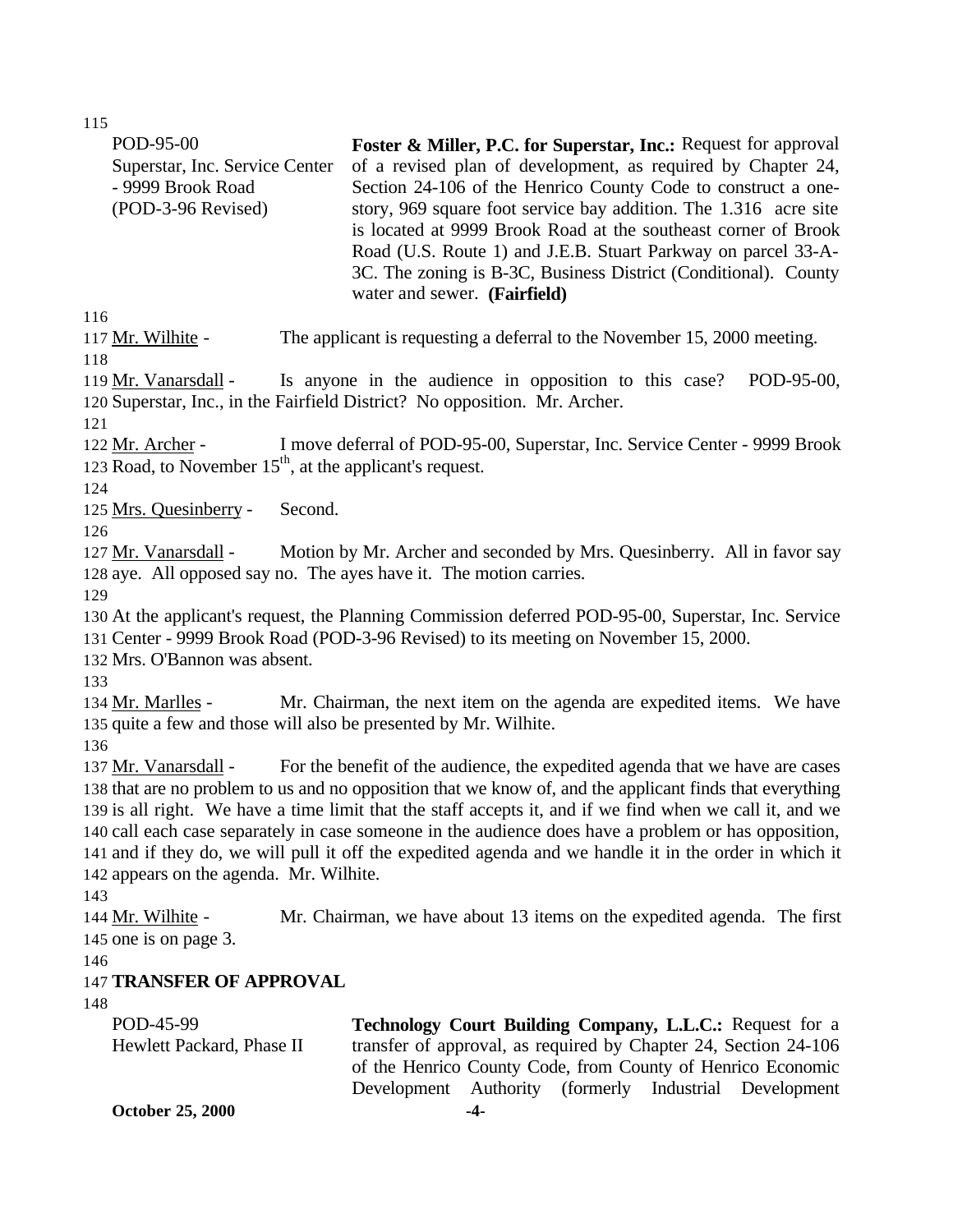Authority), Panattoni Development Company and Hewlett Packard Company to Technology Court Building Company, LLC. The 64.047 acre site is located on the east line of Technology Court, approximately 800 feet east of the intersection of Technology Boulevard and Technology Court on parcel 209-A-2. The zoning is M-2, General Industrial District. County water and sewer. **(Varina)** 

149

150 Mr. Wilhite - The first case is transfer of approval of POD-45-99, Hewlett Packard, 151 Phase II.

152

153 Mr. Vanarsdall - Is anyone in opposition to POD-45-99 in the Varina District? No 154 opposition. Mrs. Quesinberry.

155

156 Mrs. Quesinberry - I recommend approval of the transfer of approval of POD-45-99 subject to 157 the conditions of the original approval.

158

159 Mr. Archer - Second.

160

161 Mr. Vanarsdall - We have a motion made by Mrs. Quesinberry and seconded by Mr. Archer. 162 All in favor say aye. All opposed say nay. The ayes have it. The motion passes.

163

164 The Planning Commission approved Transfer of Approval for POD-45-99, Hewlett Packard, 165 Phase II, subject to the new owner accepting and agreeing to be responsible for continued 166 compliance with the conditions of the original approval. Mrs. O'Bannon was absent.

167

168 Mr. Wilhite - The next case is on page 4.

169

#### 170 **LANDSCAPE PLAN**

171

| $LP/POD-43-99$                  | William H. Spell, L.L.C.: Request for approval of a landscape   |
|---------------------------------|-----------------------------------------------------------------|
| <b>Steel Services Executive</b> | plan as required by Chapter 24, Sections 24-106 and 24-106.2 of |
| <b>Offices</b>                  | the Henrico County Code. The .95 acre site is located at the    |
|                                 | northwest corner of Pemberton Road (State Route 157) and        |
|                                 | Mayland Drive, on parcel 58-A-21. The zoning is O-2C, Office    |
|                                 | District (Conditional). (Three Chopt)                           |

172

173 Mr. Wilhite - On your addendum, on page 1, there is a revised recommendation. The staff 174 recommends approval.

175 Mr. Vanarsdall - Is anyone in the audience in opposition to this case? No opposition. Mr. 176 Taylor.

177

178 Mr. Taylor - Mr. Chairman, I move LP/POD-43-99, Steel Services Executive Offices, be 179 approved on the expedited agenda.

180

181 Mrs. Quesinberry - Second.

**October 25, 2000 -5-**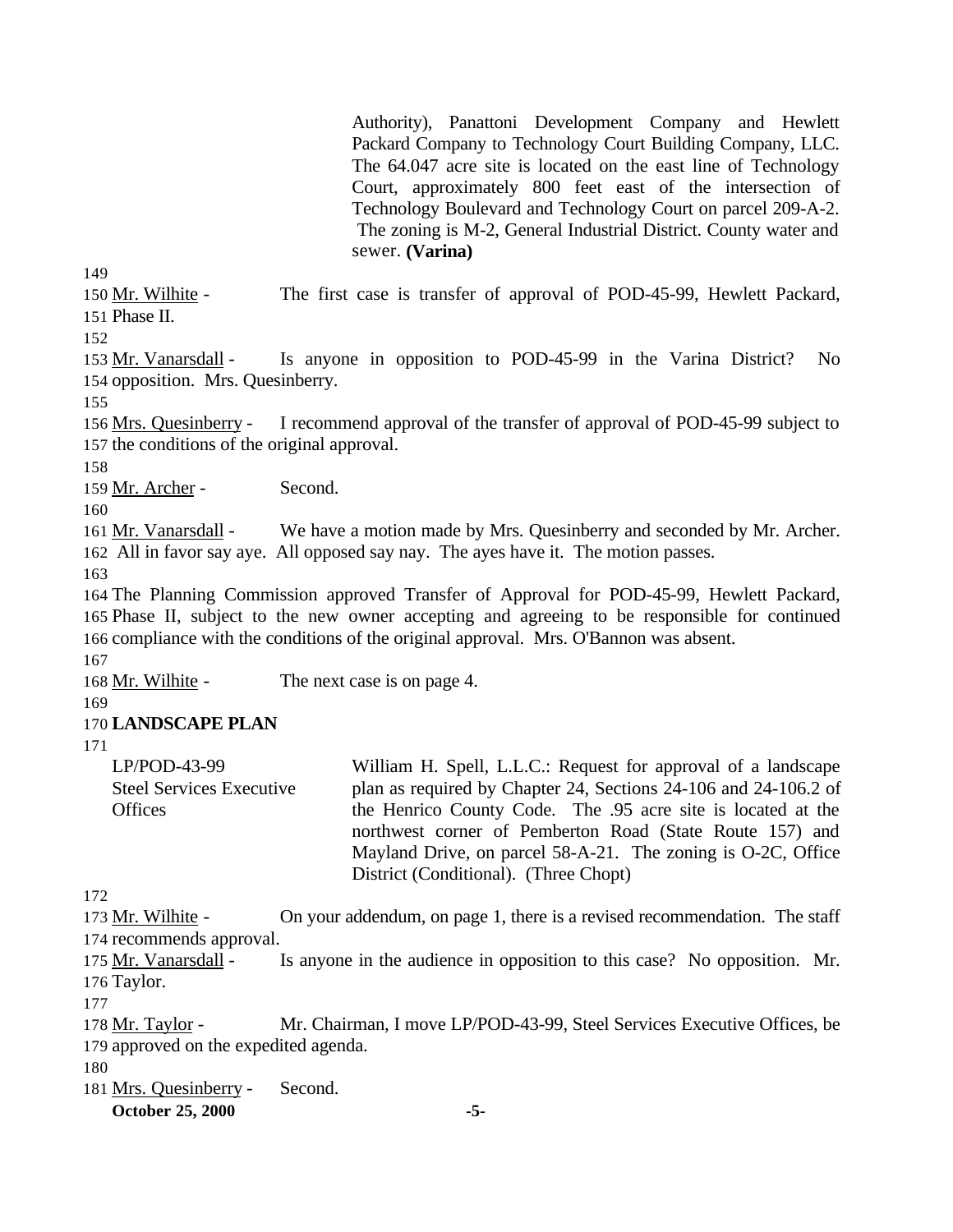183 Mr. Vanarsdall - Motion was made by Mr. Taylor and seconded by Mrs. Quesinberry. All in favor say aye. All opposed say nay. The ayes have it. The motion passes.

 The Planning Commission approved LP/POD-43-99, Steel Services Executive Offices, subject to the annotations on the plans and the standard conditions attached to these minutes for landscape plans. Mrs. O'Bannon was absent.

### **LANDSCAPE & LIGHTING PLAN**

| LP/POD-81-99       | Southeast Lighting and Purvis Associates: Request for approval of |
|--------------------|-------------------------------------------------------------------|
| Town Center @ Twin | a landscape and lighting plan as required by Chapter 24, Sections |
| Hickory            | 24-106 and 24-106.2 of the Henrico County Code. The 19.3 acre     |
|                    | site is located at the northwest corner of Nuckols Road and Twin  |
|                    | Hickory Road on parcels 18-A-21 and 22B. The zoning is B-2C,      |
|                    | Business District (Conditional). (Three Chopt)                    |

193 Mr. Wilhite - Staff recommends approval.

 Mr. Vanarsdall - Is anyone in the audience in opposition to this case, LP/POD-81-99, in the Three Chopt District? No opposition. Mr. Taylor.

198 Mr. Taylor - Mr. Chairman, I move that LP/POD-81-99, Town Center at Twin Hickory, be approved, on the expedited agenda, subject to the annotations on the plans and the standard conditions for landscape and lighting plans.

202 Mrs. Quesinberry - Motion made by Mr. Taylor and seconded by Mrs. Quesinberry. All in favor say aye. All opposed. The ayes have it.

 The Planning Commission approved LP/POD-81-99, Town Center @ Twin Hickory, subject to the annotations on the plans and the standard conditions attached to these minutes for landscape and lighting plans. Mrs. O'Bannon was absent.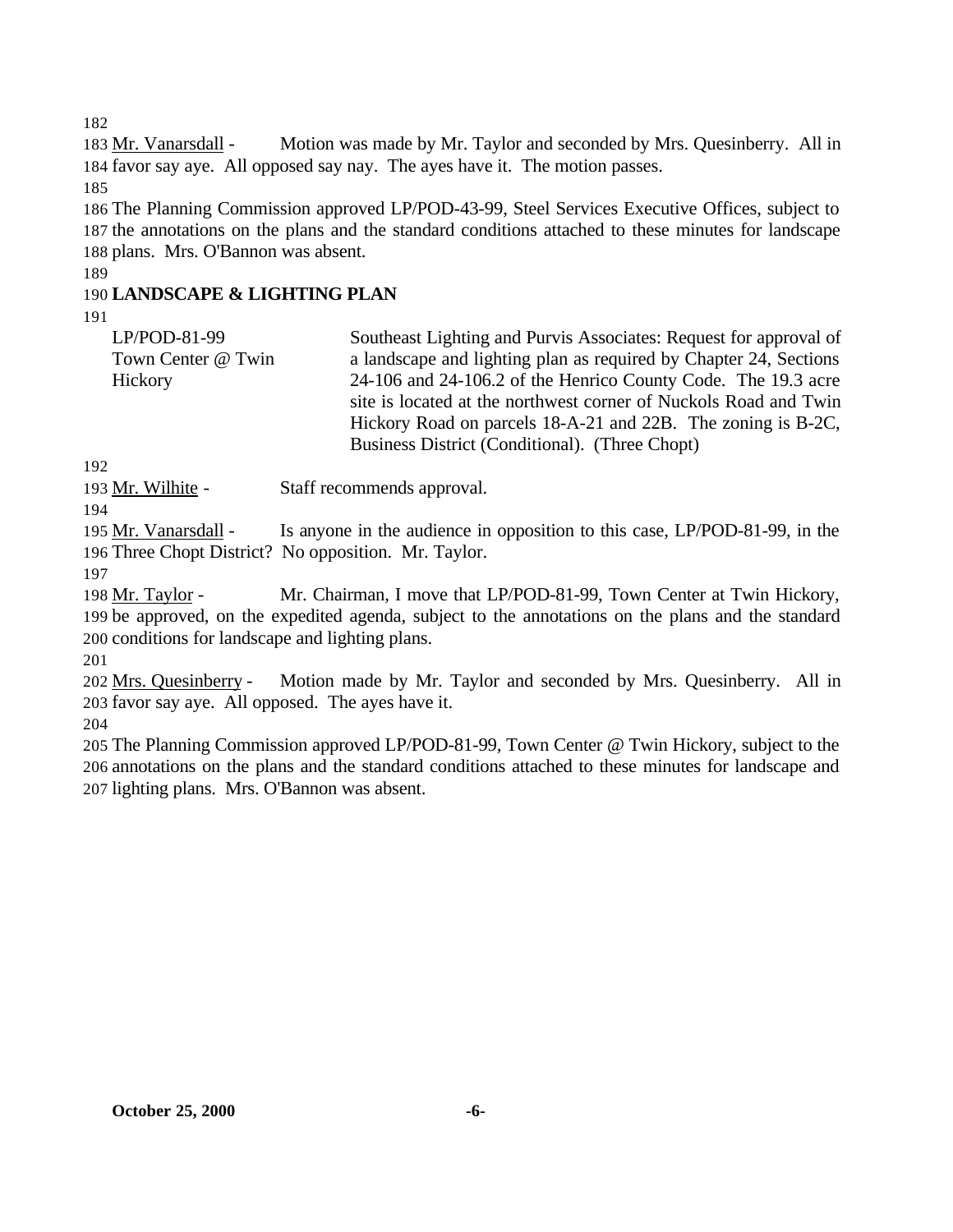#### **LIGHTING PLAN**

| $LP/POD-29-99$             | Koontz-Bryant, P. C.: Request for approval of a lighting plan as |
|----------------------------|------------------------------------------------------------------|
| Discovery United Methodist | required by Chapter 24, Section 24-106 of the Henrico County     |
| Church - Gayton Road and   | Code. The 7.69 acre site is located at the intersection of       |
| Lauderdale Drive           | Lauderdale Drive and Gayton Road on parcel 55-A-3B. The          |
|                            | zoning is RTH, Residential Townhouse District. (Three Chopt)     |

Mr. Wilhite - The staff recommends approval.

 Mr. Vanarsdall - LP/POD-29-99, Discovery United Methodist Church - Gayton Road and Lauderdale Drive. Anyone in the audience in opposition to this case? No opposition. Mr. Taylor, again.

 Mr. Taylor - Mr. Chairman, I move that LP/POD-29-99, Discovery United Methodist Church - Gayton Road and Lauderdale Drive, be approved on the expedited agenda, subject to the annotations on the plan, the standard conditions for lighting plans, and additional conditions Nos. 5 and 6.

Mrs. Quesinberry - Second.

 Mr. Vanarsdall - Motion was made by Mr. Taylor and seconded by Mrs. Quesinberry. All in favor say aye. All opposed say nay. The ayes have it. The motion passes.

 The Planning Commission approved LP/POD-29-99, Discovery United Methodist Church - Gayton Road and Lauderdale Drive, subject to the standard conditions attached to these minutes for lighting plans and the following additional conditions. Mrs. O'Bannon was absent.

 5. Lighting shall be reduced to that level required for security following the end of operating hours on the property.

 6. Any proposed lighting of the church spire shall be approved by the Planning Commission with a Phase II lighting plan for POD-29-99 in accordance with condition No. 2 of the

Planning Commission's approval granted on June 10, 1999.

237 Mr. Wilhite - The next case is on page 8.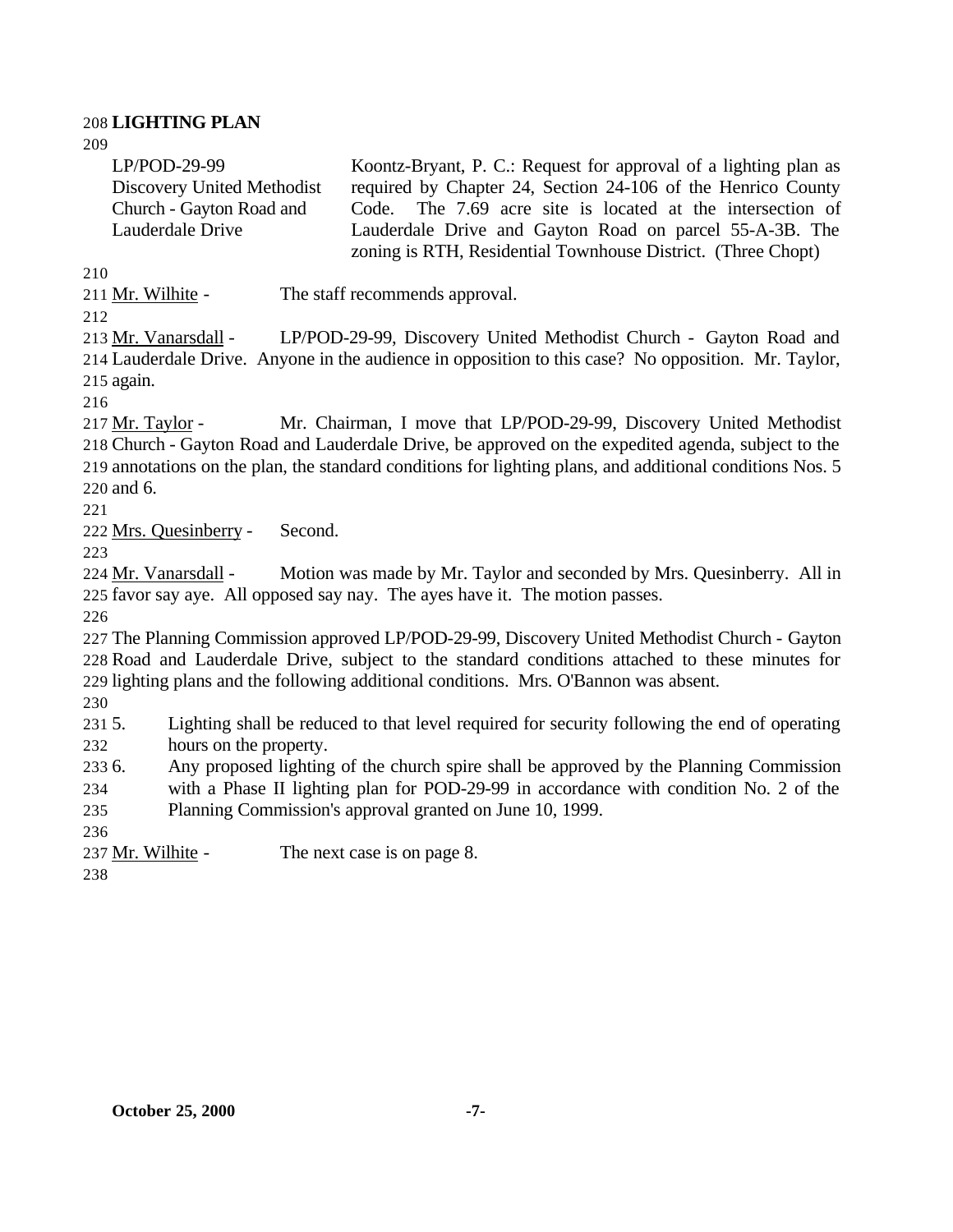#### 239 **SUBDIVISION** 240 Sutton Woods (October 2000 Plan) Engineering Design Associates for Byrl S. Sutton and Sharon S. Johnson: The 28.196 acre site is located on the east side of Doran Road, approximately 500 feet south of Ella Road on parcel 227-A-13N. The zoning is A-1, Agricultural District and ASO (Airport Safety Overlay District). Individual Well and Septic Tank/Drainfield. (Varina) 5 Lots 241 242 Mr. Vanarsdall - Sutton Woods, in the Varina District. Is there anyone in the audience in 243 opposition to this case? No opposition. Mrs. Quesinberry. 244 245 Mrs. Quesinberry - I move approval of Sutton Woods, October 2000 Plan, subject to the 246 standard conditions for subdivisions not served by public utilities and the additional condition No. 247 11. 248 249 Mr. Archer - Second. 250 251 Mr. Vanarsdall - Motion made by Mrs. Quesinberry and seconded by Mr. Archer. All in 252 favor say aye. All opposed say nay. The ayes have it. The motion passes. 253 254 The Planning Commission granted conditional approval Subdivision Sutton Woods, (October 2000 255 Plan), subject to the standard conditions attached to these minutes for subdivisions not served by 256 public utilities and the following additional condition. Mrs. O'Bannon was Absent. 257 258 11. Each pair of lots shall provide a single shared driveway connection to Doran Road, the 259 location of which shall be approved with the construction plans. 260 261 Mr. Wilhite - The next case is on page 9. 262 263 **PLAN OF DEVELOPMENT** 264 POD-88-00 Airport Center East - Trampton Road (POD-108-95 Expired) **Engineering Design Associates for P & T Associates and O. Brooks Pollock:** Request for approval of a revised plan of development, as required by Chapter 24, Section 24-106 of the Henrico County Code to construct a 698 640 space commercial parking lot. The 9.82 acre site is located at the eastern terminus of Trampton Road, approximately 900 feet north of Audubon Drive on parcels 163-A-19D, 155-A-43. The zoning is M-1C, Light Industrial District (Conditional) and ASO (Airport Safety Overlay District). **(Varina)**

265

266 Mr. Vanarsdall - Again in the Varina District, this is POD-88-00, Airport Center East - 267 Trampton Road (POD-108-95 Expired). Is anyone in the audience in opposition to this case? No 268 opposition. Mrs. Quesinberry.

269 Mrs. Quesinberry - I move approval of POD-88-00, Airport Center East - Trampton Road, 270 subject to the standard conditions for developments of this type and the following additional

271 conditions Nos. 23 through 28.

**October 25, 2000 -8-**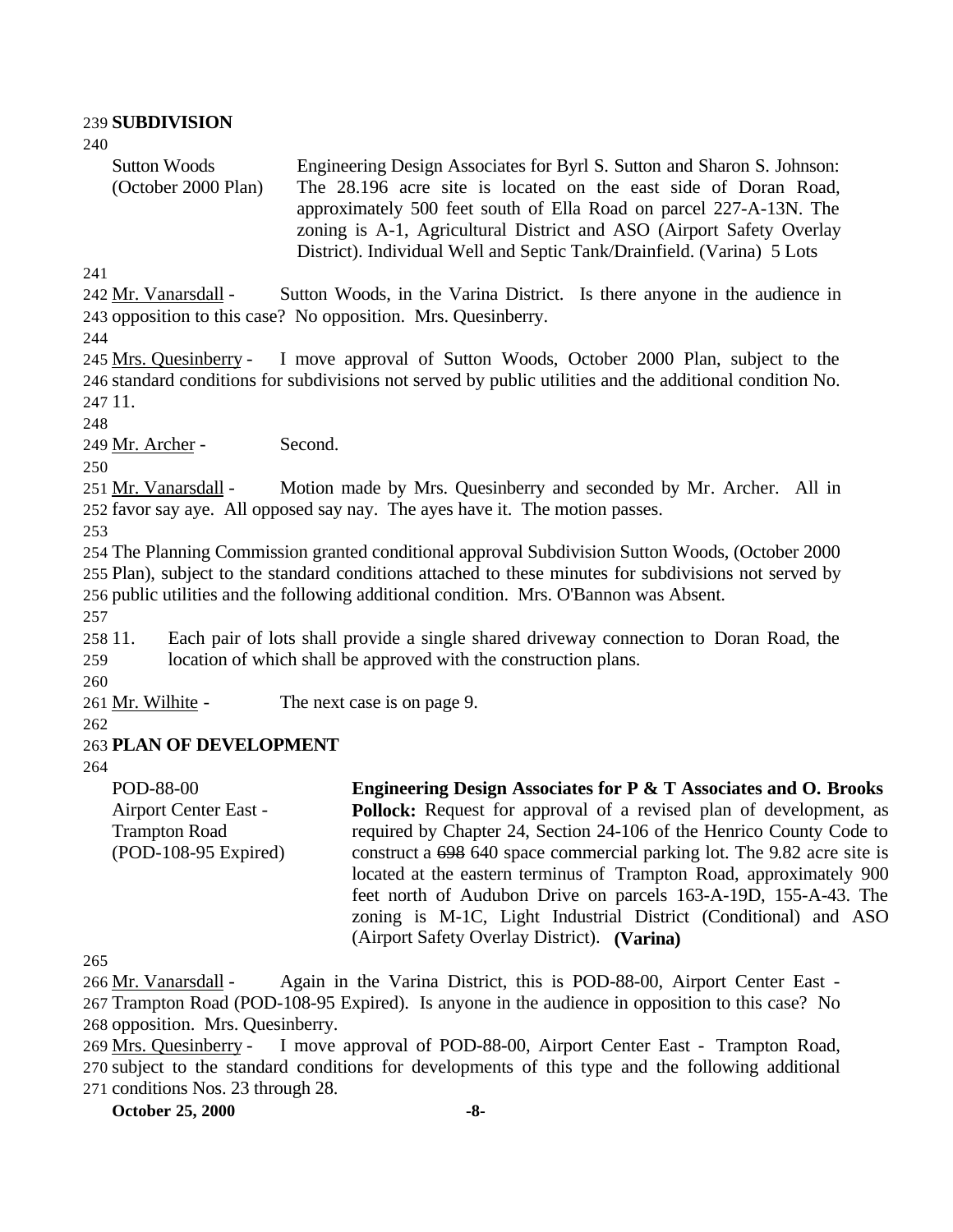273 Ms. Dwyer - Second.

275 Mr. Vanarsdall - We have a motion by Mrs. Quesinberry and a second by Mrs. Dwyer. All in favor say aye. All opposed say nay. The ayes have it. The motion passes. 

- The Planning Commission approved POD-88-00, Airport Center East Trampton Road (POD- 108-95 Expired), subject to the standard conditions attached to these minutes for developments of this type and the following additional conditions:
- 
- 23. The developer shall provide fire hydrants as required by the Department of Public Utilities in its approval of the utility plans and contracts.
- 24. The proffers approved as a part of zoning case C-67C-89 shall be incorporated in this approval.
- 25. Any necessary off-site drainage easements must be obtained in a form acceptable to the County Attorney prior to final approval of the construction plans by the Department of Public Works.
- 26. Deviations from County standards for pavement, curb or curb and gutter design shall be approved by the County Engineer prior to final approval of the construction plans by the Department of Public Works.
- 27. Insurance Services Office (ISO) calculations must be included with the utilities plans and contracts and must be approved by the Department of Public Utilities prior to the issuance of a building permit.
- 28. Approval of the construction plans by the Department of Public Works does not establish the curb and gutter elevations along the Henrico County maintained right-of-way. The elevations will be set by Henrico County.
- 

Mr. Wilhite - The next case is on page 10, Battlefield Veterinary Clinic.

# **PLAN OF DEVELOPMENT**

POD-90-00 Battlefield Veterinary Clinic - Whiteside and Williamsburg Roads Engineering Design Associates, for Ruth M. Hofmeyer, Hattie H. Muller and Battlefield Properties: Request for approval of a plan of development, as required by Chapter 24, Section 24-106 of the Henrico County Code to construct a one-story, 4,960 square foot veterinary clinic. The 1.28 acre site is located on the northwest corner of Williamsburg Road (U. S. Route 60) and Whiteside Road on part of parcel 165-A-27. The zoning is B-1C, Business District (Conditional) and ASO (Airport Safety Overlay District). County water and sewer. (Varina)

 Mr. Vanarsdall - Is anyone in the audience in opposition to POD-90-00, Battlefield Veterinary Clinic - Whiteside and Williamsburg Roads? No opposition. Mrs. Quesinberry.

for developments of this type, and the following additional conditions Nos. 23 through 28.

**October 25, 2000 -9-**

 Mrs. Quesinberry - I recommend approval of POD-90-00, Battlefield Veterinary Clinic - Whiteside and Williamsburg Road, subject to the annotations on the plan, the standard conditions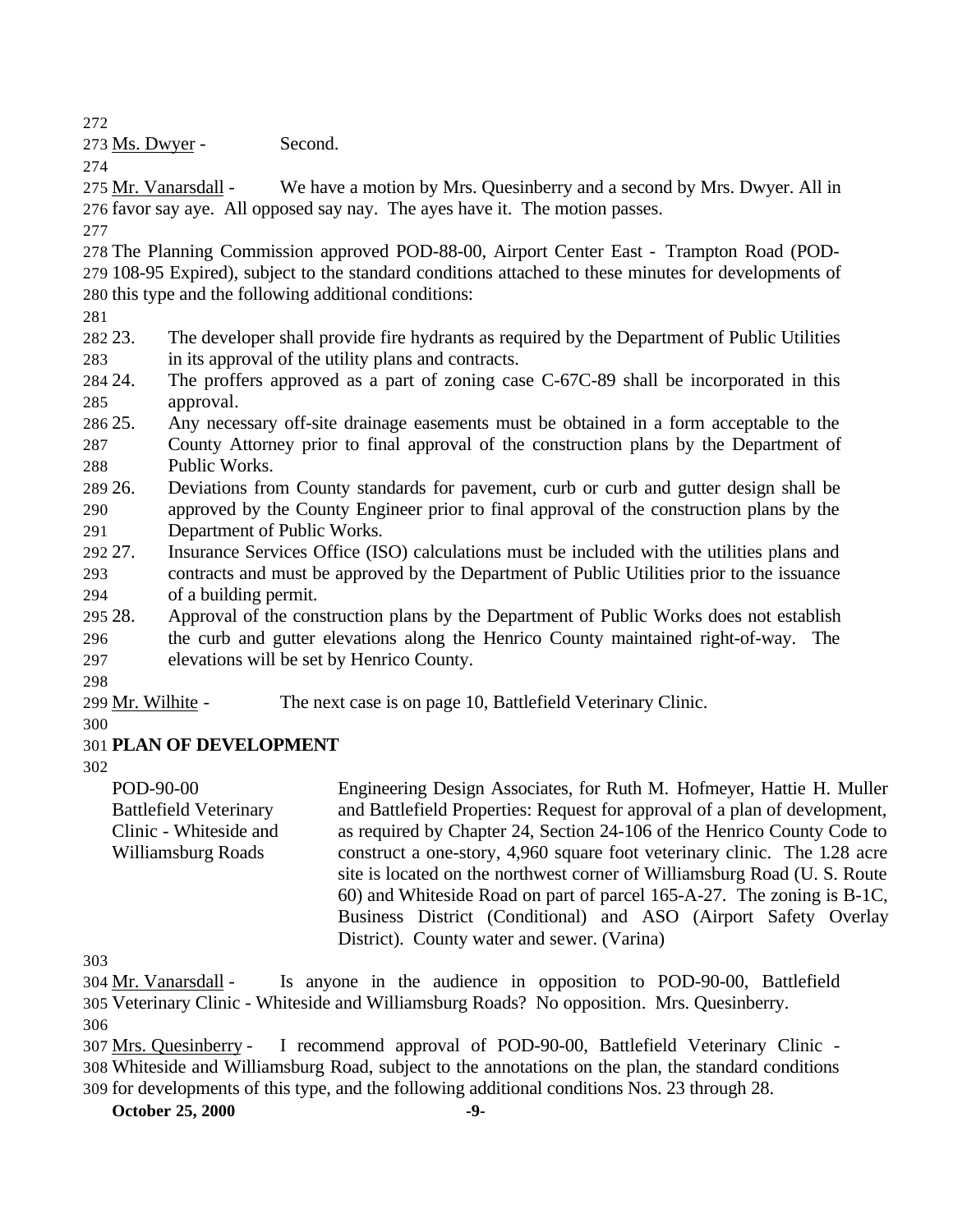311 Mr. Taylor - Second.

 Mr. Vanarsdall - We have a motion made by Mrs. Quesinberry and seconded by Mr. Taylor. All in favor say aye. All opposed say nay. The ayes have it. The motion passes.

- 
- The Planning Commission approved POD-90-00, Battlefield Veterinary Clinic Whiteside and Williamsburg Road, subject to the standard conditions attached to these minutes for developments of this type and the following additional conditions:
- 
- 23. The developer shall provide fire hydrants as required by the Department of Public Utilities in its approval of the utility plans and contracts.
- 24. The proffers approved as a part of zoning case C-63C-00 shall be incorporated in this approval.
- 25. Any necessary off-site drainage easements must be obtained in a form acceptable to the County Attorney prior to final approval of the construction plans by the Department of Public Works.
- 26. Deviations from County standards for pavement, curb or curb and gutter design shall be approved by the County Engineer prior to final approval of the construction plans by the
- Department of Public Works.
- 27. Insurance Services Office (ISO) calculations must be included with the utilities plans and
- contracts and must be approved by the Department of Public Utilities prior to the issuance of a building permit.
- 28. Approval of the construction plans by the Department of Public Works does not establish the
- curb and gutter elevations along the Henrico County maintained right-of-way. The elevations
- will be set by Henrico County.

 Mr. Wilhite - The next case is on page 18, POD-92-00, Texas Roadhouse @ Virginia Center Commons Shopping Center. Staff recommends approval.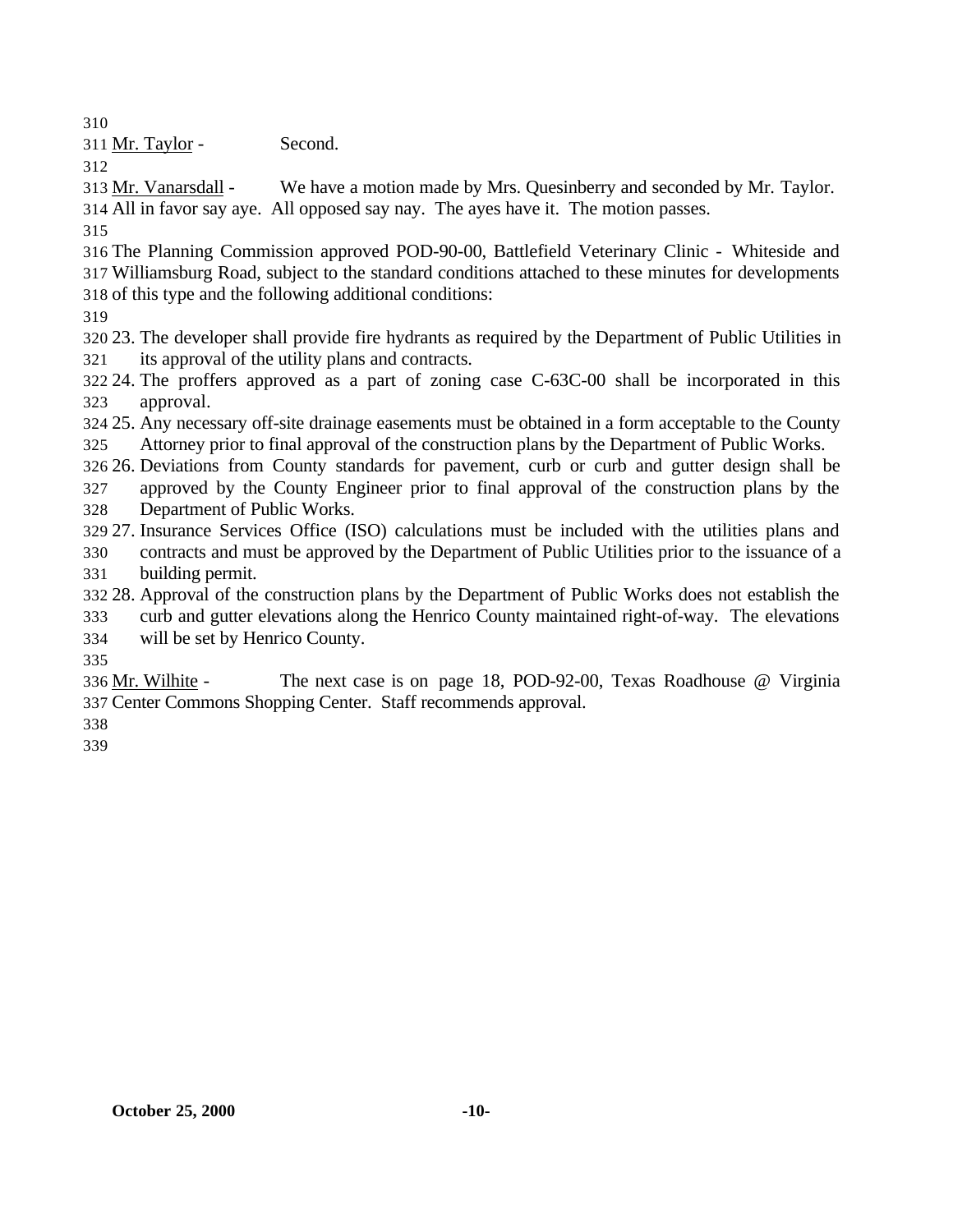# **PLAN OF DEVELOPMENT**

| 376<br>377 23.          | The easements for drainage and utilities as shown on approved plans shall be granted to                  |
|-------------------------|----------------------------------------------------------------------------------------------------------|
|                         |                                                                                                          |
|                         |                                                                                                          |
| 375 conditions:         |                                                                                                          |
|                         | 374 conditions attached to these minutes for developments of this type, and the following additional     |
|                         | 373 Shopping Center (POD-87-97 Revised), subject to the annotations on the plans, the standard           |
|                         | 372 The Planning Commission approved POD-92-00, Texas Roadhouse @ Virginia Center Commons                |
| 371                     |                                                                                                          |
|                         | 370 aye. All opposed say nay. The ayes have it. The motion carries.                                      |
| 369 Mr. Vanarsdall -    | Motion made by Mr. Archer and second by Mr. Taylor. All in favor say                                     |
| 368                     |                                                                                                          |
| 367 <u>Mr. Taylor</u> - |                                                                                                          |
|                         | Second.                                                                                                  |
| 366                     |                                                                                                          |
| 365 23 through 30.      |                                                                                                          |
|                         | 364 the plans, the standard conditions for developments of this type, and the additional conditions Nos. |
|                         | 363 Virginia Center Commons Shopping Center (POD-87-97 Revised), subject to the annotations on           |
| 362 Mr. Archer -        | Mr. Chairman, I move approval of POD-92-00, Texas Roadhouse @                                            |
| 361                     |                                                                                                          |
| 360 Mr. Vanarsdall -    | It was just something to confuse us.                                                                     |
| 359                     |                                                                                                          |
| 358 Mr. Archer -        | But not on the addendum?                                                                                 |
| 357                     |                                                                                                          |
| 356 elevations.         |                                                                                                          |
|                         |                                                                                                          |
| 355 Mr. Strauss -       | Mr. Archer, there was an additional handout this morning. It had the                                     |
| 354                     |                                                                                                          |
| 353 Mr. Vanarsdall -    | No. There wasn't anything on the addendum. It was just a revised plan.                                   |
| 352                     |                                                                                                          |
| 351 Mr. Archer -        | Was there anything on the addendum about that?                                                           |
| 350                     |                                                                                                          |
|                         | 349 Fairfield District? No opposition. Mr. Archer.                                                       |
|                         | 348 opposition to POD-92-00, Texas Roadhouse @ Virginia Center Commons Shopping Center,                  |
| 347 Mr. Vanarsdall -    | That was just a revised plan, wasn't it? All right, is there anyone in                                   |
| 346                     |                                                                                                          |
| 345 Mr. Wilhite -       | Yes, sir.                                                                                                |
| 344                     |                                                                                                          |
| 343 Mr. Vanarsdall -    | Is this page 18?                                                                                         |
| 342                     |                                                                                                          |
|                         |                                                                                                          |
|                         | water and sewer. (Fairfield)                                                                             |
|                         | 9B. The zoning is B-3C, Business District (Conditional). County                                          |
|                         | Telegraph Road and J.E.B. Stuart Parkway, on part of parcel 24-A-                                        |
| (POD-87-97 Revised)     | approximately 250 feet north of the intersection of relocated                                            |
| <b>Shopping Center</b>  | story, 6,355 square foot restaurant. The 226 acre site is located                                        |
| Virginia Center Commons | 24, Section 24-106 of the Henrico County Code to construct a one-                                        |
| Texas Roadhouse @       | approval of a revised plan of development, as required by Chapter                                        |
| POD-92-00               | Balzer & Associates, P.C. for Texas Roadhouse: Request for                                               |
|                         |                                                                                                          |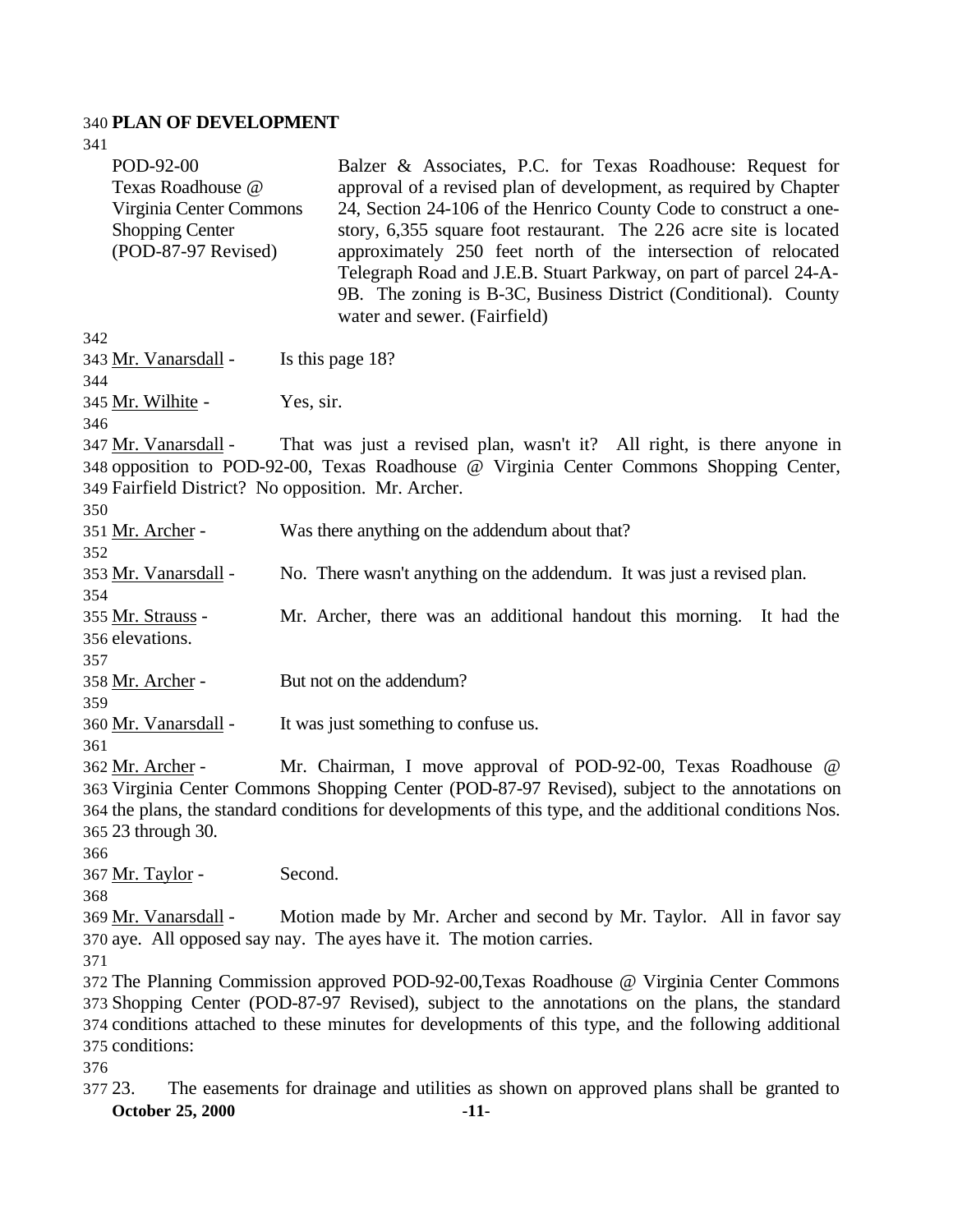the County in a form acceptable to the County Attorney prior to any occupancy permits being issued. The easement plats and any other required information shall be submitted to the County Real Property Agent at least sixty (60) days prior to requesting occupancy permits.

 24. The developer shall provide fire hydrants as required by the Department of Public Utilities in its approval of the utility plans and contracts.

 25. The proffers approved as a part of zoning case C-113C-88 shall be incorporated in this approval

 26. All exterior lighting fixtures shall be designed and arranged so the source of light is not visible from the roadways or adjacent residential properties. The lighting shall be low intensity, residential in character, and the height or standards shall not exceed 15 feet.

- 27. The developer shall install an adequate restaurant ventilating and exhaust system to minimize smoke, odors, and grease vapors. The plans and specifications shall be included with the building permit application for review and approval. If, in the opinion of the County, the type system provided is not effective, the Commission retains the rights to
- review and direct the type of system to be used.
- 28. Any necessary off-site drainage easements must be obtained in a form acceptable to the County Attorney prior to final approval of the construction plans by the Department of Public Works.
- 29. Insurance Services Office (ISO) calculations must be included with the utilities plans and contracts and must be approved by the Department of Public Utilities prior to the issuance of a building permit.
- 30. Evidence of a joint ingress/egress and maintenance agreement must be submitted to the Planning Office and approved prior to issuance of a certificate of occupancy for this development.
- 

The next case is on page 19.

# **PLAN OF DEVELOPMENT**

POD-94-00 Merchants Tire @ Virginia Center Marketplace (POD-77-96 Revised) Balzer & Associates, P. C. for Merchant's Inc. and Trammell Crow BTS, Inc.: Request for approval of a plan of development, as required by Chapter 24, Section 24-106 of the Henrico County Code to construct a one-story, 7,000 square foot service center. The 1.314 acre site location abuts J.E.B. Stuart Parkway in the Virginia Center Marketplace on part of parcel 24-A-9E. The zoning is B-3C, Business District (Conditional). County water and sewer. (Fairfield)

 Mr. Wilhite - There is an addendum item on page 1 of the addendum, a revised elevation plan which is attached.

412 Mr. Vanarsdall - This is in the Fairfield District, POD-94-00, Merchant's Tire @ Virginia Center Marketplace. Any opposition? No opposition. Mr. Archer.

**October 25, 2000 -12-** 415 Mr. Archer - I move approval of POD-94-00, Merchant's Tire @ Virginia Center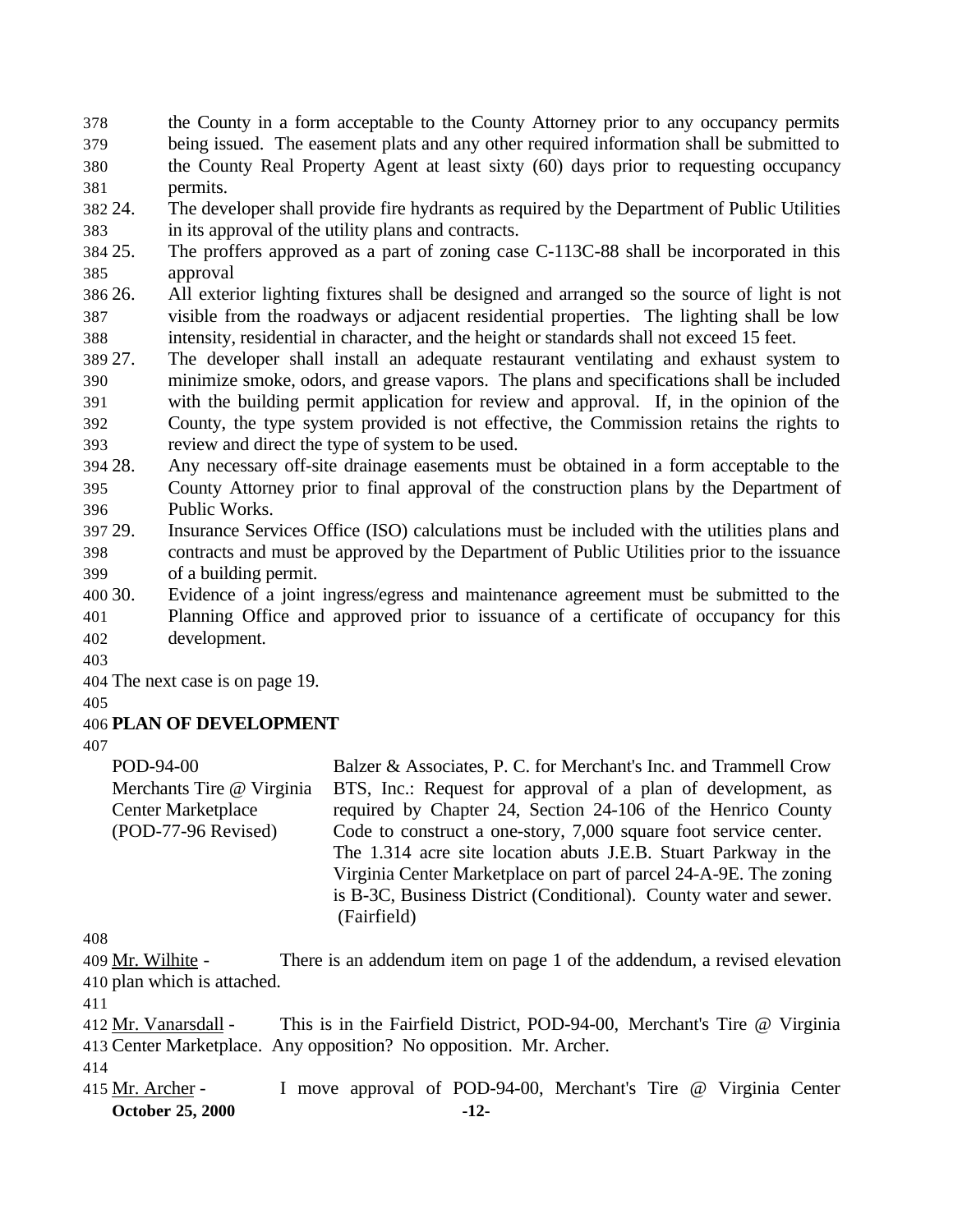Marketplace, subject to the annotations on the plans, the standard conditions for developments of this type, No. 9 Amended, additional conditions Nos. 23 through 38 and the revised elevation plan that we received this morning.

Mrs. Quesinberry - Second.

 Mr. Vanarsdall - Motion was made by Mr. Archer and seconded by Mrs. Quesinberry. All in favor say aye. All opposed say nay. The ayes have it. The motion carries.

 The Planning Commission approved POD-94-00, Merchant's Tire @ Virginia Center Marketplace (POD-77-96 Revised), subject to the annotations on the plans, the standard conditions attached to these minutes for developments of this type, No. 9 Amended and additional conditions Nos. 23 through 38, and the revised elevation plan received this morning.

 9. **AMENDED** - A detailed landscaping plan shall be submitted to the Planning Office for review and Planning Commission approval prior to the issuance of any occupancy permits.

- 23. The easements for drainage and utilities as shown on approved plans shall be granted to the County in a form acceptable to the County Attorney prior to any occupancy permits being issued. The easement plats and any other required information shall be submitted to the County Real Property Agent at least sixty (60) days prior to requesting occupancy permits.
- 24. The developer shall provide fire hydrants as required by the Department of Public Utilities in its approval of the utility plans and contracts.
- 25. A standard concrete sidewalk shall be provided along the north side of J.E.B. Stuart Parkway.
- 26. All repair work shall be conducted entirely within the enclosed building.
- 27. Outside storage shall not be permitted.
- 28. The proffers approved as a part of zoning case C-115C-88 shall be incorporated in this approval.
- 29. Any necessary off-site drainage easements must be obtained in a form acceptable to the County Attorney prior to final approval of the construction plans by the Department of Public Works.
- 30. Deviations from County standards for pavement, curb or curb and gutter design shall be approved by the County Engineer prior to final approval of the construction plans by the Department of Public Works.
- 31. Insurance Services Office (ISO) calculations must be included with the utilities plans and contracts and must be approved by the Department of Public Utilities prior to the issuance of a building permit.
- 32. Approval of the construction plans by the Department of Public Works does not establish the curb and gutter elevations along the Henrico County maintained right-of-way. The elevations will be set by Henrico County.
- 33. No merchandise shall be displayed outside of the building.
- 34. This auto service center shall not be used to sell or rent trailers, nor as a base of operation for truck fleets or fuel oil delivery or other such use that is not strictly an auto service center.
- **October 25, 2000 -13-** 35. No wrecked automobiles, nor automobiles incapable of being operated, shall be kept on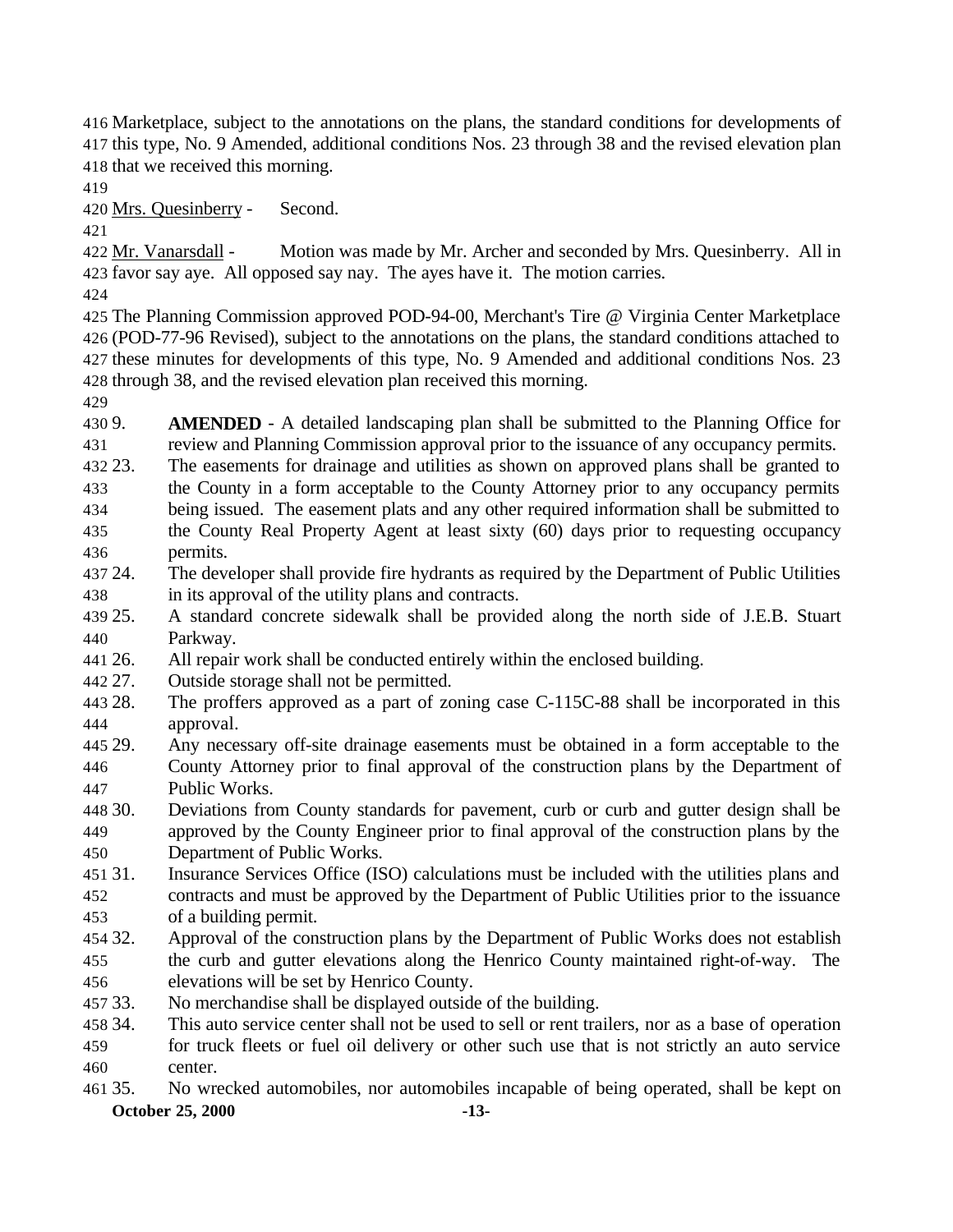the premises.

- 36. Only retail business establishments permitted in a B-3 zone may be located in this center.
- 37. The ground area covered by all the buildings shall not exceed in the aggregate 25 percent of the total site area.
- 466 38. No merchandise shall be displayed or stored outside of the building(s) or on sidewalk(s).
- Mr. Wilhite The next case is on page 21.
- 

#### **PLAN OF DEVELOPMENT**

- POD-87-00 Innslake Center - Innslake Drive and Sadler Road Foster & Miller, P.C. for First Union Bank and Highwoods Properties, Inc.: Request for approval of a plan of development, as required by Chapter 24, Section 24-106 of the Henrico County Code to construct a three-story, 68,000 square foot office building. The 4.648 acre site is located on the northeast corner of Innslake Drive and Sadler Road on part of parcel 37-2-E-1B. The zoning is O-3C, Office District (Conditional). County water and sewer. (Three Chopt)
- 

473 Mr. Wilhite - On page 2 of your addendum, there is a revised recommendation and an additional condition.

 Mr. Vanarsdall - POD-87-00, Innslake Center. Any opposition? No opposition. Mr. Taylor. 

478 Mr. Taylor - May I ask again where the added conditions are?

- Mr. Wilhite On page 2 of your addendum there is additional condition No. 30.
- 

 Mr. Taylor - On page 2? I see it. I move this, Mr. Chairman, for approval of POD-87- 00, Innslake Center - Innslake Drive and Sadler Road, subject to the standard conditions for developments of this type and additional conditions Nos. 23 through 30.

486 Mr. Archer - Second, Mr. Chairman.

```
488 Mr. Vanarsdall - Motion made by Mr. Taylor and seconded by Mr. Archer. All in favor say
489 aye. All opposed say nay. The ayes have it. The motion carries.
```
 The Planning Commission approved POD-87-00, Innslake Center - Innslake Drive and Sadler Road, subject to the standard conditions for developments of this type and the following additional conditions:

 23. The easements for drainage and utilities as shown on approved plans shall be granted to the County in a form acceptable to the County Attorney prior to any occupancy permits being issued. The easement plats and any other required information shall be submitted to the County Real Property Agent at least sixty (60) days prior to requesting occupancy permits.

**October 25, 2000 -14-**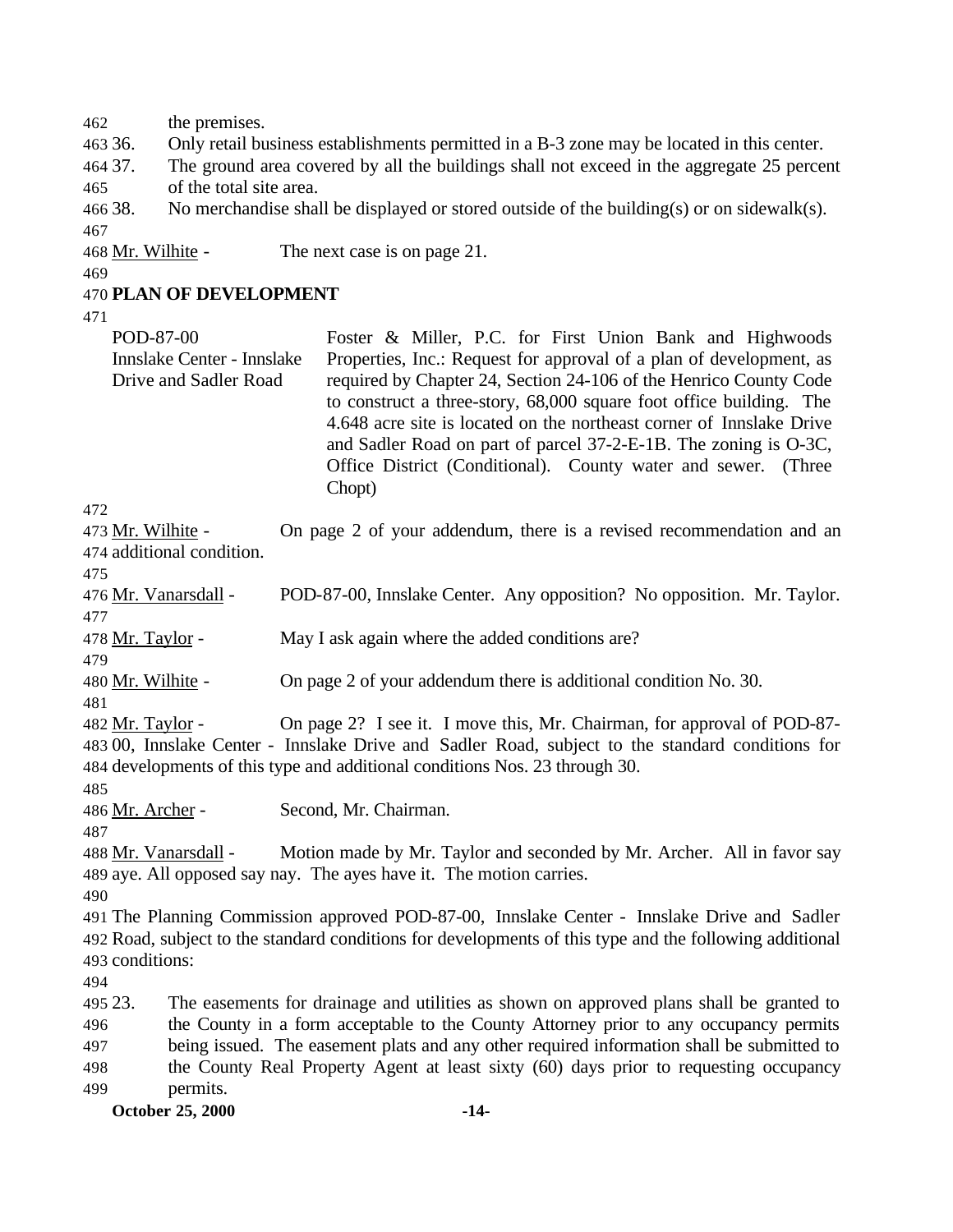24. The developer shall provide fire hydrants as required by the Department of Public Utilities in its approval of the utility plans and contracts.

 25. The proffers approved as a part of zoning case C-10C-84 shall be incorporated in this approval.

 26. Any necessary off-site drainage easements must be obtained in a form acceptable to the County Attorney prior to final approval of the construction plans by the Department of Public Works.

 27. Deviations from County standards for pavement, curb or curb and gutter design shall be approved by the County Engineer prior to final approval of the construction plans by the Department of Public Works.

 28. Insurance Services Office (ISO) calculations must be included with the utilities plans and contracts and must be approved by the Department of Public Utilities prior to the issuance of a building permit.

 29. Approval of the construction plans by the Department of Public Works does not establish the curb and gutter elevations along the Henrico County maintained right-of-way. The elevations will be set by Henrico County.

 30. An accessible parking plan shall be submitted for review and approval by the building official's office prior to approval of final construction plans.

519 Mr. Wilhite - The next case is on page 27.

### **LANDSCAPE & LIGHTING PLAN**

LP/POD-31-00 Krispy Kreme - W. Broad Street Venture Construction Company: Request for approval of a landscape and lighting plan as required by Chapter 24, Sections 24-106 and 24- 106.2 of the Henrico County Code. The .899 acre site is located at 4910 W. Broad Street on the northeast corner of W. Broad Street (U.S. Route 250) and Bishop Road on part of parcels 115-14-A-3 and 4. The zoning is B-3, Business District. **(Brookland)**

 Mr. Vanarsdall - Is anyone in the audience in opposition to LP/POD-31-00? No opposition. I move that LP/POD-31-00, Krispy Kreme - West Broad Street, be approved on the expedited agenda with the annotations on the plans and the standard conditions for landscape and lighting plans.

Mrs. Quesinberry - Second.

 Mr. Vanarsdall - Motion was made by Vanarsdall and seconded by Mrs. Quesinberry. All in favor say aye. All opposed say nay. The ayes have it. The motion carries.

 The Planning Commission approved LP/POD-31-00, Krispy Kreme - West Broad Street, subject to the annotations on the plan and the standard conditions attached to these minutes for landscape and lighting plans.

538 Mr. Wilhite - The next case is on page 33.

**October 25, 2000 -15-**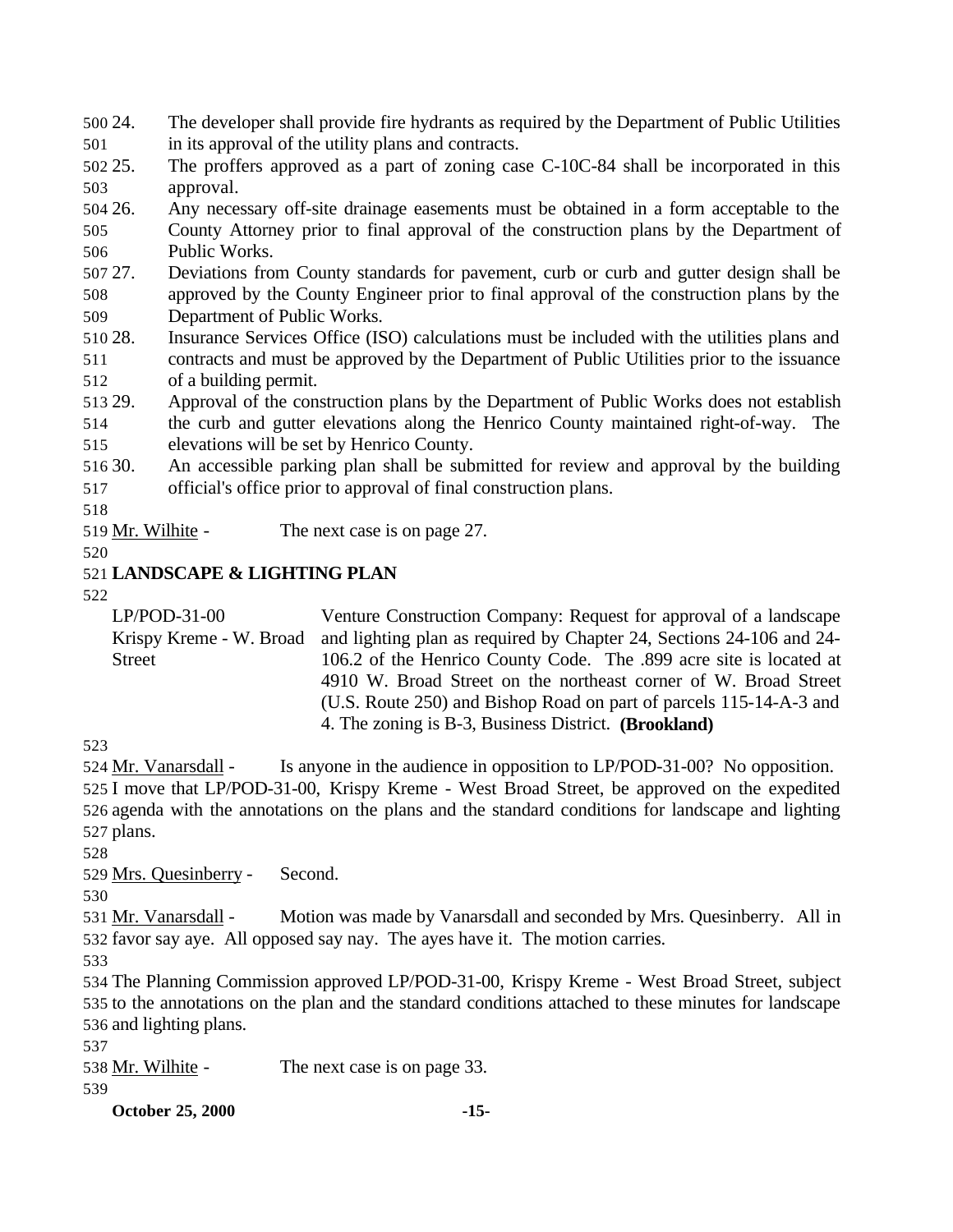#### 540 **PLAN OF DEVELOPMENT**

541

| POD-86-00                    | URS Consultants for St. Joseph's Villa and 7-Eleven, Inc.:             |
|------------------------------|------------------------------------------------------------------------|
| 7-Eleven - Parham Road       | Request for approval of a plan of development, as required by          |
| and Brook Road               | Chapter 24, Section 24-106 of the Henrico County Code to               |
|                              | construct a one-story, $2,940$ square foot convenience store $(7-11)$  |
|                              | with gas pumps. The 0.76 acre site is located on the northwest         |
|                              | corner of Parham Road (900 E. Parham Road) and Brook Road              |
|                              | (U.S. Route 1) on parcel 63-A-6. The zoning is B-3, Business           |
|                              | District. County water and sewer. (Fairfield)                          |
| 542                          |                                                                        |
| 543 Mr. Wilhite -            | On page 4 of your addendum, there is a revised condition and a revised |
| 544 plan, which is attached. |                                                                        |
| 545                          |                                                                        |

546 Mr. Vanarsdall - Is anyone in opposition to POD-86-00, 7-Eleven - Parham Road and Brook 547 Road?

548

550

549 Mr. Archer - What page is it on the agenda?

551 Mr. Wilhite - Page 33.

552

553 Mr. Archer - I move approval of POD-86-00, 7-Eleven - Parham Road and Brook Road, subject to the annotations on the plan, standard conditions for development of this type, and the deletion of No. 11 Amended in the addendum, and added conditions Nos. 23 through 32 and the revised layout.

557

558 Mrs. Quesinberry - Second.

559

560 Mr. Vanarsdall - Motion made by Mr. Archer and seconded by Mrs. Quesinberry. All in 561 favor say aye. All opposed say nay. The ayes have it. The motion passes. 562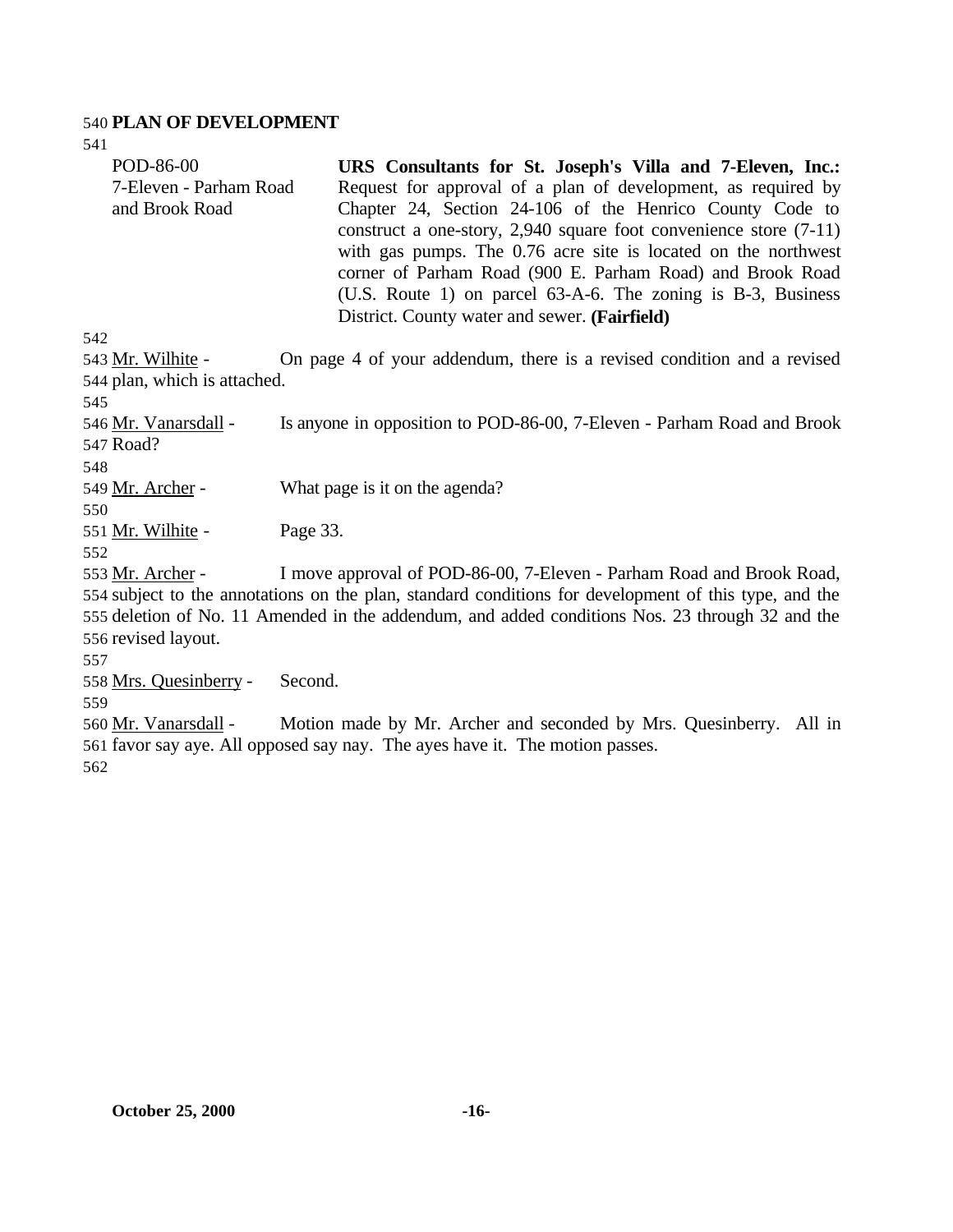The Planning Commission approved POD-86-00, 7-Eleven - Parham Road and Brook Road, subject to the annotations on the plan, the revised layout, the standard conditions attached to these minutes for developments of this type, with the deletion of No. 11 Amended, and the following additional conditions:

11.  **AMENDED** - Prior to the installation of the site lighting equipment, a plan including depictions of light spread and intensity diagrams and fixture mounting height details shall be submitted for Planning Office review and Planning Commission approval.

- 23. The entrances and drainage facilities on (U.S. Route 1) shall be approved by the Virginia Department of Transportation and the County.
- 24. A notice of completion form, certifying that the requirements of the Virginia Department of Transportation entrances permit have been completed, shall be submitted to the Planning Office prior to any occupancy permits being issued.
- 25. The developer shall provide fire hydrants as required by the Department of Public Utilities in its approval of the utility plans and contracts.
- 26. Deviations from County standards for pavement, curb or curb and gutter design shall be approved by the County Engineer prior to final approval of the construction plans by the Department of Public Works.
- 27. Bulk storage of fuel shall be underground.
- 28. There shall be no exterior display of merchandise except on pump islands and on paved walkway areas within three (3) feet of building.
- 29. Storm water retention, based on the 50-10 concept, shall be incorporated into the drainage plans.
- 30. Insurance Services Office (ISO) calculations must be included with the utilities plans and contracts and must be approved by the Department of Public Utilities prior to the issuance of a building permit.
- 31. Approval of the construction plans by the Department of Public Works does not establish the curb and gutter elevations along the Henrico County maintained right-of-way. The elevations will be set by Henrico County.
- 32. Approval of the construction plans by the Department of Public Works does not establish the curb and gutter elevations along the Virginia Department of Transportation maintained right-of-way. The elevations will be set by the contractor and approved by the Virginia Department of Transportation.
- 
- 597 Mr. Wilhite The next case is on page 36.

# **PLAN OF DEVELOPMENT**

POD-91-00 Richmond Association of Realtors - Parking Lot Expansion - 9001 Three Chopt Road (POD-63-74 and POD-90-81 Revised) **E. D. Lewis & Associates, for Richmond Association of Realtors:** Request for approval of a revised plan of development, as required by Chapter 24, Section 24-106 of the Henrico County Code to construct a parking lot expansion. The 0.556 acre site is located at 9001 Three Chopt Road, 360 feet north of Fargo Road on parcel 79-A-79 and part of parcel 79-A-80. The zoning is O-2, Office District. County water and sewer.

#### **(Three Chopt)**

**October 25, 2000 -17-** Mr. Vanarsdall - Is anyone in the audience in opposition to this parking lot, POD-91-00? I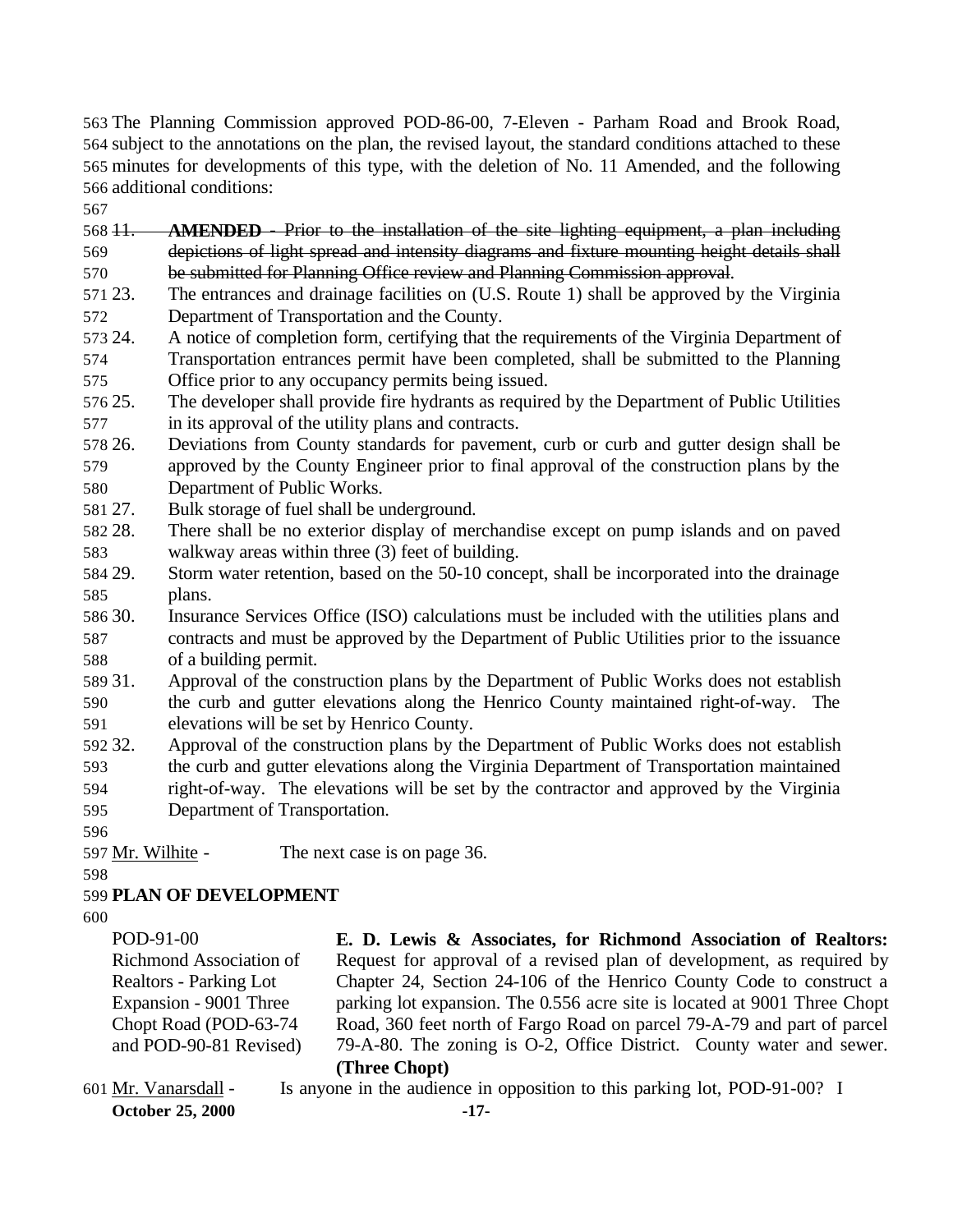hope not. I went to a meeting out there Wednesday night and I thought I was going to have to take my car back home and get a ride back. Mr. Taylor.

 Mr. Taylor - I would move that POD-91-00, Richmond Association of Realtors - Parking Lot Expansion - 9001 Three Chopt Road (POD-63-74 and POD-90-81 Revised), be approved, subject to the standard conditions for developments of this type and the additional conditions Nos. 23 through 26.

Mrs. Quesinberry - Second.

 Mr. Vanarsdall - Motion made by Mr. Taylor and seconded by Mrs. Quesinberry. All in favor say aye. All opposed say nay. The ayes have it. The motion passes.

 The Planning Commission approved POD-91-00, Richmond Association of Realtors - Parking Lot Expansion - 9001 Three Chopt Road (POD-63-74 and POD-90-81 Revised), subject to the standard conditions attached to these minutes for developments of this type, and the following additional conditions:

 23. The developer shall provide fire hydrants as required by the Department of Public Utilities in its approval of the utility plans and contracts.

 24. Any necessary off-site drainage easements must be obtained in a form acceptable to the County Attorney prior to final approval of the construction plans by the Department of Public Works.

 25. Deviations from County standards for pavement, curb or curb and gutter design shall be approved by the County Engineer prior to final approval of the construction plans by the Department of Public Works.

 26. Approval of the construction plans by the Department of Public Works does not establish the curb and gutter elevations along the Henrico County maintained right-of-way. The elevations will be set by Henrico County.

Mr. Wilhite - That is all of the expedited items we have.

 Mr. Vanarsdall - Is anyone in the audience who wants to defer a case? All right, Mr. Secretary.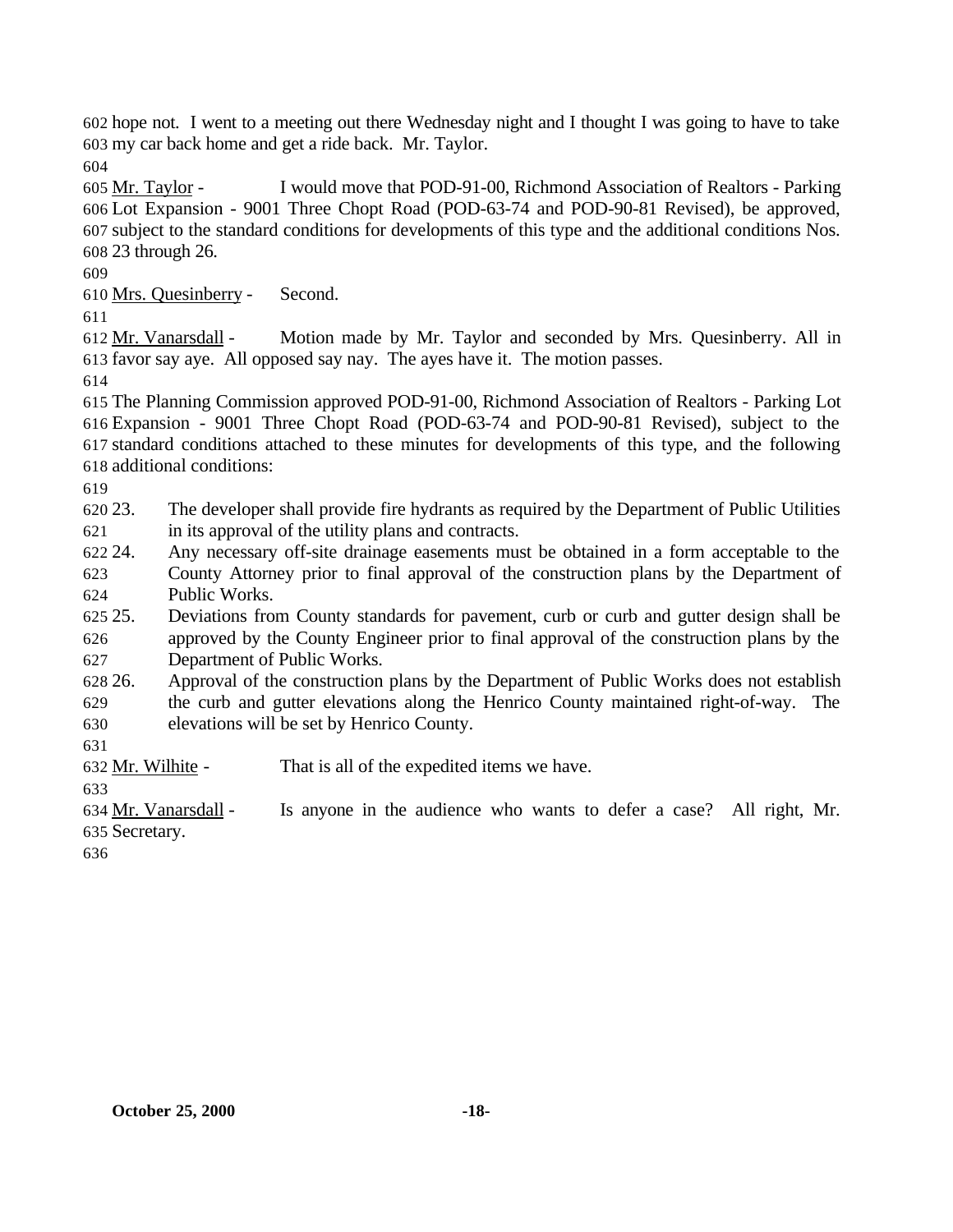#### 637 **(FOR INFORMATIONAL PURPOSE ONLY)**

639 **SUBDIVISION EXTENSIONS OF CONDITIONAL APPROVAL**

640

638

| <b>Subdivision</b>                                                                                                                  | <b>Magisterial</b><br><b>District</b> | <b>Original No.</b><br>of Lots | <b>Remaining</b><br>Lots | <b>Previous</b><br><b>Extensions</b> | Year(s)<br><b>Extended</b>        |
|-------------------------------------------------------------------------------------------------------------------------------------|---------------------------------------|--------------------------------|--------------------------|--------------------------------------|-----------------------------------|
| Canterbury on the<br><b>James</b>                                                                                                   | <b>Tuckahoe</b>                       | 11                             | 11                       | $\boldsymbol{0}$                     | 1 Year<br>10/24/01                |
| (Oct. 1999 Plan)<br><b>Old Williamsburg</b><br>Road (A Ded. of a<br>portion of Old<br><b>Williamsburg Road)</b><br>(Oct. 1999 Plan) | <b>Varina</b>                         | $\mathbf{1}$                   | $\mathbf{1}$             | $\bf{0}$                             | 1 Year<br>10/24/01                |
| 641                                                                                                                                 |                                       |                                |                          |                                      |                                   |
| 642                                                                                                                                 |                                       |                                |                          |                                      |                                   |
| 643                                                                                                                                 | FOR PLANNING COMMISSION APPROVAL      |                                |                          |                                      |                                   |
| 644<br>645 SUBDIVISION EXTENSIONS OF CONDITIONAL APPROVAL                                                                           |                                       |                                |                          |                                      |                                   |
| 646                                                                                                                                 |                                       |                                |                          |                                      |                                   |
| <b>Subdivision</b>                                                                                                                  | <b>Magisterial</b><br><b>District</b> | Original No.<br>of Lots        | <b>Remaining</b><br>Lots | <b>Previous</b><br><b>Extensions</b> | Year(s)<br><b>Extended</b>        |
| <b>Magnolia Ridge</b><br><b>Cluster Lot</b><br>(October 1994 Plan)<br>(Formerly<br><b>Stuarts</b>                                   | <b>Fairfield</b>                      | 387                            | 73                       | $\overline{\mathbf{4}}$              | 1 Year<br>10/24/01                |
| Ridge)<br><b>Millrace</b><br>(Oct. 1990 Plan)                                                                                       | <b>Three Chopt</b>                    | 35                             | 35                       | 9                                    | 1 Year<br>10/24/01<br>*with cond. |

\*1. This development shall meet all ordinance requirements currently in effect as of the date of this extension.

647

 Mr. Marlles - You will notice on your agenda that there are two categories. The first category of subdivisions requesting extensions of conditional approval are for information purposes only. The explanation here is that newer subdivisions, newer than 60 months, can be approved for extension administratively.

652

653 The second category of subdivisions requesting extensions of conditional approval are older than 654 60 months and do require Planning Commission approval. So, Mr. Wilhite, will you review those 655 please?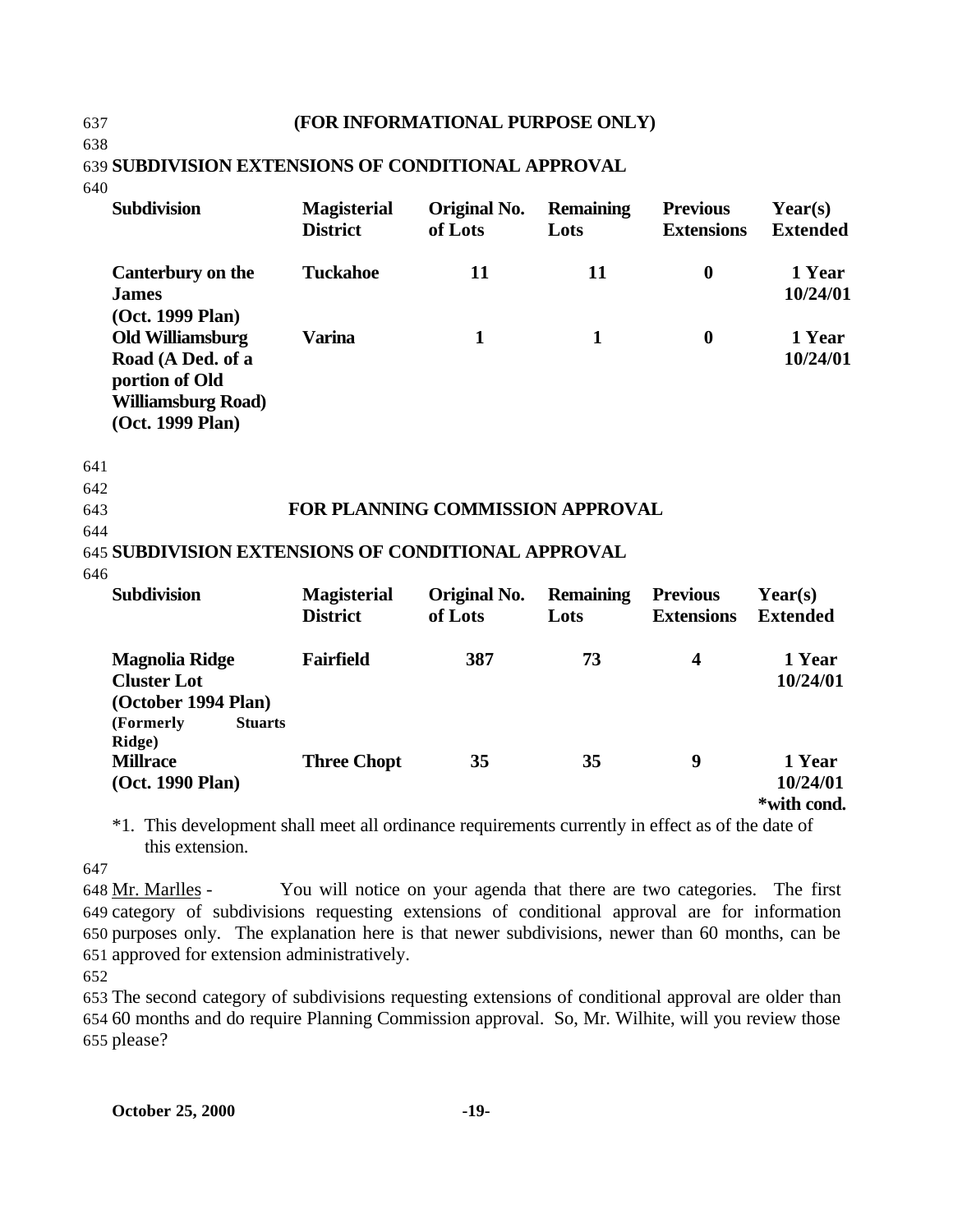Mr. Wilhite - Certainly. First, there is Magnolia Ridge, October 1994 Plan, in the Fairfield District. We have had six sections of this overall plan granted final approval. We are down to 73 lots remaining under the conditional approval. Staff recommends extension of one year.

 Mr. Vanarsdall - Does anyone on the Planning Commission have any questions on these two? If not, we will entertain a motion.

Mr. Archer - Mr. Chairman, I move approval of the subdivision extensions.

Ms. Dwyer - Second.

 Mr. Vanarsdall - Motion was made by Mr. Archer and seconded by Ms. Dwyer. All in favor say aye. All opposed say nay. The ayes have it. The motion carries.

 The Planning Commission approved subdivision extensions of conditional approval for Magnolia Ridge, Cluster Lot, (October 1994 Plan) (formerly Stuarts Ridge) for one year until October 24, 2001, and Millrace (October 1990 Plan), for one year until October 24, 2001 with condition No. 1 which reads:

 1. This development shall meet all ordinance requirements currently in effect as of the date of this extension.

## **TRANSFER OF APPROVAL**

| POD-94-84              | <b>D. H. Shah:</b> Request for a transfer of approval, as required by |
|------------------------|-----------------------------------------------------------------------|
| Shoney's Inn - 7007 W. | Chapter 24, Section 24-106 of the Henrico County Code, from           |
| <b>Broad Street</b>    | Richmond Hotel Developers Unlimited to The Inn at Richmond            |
|                        | (Best Western). The 3.5 acre site is located at the northwest         |
|                        | quadrant of W. Broad Street (U.S. Route 250) and Glenside Drive       |
|                        | on parcel 81-A-68. The zoning is M-1, Light Industrial District.      |
|                        | County water and sewer. (Three Chopt)                                 |

Mr. Marlles - The staff report will be given by Mr. Ted McGarry.

 Mr. Vanarsdall - Is anyone in the audience in opposition to the transfer of approval in this case, POD-94-84? Good morning, Mr. McGarry.

 Mr. McGarry -Good morning, Mr. Chairman, and members of the Commission. Staff can recommend approval of this. There were some minor landscaping plantings missing and the applicant has agreed to replace them by November 30 during this planting season. Staff recommends approval.

Mr. Vanarsdall - All right. We need a motion, Mr. Taylor.

**October 25, 2000 -20-** Mr. Taylor - Mr. Chairman, I move that POD-94-84, Shoney's Inn - 7007 W. Broad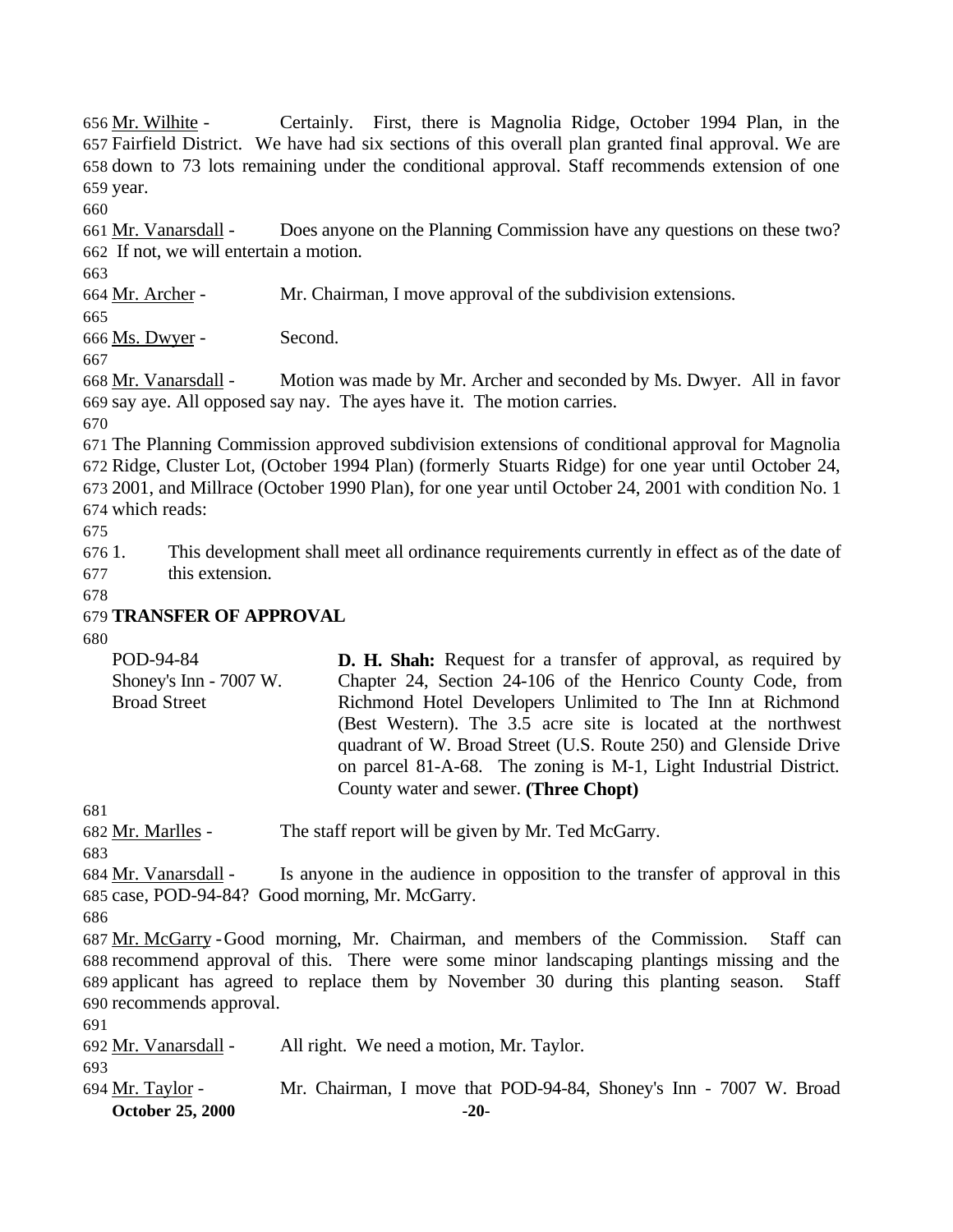Street, Transfer of Approval, be approved, subject to the owner being responsible for continued compliance with the conditions of the original approval and condition No. 1.

Mrs. Quesinberry - Second.

 Mr. Vanarsdall - Motion made by Mr. Taylor and seconded by Mrs. Quesinberry. All in favor say aye. All opposed say nay. The ayes have it. The motion passes.

 The Planning Commission approved Transfer of Approval for POD-94-84, Shoney's Inn - 7007 West Broad Street, subject to the new owner accepting and agreeing to be responsible for continued compliance with the conditions of the original approval and the following additional condition:

 1. The deficiencies, as identified in the inspector's report dated October 2, 2000, shall be corrected by November 30, 2000.

# **TRANSFER OF APPROVAL**

POD-46-00, POD-43-97, POD-30-78, POD-15-76 and POD-42-72 Sheraton Richmond West @ Brookfield (Formerly Hyatt Richmond @ Brookfield) **The Procaccianti Group for PVA I, L. P.:** Request for a transfer of approval, as required by Chapter 24, Section 24-106 of the Henrico County Code, from Lend Lease Real Estate Investments to PVA I, L. P. The 12.7 acre site is located at the southeast intersection of W. Broad Street (U.S. Route 250) and Interstate 64 on parcel 92-A-22. The zoning is O-3, Office District. County water and sewer. **(Brookland)**

714 Mr. Marlles - Staff report will be given by Mr. Kevin Wilhite.

716 Mr. Vanarsdall - Is there anyone here representing this case? Is the applicant here? Mr. Wilhite, I believe you have a couple of things that haven't been settled on that?

 Mr. Wilhite - Yes, sir. Staff has completed inspection of the site and no deficiencies were reported. We have provided them copies of the approval letters for all five PODs with the conditions, of course. I have not heard back from the representative that they have looked at the conditions and have agreed to abide by those. I tried contacting the representative this morning and he was out of the office.

**October 25, 2000 -21-** Mr. Vanarsdall - So you don't expect anyone here? 727 Mr. Wilhite - No, sir. 729 Mr. Vanarsdall - If he was going to be available later, we would pass it by. Mr. Wilhite - I believe that he is actually located in Providence, Rhode Island. Mr. Vanarsdall - Instead of Providence, Va., or Providence Forge. All right, thank you. I recommend that POD-46-00, POD-43-97, POD-30-78, POD-15-76 and POD-42-72, Sheraton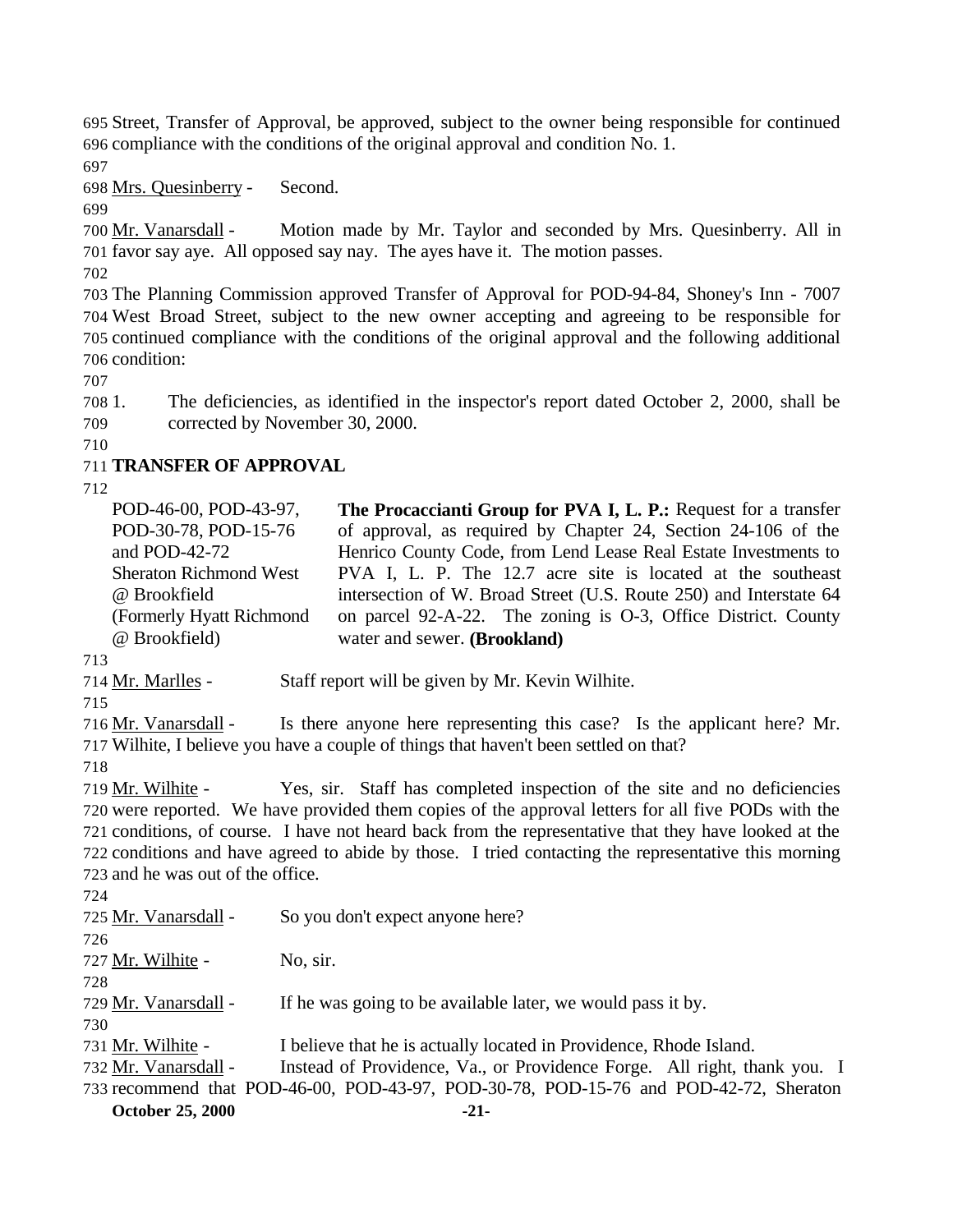Richmond West @ Brookfield (Formerly Hyatt Richmond @ Brookfield) Transfer of Approval be 735 deferred to the  $15<sup>th</sup>$  of November.

Mrs. Quesinberry - Second.

 Mr. Vanarsdall - Motion was made by Mr. Vanarsdall and seconded by Mrs. Quesinberry. All in favor say aye. All opposed say nay. The motion carries.

 The reason for this is because we don't have anyone here to represent them, and they have not signed off that they accept what staff is proposing.

 The Planning Commission deferred POD-46-00, POD-43-97, POD-30-78, POD-15-76 and POD- 42-72 Sheraton Richmond West @ Brookfield (Formerly Hyatt Richmond @ Brookfield) to its meeting on November 15, 2000.

# **SUBDIVISION (Deferred from the September 27, 2000, Meeting)**

| Dakota Estates  | <b>TIMMONS for Dakota Associates, L.L.C.:</b> The 8.92 acre site |
|-----------------|------------------------------------------------------------------|
| (May 2000 Plan) | is located along the west line of Midview Road approximately     |
|                 | 400 feet south of its intersection with Darbytown Road on parcel |
|                 | 192-A-19 and part of 192-A-7. The zoning is RTH, Residential     |
|                 | Towhhouse District, R-5, General Residence District and ASO      |
|                 | (Airport Safety Overlay District). County water and sewer.       |
|                 | (Varina) 80 Lots                                                 |

 

753 Mr. Marlles - The staff report will be given by Mrs. Leslie News.

755 Mr. Vanarsdall - Is anyone in the audience in opposition to Dakota Estates? All right. We have some opposition. Good morning, Mrs. News.

 Mrs. News - Good morning, Mr. Chairman. Since the last Planning Commission hearing, a meeting was held by the applicant with the community and the developer presented the project and answered questions. There is still much concern within the surrounding community regarding the impact of traffic from this development and the impact of the quality of the development on their property values. Staff shares these concerns but feels that the minimum requirements for conditional subdivision approval have been met. Based on this and the expressed intent of the applicant to provide access to the R-5 parcel as shown on the conceptual master plan submitted, staff, therefore, recommends approval. The applicant is available to answer questions and update the Commission on any new activity on the site if there are not any questions of staff.  $7<sub>67</sub>$ 

| <b>October 25, 2000</b>     | $-22-$                                                                     |
|-----------------------------|----------------------------------------------------------------------------|
| 771<br>772 Mr. Vanarsdall - | I want to hear from him. If Jeremy Redmond is here from the <i>Times</i> - |
| 770 Mrs. News -             | Yes.                                                                       |
| 768 Mr. Vanarsdall -<br>769 | Any questions for Mrs. News? Is the applicant here?                        |
| 101                         |                                                                            |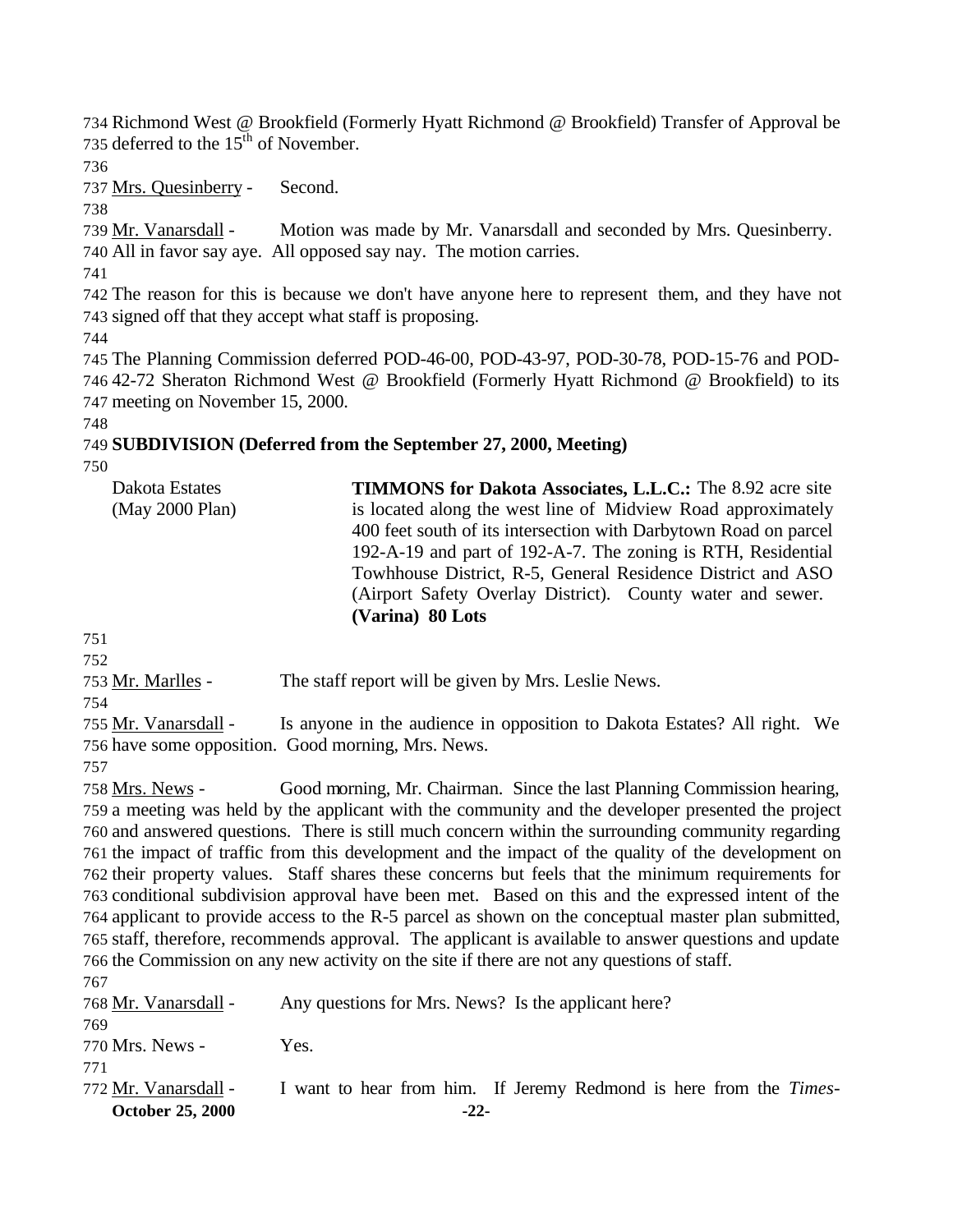*Dispatch,* I haven't seen him in a while, I am getting worried. The last time I inquired about your health, you were still on your honeymoon. Oh, that is good.

776 Mr. Holt - Good morning. My name is Gil Holt and I represent the applicant and will try to answer any questions you may have of the applicant this morning.

 Mrs. Quesinberry - I have a few questions. The first thing, the access that you are showing through the R-2 parcel, the access that would be the second point of access at the time that the R-5 piece would be developed, do you own that property?

783 Mr. Holt - I do not own that. No.

Mrs. Quesinberry - Do you know who does?

787 Mr. Holt - I do know who owns that, yes.

 Mrs. Quesinberry - Well, how do we, as the owner-representative here today, how do we know that there is access for that property?

792 Mr. Holt - Because the person that bought that is involved in the R-5 piece and when he comes before you with what they propose to do on the R-5, I guess they will let you know at that time. We have nothing to do with the R-5 piece. Once again, I am here on the 11.77 acres in the RTH.

 Mrs. Quesinberry - I understand that, but we have had discussions about this and the appropriateness of bringing this whole thing, parcel, up at one time to coordinate the development, and without knowing that they have access for that R-5 piece, and essentially your plan for townhouses, on the RTH piece, really isolates that piece and puts everyone in a position of trying to find out stuff for a piece and not really having answers to where that access would be.

 Mr. Holt - I think I've got a letter here from the Traffic Department that I asked Todd Eure to write, if you all would like to examine that. I will hand that to you.

Mrs. Quesinberry - Yes.

808 Mr. Holt - I think he is trying to show that the proposed plan is essentially four points of ingress-egress to the combined parcel, three of them would come off Midview and you can choose one point of ingress-egress off Oakland Road. What we asked the Traffic Department to do was to evaluate and we labeled the alternatives 1, 2 and 3. In each case, 1, 2 and 3, they exit or enter the proposed subdivision that is before you all today. The first question I asked him to evaluate, was the point of ingress-egress for Dakota Estates adequate with any additional development in the rear, and I believe the answer to that is yes.

 The second part of the question was asking the Traffic Department to evaluate which particular route they would support, and what we did is the one that is in black, which is labeled Alternative 1. You will notice it is the one that which proposes access to Old Oakland as the second point of

**October 25, 2000 -23-**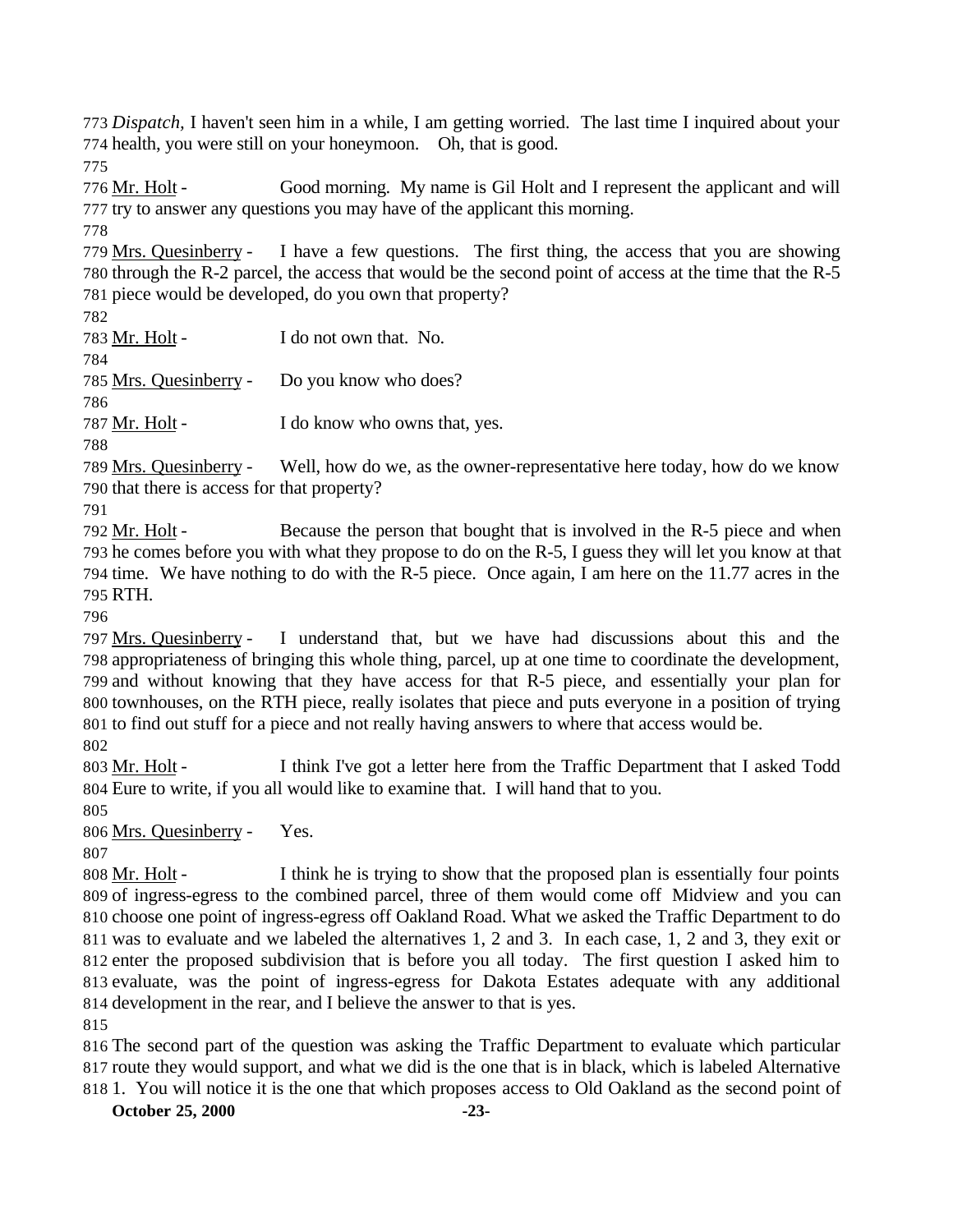ingress-egress, that that appears to be the most feasible.

 Alternative 2, which runs through the existing Varina Station Subdivision, would not be recommended and we are not proposing to do that. That is a point of legal access even though staff would not support that.

 Now, the third alternative which would be coming in Midview and exiting again through Midview through Dakota Estates, they felt like that was not acceptable, because once again you would be going through a proposed single-family development into multi-family, which leads to the conclusion which alternative No. 1 represents, where we come in off of Midview or exit off of Midview and then create a second point of ingress-egress, off of Old Oakland through the proposed lot 3. And I believe, once again, what is important for the Commission to recognize is the fact that those two points of ingress-egress, the point of ingress-egress going through Dakota Estates, does provide for future development of the R-5 parcel in terms of traffic count.

834 Ms. Dwyer - As I read this letter from Mr. Eure, he states that the access to Old Oakland Road as proposed here would be feasible provided single-family housing is not proposed along that connecting road. There is presently single-family housing in that location. Right?

838 Mr. Holt - What he is referring to, and we can defer that to Mr. Todd Eure, you can see as we exit, as it is shown exiting to Old Oakland Road, there was some proposed single-family homes facing that exit road or infall entranceway, whichever way one wants to look at it. And in the conversation I had with him, if there is no single-family fronting on that road, then that would be permissible.

844 Ms. Dwyer - But currently there is single-family housing and it is zoned for single-family housing? Is that right?

847 Mr. Holt - You go through Lot 3, which is zoned single-family, that is correct, but there would be no future homes facing on that exit road.

 Ms. Dwyer - We don't know that. Because it is zoned R-2. It is possible that he could. 

 Mr. Holt - Well, the owner of that property would own both sides of that road, so they can control, so that can be a proffered condition as you exit Lot 3, if the road was vacated in the center of Lot 3, then it could be proffered that that property would never be subdivided into a single-family home, and you would have adequate distances. I think that parcel is approximately 110 feet in width, and if you put a road in the center, then used just a typical 50 foot right of way, that would leave 30 feet on each side, so you wouldn't even have the proffered depth or areas to construct or develop single-family homes.

 Ms. Dwyer - So this proposed road - this access road to Oakland - is owned by you? Mr. Holt - No, not by me. It is owned by a gentleman whose name is Mr. Raymond A. Ronker, Jr.

**October 25, 2000 -24-**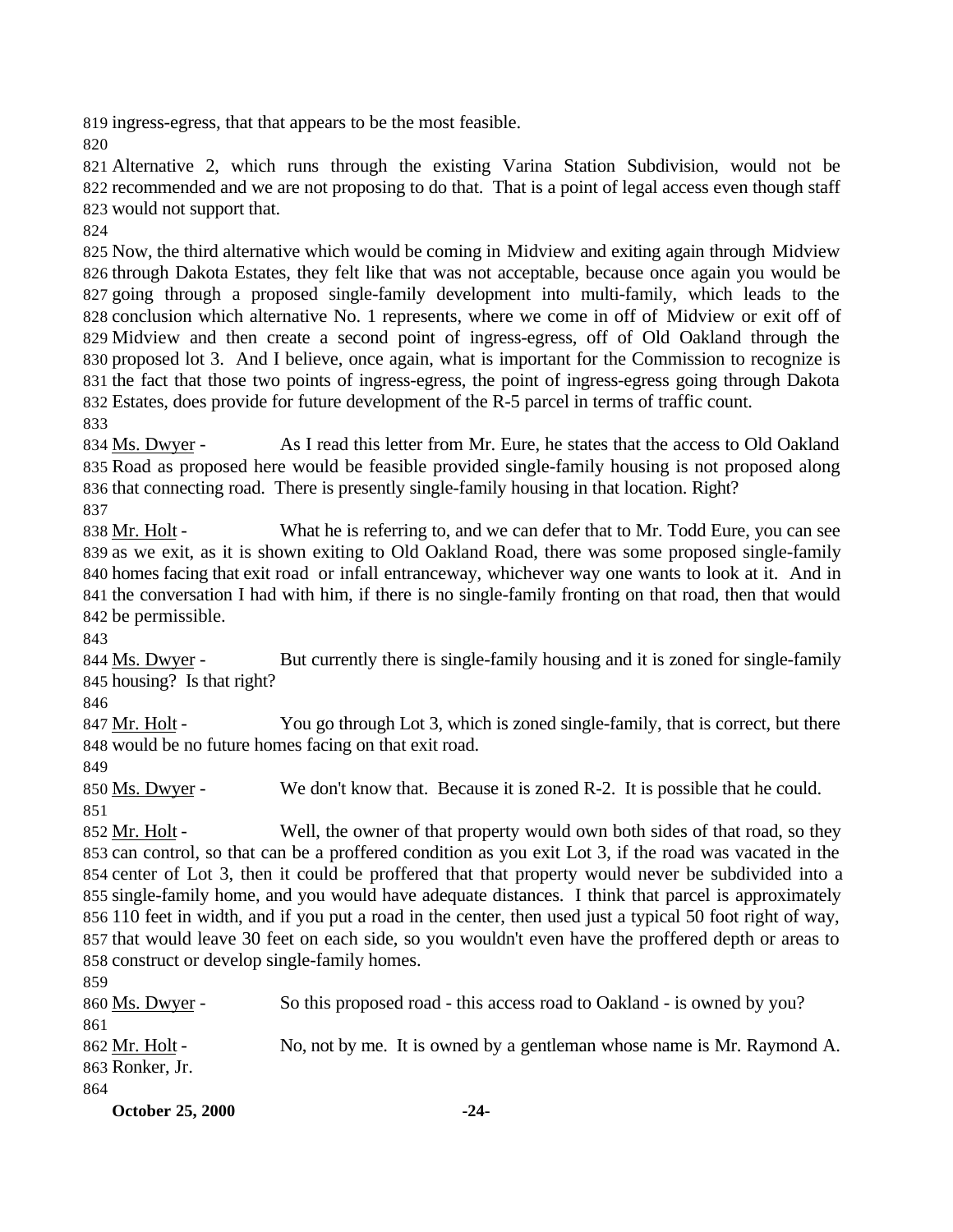| October 25, 2000                            | $-25-$                                                                       |
|---------------------------------------------|------------------------------------------------------------------------------|
| 910                                         |                                                                              |
| 909 Mrs. Quesinberry -                      | It absolutely has closed?                                                    |
| 908                                         |                                                                              |
| 907 Mr. Holt -                              | The R-2 piece has closed.                                                    |
| 906                                         |                                                                              |
| 905 Mrs. Quesinberry -                      | That is what I am asking about, the R-2 piece.                               |
| 904                                         |                                                                              |
| 903 the R-5 parcel has not closed.          |                                                                              |
| 901<br>902 Mr. Holt -                       | The purchase of the entire lot, that transaction has closed. The purchase of |
|                                             |                                                                              |
| 900 Ms. Dwyer -                             | The purchase of the entire lot?                                              |
| 899                                         |                                                                              |
| 898 Mr. Holt -                              | No, the Lot 3.                                                               |
| 897                                         |                                                                              |
| 896 Ms. Dwyer -                             | I thought you just said it had.                                              |
| 895                                         |                                                                              |
| 894 Mr. Holt -                              | No.                                                                          |
| 893                                         |                                                                              |
| 892 Ms. Dwyer -                             | But that deal hasn't closed, has it?                                         |
| 891                                         |                                                                              |
| 890 Mr. Holt -                              | No. He has it under contract.                                                |
| 889                                         |                                                                              |
| 888 Ms. Dwyer -                             | Whatsoever? Is it owned by the person who owns the R-5 property?             |
| 887                                         |                                                                              |
| 886 <u>Mr. Holt</u> -                       | No.                                                                          |
| 885                                         |                                                                              |
| 884 Ms. Dwyer -                             | There is no impediment to that happening?                                    |
| 883                                         |                                                                              |
| 881<br>882 Mr. Holt -                       | Absolutely.                                                                  |
|                                             | 880 it will become an access road to the R-5 property?                       |
| 879 Ms. Dwyer -                             | I am confused then. So this road is owned by someone who has agreed that     |
| 878                                         |                                                                              |
| 877 Mr. Holt -                              | Yes, that is why he purchased it.                                            |
| 876                                         |                                                                              |
| 875 Ms. Dwyer -                             | Oh, he is?                                                                   |
| 874                                         |                                                                              |
| 873 of the development on the R-5 property. |                                                                              |
| 872 Mr. Holt -                              | He closed on the property in September. He is not opposed to it. He is part  |
| 871                                         |                                                                              |
| 870 Ms. Dwyer -                             | Excuse me.                                                                   |
| 869                                         |                                                                              |
| 868 Mr. Holt -                              | He just closed on the property in September.                                 |
| 867                                         |                                                                              |
| 866 before us last month?                   |                                                                              |
| 865 Ms. Dwyer -                             | And as I recall he was opposed to this road? Didn't he come and speak        |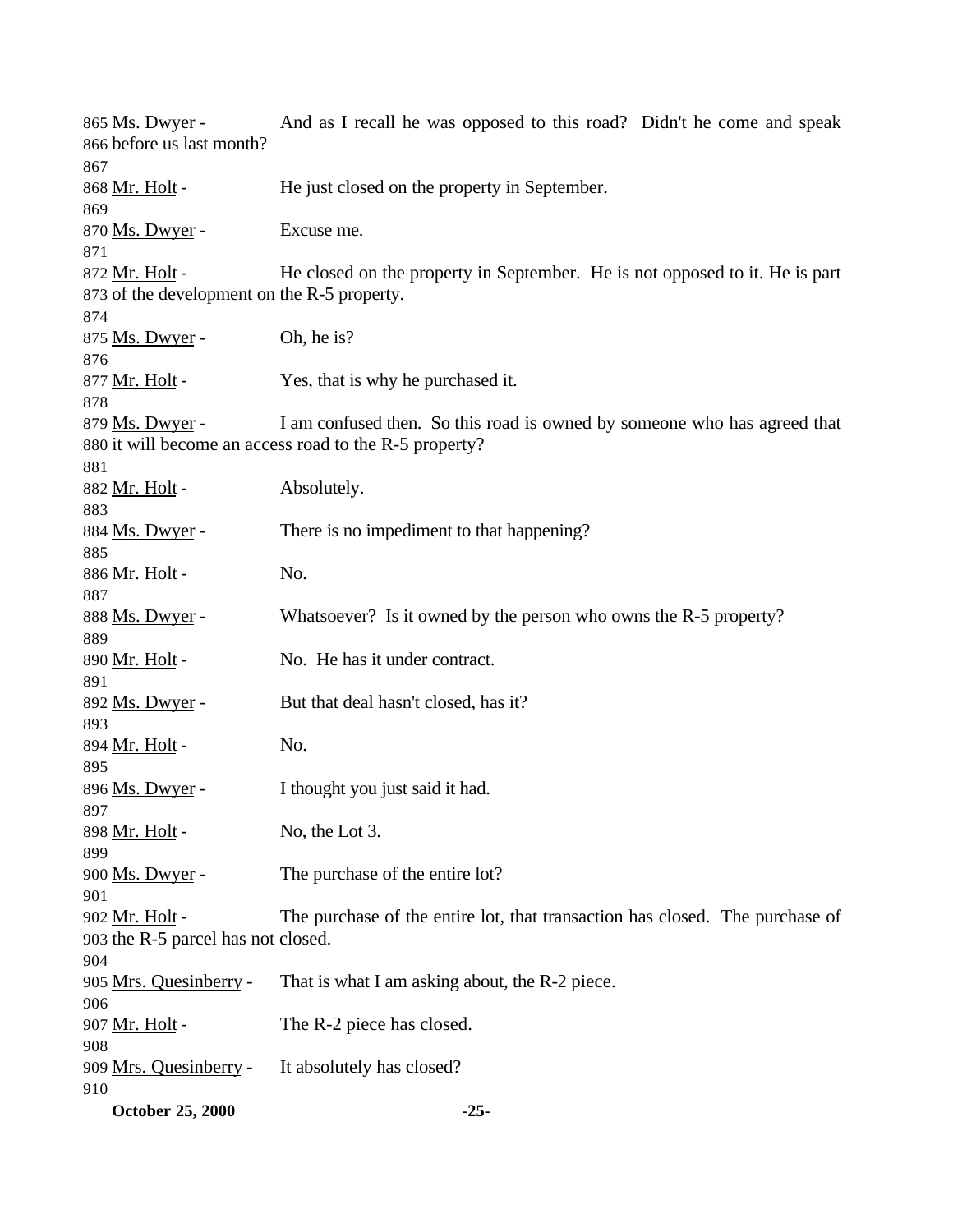**October 25, 2000 -26-** 911 Mr. Holt - It absolutely has closed. Mrs. Quesinberry - Because we are, we checked tax records and we didn't see anything on there yet. Mr. Holt - He was the real estate agent (pointing at man in audience) involved in that transaction. Mrs. Quesinberry - OK. So you are proposing and Mr. Eure has agreed that it is at least feasible that you could have access through the R-2 piece? 922 Mr. Holt - I mean, that is for the the R-5 parcel, so I assume when that - the last time I was here, there is a company out of Cincinnati, Ohio, which is Brisbane, who will be coming forward with a site plan on that parcel, and I assume that when they submit that plan they will show the points of ingress-egress going back to Old Oakland Road and then going through Dakota Estates, which is the proposed project that is in front of the Commission this morning. 928 Ms. Dwyer - How many units will be in the R-5 piece? 930 Mr. Holt - Brisbane, as I understand it, is proposing to do 192 units on approximately, I can't remember if it is 17 acres or 17-1/2 acres. 933 Ms. Dwyer - That would mean 272 units on two points of access? When you include your development and their development? 936 Mr. Holt - Yes. Ms. Dwyer - Is there a traffic rule or regulation about how many units we would like to have on two points of access? Or is it unlimited then? So, no more than 80 on one point of access, but they can have 8,000 on two points conceivably. Do you see where I am going here? 942 Mr. Todd Eure - Todd Eure, Traffic Engineer. We do have the rule that we don't want more than 82 lots on a single point of access. Beyond that, for the second point of access, there is no set number in the policy. It is typically at the discretion of the development, what access road it is connecting with and so forth. 947 Ms. Dwyer - Would you agree that there is a point where there are too many units on two points of access, as though there may be too many units? 950 Mr. Eure - It is certainly conceivable. Right. Depending on again, the layout, what road it is connecting into, internal circulation. 953 Ms. Dwyer - This would be 272 units on two points of access. How would you evaluate that? Mr. Eure - That is not a lot of difference between a lot of other developments we have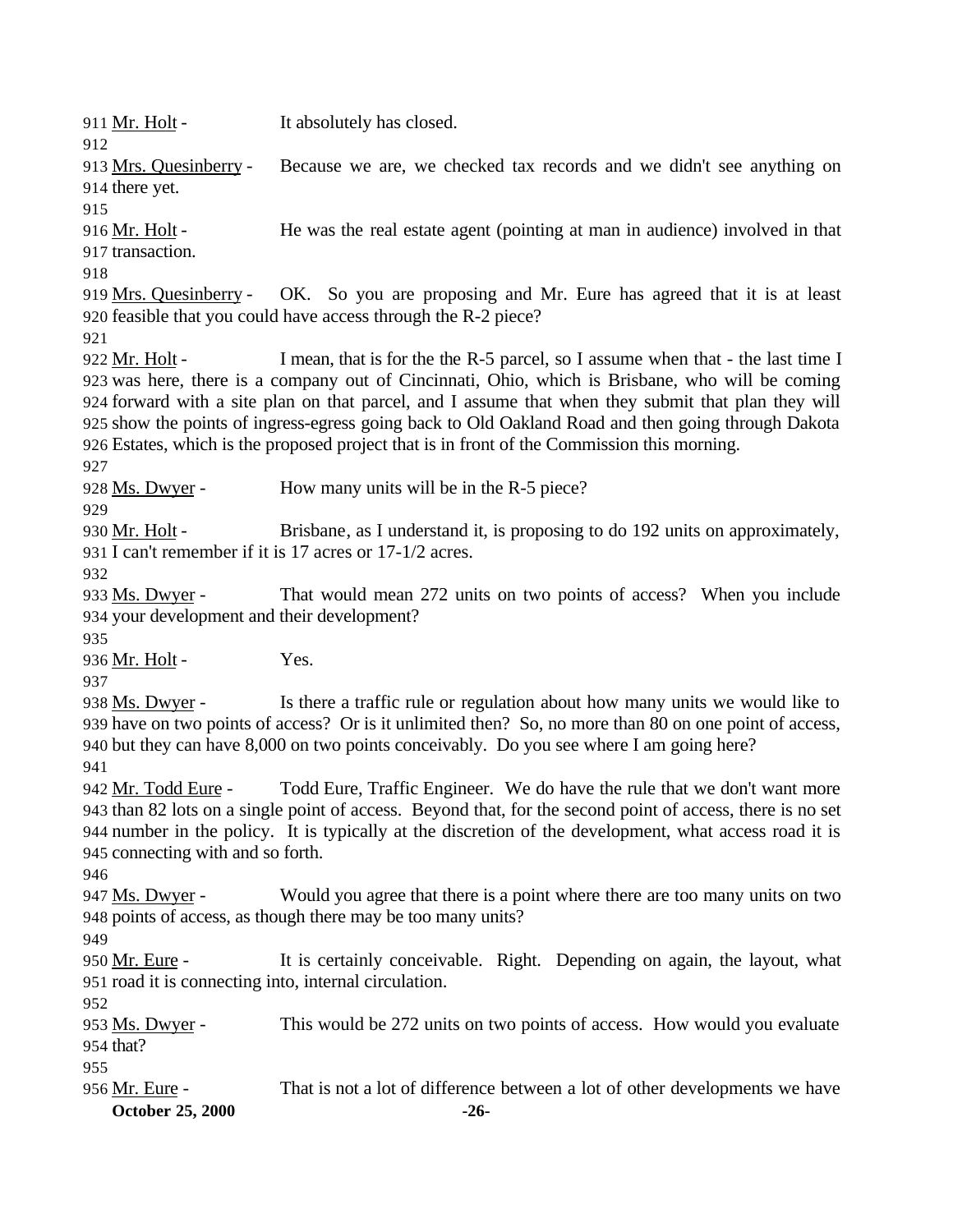in the County which are multi-family that we typically do have more than that on two points of access.

960 Ms. Dwyer - Is that a good idea, though? Though we've done it before, is that something that in terms of fire and emergency and issues that we can look at, is that desirable?

 Mr. Eure - I would think that two 272 units on two points of access, you are looking at about 70 to 80 vehicle trips per day, per unit. I can't do the math in my head that quick, but it is, again it satisfies the fire requirement and the second point of access typically. We did look at the front end of Dakota Estates development to make sure they did provide a two-lane approach coming out of this development. They do have a divided median coming in. So, from that standpoint, they can accommodate larger volumes of traffic than if it were simply a single-family driveway.

 Ms. Dwyer - Is this something we should look at, maybe Police and Fire and Traffic, and perhaps the Planning staff, to see if we should have a policy about maximum number of units for two points of access?

Mr. Eure - It is certainly a reasonable request, yes, ma'am.

 Mr. Taylor - Mr. Eure, does the policy regarding two points of access assume that both points of access are adequate to handle the traffic from the site?

980 Mr. Eure - That is correct.

 Mrs. Quesinberry - Do we have any way of knowing that at this time that these two particular points of access would be adequate considering Midview and Oakland Road?

 Mr. Eure - We have looked at those roads, and Midview Road is a minor collector on the County's Thoroughfare Plan and we are comfortable that that can handle not only the existing traffic out there, but the proposed traffic from this development. As far as Old Oakland Road, if you recall, that used to be the primary alignment of Oakland Road and it was realigned some years ago, so Old Oakland is no longer on the Thoroughfare Plan, but it does connect on both ends with a Thoroughfare Road, and if you'd evaluate that road, it is adequate in width and the intersections do appear to be adequate to handle additional traffic. At one point in time that point of road was carrying approximately 22,000 vehicles a day. Now the traffic upon it is very minimal with the redirection of Oakland, but it is capable of handling additional traffic. 

 Mrs. Quesinberry - But you don't really know if the two points together, you don't have any way of putting those two points together. You are looking at them separately, separate points of access, and the capacity of that individual road, but…

999 Mr. Eure - At this point that is correct, but short of having the developer, without the development, do a traffic impact study, which would give us a traffic distribution, projected distribution on how many vehicle trips we'd have in total and how that would be distributed between the access onto Old Oakland and the access onto Midview, and then within that context

**October 25, 2000 -27-**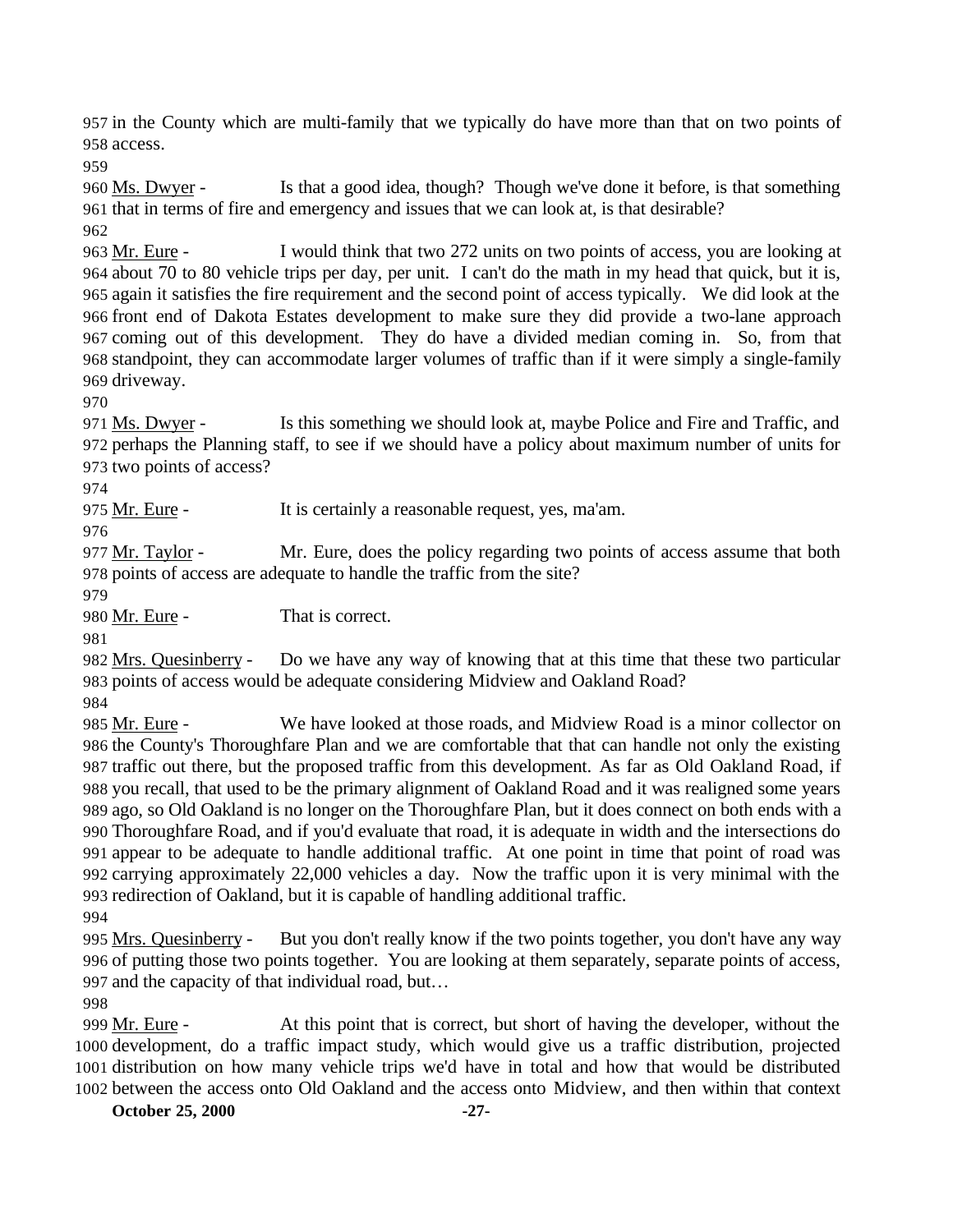would they be going left or right, coming in and coming out of the development. That would give us a better overall picture of traffic patterns and what the road is capable of handling. We did not request that because, that study for this development that we are hearing today, because it was only 80 units.

 Mr. Taylor - Would the fact that we know there are plans to add another 192 units to those current units, would that change the opinion of the Traffic Study in that entire area, because as you looked at this and you see the connecting points that are possible; down in the southern corner there is Champagne Way and there are a couple of potential connectors over on the west side, so I can see that there could be an area where you could connect on the north side and you could connect on the east side to Midview Road, but also you could connect to the area to the west, as yet unnamed, just by normal development through there, and the assemblage of a couple of extra parcels.

 Mr. Eure - That is possible and we haven't exhausted that. We've explored all of the options for that in-house. We have basically taken what Mr. Holt has given us and reviewed the scenario he presented and just gave our recommendation and which one we would not be comfortable with - from the standpoint that we don't generally propose multi-family developments to access through either existing and even proposed single-family because of the inherent problems that creates with the traffic flow.

 Mr. Taylor - Can the developer answer that giving additional thought to other parcels in that area that would give you effectively a grid pattern for traffic to eliminate a single or dual point of access?

 Mr. Holt - The two parcels that we will be involved with, meaning the Dakota Group Limited, would be the proposed townhouse development, which is going to be held today, and the proposed single-family application which hasn't even been submitted. We would have no problem opening that cul-de-sac into the multi-family, which would provide a third point of ingress-egress, provided that we could get staff's support, and that would be a point of ingress-egress that would exist at the time of the development of that single-family. In talking with Todd, I think it is not something that they would like to see happen, but it would be something that at least it happened simultaneously with the development of the multi-family in the rear and the single-family in the front, and none of us would run into the situation that exists today where you have existing single- family first and multi-family second, but that would give three points of ingress, too, that would exit and or enter off of Midview, and the third point being through Lot 3 to Old Oakland, which would be the third point, once again, of ingress-egress. That would be the dashed line, which would be a combination of Alternate 1 and Alternate 2.

1042 Mr. Vanarsdall - Any other questions of Mr. Holt?

 Mrs. Quesinberry - Mr. Holt, the, obviously the road coming through the Dakota Estates Townhouse project is a private road that is going to be maintained by the homeowners?

1047 Mr. Holt - Yes.

**October 25, 2000 -28-**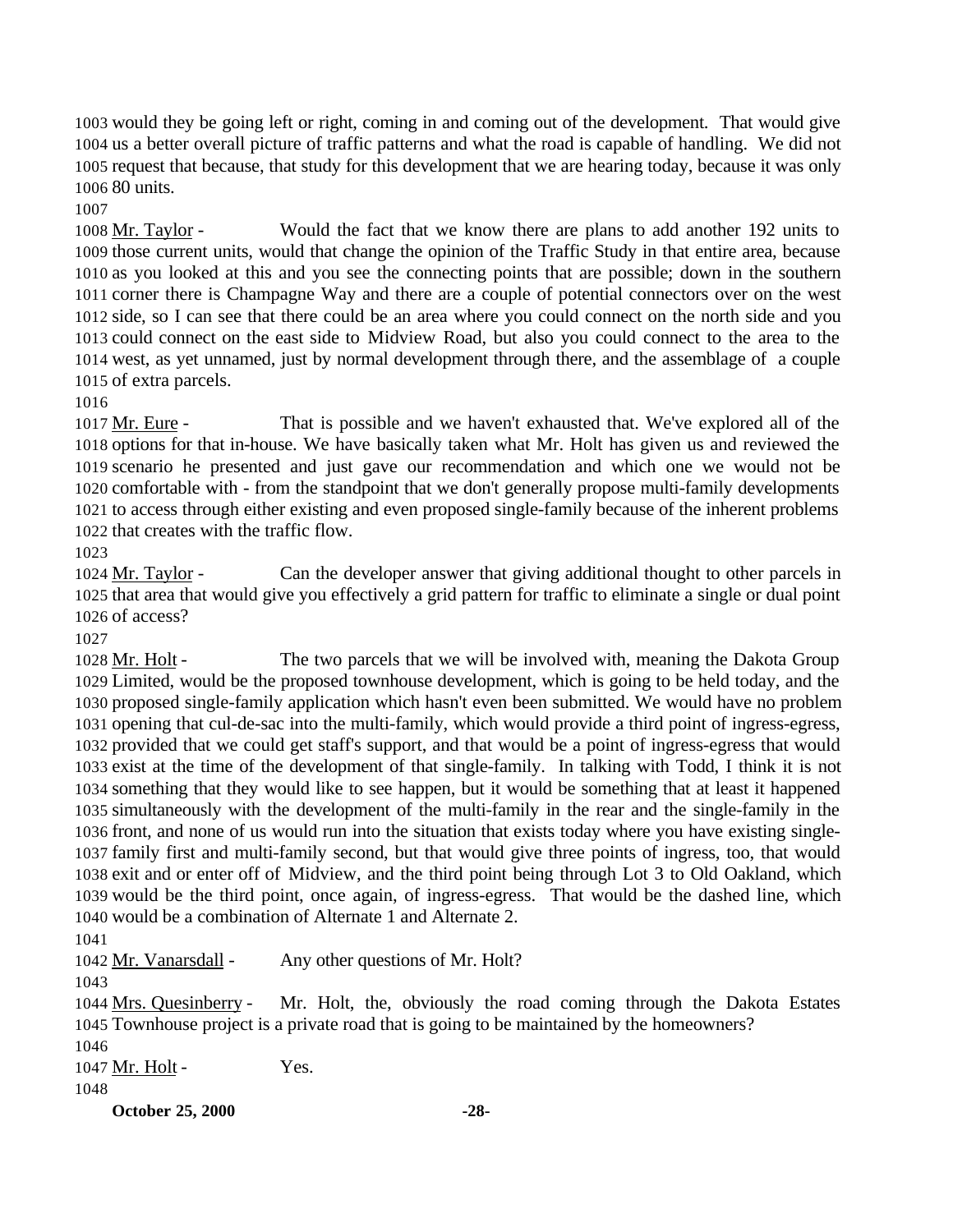Mrs. Quesinberry - And you are going to require, you're required to have your ingress-egress, but you also need a maintenance agreement for those homeowners, do you not? Road maintenance?

Mr. Holt - Yes, ma'am, that would fall under the Homeowner's Association.

 Mrs. Quesinberry - And how are those homeowners going to be made aware of that if they are purchasing townhouses in a small townhome community, unaware that there is…

1058 Mr. Holt - I don't think that they would be unaware of that. Like we discussed, all of that would be covered in the HOA documentation in terms of what reciprocal; these people get to leave this particular subdivision and traverse through the R-5 piece to exit onto Old Oakland, so the discussion is, the converse to that is true with these people in Dakota being able to exit out onto Old Oakland if they prefer to do that, so there will be some reciprocating rights between the parcel owners out there, which, in this case, would be the multi-family and the homeowners' association up front. That is done all of the time. And that can be done through the documentation and get the attorneys to represent that, because you will have cross easements for several things; water, sewer, as well as ingress-egress.

 Mrs. Quesinberry- I also wondered if the amount of traffic to be generated from that development of the R-5 piece through the Dakota Estates property, if it would not be a good idea to build that road to public road standards and width. And I know you have two… but the beginning of this, they don't go in very far.

1073 Mr. Holt - I think we've laid it out as a typical, I won't say 50 foot right-of-way, I don't want to put Todd on the spot, but we have had that, is that (asking question of Todd).

1076 Mr. Eure - Actually, initially they did come in with a proposal that did show them as public roads and they did not meet public road standards until those, until I think a number of factors, what they are proposing now is a 30 foot section. That is based on minimum standard of 24 with curb and gutter, and as I said previously, it does widen out on, and 30 feet does meet our public road standards for a curb and gutter road and in the subdivision the parking is restricted on one side, and it would be my suspicion that the Fire Department would require one side to be restricted on this road to take on the projected traffic volume in order to preserve fire lanes and fire trucks.

 Mrs. Quesinberry - Well, they have driveways backing onto this road, straight up and down, so if it was a public road, it would need more like 36 feet of asphalt.

1088 Mr. Eure - Well, certainly 36 would be safer from a traffic engineering standpoint than 30, but then again, 30 feet for a public road, even with the driveways backing out directly onto it and parking on one side does meet our standards. It is generally not something that we recommend. We do usually try to get public roads to be 36 foot in width for single-family housing. 

1093 Mrs. Quesinberry - What I am getting at is, if you have a townhouse development where all of these driveways are backing up, 30 feet might look really good, but when you pile on the traffic

**October 25, 2000 -29-**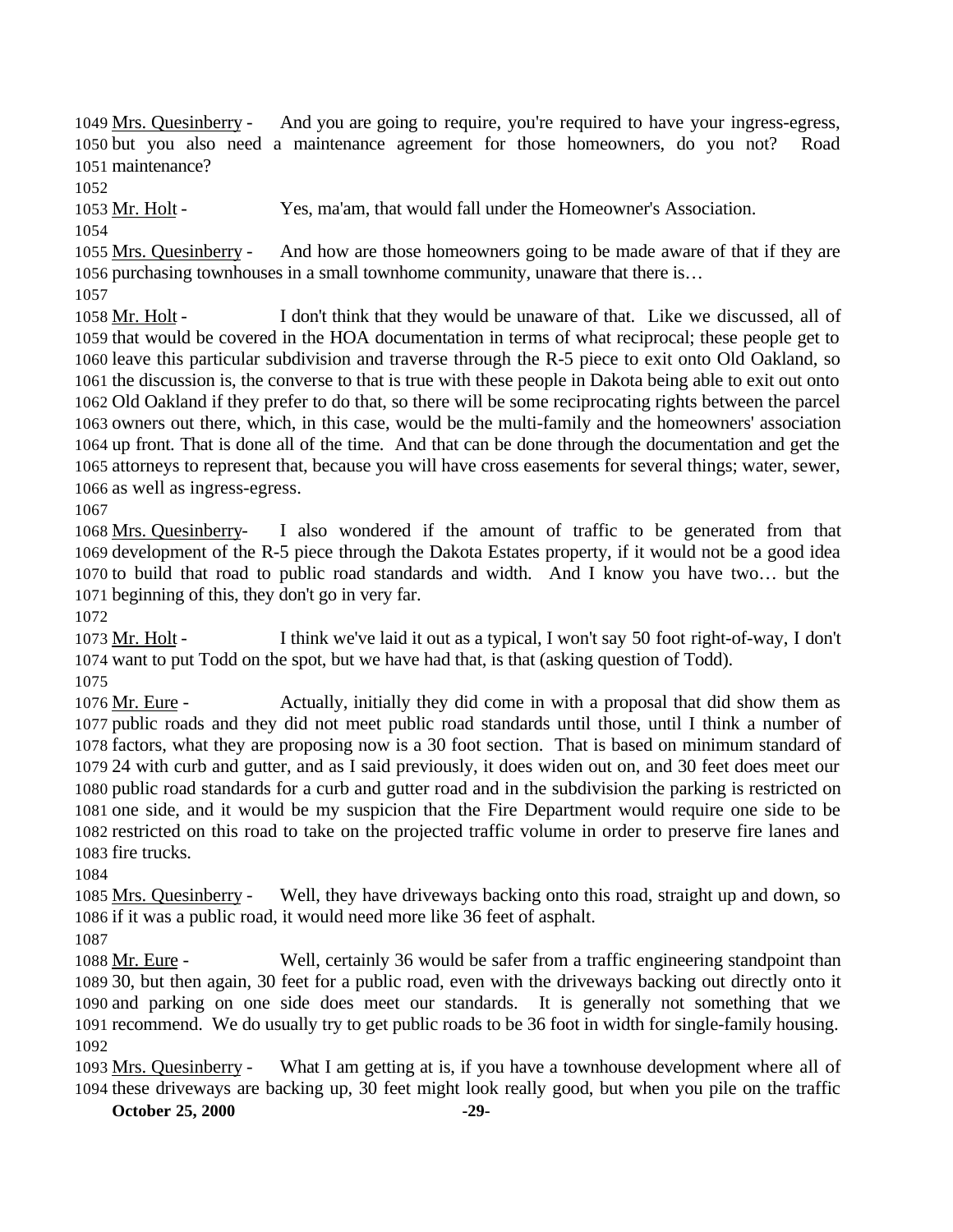from the R-5 in the back that is eventually going to be coming through here, and you have the driveways, with both of those factors, so 36 feet is probably the better way to go safety-wise, and, that is something that does concern me that doesn't meet that threshold. Mr. Eure - That is correct. Mrs. Quesinberry - I know it doesn't go with your number crunching, but from a practical sense and the neighborhood is ultimately going to be, it seems to me that 36 feet would be a more prudent avenue to take, considering how we know what we think is going to happen with the ultimate development, and we don't have any way of knowing today that that R-5 is going to have 192 units. It could have many more than that. 1107 Mr. Eure - That is correct. One of the numbers that we crunched previously is that it could be as many as 500 units, which obviously would generate considerably more traffic. Mrs. Quesinberry - Mr. Chairman, I think we have some people here that want to speak. 1112 Mr. Vanarsdall - I saw his hand in the back. Ma'am, do you want to come on down? How are you this morning? 1115 Mrs. Roberts I am just wonderful. Mr. Vanarsdall - We are glad to have you here. 1119 Mrs. Roberts - I am so happy to be here this morning. Mr. Vanarsdall - You look natural down at the microphone. You have been here so many times. We are glad to have you. Mrs. Roberts - I need some clarification on this dotted line. Is this dotted line the line that goes straight up Trailing Ridge Road? Oh, I am sorry. I am Judith Roberts. I am sorry. Judith May Roberts, president of Varina Station Homeowners Association. And, the line that goes straight up is the one that goes up Trailing Ridge Road. Is that correct, on this side over here? 1128 Mr. Eure - The dots are. Mrs. Roberts - And the other dots, the other dotted line that is going up, is that going up Midview from an entrance into the development from Midview - the dashed line? Mrs. Quesinberry - Yes, that is through that A-1 piece that is undeveloped right now. In the future it would likely develop into single-family development. Mrs. Roberts - So that is a possibility for another road? That would be a Midview access? Mrs. Quesinberry - Right.

**October 25, 2000 -30-** Mrs. Roberts - First of all, I would like to thank Mr. Holt for meeting with the community last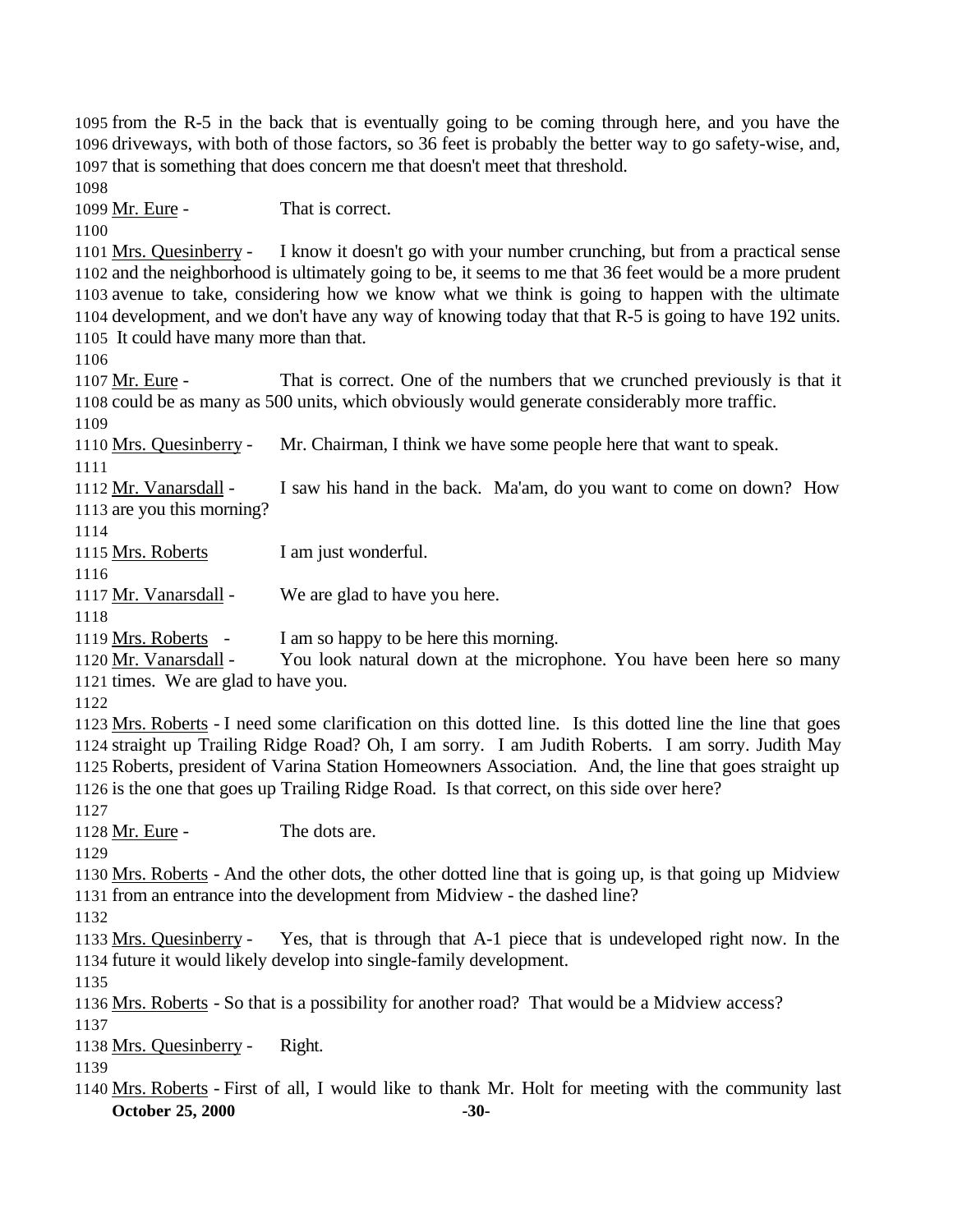week and it was very helpful. The residents had an opportunity to ask many questions. Part of what absolutely fascinates me about this process is that the path continues to move, and you have heard me say this before. In 1999, when the first proposal came through from Dakota, the path always moved. The path continues to move. Example: last week when we were at the meeting, Mr. Holt said that Brisbane would build townhomes. Today, I am not sure what was said, because with these 192 units, would that be multi-family units or would that be single-family homes. I heard single-family homes mentioned also. Could somebody help me with that?

Mr. Vanarsdall - Mrs. Quesinberry.

Mrs. Quesinberry - Townhomes.

 Mrs. Roberts - Townhomes. OK. Very good. What I find interesting is that you mentioned Brisbane would perhaps have some 17 acres. There are 34 point something acres back there. That leaves another 17 acres and the peg is moving in the sense that all of these question marks. So what is going to happen to the other? At the meeting last week Mr. Holt said that there would be another company who would also build back there, and that company was Meridian or another name. He wasn't sure if Meridian was the first name or the last name. So, the piece that we are left with as residents - a bunch of questions related to this access - I also notice that Mr. Holt used the term Varina Station and access to Varina Station is certainly not something that the traffic engineers want to recommend. However, he did state this morning that that was a legal access. So, in light of the big questions here, we want to go on record that we are real concerned about this access issue because there is a hidden company we don't know about and they could be the third company coming before the Planning Commission, at which point they could say, "Look, we've got these 17 acres which are landlocked, and we really need your help and you owe us this one." They wouldn't say it that way, of course, but that is what it would amount to, so of all of the things that we have heard, we know that the one thing that is a great danger here has to do with the access to that back part of the property. The final thing that I want to mention to you is that we understand that we did not know enough to come to the county to find out what kind of zoning was behind us. We have to accept responsibility for that. What we are, the piece that is just so disheartening is the nickel and diming process. First, Dakota Estates, then Brisbane, then Meridian. That to me is unconscionable. I am sorry we have to live through this. I know that staff says that Dakota has met all of the regulations they have to meet to start to build. We understand that. Please know a few months down the road when the company comes and says "You must give us access so that we can get this land unlandlocked, we will be here. I also have said that I am almost 60 years old. I have not child nor chick. I will stand in front of the bulldozers when they get ready to come through Varina Station. It absolutely cannot be. You have got to be doing something with that. If that is what I've got to be doing, that is what I've got to be doing. Thank you.

 Mr. Vanarsdall - Thank you. Does anyone have any questions? Does anyone else want to speak? Good morning.

 Mrs. Paschke -My name is Marilyn Paschke. I represent Varina and the Environmental Protection Group. This is such a classic case of piece-meal zoning and they have comfortably won. It didn't work that way so we will try it again. Get the little piece in so we can get the bigger piece later. I am not sure we have a legal leg to stand on, but if the Commission has any recourse we would

**October 25, 2000 -31-**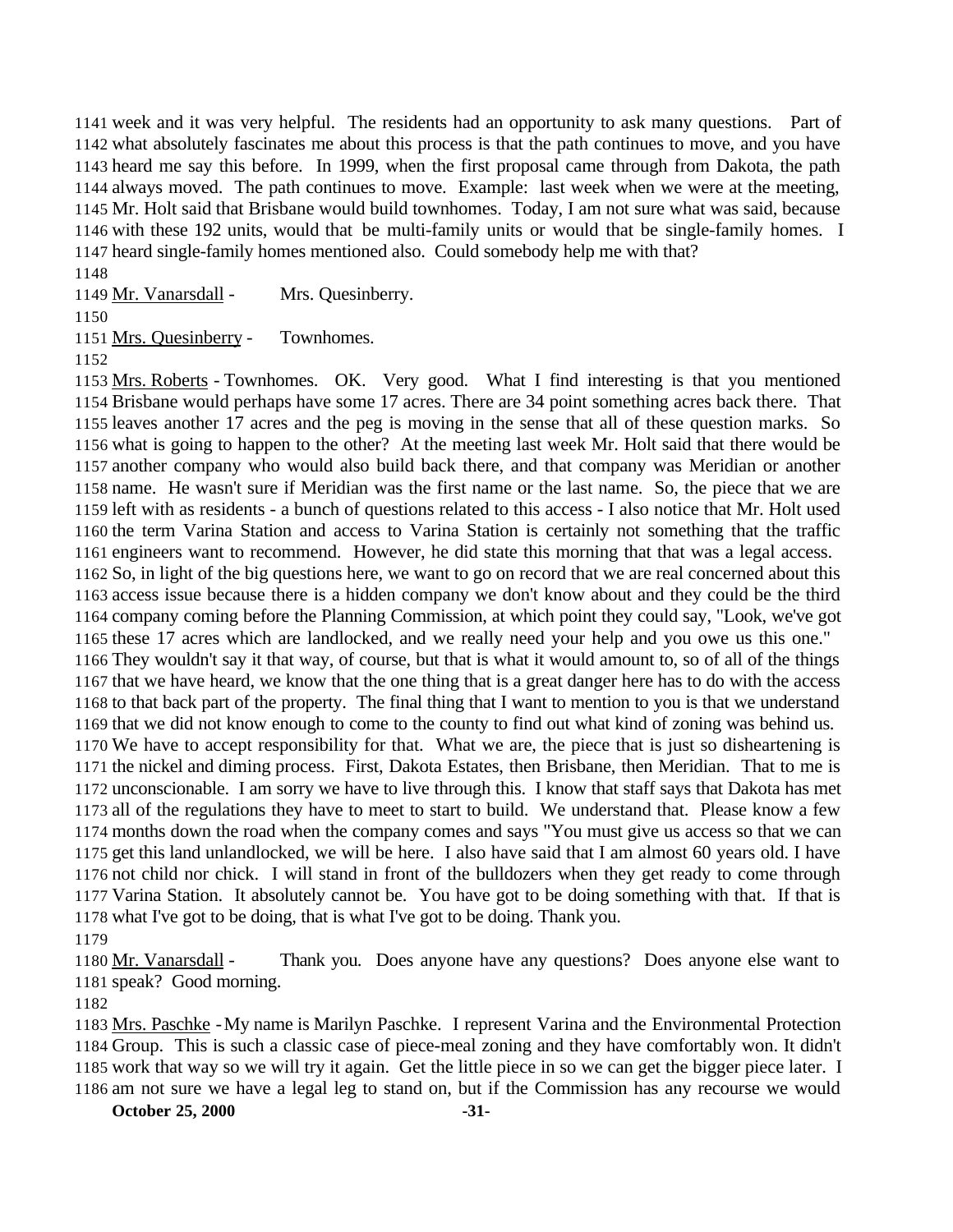appreciate them using it in this case for the community. Thank you.

Mr. Vanarsdall - Thank you, Mrs. Paschke.

 Mrs. Quesinberry - I have got to tell you that I've got a lot of problems with this case. I am not entirely convinced that this case is complete as presented before the Commission and ready for a recommendation because there are issues that are outstanding that, although in my mind I'm thinking that some of the issues are more related to the POD that will come later than this particular subdivision plat, because today we really are just looking at the subdivision. And, I am not real clear about that. I am not sure that I have gotten really clear answers on that, and denials of subdivision plats like we are looking at are there because they are meeting the points, as staff pointed out, you have done as far as that goes, but we've got some issues with this plan and they may be better addressed during the POD process. Why don't I just go on record and make sure you understand. I know we've had this conversation and this is not news to you, but there is a real problem in a piece-meal development like this where you've got the same owner of all of this property, and the most appropriate way to handle this would be to bring it all up with a master plan to show the community what you will be developing in this area and give the planners, the professional planners and the Commission an opportunity to look at this plan in its entirety. I know you like to make the case that you are only handling the RTH piece, but in effect we've got one owner for all of this property, and somebody knows what is going to be going on here, and it is only appropriate that we all know and that we all get involved with this piece. But that is not the purpose of this particular subdivision plat, so that is what I mean when I say there are probably some issues that are better served under the POD process. Speaking of which, when we come back for the POD process, I think it would behoove you to make sure that you have someone here who represents the owner of this entire property, because these issues that deal with access and traffic have not been addressed, and they are not addressed here yet and they are not settled yet, even with some proposals that you are putting out here. That affects this R-5 piece significantly and those issues are not going to go away, and they are going to have impact on ultimately what happens with the POD process with your RTH piece. These are not things that can go on in a vacuum, and they can't go on separately at different points in time. It is just not going to happen. And I want to make sure that you understand that because we are not going to be backed into a position where we've got a very small, nice little townhouse community running off of Midview Road, and all of a sudden, an R-5 piece comes up on line built out to the max, and we are trying to find places to push cars. We are not going to do that. And we are not going to be forced to push cars through existing single-family housing out there simply because the developers and owners throw up their hands at that point and say, "Well, you've got to help us find access because we don't know what else to do." We have been talking about this access issue for a year now, and bringing this all up at one time and having a very planned community in this development. There is no reason why that can't be done. So, I just want to make sure that you understand that, and we are not going to get very far POD-wise if we don't have those things out on the table and have somebody here that speaks for the owner of all of this property and understands that what goes on in this RTH is ultimately going to affect how the R-5 is developed, and vice-versa. Having said that, I recommend approval of Dakota Estates, May 2000 Plan, subject to the annotations on the plan, the standard conditions for residential townhouses served by public utilities, and the following conditions, Nos. 13 and 14.

**October 25, 2000 -32-**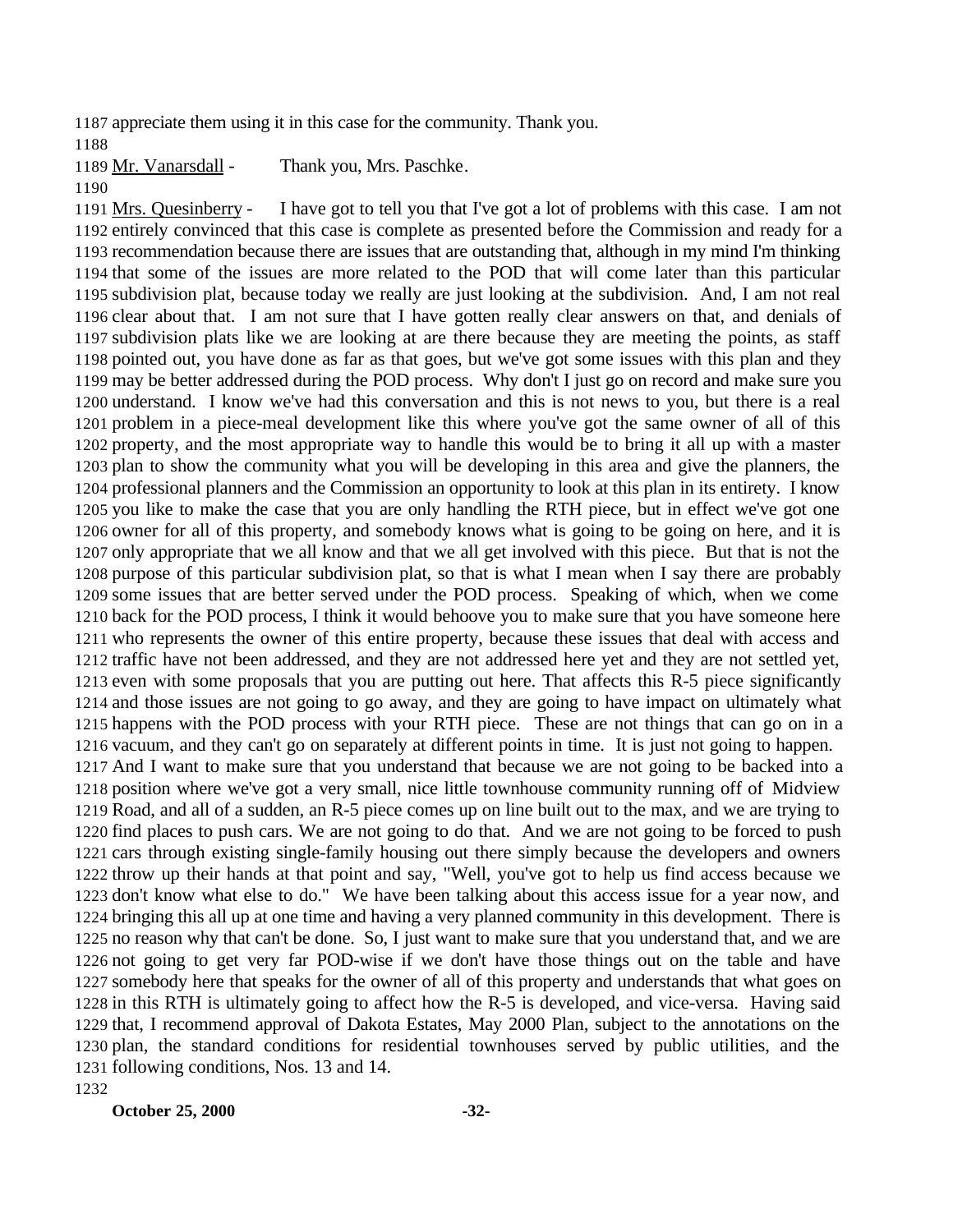1233 Mr. Vanarsdall - Are we going to have a second? 

 Ms. Dwyer - Before I second it, I would like to make a comment on Mrs. Quesinberry's situation and the situation of the Planning Commission. Sometimes we have to do things because we are obligated to do them even if we don't want to. I would just like to make a statement that I think our process and the system works well most of the time. This is a case in which, in my view, it has not. I think it works well because the first line of review is the zoning process and that is when you look at the appropriateness of a particular type of zoning, such as multi-family, and whether or not it should be located as the hole in the donut, in the middle of single-family residential, and today we will certainly not do that, but this is a legacy of what, in my opinion, is bad zoning, and the neighbors understand that, and the Commission understands that, so we are stuck with it. The second line of defense or the second line of review, I guess, is the POD review, and the standards of development that the County has to ensure that we have good development. As you know, the County and the Planning Commission have looked at the multi-family standards that we have in Henrico County, and have determined that, based on my experience, that it would be good to improve those quality standards, and we submitted those to the Board in April, and today, as far as I know, there has not been action on those. So I think there are two points at which the process is broken down, and I will second this because I know that we are obligated to do so, but I am not happy about that. I just wanted the neighbors who have been so steadfast and so eloquent in their opposition to this case to know that. So, I second this.

 Mrs. Quesinberry - Thank you, Ms. Dwyer. 

1256 Mr. Vanarsdall - Thank you. Anyone else?

 Mr. Taylor - I would like to just state my support for the position, by both Commissioner Dwyer and Commission Quesinberry, and also the neighborhood people who have spoken. It seems to me just looking at this piece, and it is a complicated piece, but it really requires careful thought with regard to the parcels as they are currently zoned and what they are likely to be, and some composite plan drawn with the development of this site and an equally appropriate composite plan for the transportation in and around that area, because there are several areas that can be joined into some kind of an approved network, and I think this will better serve the community than a hap-hazard arrangement of corridors that we put on here, and then realize to our detriment sometime in the future that our planning really was not appropriate to multi- transportation. So, I really think that some kind of a small area study in conjunction with the staff or in conjunction with the other developers or in conjunction with the site would work to everybody's advantage, so I think that is what Ms. Paschke and the neighbors are saying, and the Commissioners, my fellow Commissioners are saying, that we really need to plan in a holistic manner and get the plats as well as the transportation linked into the system, so we don't box ourselves into a corner at some further stage of development.

1274 Mr. Vanarsdall - All right. Thank you. All right. There was a motion made by Mrs. Quesinberry and a second by Ms. Dwyer. All in favor say aye. All opposed say no. The vote was as follows:

Mrs. Quesinberry - Yes.

**October 25, 2000 -33-**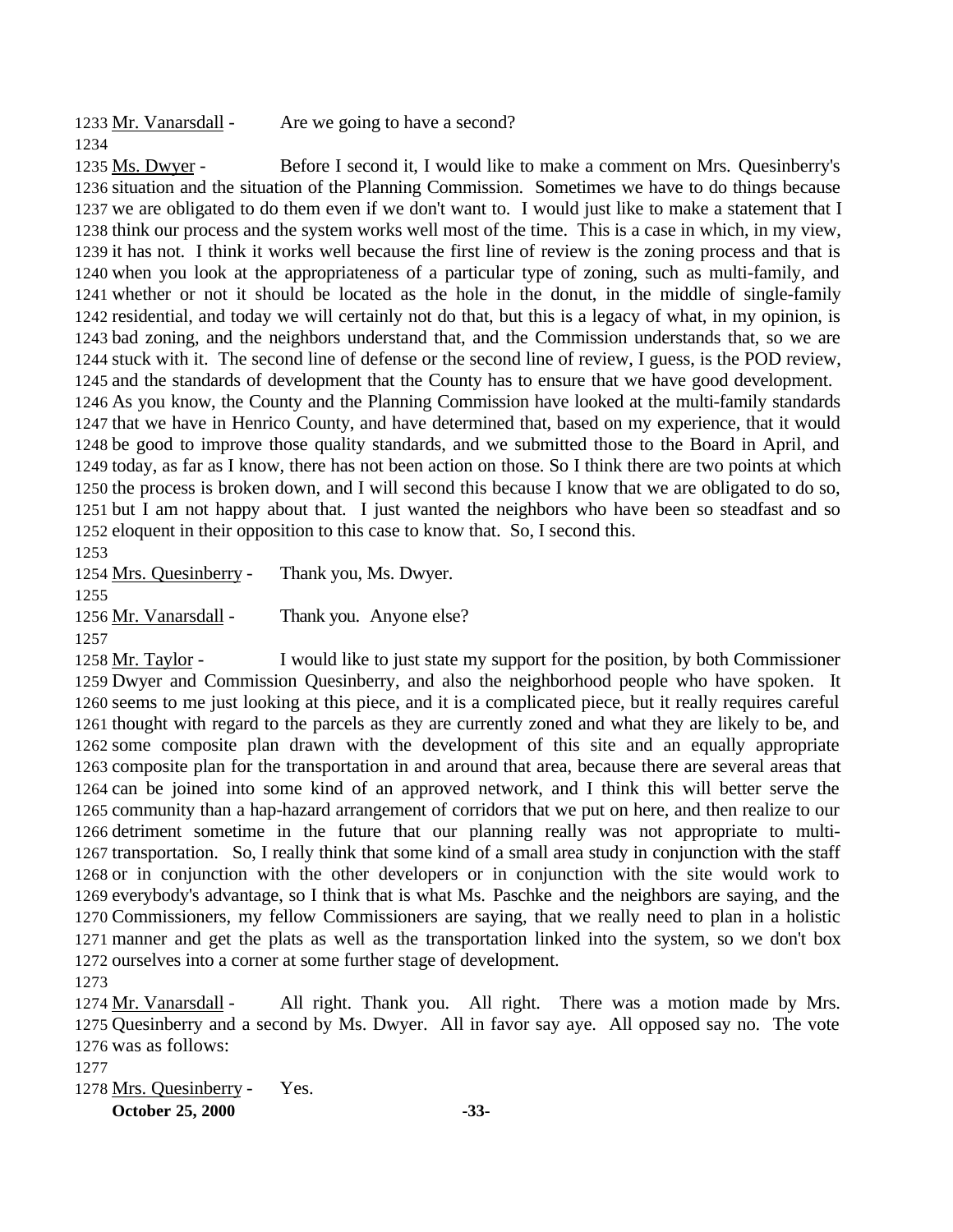| 1279                  |                                         |
|-----------------------|-----------------------------------------|
| 1280 Ms. Dwyer -      | Yes.                                    |
| 1281                  |                                         |
| 1282 Mr. Vanarsdall - | Yes.                                    |
| 1283                  |                                         |
| 1284 Mr. Archer -     | No.                                     |
| 1285                  |                                         |
| 1286 Mr. Taylor -     | Yes.                                    |
| 1287                  |                                         |
| 1288 Mr. Vanarsdall - | The motion passes. Thank you very much. |
|                       |                                         |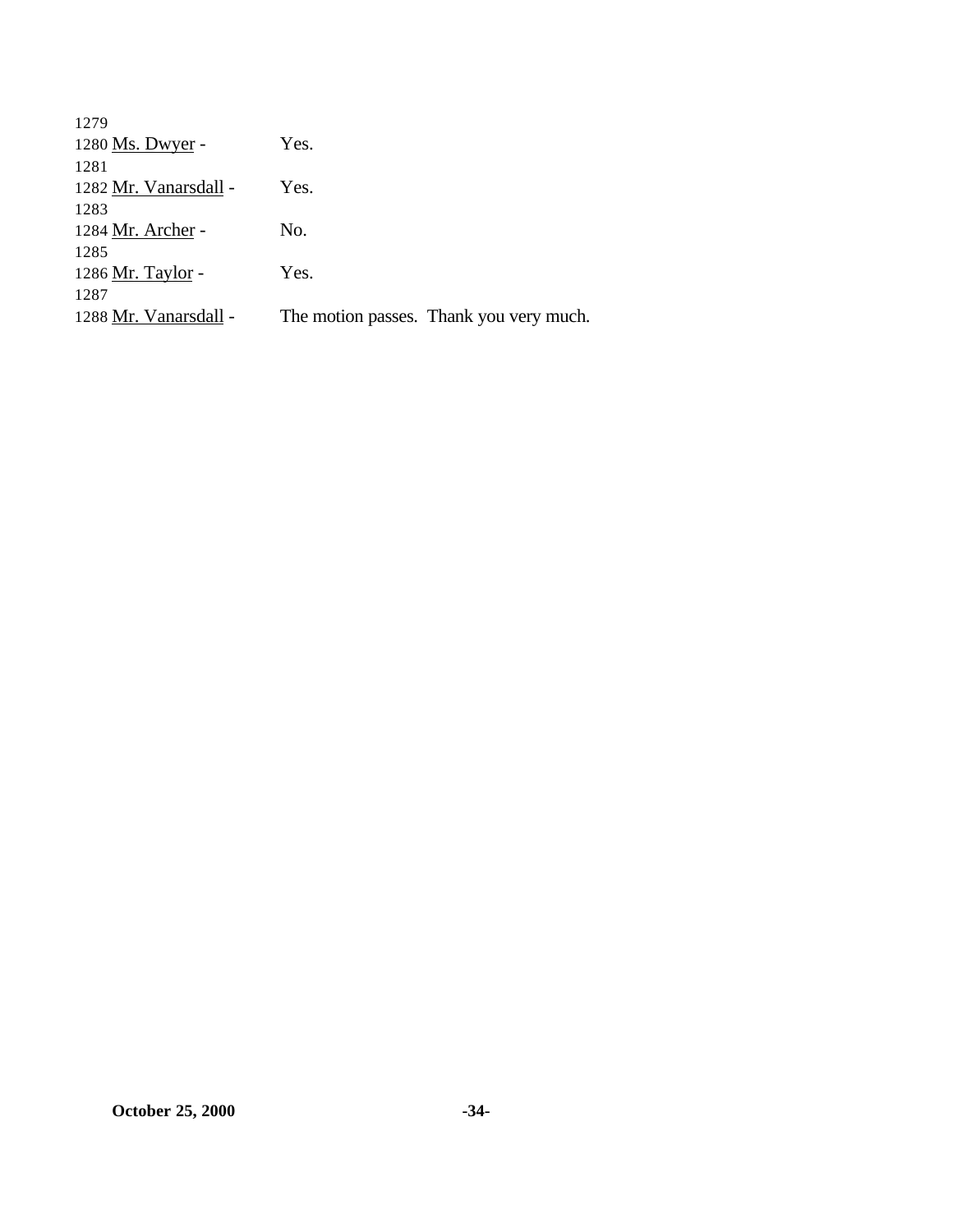The Planning Commission approved Subdivision Dakota Estates (May 2000 Plan), subject to the standard conditions attached to these minutes for residential townhouses served by public utilities and the following additional conditions:

 13. The conceptual master plan, as submitted with this application, is for planning and informational purposes only. All subsequent detailed plans of development and construction plans needed to implement this conceptual plan require Planning Commission review and approval and shall be subject to all regulations in effect at the time such subsequent plans are submitted for review/approval.

 14. Evidence of a joint ingress/egress and maintenance agreement must be submitted to the Planning Office and approved prior to final approval of the construction plans for this development.

### **SUBDIVISION**

Pinedale Farms, Section 10 (October 2000 Plan) **Michael E. Doczi for RBA Ventures, Inc.:** The 5.163 acre site is located at the northwest terminus of Lyndonway Drive, approximately 7 block west of Three Chopt on part of parcel 68- A-16. The zoning is R-2A, One-Family Residence District. County water and sewer. **(Tuckahoe) 9 Lots** 

Mr. Vanarsdall - Is there anyone in the audience in opposition to this case?

 Ms. Dwyer - Mr. Chairman, may I ask if there is anyone here that may be interested in this case even though they may not be in opposition?

Mr. Vanarsdall - Is there anyone for or against or who might want to ask a question?

1312 Ms. Dwyer - Or observing. I know that there were a lot of neighbors interested so I just wanted to make sure. Okay. No one is here.

 Mr. Kennedy - Ladies and gentlemen of the Commission you have before you on the screen and in your addendum package a revised plan. That was submitted late yesterday. Attached to the back of this plan, it was actually e-mailed so I printed it out and attached the revised annotations on the back, the annotations are on the back and the plan is dated on the back. In order to accept that plan, we would need to waive the time limit because the plans were due on Friday at four o'clock and we received them after four o'clock yesterday. The plan has been reviewed actually, a reduce version of this plan was reviewed with the Director of Public Works and Jeff Perry, the environmental engineer yesterday morning and myself. So, we do have staff comments on it. Mr. Doczi submitted the plans by e-mail late yesterday. So, it has been reviewed by the appropriate agencies. It is a major revision and I would like to go over it briefly. 

 The subject property is located at the end of Lyndonway Drive and is a residual part of Pindale Subdivision. The surrounding property, was developed in 1968. This is a leftover parcel adjacent to it. It's a little over five acres and would create nine lots. The original plan, which you had in your earlier packet shows basically a similar layout except that the road had a wider radius and

**October 25, 2000 -35-**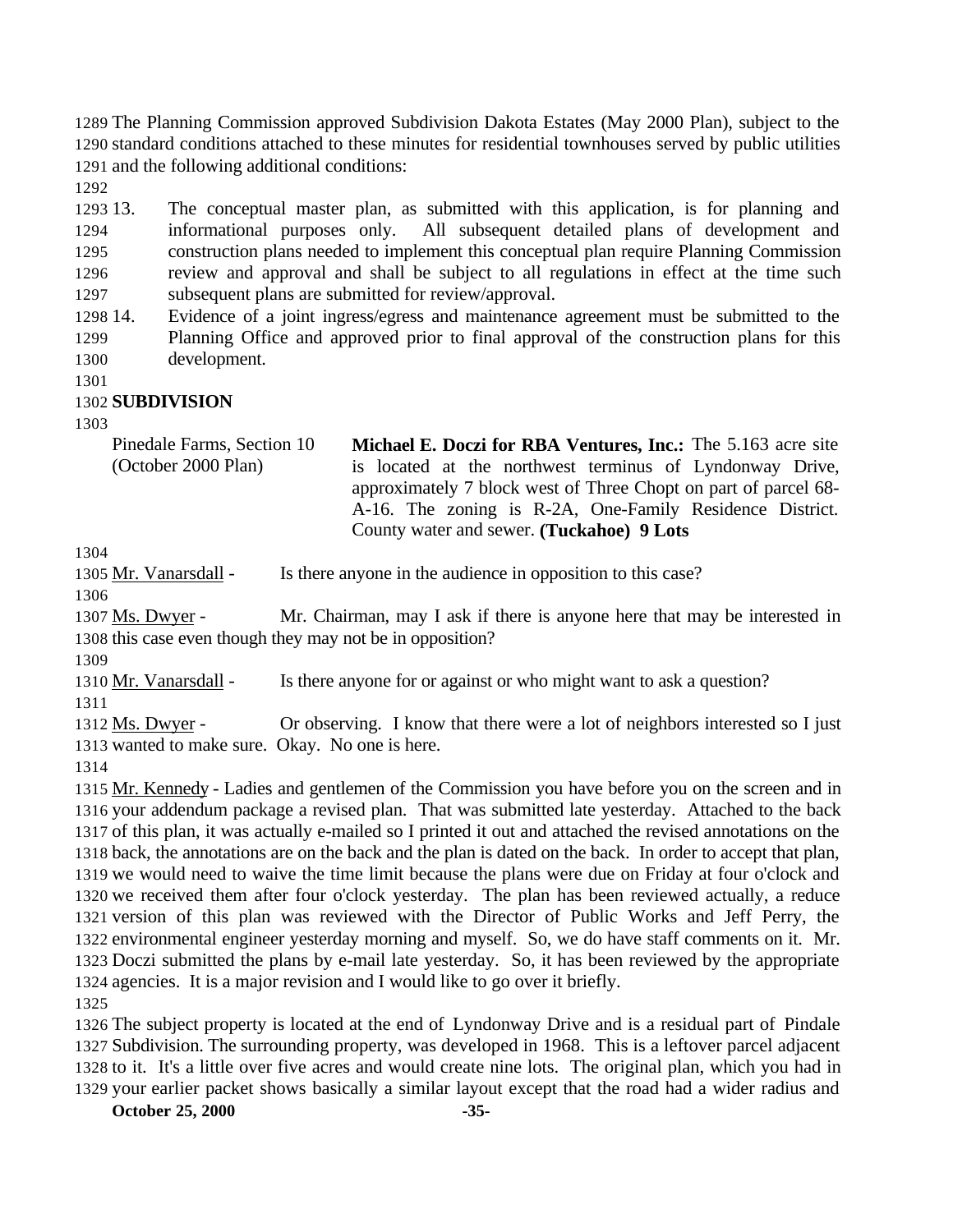the lots were located on the other side of the road. And in working that out, at the end of the road there is a creek that runs there. It was originally shown as intermittent and stream on the GS maps but by on site observation it's actually a perennial stream. There are actually fish in it. So the engineer had to revise the plans in order not to lose some lots. So he has put the road on the other side with the lots on the other side, basically, the road behind the other side of the lots. The road itself on the original plan that was before the Planning Commission had a little over a 200-foot radius and we now have 125-foot radius. That required a waiver from the Director of Public Works. He wasn't available until yesterday because he was on his honeymoon. So, basically, yesterday was the earliest possible time for Mr. Doczi to see Mr. Thompson. And Mr. Thompson agreed the request was reasonable given the small number of lots, to have 125-foot radius. They will preserve a sight distance at the curve. It will provide some buffering for the lots that are already developed. By reversing the lots to the other side of the road, it prevents headlights from people coming down Lyndonway Drive to go into the rear yards of other people on the other side. So, staff feels it is a reasonable alternative. There has been a lot of significant neighborhood participation in this process. A lot of neighbors have expressed concern. Anytime you have a subdivision in a 30-year-old neighborhood there are going to be neighborhood concerns. The developer generously met with the neighborhood and he knows this administrative process. He's trying to address the concerns the best that he can, to my knowledge. To spite that there is one of the adjacent property owners who is passionately opposed to any development of the adjoining property. And I think that gentleman has spoken to both Ms. Dwyer and Mrs. O'Bannon. We have explained to him that we can't guarantee minimum house prices and that's basically what he wants. He wants a guarantee that homes will not sell for less than \$300,000. We can't do proffers at this point. Otherwise, staff is willing to recommend approval if the Planning Commission is willing to waive time limits given the neighbors concerns.

 Mr. Vanarsdall - Are there any questions of Mr. Kennedy? All right, is the applicant here? 

1357 Mr. Amason - Good morning. My name is Roy Amason. Very briefly, I think Mr. Kennedy has presented most of the points. We did meet with the neighbors. This is a switch of the road from what we talked to the neighbors about. It's the same number of lots, basically the same size lots. The change was really done because of environmental reasons down at the end of the cul-de-sac. So this meets all of the environmental concerns. It also, frankly, does gives more of a buffer to the existing homes that are there rather than having houses back right up to the existing homes. If you start counting homes, the old ones and the new ones, it gives a little more buffer. At the same time, I very much understood the neighborhood concern, which is why I requested and so did Mr. Kennedy that we meet with them, which we did at Byrd School. I tried to scrap their fears of us going in and putting a trailer park back there. But it appears now that what's going to happen is the houses that we are going to be putting in there will have one builder that's buying all the lots. We are looking at architectural control so that we don't devalue the homes in Pinedale Farms existing.

 The homes that are in Pinedale Farms that are adjacent to this property are selling from anywhere \$189,000 to probably \$300,000 something. One just sold recently at \$189,000 that's on the corner. She was at the meeting and we talked about it. But it looks like we are going to be in the \$250,000 and up range, that's what it appears. I can't tell the builder what he charges for his houses but I can certainly look at his houses and make sure that they are in keeping with quality and

**October 25, 2000 -36-**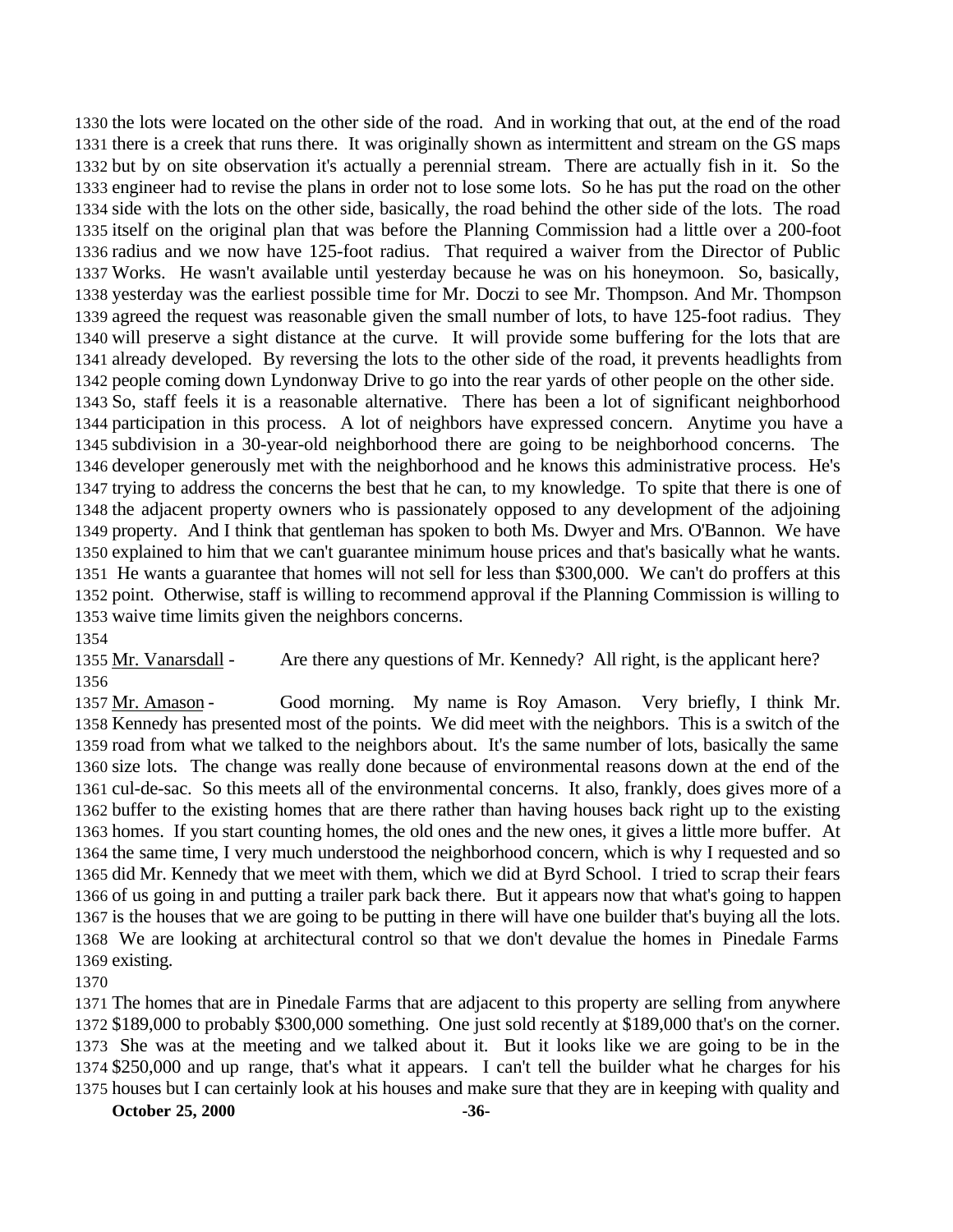the size. The houses that he is proposing to put there are all going to be garage houses. The two basic plans that he has now have bedrooms on the first floor. We already have three clients about talking to him about building houses for them. And I'm sure they will be modifying them to some to their custom needs and desires.

 It's a desirable area and we wish to keep it that way. It's always tough when you have had 30 years of woods behind your house. But it was zoned a long, long, time ago. I don't know what year it was zoned, I guess the same time Pinedale Farms was. I frankly don't know. The lots are in compliance. We do have some concerns, especially from the neighbor on the left, as you heard, about some type of buffer. I talked with him twice and I have assured him that we are going to work on our side yard and we will talk to him about working with his side yard on trying to create some kind of buffer, if it isn't already there, meaning plantings etc.

 We don't have but so much side yard on these lots and I don't want to promise him something that I can't keep such as I'll keep 15 feet when I don't have but a 15-foot side yard. The guys have got to get in there and build a house. But, what I can do is to make sure that when the house is built that we give him some kind of buffer whether it be green planting or whether it be a fence or something. So, we will be working to that cause. Other than that, I think the plan speak for itself. It meets the zoning requirements and the ordinance and it meets all the new environmental requirements since this was zoned.

Mr. Vanarsdall - Are there any questions of Mr. Amason by Commission members?

 Ms. Dwyer - I have a couple of things. I want to thank you for meeting with the neighbors. I know it's not a zoning case but I appreciate you taking the time to meet with them. 

 Mr. Amason - Well, I made the comment to my engineer this morning that we will again have a meeting with them after this hearing. In a couple of weeks or so after we get this thing refined because I just think it would be good for all of them to have the plan and know exactly what's going on and what's going to happen.

 Ms. Dwyer - Well, that's a concern of mine too because there is a change that would mostly effect the folks on Urban Drive because there will be a change, but, let me get to that point. The space between the roadway and the rear property line, which backs up to the houses on Urban Drive, will that be maintained? Will all those trees be saved?

1412 Mr. Amason - Yes, ma'am. All the trees as possible, as you know, when we build the road there is going to be a strip there on the edge of the road, that will be grading and etc. Other than that, it would be a wooded area just like it is right now.

Ms. Dwyer - You need some kind of sight distance easement.

1417 Mr. Amason - Yes, ma'am. Obviously, we put in our construction plans, we are going to have to have a sight easement around the curb right there (referring to map on the screen).

1420 Ms. Dwyer - But otherwise you are going to save every possible tree you can.

**October 25, 2000 -37-**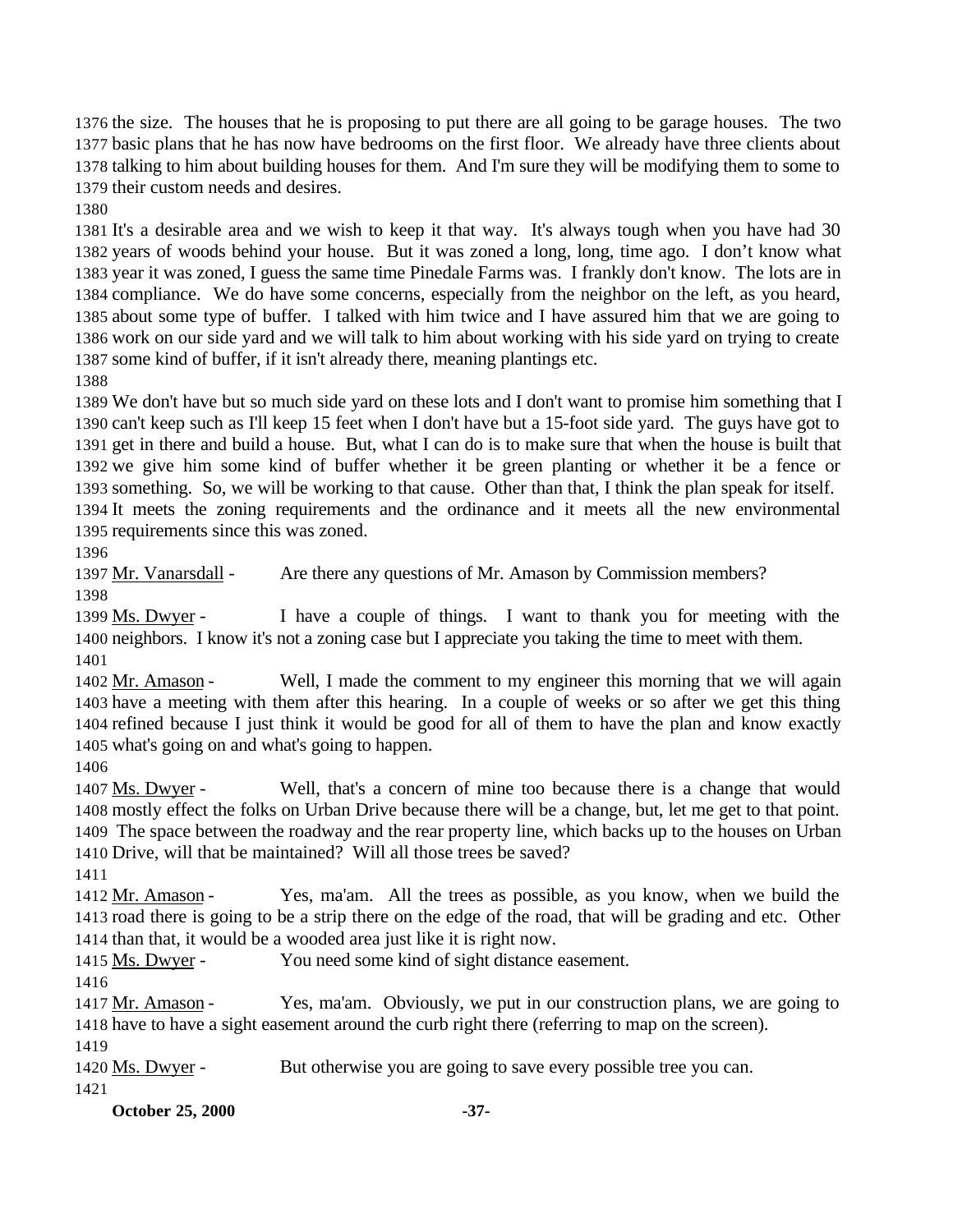Mr. Amason - I would like to leave it a natural area, period. 1424 Ms. Dwyer - That would be great. Mr. Amason - I'm with the neighbors, it's going to help sell the houses in our neighborhood as well as protect theirs. 1429 Ms. Dwyer - Do you have a condition or annotation to that affect? That this will be a tree-save area. I know that you are required to show tree-save areas. 1432 Mr. Kennedy - We require them to show tree-save areas but there is a requirement that they provide a 10-foot buffer along that side of the road and if has to be maintained or planted in accordance with the 10-foot buffer. Ms. Dwyer - Are you talking about the point between the cul-de-sac where it bulges out…. Mr. Kennedy - Actually, all the way along there. 1441 Ms. Dwyer - But, this is more than 10 feet. Mr. Kennedy - Right. But, the minimum would be 10 feet. So where the cul-de-sac hits that one lot, a minimum of 10 feet there and that it will be planted or maintained equivalent to the 10-foot transitional buffer. Ms. Dwyer - We may just have a 10 feet against Lot 25 where the cul-de-sac bulge gets close to the property line. 1450 Mr. Amason - I think you are exactly right. That's what you will have. Ms. Dwyer - So, that's going to have to be planted? There's not going to be trees there. 1454 Mr. Amason - That's correct. 1456 Ms. Dwyer - But the rest of the area... 1458 Mr. Amason - What I would like to see is the rest of that area be a natural area. Ms. Dwyer - Okay. Could we make an annotation to that affect that that be maintained as a natural area. Mr. Kennedy - We can make an annotation to that affect. It be maintained natural with the exception of the sight distance easement. 1466 Ms. Dwyer - And road grading. 

**October 25, 2000 -38-**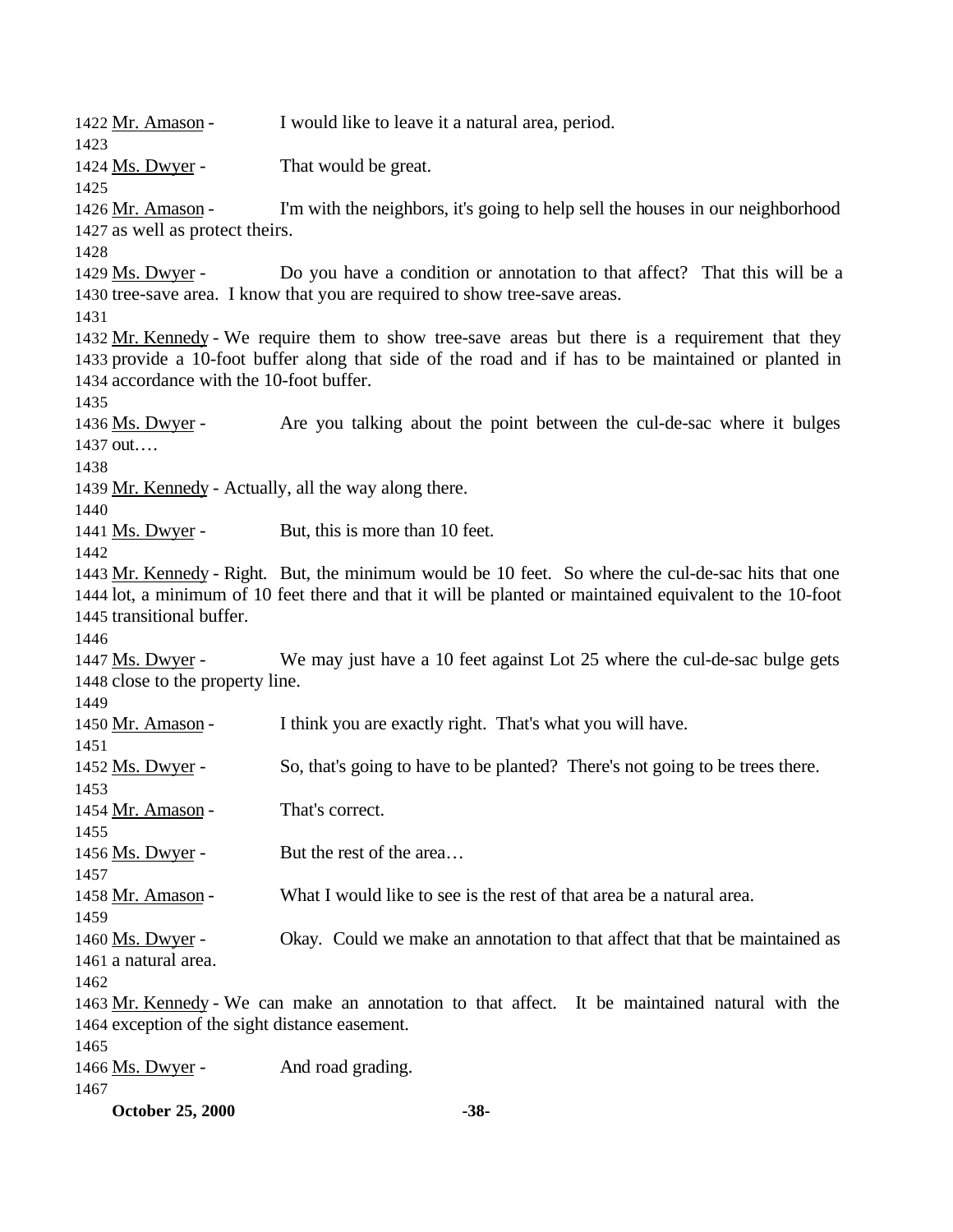**October 25, 2000 -39-** 1468 Mr. Amason - The road grading etc., yes. Ms. Dwyer - But we are going to minimize the road grading, right? Mr. Amason - As much as your public works will allow, yes, ma'am. Ms. Dwyer - Well, I'll speak to them about that. Okay. Mr. Kennedy handed me this morning a list of comments that are based on the new revised plan that you turned in yesterday. Have you seen those? Mr. Amason - No, ma'am. Well, he just told me that it's basically what he previously gone over with me. 1481 Ms. Dwyer - So, this is no surprise. The common area is really the BMP. Is that right behind Lot 8 and 9 or primarily behind Lot 8? 1484 Mr. Amason - That is correct. The BMP will literally be down there where is says "proposed BMP common area." 1487 Ms. Dwyer - So, it will be that whole distance behind Lots 8 and 9? Mr. Amason - It will probably be more behind Lot 9 than it is anywhere. The reason it is big as it is, is because we had to pull off that 100-foot strip off the creek because of the designation of the creek, the Chesapeake Bay. Ms. Dwyer - How is that going to look to those homeowners? What are they going to see out their back window? 1496 Mr. Amason - Do you mean to the new homeowners? Ms. Dwyer - Yes, well the old ones too, but primarily the new ones because they are 1499 going to be closer. Mr. Amason - It's going to look as pretty as any BMP that you all requires us to build in Henrico County. 1504 Ms. Dwyer - I'm not assured by that. 1506 Mr. Amason - Well, I don't like them either. It's going to be a cleared area in the woods back there with the normal BMP basin. Ms. Dwyer - Will it be wet or dry? Mr. Amason - Ya'll won't let us have it wet, it's dry. It's required to be dry. Ms. Dwyer - We do have wet BMP, maybe not intentionally but….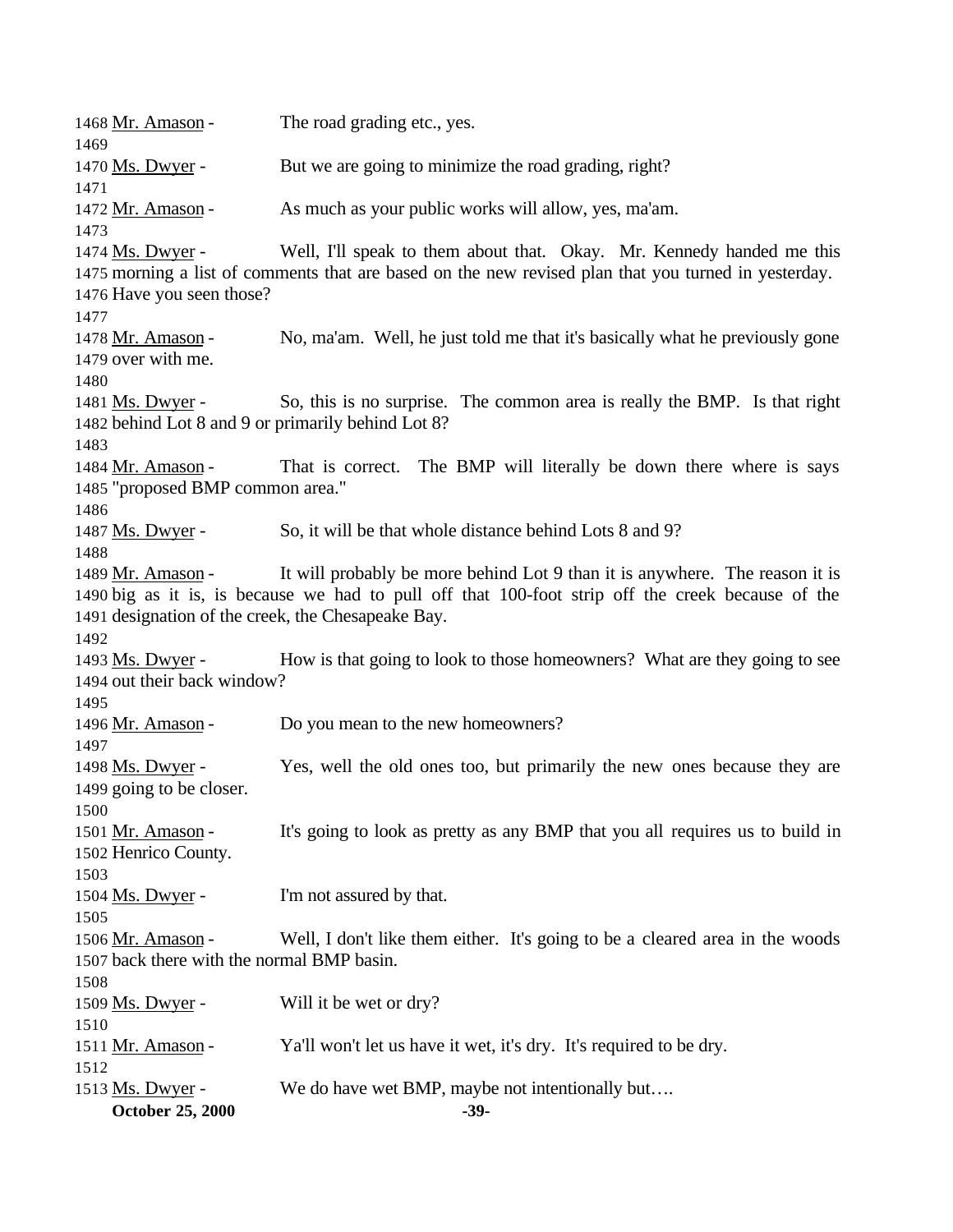Mr. Amason - In residential areas I don't think, unless you made some big exception, but this is not an area where you can put a pond. Let's put it that way. It's a very strange area here because from up the creek either a developer or Henrico County, I don't which, frankly, way back when. On Ridgefield Road there is a huge, ugly, concrete ditch. And when you go on downstream when you get toward Pemberton Road you have got rip rap everywhere. And this was one of those areas right in the middle. Where the fish are coming from I don't have the slightest idea, but they are in there. So, we are adhering to the Chesapeake Bay Act. So, it may be, Bob Thompson from Public Works and I talked yesterday and it may be coming up in the spring that there is a new program out where quite frankly we won't need to put in this BMP at all. We will be paying a fee to the County and they will use that money to correct some areas that are of more need upstream. And if that is the case, I've already told him I've been wanting to talk about that because I don't like them either.

 Ms. Dwyer - Well, I'm just wondering… You have such a nice creek, it's fully wooded and you have the creek running through there and I'm wondering how the BMP and the creek are going to interact.

1532 Mr. Amason - Let me get some technical help. Mike, do you want to talk about that? This is Mike Doczi my engineer so we will get it from the real source.

 Mr. Doczi - I'm Mike Doczi. Would you mind stating the question again because I was reading some comments from Michael Kennedy?

1538 Ms. Dwyer - There are two stream that runs through here, one is the perennial stream, which kind of runs from Ridgefield in a generally westerly direction.

Mr. Doczi - Old House Creek.

1543 Ms. Dwyer - Right. And that generally runs behinds Lots 8 and 9, right? 

Mr. Doczi - Yes, ma'am.

 Ms. Dwyer - And that's also where the BMP is going to be. So, I'm wondering how will the BMP be constructed around the creek or near the creek. How will it appear to the homeowners?

1551 Mr. Doczi - How will it appear to the homeowners? By the rise, we will have at least a 50-foot offset from the creek. The top of the bank of the creek coincides with the wetlands limits also. There will be a 50-foot offset from there for the RPA and then we would grade and I anticipate a (unintelligible) small design three basin dry pond. It only needs about 4000 cubic feet of storage. So, it's going to be very small.

| <b>October 25, 2000</b> | $-40-$                                                                    |
|-------------------------|---------------------------------------------------------------------------|
| 1559 Mr. Doczi -        | Yes. It will be a four to one side slope, just as the Public Works manual |
| 1558                    |                                                                           |
| 1557 Ms. Dwyer -        | Will it be relatively shallow?                                            |
|                         |                                                                           |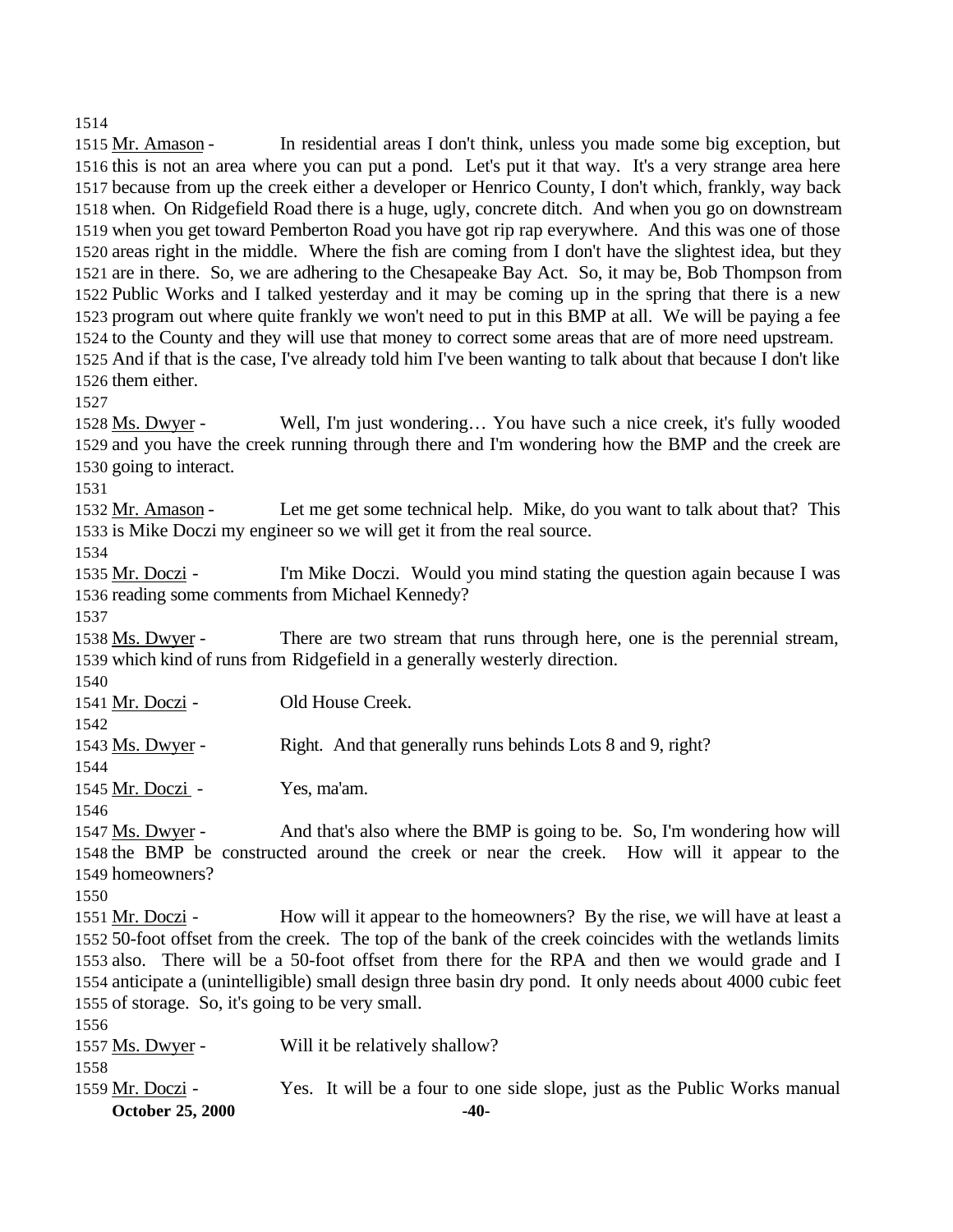guidelines suggest. Shallow, four to five feet deep maybe. I don't anticipate a big large clearing area or a large BMP. That's why it was basically shown in the rear of Lot 9. It is not a very big basin and hopefully in the spring we can get rid of it and not have to build it at all. That would be the best thing. 1565 Ms. Dwyer - I agree. We are in agreement on that. Okay. 1567 Mr. Amason - There is no way that I can make that a stipulation, however, because that is really going to be more up to Public Works than it is to me, frankly. Ms. Dwyer - Okay. And utilities now are going to be located in the roadways so there would be no need to cut down those trees between the road and the property line? 1573 Mr. Doczi - The sewer line right now is planned to come here (pointing to the subdivision plan) there is an existing sewer on the other side of Old House Creek. So, we would cross that and come up between Lots 7 and 8 and serve it through the roadway. That's the plan as of right now. 1578 Ms. Dwyer - Okay. And other utilities, what about electric? Mr. Doczi - Everything will be extended from Lyndonway Drive. 1582 Ms. Dwyer - Down the road or along the road? Mr. Doczi - Yes. 1586 Ms. Dwyer - Did you say water and sanitary sewer? Mr. Doczi - Water is located in Lyndonway Drive and will be extended. We have already had the pressure analysis done from Public Utilities. Everything is fine. Although, it will be extended down Lyndonway Drive to the cul-de-sac to serve the lots. The sewer will come up Old House Creek, which it (unintelligible) right now. And electric will either be served down Lyndonway Drive or if there is an existing terminal box out there, the rear of the existing lots they may come off of that. We haven't done an electric plan. Ms. Dwyer - So, it might be coming through that area that we were talking about. Mr. Doczi - Well, VEPCO does those plans and they put them in with a trencher and they can run around trees and everything else. They don't do any clearing to do that. Ms. Dwyer - Will you have a utility easement along the front or the rear of these lots? 1602 Mr. Doczi - The proposed lots? 1604 Ms. Dwyer - Yes. 

**October 25, 2000 -41-**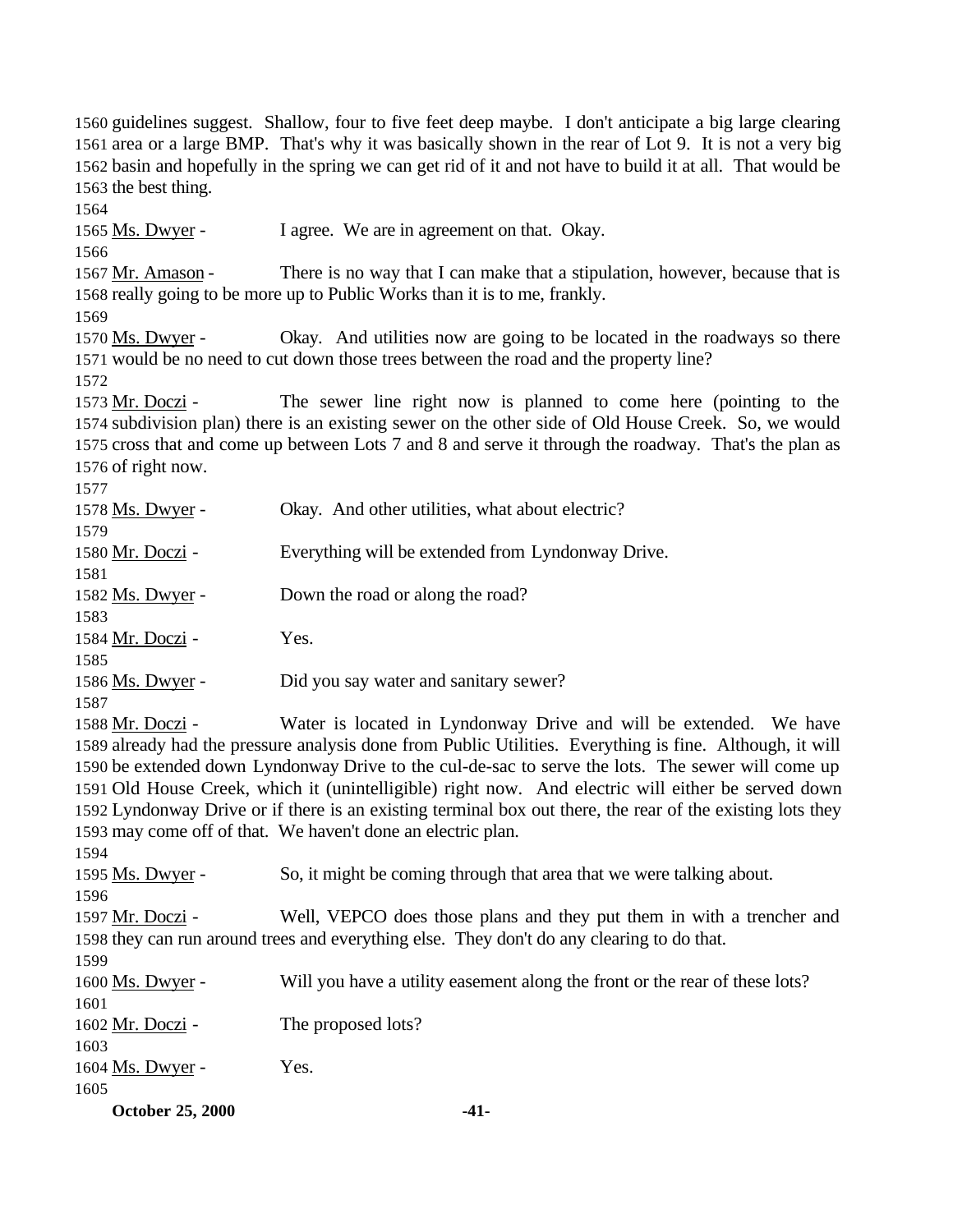Mr. Doczi - I'm sure it will be…. Well, all of the utilities go in the front yard now, so I am sure there will be a VEPCO easement in the front yard. Virginia Power doesn't like them in the rear yard anymore.

 Ms. Dwyer - I know. Mr. Archer knows that too. Okay. I know this is not a part of this review, but you did say that these will be selling in the \$250,000 range. Can you say who is purchasing those buildings?

Mr. Amason - McManon Homes, Tom McManon.

1616 Ms. Dwyer - Do you have idea of the style that he's looking at, colonial, contemporary? 

1618 Mr. Amason - I hate to use the term colonial, they are traditional, maybe compared to Pinedale Farms, you would probably call them traditional transitional because the style has changed since Pinedale Farms. Saddler Woods, are you familiar with that, over by Innsbrook? 

1622 Ms. Dwyer - Yes.

1624 Mr. Amason - He's built both of those. Both of the models he gave me prints of but I didn't bring them with me today. And they are selling theirs \$250,000 and up. He's paying about \$25,000 more per lot in here than he's paying over there. So, that's the reason I knew the price range wasn't going to be bad. You don't pay the kind of money we did for this land and then put cheap houses on it, it doesn't happen. And, frankly, the demand over here is not for cheap housing, it's for very nice homes.

 Ms. Dwyer - Because there was so much neighborhood interest in this, I could approve it today but I'm thinking that I would rather postpone it until even our next zoning meeting to give the neighbors a chance to look at this new plan because it does change somewhat the effect of this development on the existing housing. And I'm not doing this because I have any outstanding issues myself but just because I know there was such intense neighborhood interest. There were a lot of people who came to the meeting. So, what I would like you to do is just send a copy of the new plan to the adjacent property owners along Urban and Lyndonway and then bring this up again, if it is okay at the zoning meeting.

1640 Mr. Amason - I would suggest if you do that, that we also send it to the people who live on Pemberton Road that back up to the new one.

1643 Ms. Dwyer - Well, all the adjacent property owners.

 Mr. Amason - Well, obviously, I would like to have it approved today because it's \$3000.00 a month to sit there on this property, but I understand.

 Ms. Dwyer - That's why I'm saying the zoning meeting because I don't expect opposition but I would like for those who are involved to call me if they have any concerns.

**October 25, 2000 -42-** Mr. Amason - I understand, that's the reason I met with them the first time. I really don't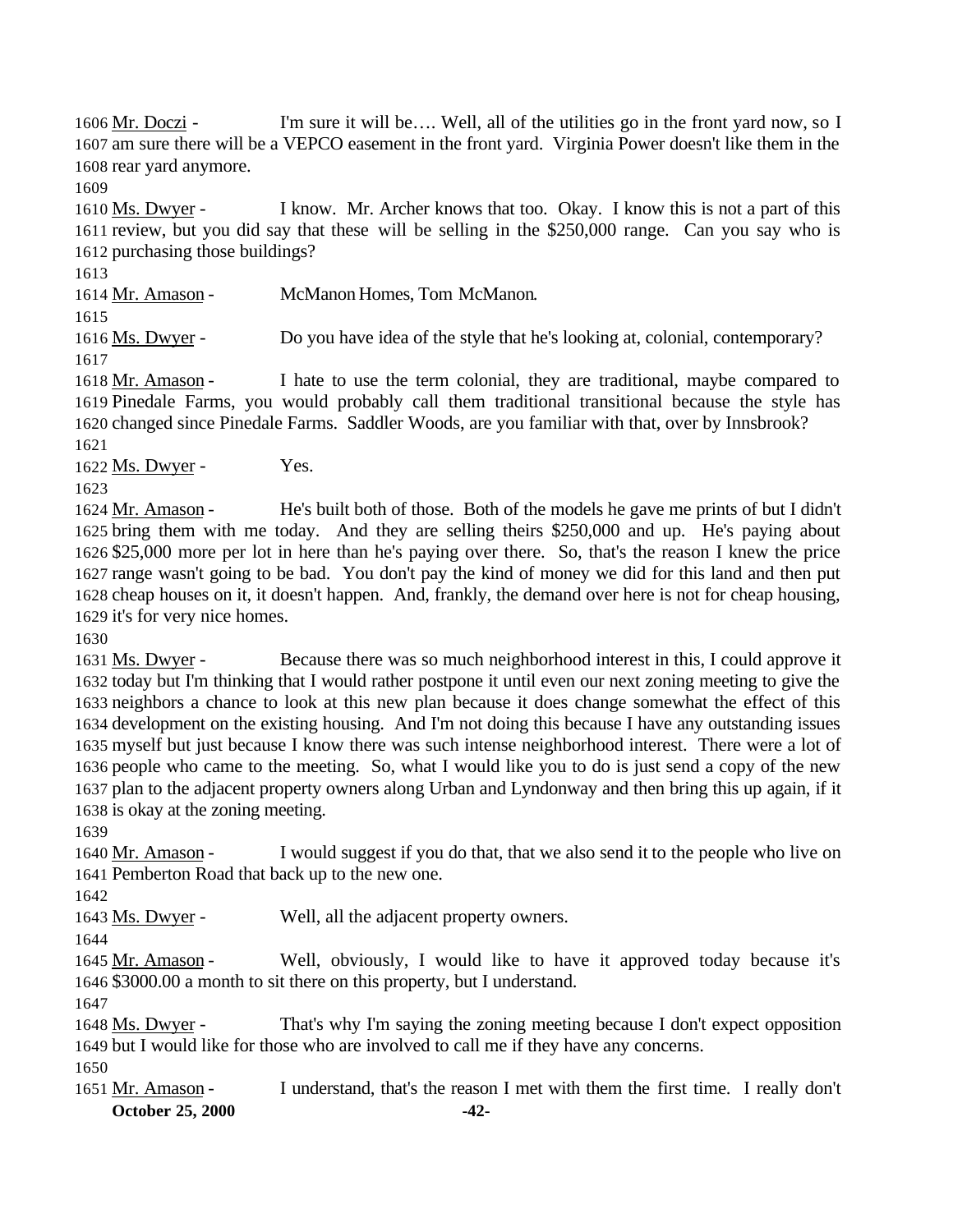have a problem with that. I did not think we were going to here this at all today, to be frank with you, because of the timing. It was just one of those things. By the time the staff got through with it, we didn't have time to do anything like have another meeting. I don't like the fact…. I met with them eye to eye and showed them the other plan. So, the fact that they'll have time to see this one suits me better anyway. I don't want them to think that I showed them one thing and came in here and got the exact opposite approved. So, I don't want that kind of reputation. That's fine.

**October 25, 2000 -43-** 1659 Ms. Dwyer - Just out of respect for them. 1661 Mr. Amason - I agree. 1663 Ms. Dwyer - Would you like to send those copies? 1665 Mr. Amason - I would be glad to do it. And I think Mr. Kennedy has all of the addresses. I'll be glad to do that. Ms. Dwyer - When is our next meeting? Mr. Marlles - Ms. Dwyer, our zoning meeting is scheduled for November 9, however, the 1671 POD meeting is scheduled early this year because of the holiday and it's on the  $15<sup>th</sup>$ . Staff would 1672 prefer that it be heard on the  $15<sup>th</sup>$  if there is no objection. 1674 Mr. Amason - The  $15<sup>th</sup>$  of November, that will be good. Ms. Dwyer - Okay. Let's do it on the next POD meeting. And I don't expect that we will need another hearing or discussion on this, but I expect we will just go on and approve it. But I will defer. Mr. Amason - Good. Okay. Ms. Dwyer - So, my motion is that we defer the subdivision for Pinedale Farms, Section 10 (October 2000 Plan) to November 15, at the applicant's request or…. at the Commission's request. 1685 Mr. Amason - Applicant's request. Mrs. Quesinberry - Second. Mr. Vanarsdall - All right the motion was made by Ms. Dwyer and second by Mrs. Quesinberry. All in favor say aye…all opposed say nay. The motion carries. Pursuant to the applicant's request, the Planning Commission deferred subdivision Pinedale Farms, Section 10 (October 2000 Plan) to its November 15, 2000, meeting. Mr. Vanarsdall - I believe we need to take a recess now. **AT THIS TIME THE PLANNING COMMISSION TOOK A BREAK AND THEN**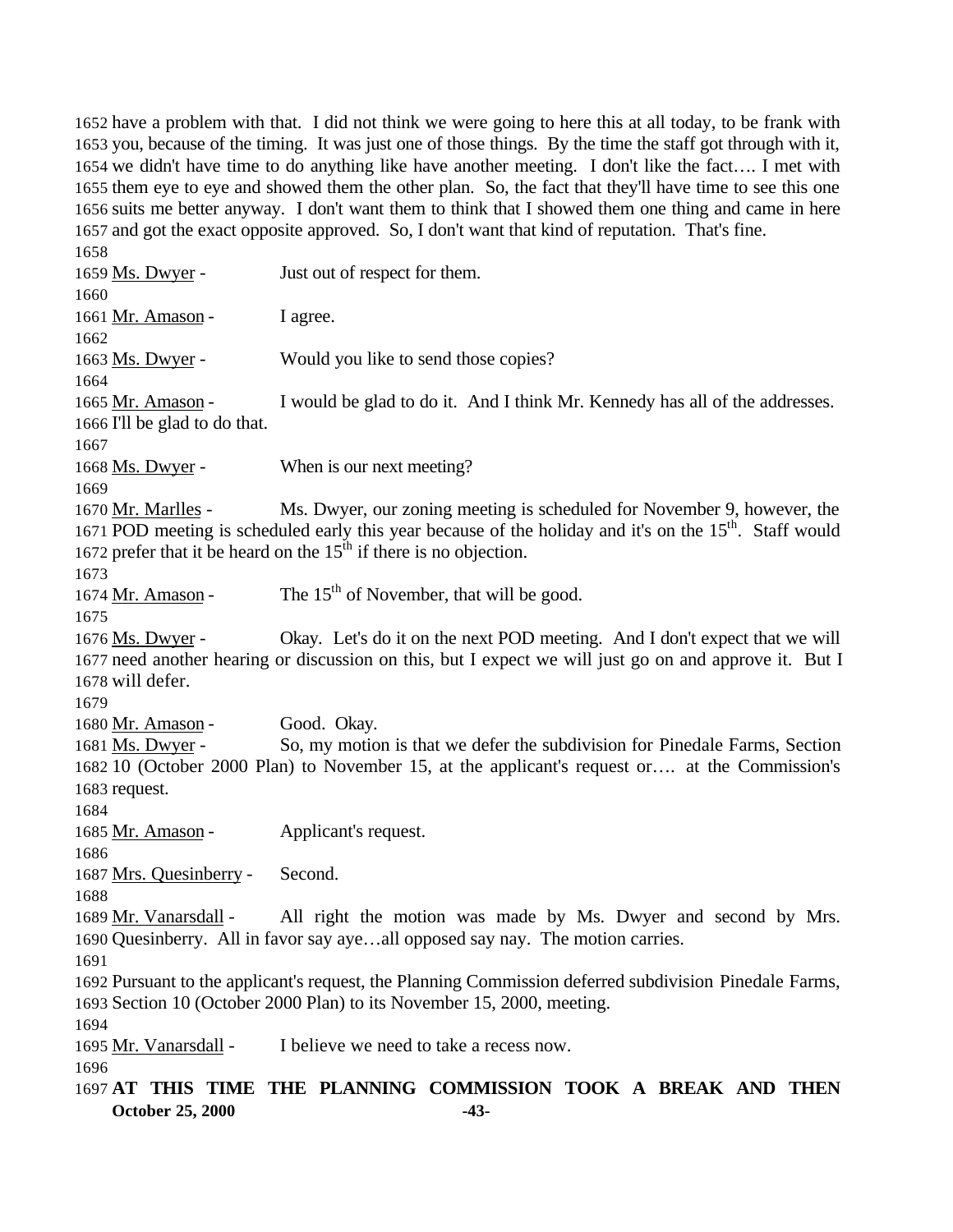**RECONVENED. PLAN OF DEVELOPMENT (Deferred from the September 27, 2000, Meeting)** 

POD-58-00 Jiffy Lube - Laburnum Avenue **TIMMONS for Creighton Laburnum Associates and Jiffy** Lube */Lucor* inc.: Request for approval of a plan of development, as required by Chapter 24, Section 24-106 of the Henrico County Code to construct a one-story, 1,872.68 square foot, 3 bay oil and lube center with a basement. The 0.97 acre site is located along the west line of Laburnum Avenue, approximately 300 feet south of Creighton Road abutting POD-82-90 on part of parcel 140-A-51B. The zoning is B-2C, Business District (Conditional) and ASO (Airport Safety Overlay District). County water and sewer. **(Varina)**

 Mr. Vanarsdall - The Planning Commission will now reconvene. Is there anyone in the audience in opposition to POD-58-00, Jiffy Lube - Laburnum Avenue? We have opposition. Mr. Kennedy.

1707 Mr. Kennedy - There are several people here who live on Dabbs House Road, who appeared at the last meeting and if you recall they were opposed to the deferral on this. They were confused. They are opposed to the proposed development and in particular access to the proposed development from Dabbs House Road. Staff can recommend approval of the POD subject to the annotations on the plans including an annotation that would prohibit access to Dabbs House Road without the approval of the Director of Public Works. The condition is not acceptable to the applicant.

 Mr. Condlin - Mr. Chairman, members of the Commission. My name is Andy Condlin. I have Charlie Pike from TIMMONS here with me. This plan that we presented reflects and meets all conditions from the recent rezoning and provisional use permit cases, including the screening of the bay doors and the HVAC systems, the buffering required along Laburnum Avenue and the brick exterior. As Mr. Kennedy pointed out, we would ask that you would approve this POD and we are willing to accept all of the conditions but that one. That is the condition prohibiting access to Dabbs House Road. As you know access is critical to the success of any business in particularly retail. We only have to look at the gas station next door at the corner of Creighton and Laburnum that does have access both off of our shared access off Laburnum and off of Creighton Road. We have two critical points of access. This access point that we share with the gas station is a right in and right out at Laburnum Avenue. As people are traveling both on Laburnum, to get to our site, they will either have to do a U-turn or as they are coming down Creighton Road and as they pass and see the site, again, they will have to do a U-turn on Crieghton Road to legally get to our site, at that point. We are requesting from access from Dabbs House Road and we respectfully disagree with the points of staff and the following reasons. I'm not quite sure that I understand and it's been tried to explain to me and as far as what affect the movement of Dabbs House Road would be. From what I understand, Dabbs House Road would be moving from this general location over to

 Creighton Road to provide some distance between Laburnum and Dabbs House Road along Creighton Road. Our access point would provide for connecting to the public right-of-way and as

**October 25, 2000 -44-**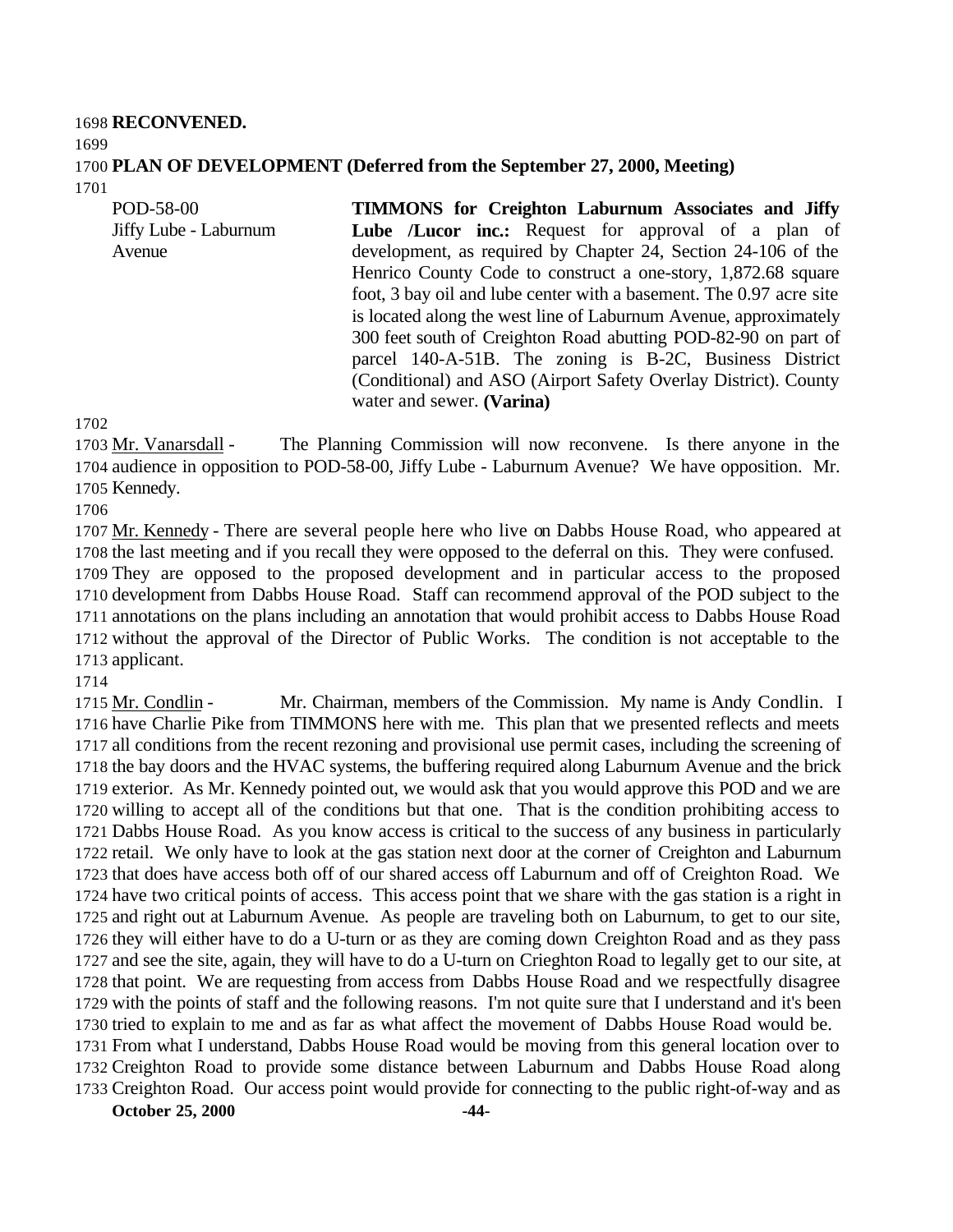the access on Dabbs House Road is moved, it would still be public right-of-way and that access could still be accommodated. It's a short area from Dabbs House Road to Creighton Road and I'm not sure what the impact would be, otherwise the objection would be that we would continue to have public right-of-way access.

There is also concern that it could be used as a cut through for traffic along Dabbs House Road.

 We are willing to put in and would accept a condition that would require a specific speed limit, speed bump, a jog in the access point. It is my understanding, and again not to put words in the staff's mouth, that's not preferred by Fire or emergency because they don't like to have the speed bumps. My point is that if there is no access there at least a speed bump will provide better emergency access than no access at all. And certainly we have the free access up on Laburnum Avenue that we share with the gas station. We were also told that there would be probably and practically what would occur is that people will use the gas station as a cut through. That's the gas station off of Creighton Road at that location, that access right near the Dabbs House Road.

 Legally, of course, we have no right and we have taken a look into that. We have no right to use that access. And practically, from a policy standpoint I would think that the County would want to discourage such access or such use of such access as there are fuel pumps, the telephone. There is customer traffic, both pedestrian and vehicular. There's actually the exit for the car wash. It comes right out to the access point. Again, I would think that it would certainly not be safe for both the customers of this site and for the customers of that gas station as compared to the Dabbs House Road.

 Finally, I would like to show you the master plan for this entire shopping center. We are willing to make this consistent with the shopping center and create a space between Creighton Road and the access that we are requesting as the County desires. As you can see on this master plan (referring to rendering on screen) from the original zoning case. There was always intended and expected to have access onto Dabbs House Road for the entire shopping center. We are willing to and could put it at that exact location. Again, this is not a proffered plan but the idea was to have one point of access on Dabbs House Road. With this access point to serve the outparcels, which typically an outparcel has internal access but the rest of the shopping center has not yet been developed. If it comes back for development, POD, they will either have to work around this access point and make that work and/or move the access point to an agreeable point to serve the rest of the facility.

 I don't disagree that the County certainly has the right to protect the health, safety and welfare of its traveling public. But, I would contend that having this access point is better than the use of the gas station for access. It's better than U-turns on both Laburnum and Creighton Road and it will set the standard and would allow for it to be consistent with the shopping center master plan, as we pointed out up there. Well this is an outparcel, and again it is important to have an encouraging internal access. There is no internal access because there's only the two points of development, outparcel 1 here in the corner and then the outparcel that we are requesting. For those reasons we would request that you approve this POD request with all of the conditions except for the prohibition of access to Dabbs House Road. I'll be happy to answer any questions you may have. 

1778 Mr. Vanarsdall - Are there any questions for Mr. Condlin? 

**October 25, 2000 -45-**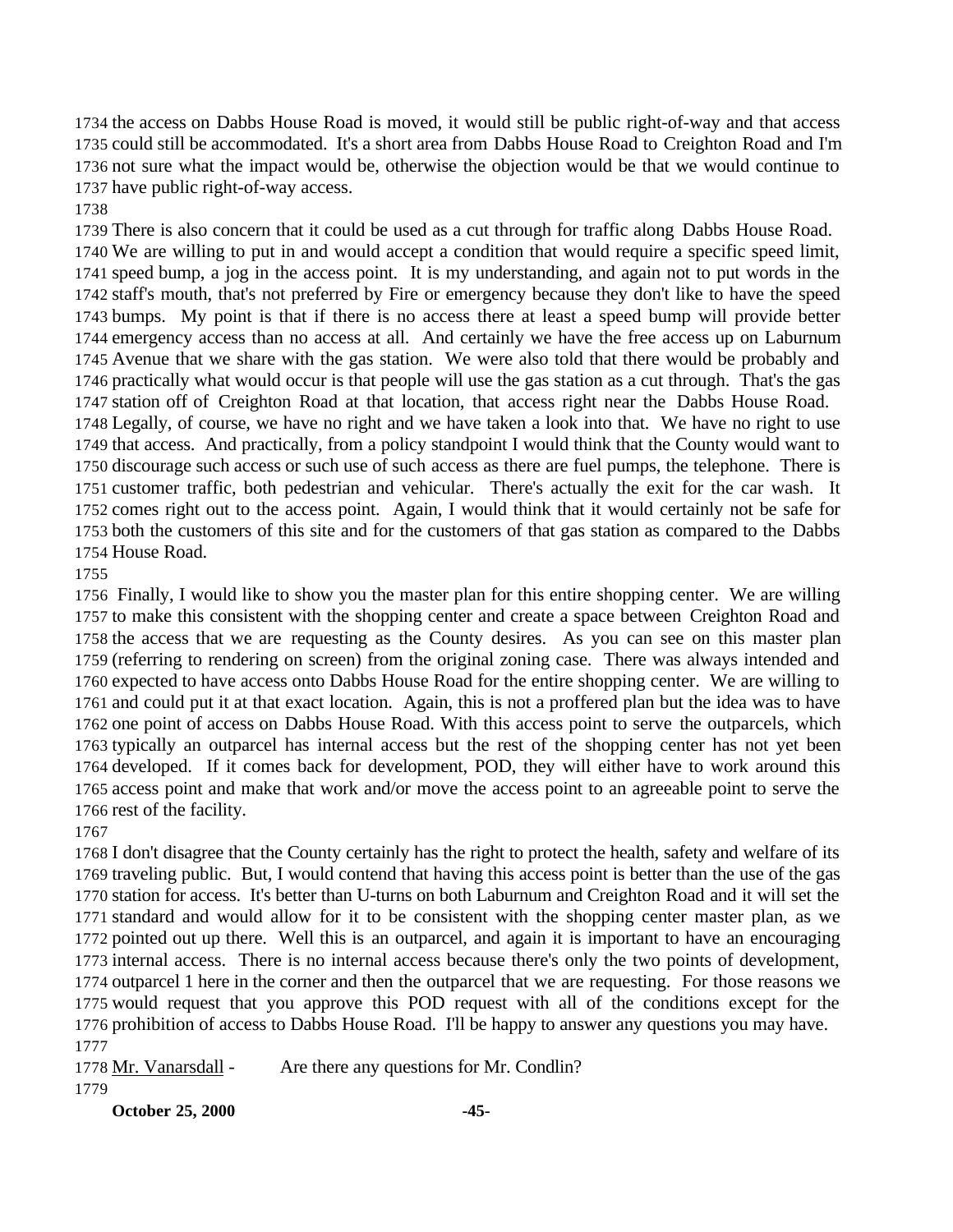Mr. Archer - Mr. Condlin, in considering the necessity of the second point of access, I'm just thinking, the service station just naturally and normally has more traffic than an oil change place. Generally, if you are going to get your oil change you know specifically where you are going when you leave home. A gas station you just might stop by at any time. So, I can see the necessity for having more points of access for a gas station but you know you just don't drive in and out of here every two or three seconds.

1787 Mr. Condlin - And I would agree with that. My client said that they consider themselves more retail than service because it has been based on their studies, and they are the largest franchise of Jiffy Lube and one of the most successful ones, to be able to say that as people pass by they take a look at it and say "oh yeah, that's right I need to get my oil change and they are the ones I need to go to. Usually it's on the weekends or after work. I can't deny that it makes sense that essentially it could be more of a destination point. But, they figure that over a third of their of their traffic is retail, it's not a destination point, as where you see it as you are driving by and go there at that point.

 Mr. Vanrsdall - Are there any more questions of Mr. Condlin by Commission members? Thank you, Mr. Condlin. Now we will here from those who have opposition or would like to speak.

 Mr. Crockett - Good morning, Sir. My name is Herbert Crockett and I live at 1060 Dabbs House Road, right up across from where the Jiffy Lube is going to be built. And yesterday I just took a little time to just walk down the road and talked to everybody that was in the view of my house, and I talked with 12 people. Not a single one wanted that Jiffy Lube there. So, I'll share that with you, and I don't want it there either. And asked them why they didn't want it there and they said they would much rather see something other than that there. So, I leave that with you.

Mr. Vanarsdall - Are there any questions by Commission members? Thank you.

Mr. Crockett - Thank you.

1811 Mr. Vanarsdall - Good morning.

 Mr. Henderson - Good morning. My name is Samuel Henderson and I live at 616 Dabbs House Road, and I certainly came here to speak in opposition to this proposal. I know that I speak for many who would love to be here but who can't be here because they have to be at work. Poor people have to work and this time of the day is difficult for them to appear to express their points of view. I have some things to say and I know that the people in the area would approve 100% of what I say. I oppose this proposal first of all because helter skelter building around the County disregarding the detrimental affect on homeowners in the area to me is not a good idea. Now we don't have \$200,000 or \$300,000 homes out there but to us it's all we have. To put this development there would be the beginning of the decline of the value of the area homes. I go to Jiffy Lube and I think all of the people in Mitchell Tree and all the other developments around there, a lot of people go to Jiffy Lube. I don't have anything against Jiffy Lube. This is not a good location. What was told to you about a left turn off of Creighton Road is not true. It is a simple U-turn. Off of Crieghton Road, it is not true. It is a simple left turn with an advance light going west.

**October 25, 2000 -46-**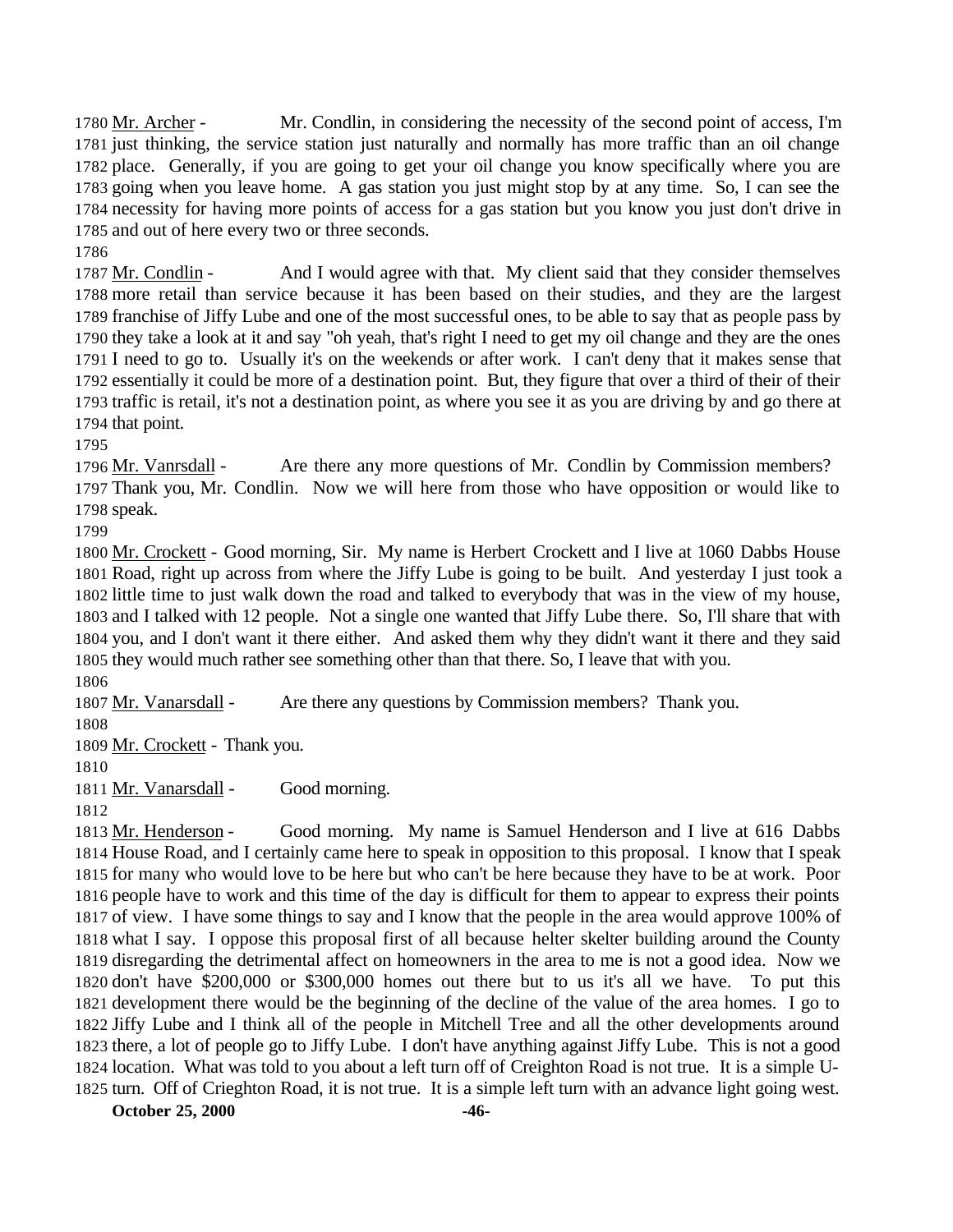Why I'm I opposed to this? There are so many other things that could be done. We never in our discussions heard any mention at all of a shopping center. Apparently, the road coming out to Dabbs House Road is designed to make it feasible to put a shopping center there. I don't know anybody in the area who wants a shopping there. We have so many worn out places in that part of the County that it's unbelievable. I would suggest that we ask this developer to take another look at the Nine Mile Road Corridor. If you read the newspaper on Monday, there was a front page article about the Nine Mile Road Corridor. It was titled Nine Miles of needs, to me Nine Miles of benign neglect. There are vacant lots out there. There are buildings to be refurbished. There are all kinds of possibilities. The County has said that it would like to revitalize the Nine Mile Road Corridor. This article says in the paper that people are ashamed of Nine Mile Road. The shopping center there, called Fairfield Commons, is practically vacant. There are vacant buildings all up and down Nine Mile Road. There are people who are in business who are planning to move. There is even a church down there almost in Sandston, in Fair Oaks, they are even moving. I would like to see this developer take a second look at the Nine Mile Road Corridor and I would like for you to consider what can be done out there. There are so many possibilities. The County has proposed to revitalize the corridor. To put Jiffy Lube on Nine Mile Road would be just wonderful. There is nothing about this particular lot that is so attractive that Nine Mile Road wouldn't generate just as much business. If they put this Jiffy Lube station on Nine Mile Road it could be, as the old song says "this could be the start of something big." How do we do it? People have plans. They make plans. They set aside their finances, well, I don't know if they need to set aside finances, but they have their arrangements. What can we do about it, what can the County do about it? I'm not a wealthy man, I'm a poor man, but I understand that wealthy people like at least a couple of things. A good clue, a good idea on the stock market, I can't give them that, you can't either, but there is something we can do, something called incentive. Municipalities, cities, states, what have you, provide incentives to help developers do the things that are best for the community. They build football, baseball stadiums. They do all kinds of things for the benefit of the people in the area. We could do something like that to suggest and help Jiffy Lube to build on Nine Mile Road. We could do that. We could make him, and I know that the County can do it. I've been involved a little bit in County government in Henrico County myself, very little. We could make him an offer so good he couldn't turn it down. We can start to develop the Nine Mile Road Corridor and start life anew in that area and we ought to do it, we owe it to the people out there. This County was wise enough 25 or 30 year's ago when the people came up and suggested to them that the section that is now called Huntwood not be developed as it had originally been planned because it wasn't wise. And the County listened to the people. Now Huntwood is something that we can be proud of. I beg you let us be proud of Nine Mile Road once again. Thank you.

1863 Mr. Vanarsdall - Thank you. Let me add, we did have a meeting, I think it was the last of 1999 or 1998. The Planning Commission went down to the Echo building and we had a meeting with everyone in that area and they had the consultant that they mentioned in the paper and he had an awful lot of suggestions for Nine Mile Road, to revitalize it. We didn't have as big of a crowd that we thought we would have but we had a lot of people who had a lot of suggestions. People like Pat Patrick of Patrick Chevrolet spoke. Tom Gay, who was mentioned in the article spoke. The lady who spoke about people who would pass her door to go to the west end to get something done.

**October 25, 2000 -47-**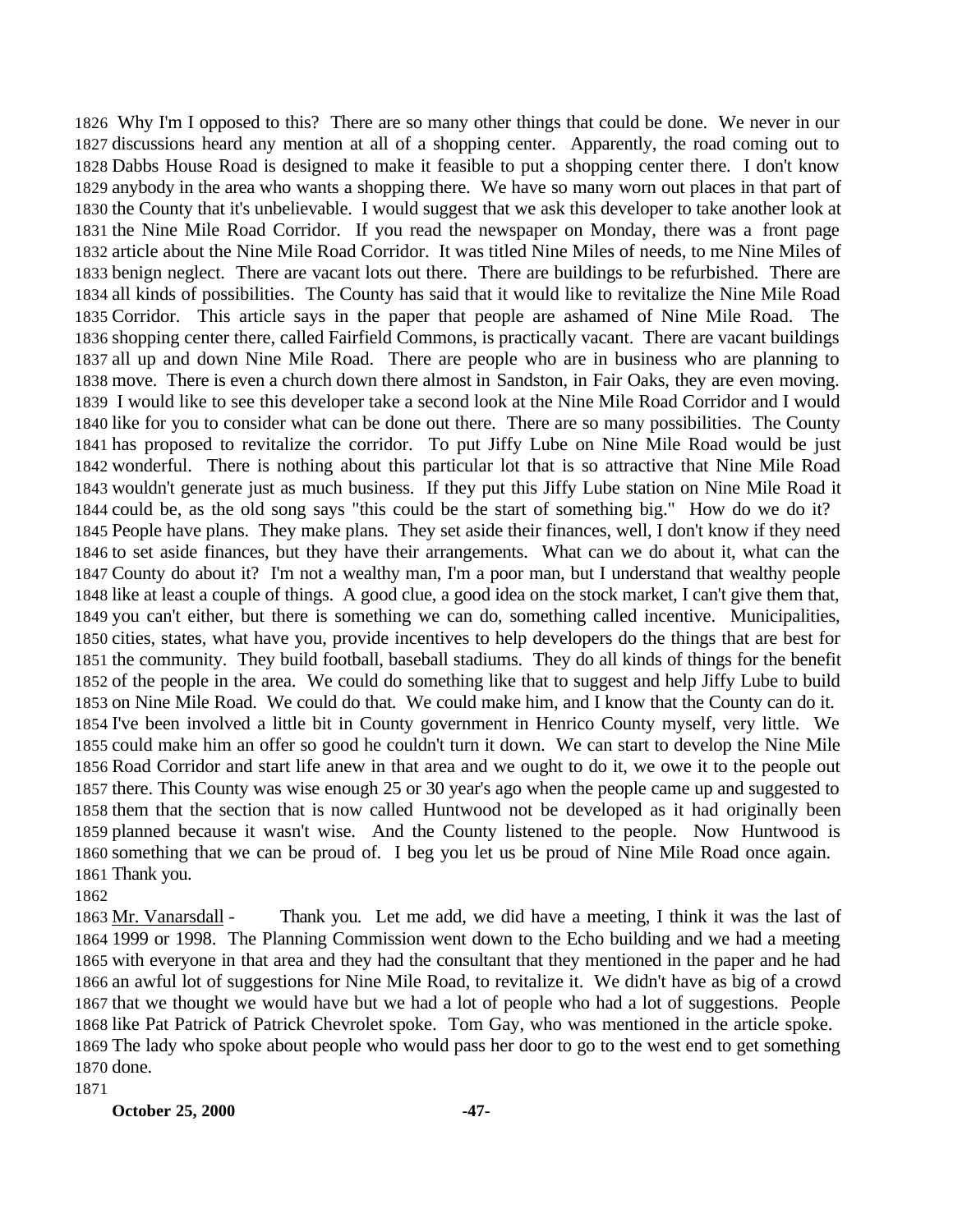Mr. Crockett - You can't even get a decent meal. They don't even have a decent restaurant. The schools are going to pot.

1875 Mr. Vanarsdall - The other thing is where they want to put this is under the zoning that it is already zoned. And I say this time after time. I don't know when that went to B-2 but the time to do anything is before this rezoning. I understanding what you are saying.

1879 Mr. Henderson - We could give him a deal that's so good that he couldn't refuse it. 1881 Mr. Vanarsdall - Like the old saying, "They will sell it to you for a song and then sing it for you."

1884 Mr. Henderson - There you go.

1886 Ms. Dwyer - Mr. Chairman, I agree with the two speakers who have spoken. The two speakers have spoken quite clearly about their thoughts that they don't want this particular Jiffy Lube in this location. I understand what you are saying. And I agree with what you said about Nine Mile Road. And I think that's what the Chairman was saying too, it would be good to have this development along Nine Mile Road but the problem is that the decision has already been made to zone this triangular piece, this whole piece of property that has a B-2 attached to it, this whole sort of triangular piece. The decision was made a long time ago that business could go in that whole area. So, we can't change that. So, even if Jiffy Lube didn't go in here, another business could and they could go in there as a matter of right. We can't make that decision today. That's out of our hands because it has already been made. The issue, as I understand, Mr. Kennedy, is just whether the road in front of Jiffy Lube will connect to Dabbs House.

Mr. Kennedy - That's right.

1900 Ms. Dwyer - The issue before us, and we can't consider the issue of whether the Jiffy Lube can go there, that's already been decided.

 Mrs. O'Bannon - Can I address the Nine Mile Road Corridor, just a little bit? Two or three things. The Board has been working very diligently on what can be done and what is public land, I guess you could call it, along the Nine Mile Road Corridor in improving the curbs, gutters, walkways, you know, roads, things like that. When developers have come forward, and I was particularly encouraged by one plan that came forward, the developer had considered, in Highland Springs, in that area in there, to build a retirement community. And we would encourage that again because people could walk. I mean it was a development that came forward that was I think was good. I know you probably saw that too. But, in other words, when developers come forward with a plan, you can work with them to improve the community through that area when they have a choice and they've decided that they feel it is profitable too to work on some property in there. I know Mr. Thornton has worked very hard about Fairfield Commons and I've heard him say it often to encourage that to be redeveloped. And I will tell you that we have been, I will even say aggressively looking for ways to use that property. Quite frankly, I can tell you this recently as office space. And I have talked with developers on trying to look at that space. It's their choice. I think that's part of what…. It's owned by somebody else, and I know you think we've got this

**October 25, 2000 -48-**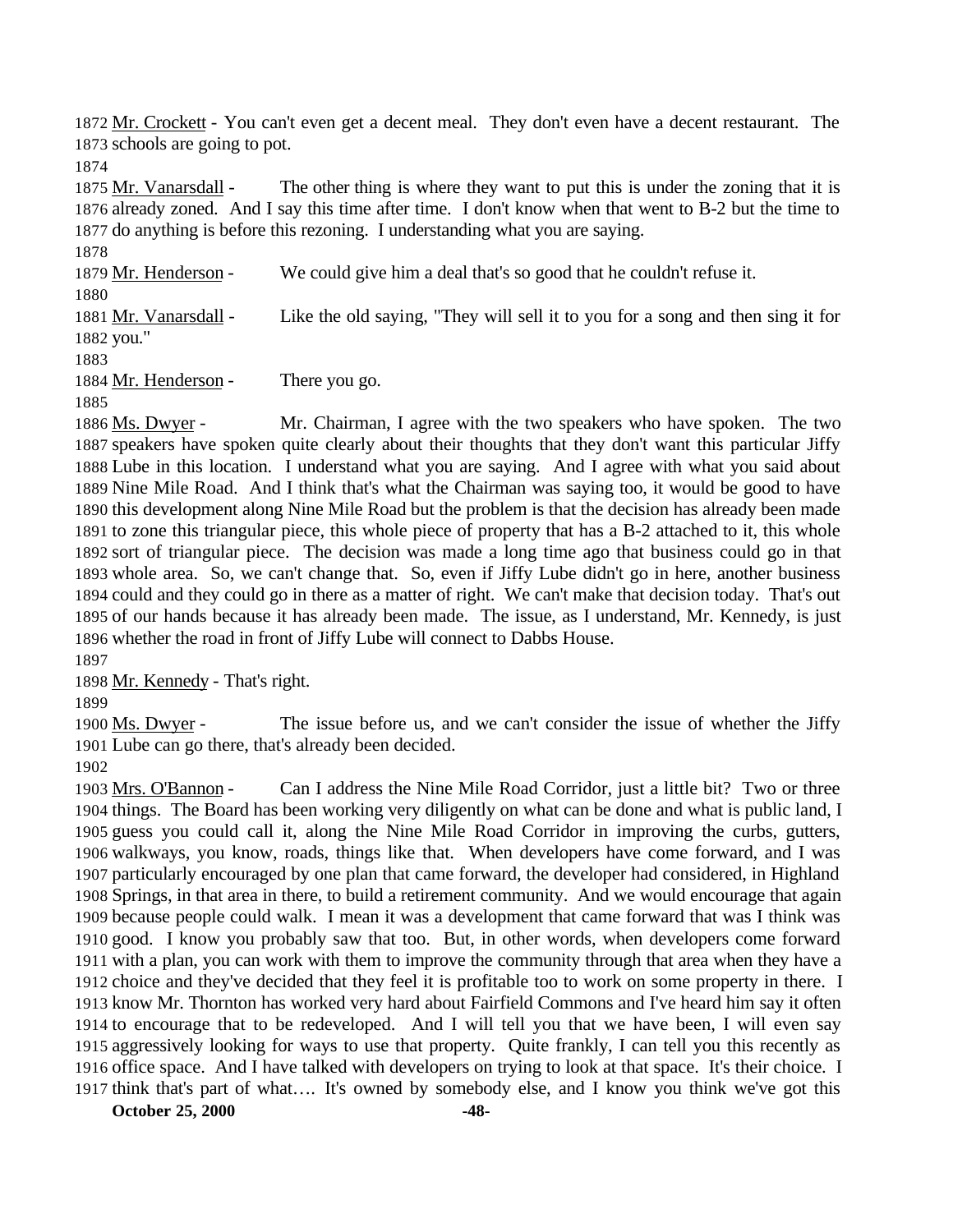tremendous amount of leverage, but until someone comes up with an idea, you can say yes or no let me assist you to move this along or no not that way but let's see if we can work it out. And that's what we have here is someone who wants to use this land as it is intended to be used to a certain extent and what you are going to see with the Planning Commission is making adjustments. Yes, you can, but how about we adjust it. That sort of thing. I think we would all love to see more development such as this Jiffy Lube along Nine Mile Road to make improvements along that corridor. But, again, until a developer comes forward, as I said like the one who is thinking about a retirement community, in Sandston. You can put it out there and say come on everybody and bring your good ideas to us but that is about as far as you can take it to that extent. I think we are seeing some of this turnaround. I was discourage by the article because I think we are working on it. I don't know how else to put it, in as far as we can do it. And that's my perception and representation from the Board. And until someone, again, goes to Fairfield Commons and says I will look at it as office space or I will look at it as more retail, it's going to sit there because somebody else owns it. You can offer incentives or encouragement but until someone goes with the ball, so of speak. Thank you.

1934 Mr. Vanarsdall - Is there anyone else that would like to speak? Mrs. Quesinberry.

1936 Mrs. Quesinberry - No. I think I'll let Mr. Condlin get back up there. He may have something else to add. Do you have anything else you would like to add, Mr. Condlin? 

 Mr. Condlin - No ma'am. Just to answer the question Mr. Vanarsdall had, this property was zoned in 1988 and at that time this master plan was filed with the Planning Office in 1998. It was planned for shopping center at that time with a food store, etc. in there with outparcels along Laburnum Avenue. We would also like to point out that given the fact we were talking about the use, I don't think that this particular use is inappropriate if you look at the zoning at the intersection at Laburnum and Creighton with the M-1, B-2 and B3 along that area. I will add, as part of our provisional use permit, which we requested, the neighborhoods requested that we go back and take a look at Nine Mile Road. Quite frankly, maybe this area is a victim of its own success called the Jiffy Lube a victim because this is a well growing area with some good houses, great housing development with some increase income and this is where they want to be and a lot more of the traffic is coming onto Creighton and Laburnum then they are seeing on Nine Mile and Laburnum, the people within the area, and that's their customer base and that's why they want to be in this specific intersection area as opposed to Nine Mile at this time. But I'm pretty sure they would be willing to look at any incentives and locate them both, quite honestly. 

1954 Mr. Archer - Mr. Condlin, let me ask one question. Mr. Henderson alluded to the fact that there is a left-turn arrow and a lane at Laburnum and Creighton, which probably does not create quite as hazardous of a situation if it were not there.

1958 Mr. Condlin - That is correct.

 Mr. Archer - Traffic that's going south bound on Laburnum, I think that's south, is just right in, right out. And I say that because I think we still need to resolve this issue of the road from Dabbs House, or the entrance from Dabbs House.

**October 25, 2000 -49-**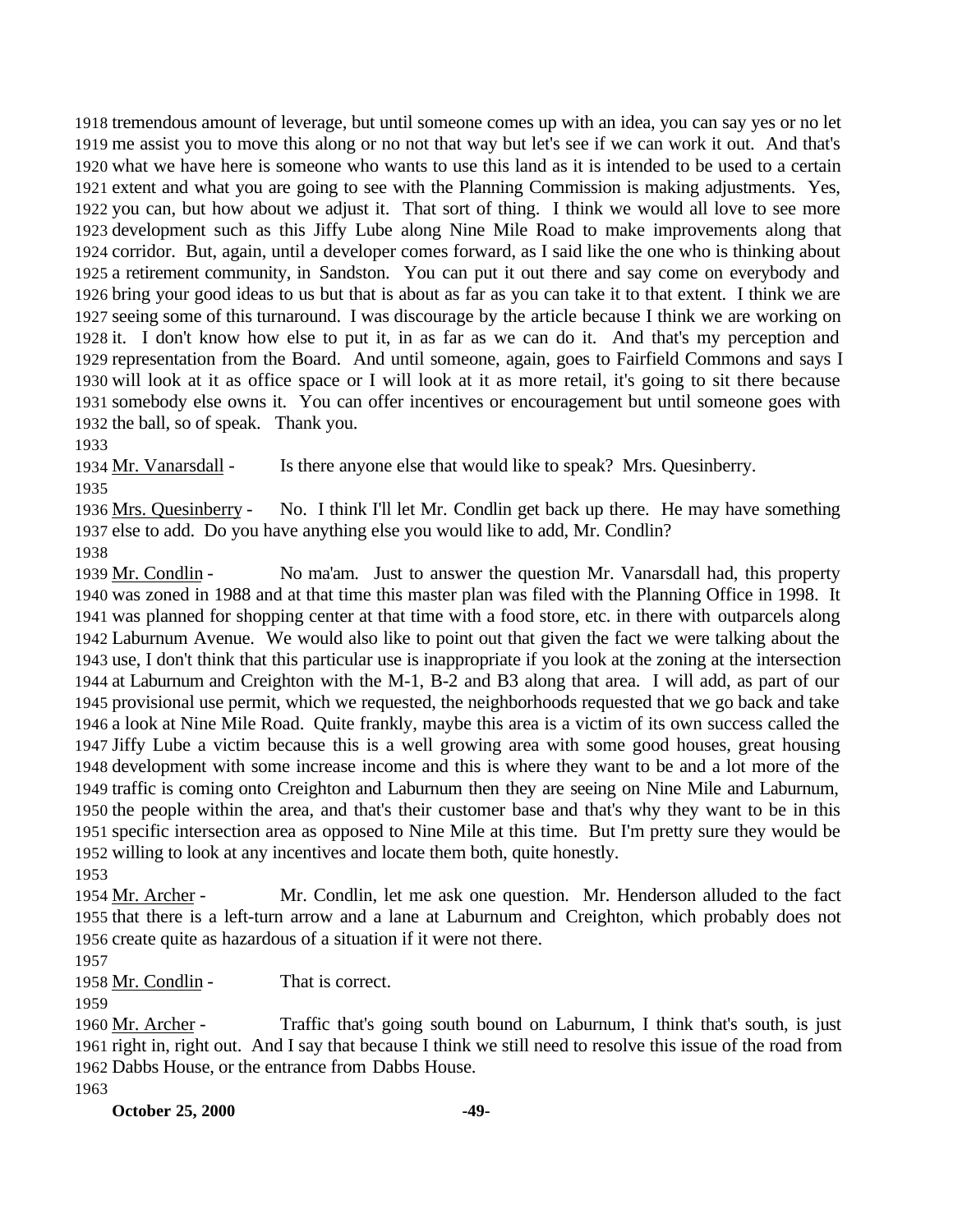Mr. Condlin - I can't disagree with that, sir. And certainly heading northernly on Laburnum that's clearly physically impossible to turn left into the site unless you do a U-turn without that access. And I'll give this to you, and take it for what it is worth, it's been their experience that at this type of intersection that people will see it as they are crossing the intersection and go oh, yeah, I do want to hit Jiffy Lube before I do the rest of my errands. And so either they do a cut through the gas station or do a U-turn right at the Dabbs House, Creighton Road area. It's not going to happen as much as a U-turn potential on Laburnum Avenue but the potential is there and that's based on their experience. And I just put that out there for what it's worth. It's just an opinion on their part.

 Mr. Archer - Well, you know, I just think that folks who use these types of facilities by and large are residents of the area that pass by and as time goes by they will accustomed to how you have to turn to get in here and I don't think you have that much drive by traffic that just all of a sudden decides to get their oil changed. And I just offer that in support of the argument that the road may not be necessary to connect to Dabbs House. 

 Mr. Condlin - Nor, do I want to leave you with the impression that I rather take a disapproval and keep my access, not that I'm objecting to this condition but I would much rather have an approval with the condition today.

 Mrs. Quesinberry - I just want to say to the neighbors Mr. Crockett and Mr. Henderson, we really do appreciate you taking the time to come out here and for your comments. Cases like these are the tough ones that come up unfortunately all to frequently and we are put into a position where you have property…. We had a case just a little bit earlier where it had to do with residential but one we have been working with for a long time that was zoned previously and the single-family home neighbors had issues with traffic access for some potential multi-family home going up all around them. This is kind of a similar situation where it's commercial property, but it is previously zoned and it's zoned B-2. And when the applicant came to us with this plan to put the Jiffy Lube there we didn't have a right to say no you can't develop this B-2 property because it's already zoned. Would we like to see something else there? Yes. Just like you, we would like to… the cold hard truth is though something worse could go there. It could be a 7-11. You know, it could be something as that retailish. There are many things in the B-2 zoning ordinance that would be allowed to go in that spot. Jiffy Lube is not the worst and it's not the best but it's not the worst. And when we looked at that and worked with the applicant we were able to get some other conditions out of the applicant in the way of architectural design that's improved in nicer looking for the neighborhood and also additional landscaping that many times that developers are not willing to do. But this one is to give it a better look across Laburnum Avenue and around the property. So for some of those consideration, we are really appreciative and it does a better job for this area again considering that other applicants could come forward and want that spot and want to do something and not offer those kinds of considerations. So, with that said, I think the previous comments….

 2006 Mr. Henderson - Can I ask a question? Mrs. Quesinberry - Come on down to the microphone, yes. 

**October 25, 2000 -50-**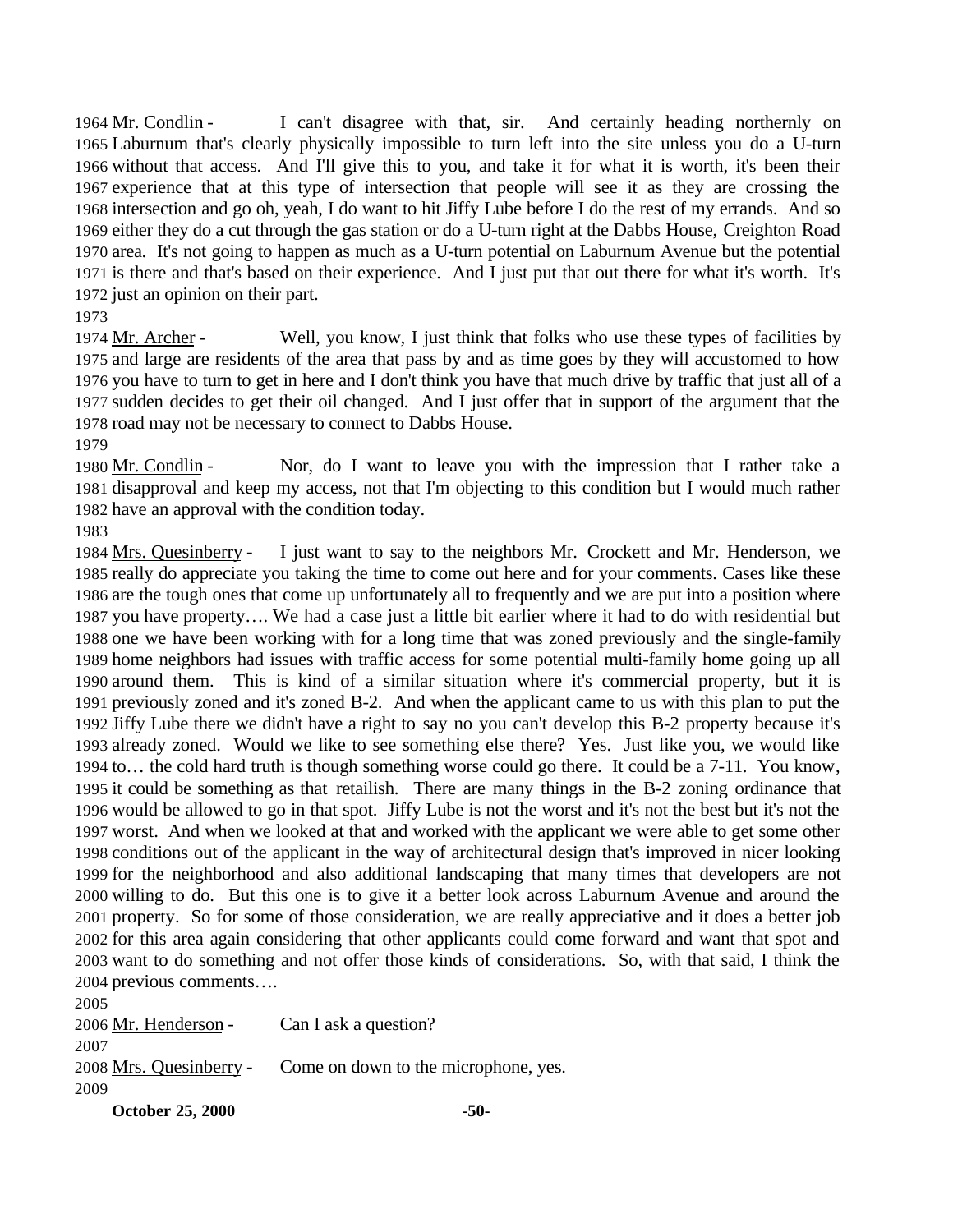Mr. Henderson - I certainly wish that you would give serious consideration to denying access to Dabbs House Road. That definitely would be detrimental to property owners on Dabbs House Road. And even if you have to approve the Jiffy Lube facility, at least we don't have to harm the neighbors on Dabbs House Road with that access.

 Mrs. Quesinberry - We can do that, but I want you to understand also that as this property develops in the future, because Jiffy Lube is just one of several of these parcels that are already lined up and at some point in the future, and I don't know how long that is, there will be some access required on at least the back side of this property to Dabbs House Road, to circulate the traffic within the whole parcel. It doesn't have to happen today but at some point in the future it looks like it certainly would happen.

2022 Mr. Henderson - Yes, I understand that, but that road would encourage it and we are not in the business of trying to encourage that.

Mrs. Quesinberry - I hear you. I understand what you are saying.

2027 Mr. Henderson - Thank you.

2029 Mr. Vanarsdall - Thank you.

 Mrs. Quesinberry - Okay. I would like to make a motion that we recommend approval of POD- 58-00, Jiffy Lube - Laburnum Avenue, subject to the annotations on the plan, the standard conditions for developments of this type and the following additional conditions Nos. 23 through 32 with an additional condition, I guess No. 33, Mr. Kennedy. That would be worded to prohibit the access to Dabbs House Road until there is an expressed approval by the Director of Public Works in consideration of the entire site plan and the future realignment of Dabbs House Road. Something like that.

Ms. Dwyer - Second.

 Mr. Vanarsdall - The motion was made by Mrs. Quesinberry and seconded by Ms. Dwyer. All in favor say aye…all opposed say nay. The motion carries.

 The Planning Commission approved POD-58-00, Jiffy Lube - Laburnum Avenue, subject to the standard conditions attached to these minutes for developments of this type, the annotations on the plans and the following additional conditions:

 22. The easements for drainage and utilities as shown on approved plans shall be granted to the County in a form acceptable to the County Attorney prior to any occupancy permits

 being issued. The easement plats and any other required information shall be submitted to the County Real Property Agent at least sixty (60) days prior to requesting occupancy

- permits.
- 23. The developer shall provide fire hydrants as required by the Department of Public Utilities in its approval of the utility plans and contracts.
- 24. All repair work shall be conducted entirely within the enclosed building.

25. Outside storage shall not be permitted.

**October 25, 2000 -51-**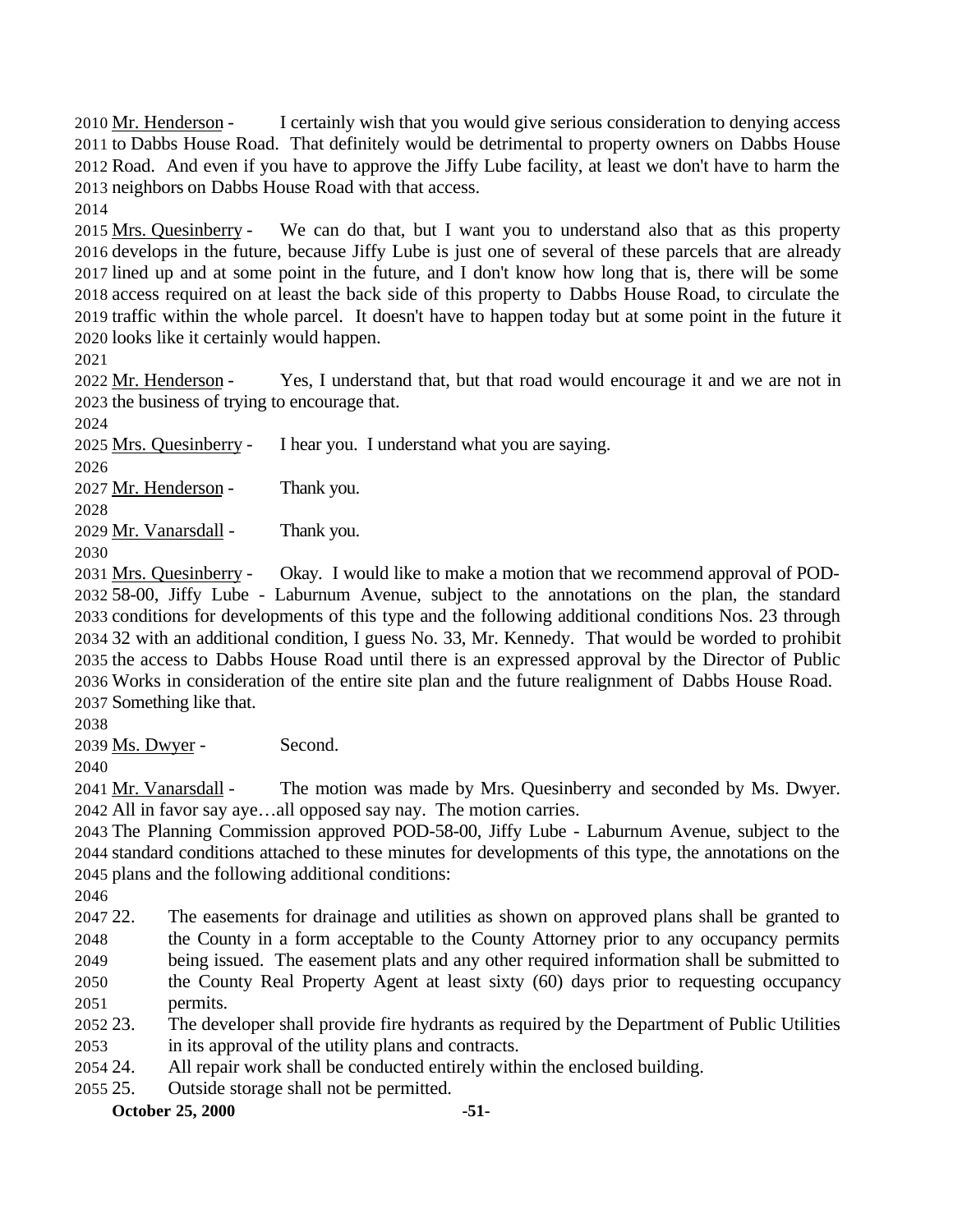26. A 25-foot-planting strip to preclude ingress or egress along the west side of Laburnum Avenue shall be shown on the approved plans. The details shall be included with the required landscape plans for review and approval.

 27. Any necessary off-site drainage easements must be obtained in a form acceptable to the County Attorney prior to final approval of the construction plans by the Department of Public Works.

 28. Deviations from County standards for pavement, curb or curb and gutter design shall be approved by the County Engineer prior to final approval of the construction plans by the Department of Public Works.

 29. Insurance Services Office (ISO) calculations must be included with the utilities plans and contracts and must be approved by the Department of Public Utilities prior to the issuance of a building permit.

 30. Evidence of a joint ingress/egress and maintenance agreement must be submitted to the Planning Office and approved prior to issuance of a certificate of occupancy for this development.

 31. The proffers approved as a part of zoning case C-59C-00 shall be incorporated in this approval.

32. Access to Dabbs House Road is prohibited until reviewed and approved by the Director of

Public Works after consideration of an overall master site plan and the realignment of

Dabbs House Road.

 Mrs. O'Bannon - If I can make mention one more thing, in this Bond Referendum I understand that the church there on Nine Mile Road is going to be the location of the new alternative middle school. So, in other words, there will some other encouraging development there. 

 Mr. Vanarsdall - I was going to mentioned that. That's the Newbridge Baptist Church. The Newbridge Baptist Church is going to be and that's where it is going to be.

2084 Mrs. O'Bannon - If the Bond Referendum is passed we would go into a portion of that Nine Mile Road Corridor to improve the developments along there. Another thing, just to mention very quickly, the developers that did approach about Fairfield Commons, and I'm not even sure if staff knows this, mentioned that…. As you know at Azalea Mall they took down the buildings and the property to make it more attractive to a developer and there was almost a hint that if Fairfield Commons were even to, you know the areas and buildings, the vacant buildings were to come down, you know some developers would be more interested in properties along there. So when we talk about what we can do as a County, those are the types of things we can either suggest or work toward is taking down vacant properties or removing them so that the property becomes more desirable. And when I say the County do that, it would be the owner of the property, obviously, would be the one to remove buildings or properties. So, it's up to the owner though who wants to sell their property or redevelop it.

Mr. Vanarsdall - Thank you, Mrs. O'Bannon.

 Mr. Marlles - Mr. Chairman, if I could also comment on that because I am not sure that the Commission is, although I think I have mentioned it, the Manager did start a process about a year in a half ago called "The Critical Issues Process" and coming up with innovative strategies to deal

**October 25, 2000 -52-**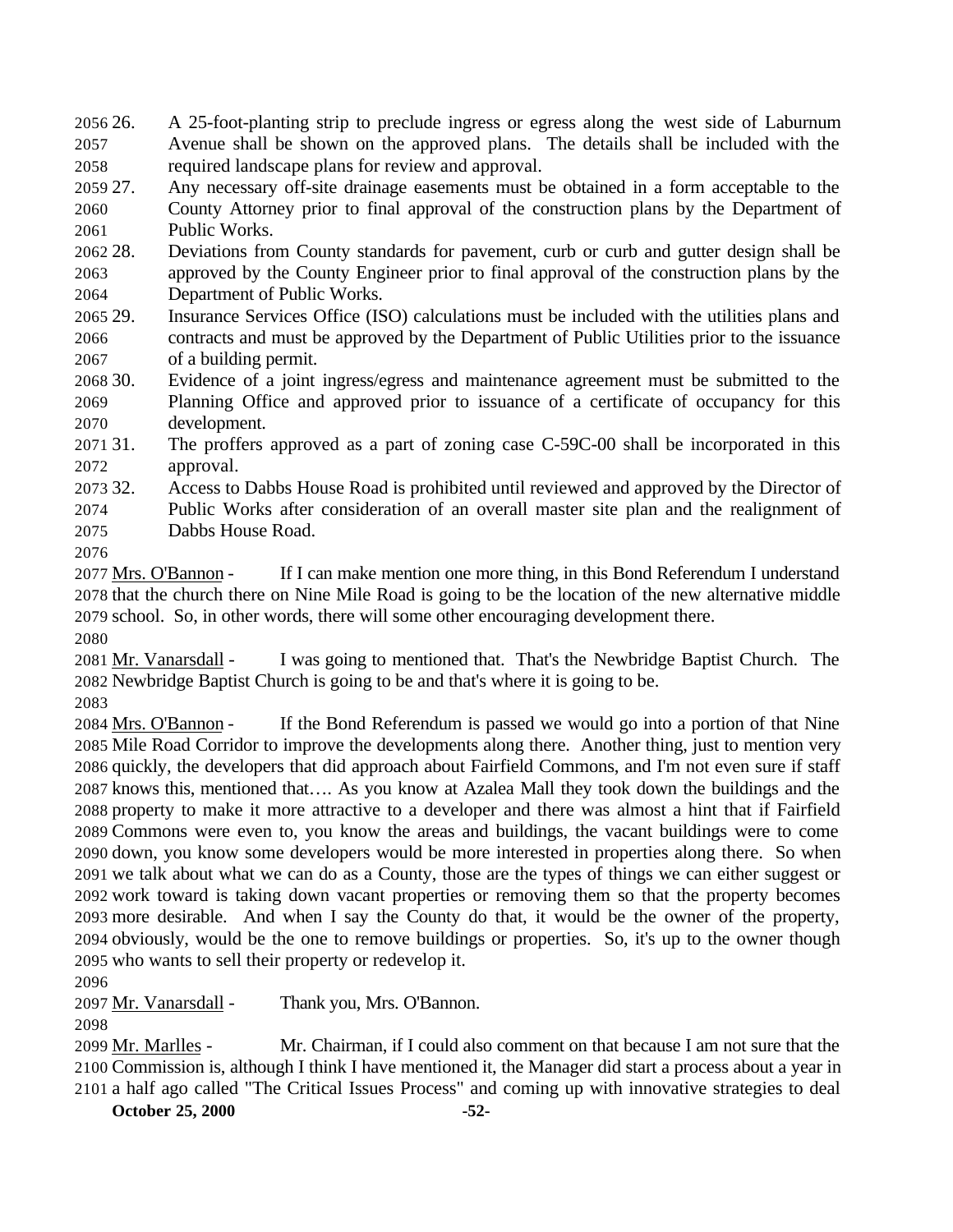with our older residential and commercial areas has been identified as one of the eight critical issue facing the County. I can tell you that there are at least three teams of employees that are working on various aspects of that problem. They have done a number of things including visiting other communities to see how they are dealing with revitalizing older commercial and residential areas. Those teams are getting close to being in a position to be able to make recommendations.

 So, I do think you are going to see some new information come forward for the Board's consideration on new strategies for dealing with these older commercial areas. And I just want to remind the Commission that that process is very actively going on.

2110 Mr. Vanarsdall - That's good to know. There's one other thing that I would like to add. Highland Springs and the Nine Mile Road Corridor has probably never been a thriving, but it was in yesteryear when Fairfield Commons, which was called East Gate Mall was open. And then you have got to remember that the local businesses, Mr. Heckler was living and Mr. Heckler live and worked in Highland Springs, which is more than some of the people now could say. And he had his motor company there. And he moved because General Motors made him move not because he had to. The post office was a local post office and it had a local postmaster and his wife who were residents and interested in the streets and how it looked. And that became a branch of the Richmond Post Office and that took away from the locale. And theatre, of course, went because like all theatres because of videos. And the drug store was owned by Mr. Liscombe who was a homegrown product and lived there and his whole family lived there and then a man from Bon Air took it over and he still lives in Bon Air. So, the scenery has changed all together and it not only happened to Nine Mile Road it has happened in a lot of places. Thank you. Okay, Mr. Secretary, our next case.

## 

## **PLAN OF DEVELOPMENT**

POD-93-00 Capitol Floors & Decorating - Brookriver Drive **TIMMONS for Brookhollow of Virginia, Inc. and C & V Ventures:** Request for approval of a plan of development, as required by Chapter 24, Section 24-106 of the Henrico County Code to construct a one-story, 25,432 square foot retail/warehouse building. The 3.0 acre site is located along the east line of Brookriver Drive on part of parcels 37-4-A-2B and 47-4-A-2. The zoning is M-1C, Light Industrial District (Conditional) and WBSO (West Broad Street Overlay District). County water and sewer. **(Three Chopt)**

 Mr. Vanarsdall - Is there anyone in the audience in behalf of this POD-93-00, Capitol Floors & Decorating? No opposition. Mr. Wilhite.

 Mr. Wilhite - Yes, sir. There were three issues that came out of the review at the staff/developer's meeting. First of all, it dealt with the water quality requirements. Staff has gotten additional information from the applicant and we are satisfied that the water quality requirements are going to be met on the site. The second issue was the location of the entrance onto the site. Our policies require that the entrances line up, which would require it to be lined up with the Best Buy entrance in the rear of that site or offset by at least 150 feet. The entrances that are shown, actually they are offset by only 50 to 55 feet. We have looked at alternatives for relocating the entrance on this site. The traffic engineer feels that this location that's shown,

**October 25, 2000 -53-**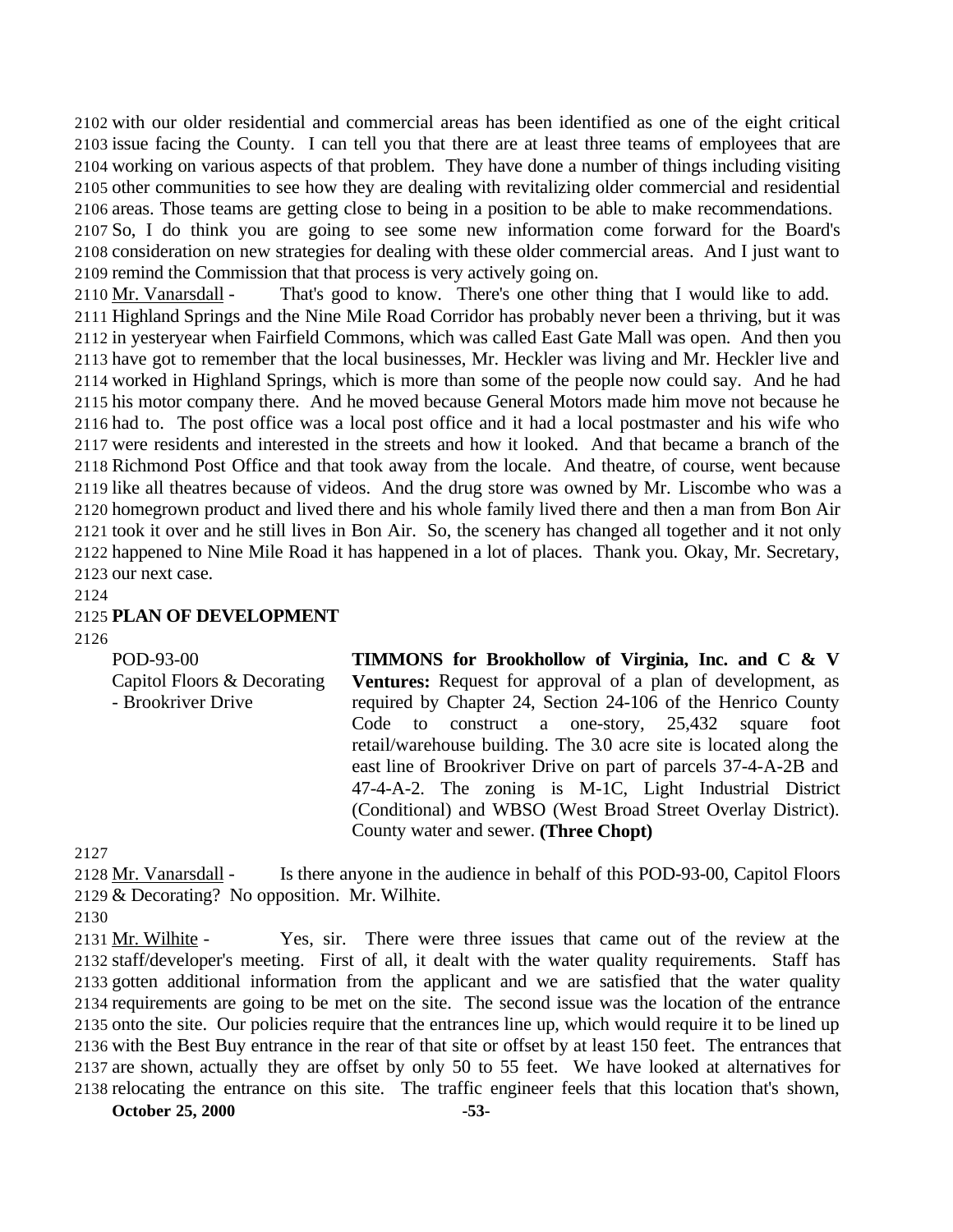originally on the plan, is the best alternative and is acceptable to leaving it in the location as shown now. The last issue had to deal with the building materials being proposed. The original elevation showed a metal wall panel system being used on a good part of the top half of the building. This particular type of material was not allowed by the proffer on the site unless the Planning Commission gave specific approval for its use. Staff recommended against use of this because it does not fall within the West Broad Street Overlay guideline recommendations for materials being used. The revised elevation that was just handed out to you, the applicant has removed this metal wall panel system and replaced it with a split face masonry units and staff finds this acceptable. Thus staff can recommend approval of this plan with the revised architectural elevations.

2150 Mr. Vanarsdall - Are there any questions of Mr. Wilhite?

2152 Ms. Dwyer - How does this property relate then to the church and its future, the church property that's there?

2155 Mr. Wilhite - The church is immediately adjacent to this on the west. With the rezoning case there was a requirement for a 50-foot buffer. This buffer is actually in addition to the easement. The gas line easement that is already there, so the buffer is completely outside the gas line easement. In addition, there was a requirement for a fence to be erected along that property line as well that does show up on the plan. What the plans show is an 8-foot-high wood fence. Parks and Recreation did comment that they felt that there was adequate buffer between this and the historical site, the church next door.

 Ms. Dwyer - So, did the proffers also require landscaping in that 50 feet or how will that be?

 Mr. Wilhite - The proffers require that they be left in its natural state and that's what we anticipate. Now there may be the need to supplement some plantings possibly but I believe with the solid board fence in addition to the natural landscaping, it should provide sufficient buffer.

Ms. Dwyer - Thank you.

2172 Mr. Vanarsdall - Are there any more questions of Mr. Wilhite? Mr. Taylor, do you want to hear from the applicant?

2175 Mr. Taylor - I would enjoy that, Mr. Chairman.

 Mr. West - Mr. Chairman, my name is Junie West, members of the Commission. We are in agreement with the conditions as prepared by the staff and we have worked to insure the conditions are met with staff in a quick timeframe and I think that has been accomplished. And we wanted to be very conscience about making sure that we did get those conditions worked out quickly because of the arrangement that the folks with Capitol Floors has with their current tenant puts them pretty much in a situation for about 20 to 30 days late, if you would, to try to start the building as we stand. And we really tried to expedite the process from the design standpoint and likewise from a building standpoint. So, we did want to make sure that we work these issues out

**October 25, 2000 -54-**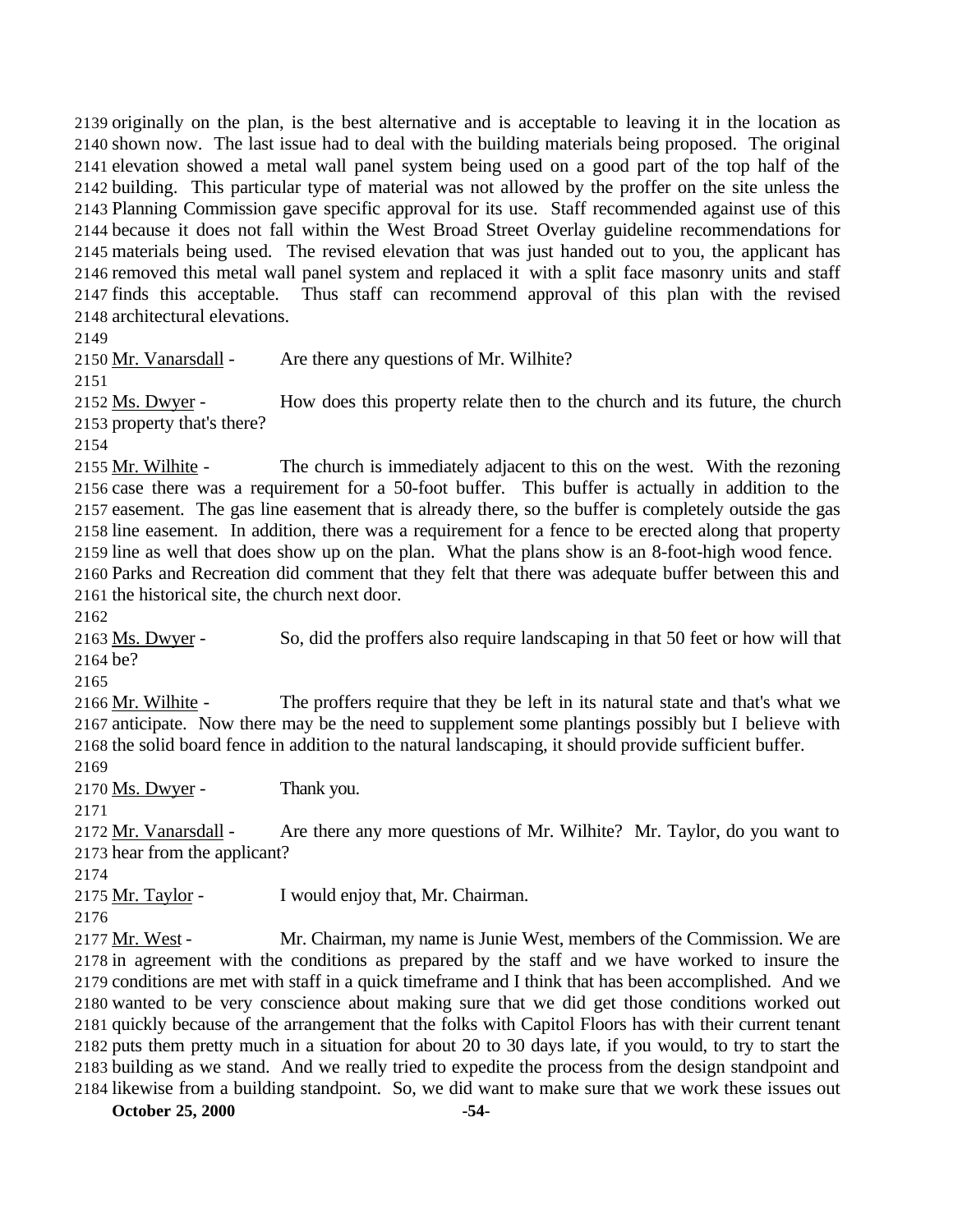as quickly as possible. The clients and owners, Mark Vest and Sherry Clay are present, and the design engineer with TIMMONS, Joe Vilsac, is present. Counselor of record, Mr. Andy Condlin, he is present as well. And I am happy to answer any questions by the Commission, staff or anyone in the audience.

Mr. Vanarsdall - Are there any questions of Mr. West?

2192 Mr. Taylor - I have a few questions, Mr. Chairman. Mr. West, looking at the site plan and the way you've got it in here, it looks to me now that there is about 100 feet of buffer totally between I-64 and the limit of vegetation in there and that vegetation is going to be left in tack as natural vegetation between, on the north side between the area that's not paved and I-64?

2197 Mr. West - Yes, sir. That is a buffer that was required I think by zoning. As far as the plans represent there is no disturbance proposed in that area to insure that there would be no undergrowth removed or whatever. I have not chatted with the clients and they are here to represent that if you like. But the plan calls for no removal of any undergrowth or anything in the buffer in that area or in the buffer along side the church. That's correct.

2203 Mr. Taylor - Now, as we go a little bit counterclockwise the distance of vegetation increases so the amount of space between Springfield Baptist Church and Capitol Floors increases, it looks like, a couple of 100 feet in there. Can you comment on that? What that would be in term of distance?

2208 Mr. West - I don't have a scale drawing, between the church property, the road, and Capitol Floors, is that what you are referring to?

 Mr. Taylor - Yes. Commissioner Dwyer was concerned about really protecting both the physical easement of Springfield Baptist Church and the visual easement.

2214 Mr. West - Correct. I don't think there's a couple of 100 feet there, maybe a distorted scale or something. I think it's the gas line easements there and then there is a buffer…. Do you have a copy of it, Kevin? Thanks. It's about 70 or 80 feet. There is a 50-foot easement. There is the pipeline 20-foot easement and then there's the setback off of the easement to the building, just for accessibility around that side of the building for maintenance in the order of 10 feet. So, you are probably looking at about 80 feet.

2221 Mr. Taylor - And the natural vegetation is going to be, the undergrowth, is going to remain in place there.

2224 Mr. West - That is my understanding. Is that correct (referring to someone in the audience)? Yes, it is. There is no determination on the plan or there is no design on the plan whatsoever to disturb that natural area.

2228 Mr. Taylor - And now the split face block replaces the metal, what color will that be? Is that going to be consistent with Brookhollow?

**October 25, 2000 -55-**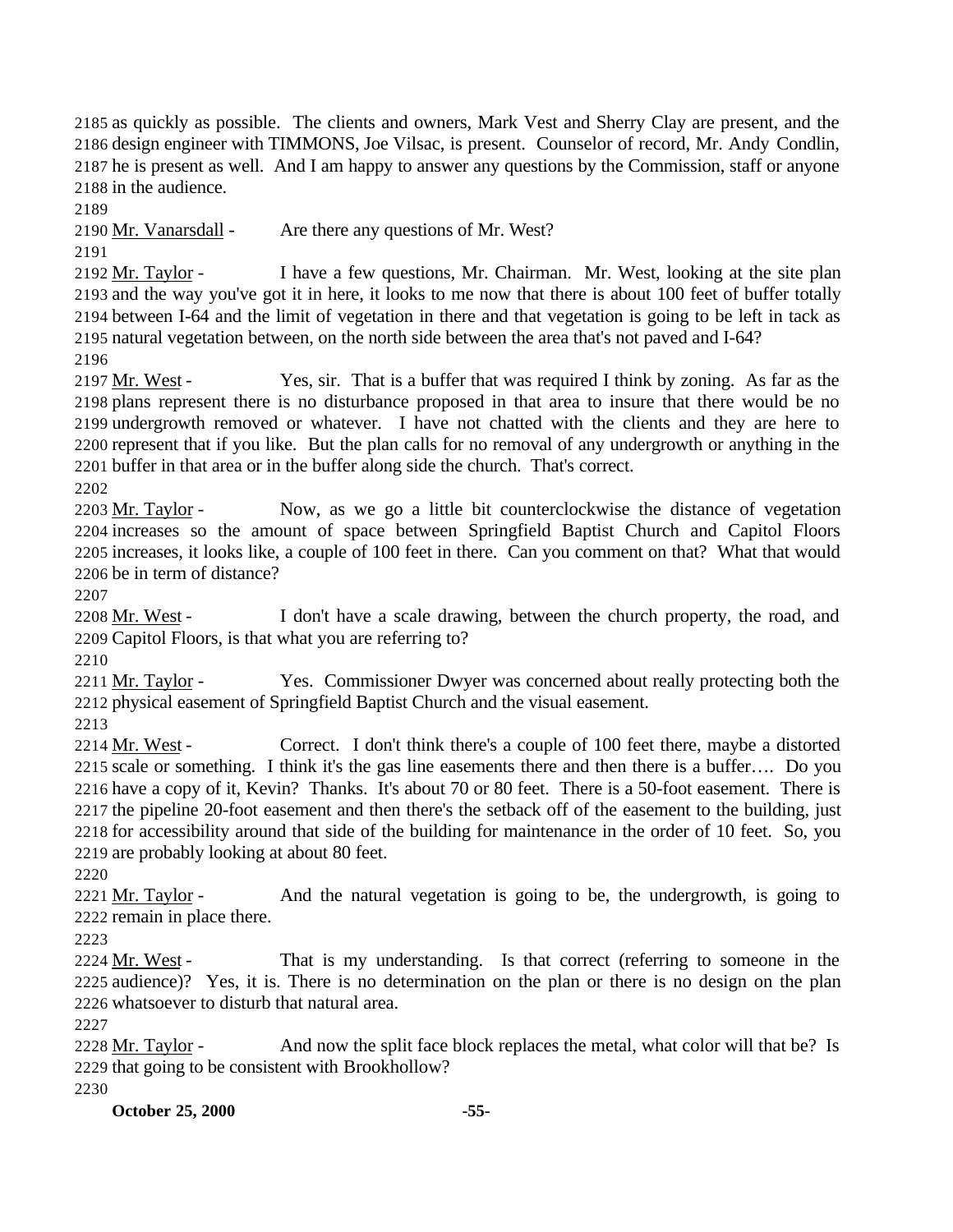Mr. West - Mr. Mark Vest can better address the building issues, if you would.

 Mr. Pival - I'm Terry Pival with Worley Associates, the architect for the job. I think what we are anticipating right now is a buff or gray kind of color, very similar in tone to the adjacent Best Buy. There may be one or two colors used maybe an accent band but generally sort of a subdue grays or buffs for that masonry.

2238 Mr. Taylor - For the most part, the east elevation is the façade of approach, it's kind of southeast.

Mr. Pival - Yes, kind of southeast.

Mr. Taylor - All right, Mr. Chairman, that's all of the questions that I have on this one.

2245 Mr. Vanarsdall - Anybody else have any? Thank you. I'll entertain a motion then, Mr. Taylor.

2248 Mr. Taylor - Mr. Chairman, I would move POD-93-00, Capitol Floors & Decorating, I would move approval of the plan subject to the standard conditions for developments of this type, the annotations on the plan amendments Nos. 9 and 11 and additional conditions Nos. 23 through 29.

Ms. Quesinberry - Second.

 Mr. Vanarsdall - The motion was made by Mr. Taylor and seconded by Mrs. Quesinberry. All in favor say aye…all opposed say nay. The motion carries.

 The Planning Commission approved POD-93-00, Capitol Floors & Decorating - Brookriver Drive, subject to the standard conditions attached to these minutes, the annotations on the plans and the following additional conditions:

 9. **AMENDED** - A detailed landscaping plan shall be submitted to the Planning Office for review and Planning Commission approval prior to the issuance of any occupancy permits.

 11. **AMENDED** - Prior to the installation of the site lighting equipment, a plan including depictions of light spread and intensity diagrams and fixture mounting height details shall be submitted for Planning Office review and Planning Commission approval.

 23. The easements for drainage and utilities as shown on approved plans shall be granted to the County in a form acceptable to the County Attorney prior to any occupancy permits being issued. The easement plats and any other required information shall be submitted to the County Real Property Agent at least sixty (60) days prior to requesting occupancy permits.

 24. The developer shall provide fire hydrants as required by the Department of Public Utilities in its approval of the utility plans and contracts.

25. A standard concrete sidewalk shall be provided along the east side of Brook River Drive.

 26. The proffers approved as a part of zoning case C-4C-96 and C-74C-94 shall be incorporated in this approval.

**October 25, 2000 -56-**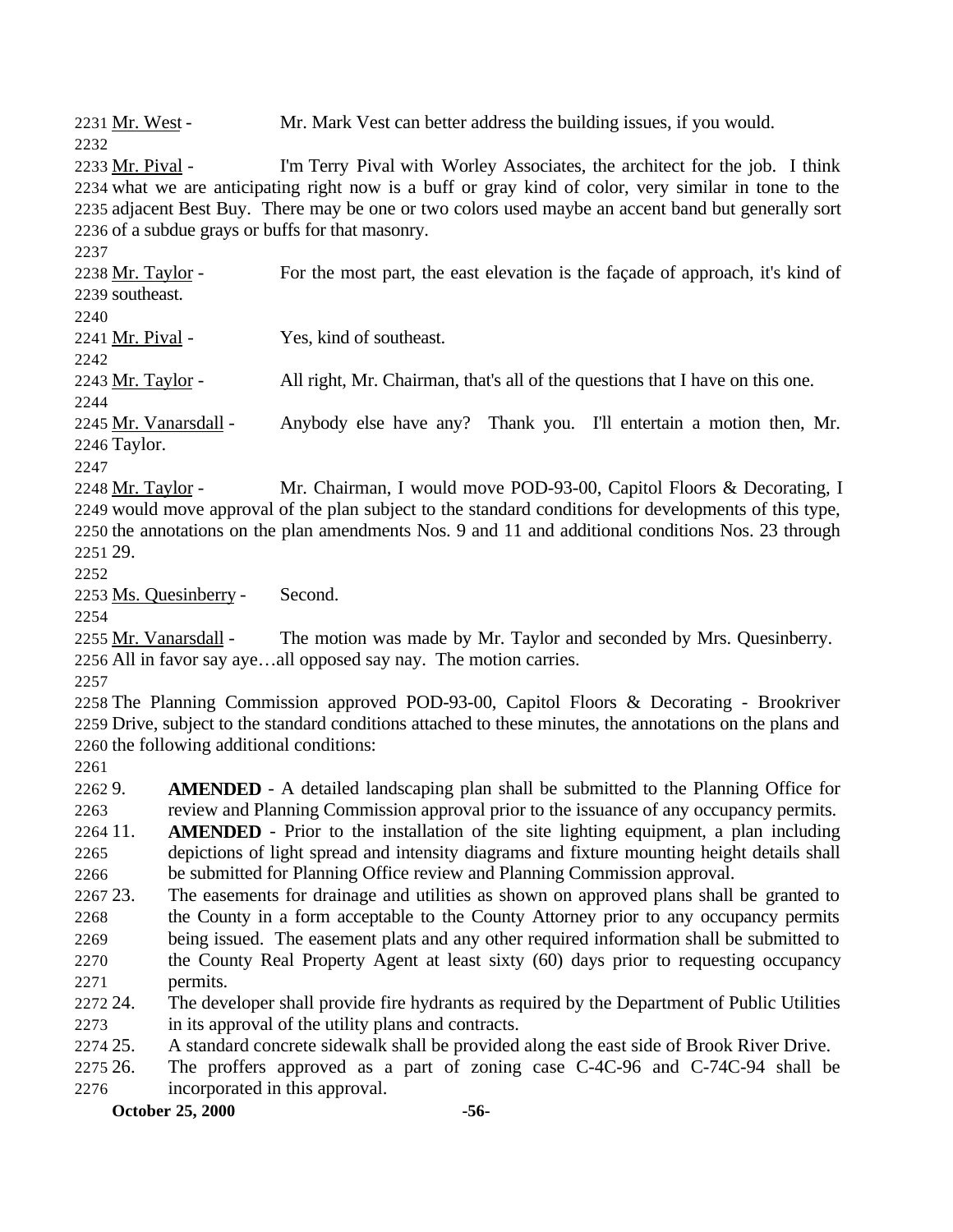2277 27. Deviations from County standards for pavement, curb or curb and gutter design shall be approved by the County Engineer prior to final approval of the construction plans by the Department of Public Works.

- 28. The loading areas shall be subject to the requirements of Chapter 24, Section 24-97(b) of 2281 the Henrico County Code.
- 29. Insurance Services Office (ISO) calculations must be included with the utilities plans and
- contracts and must be approved by the Department of Public Utilities prior to the issuance of a building permit.
- 

## **PLAN OF DEVELOPMENT & LIGHTING PLAN**

POD-78-00 McDonald's - Town Center @ Twin Hickory **CEGG Associates, L.C. for Retlaw 100 L.L.C. and McDonald's Corporation:** Request for approval of a plan of development and lighting plan as required by Chapter 24, Section 24-106 of the Henrico County Code to construct a one-story, 3,792 square foot fast food restaurant with a drive-thru. The .972 acre site is located on the southwest corner of Nuckols Road and Old Nuckols Road on part of parcel 18-A-22E. The zoning is B-2C, Business District (Conditional). County water and sewer. **(Three Chopt)**

 Mr. Vanarsdall - Is there anyone in the audience in opposition to POD-78-00, McDonald's - Town Center @ Twin Hickory? No opposition. Mr. Wilhite.

2292 Mr. Wilhite - A packet has just been handed out to you with a revised site plan, architectural elevations and a lighting plan. The site plan eliminates three parking spaces on the old Nuckols Road side. As requested by staff, this is to provide additional stacking room for the drive-thru. The revised architectural shows the building changed from what was originally shown as split face block to brick to match the buildings already approved out there in the shopping center. Staff made the recommendation that the same style of brick be used. They do show up on the revised architectural elevations, however, they showed it as an accent brick as opposed to the predominant field brick. They have agreed to make the change to make that the predominant brick. There would be a two-tone brick treatment here (referring to rendering on the screen) using shade of brick that would be submitted to and looked at by staff later. They have committed also to using the same color on the standing metal seam roof as used on the other buildings approved out there, which has a copper tone. The revised lighting plan in the packet shows the landscaping that was originally shown on the plan being removed. It also increases the foot candle levels to a minimum of two on site as recommended by staff.

 However, they did not show the location of existing or proposed easements. Without that information staff can't guarantee the location of the poles as going to meet the requirements. The applicant has informed me that they are willing to defer this lighting plan for consideration until the November 15 meeting and would like to go ahead with the approval of the architectural plans and the site plan, which staff can recommend approval for at this time.

 Mr. Vanarsdall - Are there any questions for Mr. Wilhite by Commission members? 

**October 25, 2000 -57-**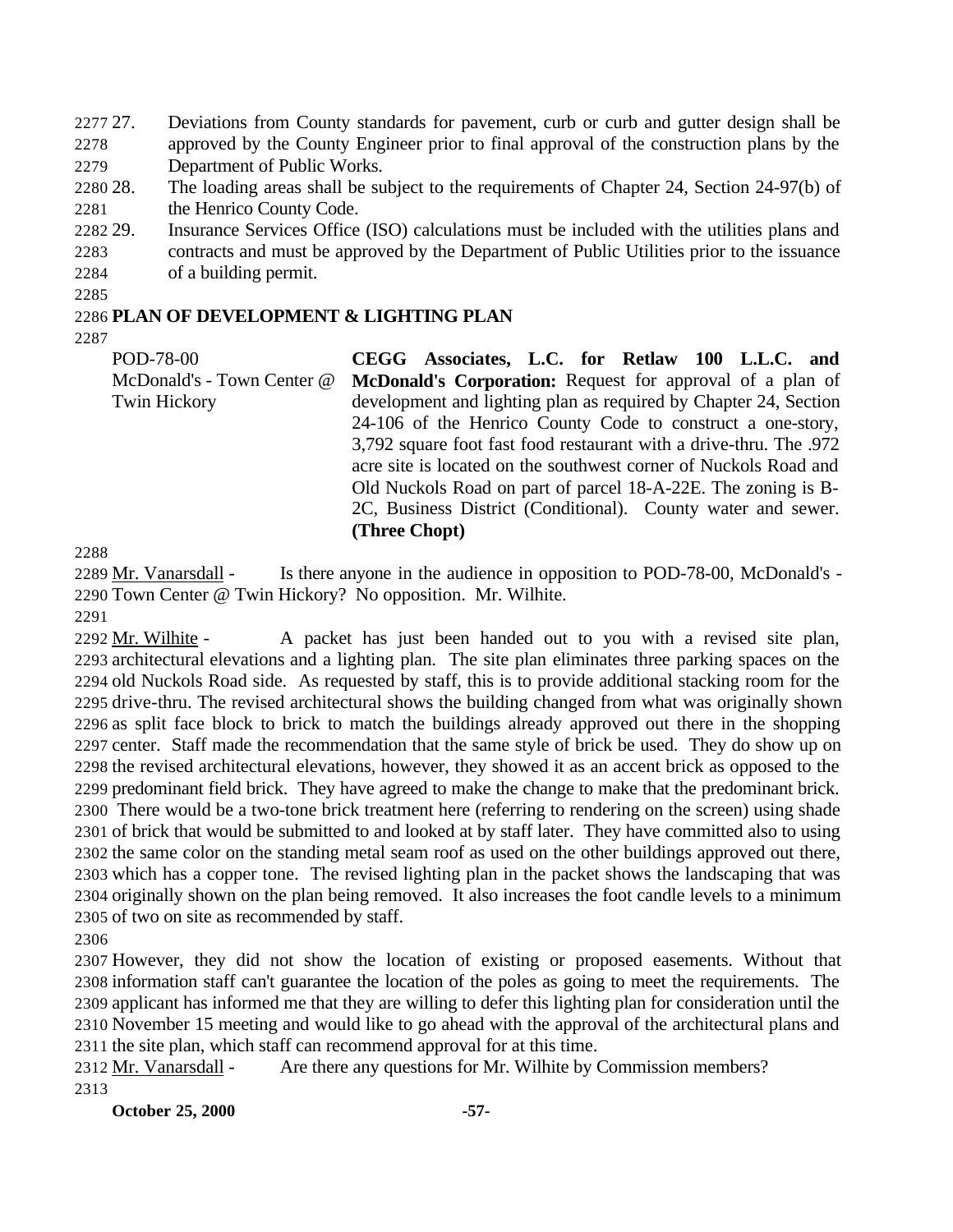Ms. Dwyer - Was there an agreement on the roof and the brick, that was suggested by staff? 2317 Mr. Wilhite - Yes. This is the same color brick and roof materials being used in the other buildings approved in the shopping center. 2320 Ms. Dwyer - So, it won't be painted white and yellow and red? Mr. Wilhite - No, I don't believe, not here. Ms. Dwyer - I know that's the trend these days. I've seen a lot of earth tone brick being painted white. 2327 Mr. Wilhite - They do propose an accent brick in some areas of the building. Let me put the rendering up on the screen. 2330 Ms. Dwyer - Okay. I was just curious. 2332 Mr. Vanarsdall - I think that was a good question, Ms. Dwyer, because what happens if it is painted? How do you get it unpainted? And the reason I asked the question because the last time when they were all painted it was sort of a surprise attack on everyone. I had one on Broad Street that I was able to get several buildings brick down the street because of McDonald's and before the motor company, the motor company went through a lot of trouble to match the brick on their addition instead of putting the drivit, and before they found the brick, the McDonald's looked like a flag. So, I'm wondering how you can stop that. 2340 Ms. Dwyer - I don't think you can. 2342 Mr. Vanarsdall - They slip into town paint it and back out. Ms. Dwyer - As I understand it, it is a corporate move to go retro to have the McDonald's look uniform as a lot of the franchise companies want to do but also for it to go back to the early McDonald's colors. 2348 Mr. Wilhite - Depending on the site, we would have some control, depending on what the proffers on the site addressed or their restrictive covenants. But it varies from site to site. Mrs. O'Bannon - I know the Commission has heard, I don't remember, I think it was IHOP and the color of the roof. Mr. Vanarsdall - Yes, it was a blue roof. Mrs. O'Bannon - And that was a standard to that particular company's standards. I know there have been other incidents where, for instance, gas stations have been told by the parent company that they had to put certain types of roof lines on it and so on and so forth. So, yes, the parent company of the franchise tells them you have to go along with this or you will lose your

**October 25, 2000 -58-**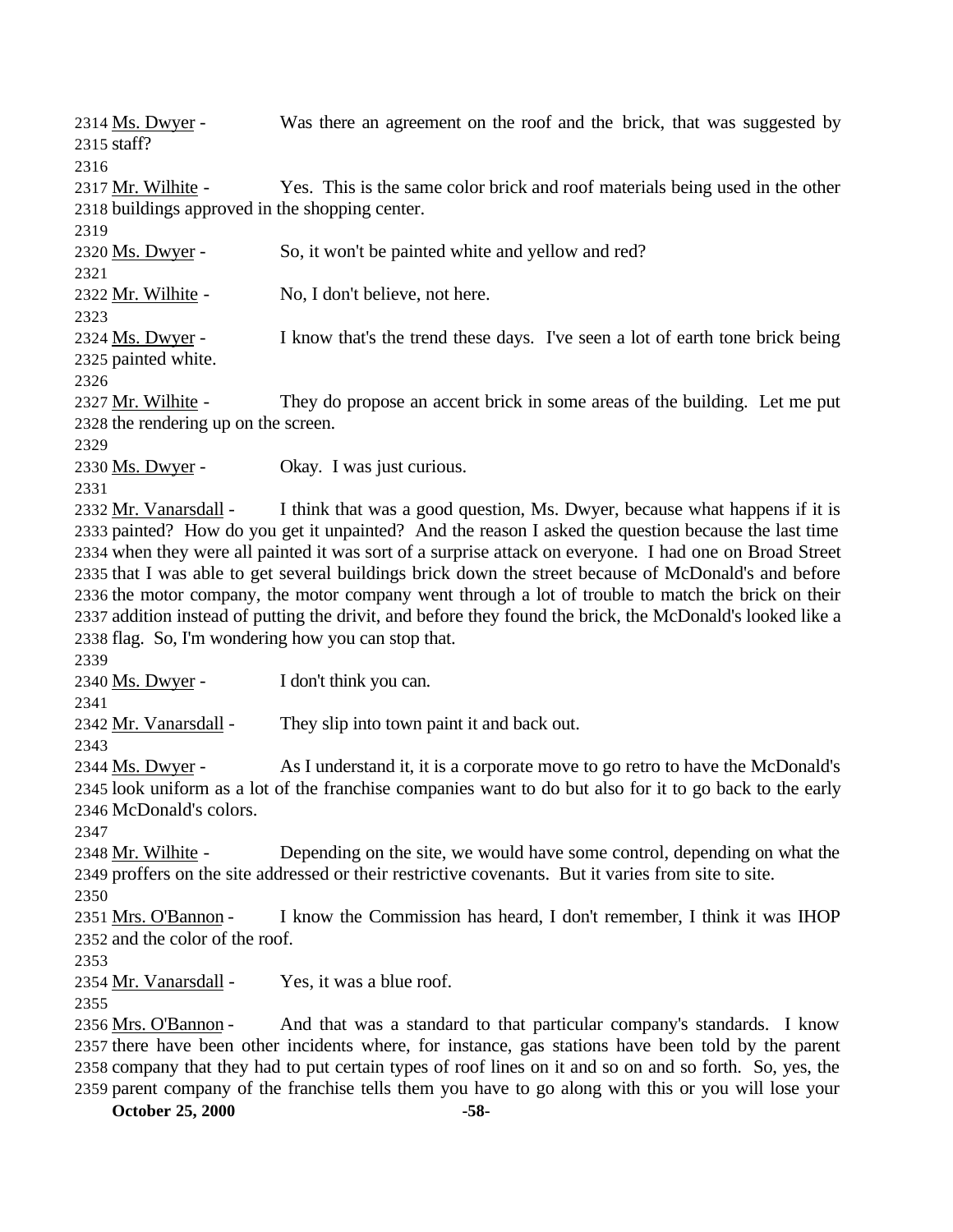franchise and have to go with some other service station company or whatever. But, if you get the standard Texaco or the standard, you know, type gas stations for most of these, I don't know how much we can dictate to make them.

 Mr. Vanarsdall - It was told to me that they always say do you have one in Williamsburg or in Charlottesville. Tell me where it is and I would like to look at it. There is a 7-11 in Williamsburg that doesn't even have the 7-11 colors in the sign.

Mrs. O'Bannon - Well, that's a part of their sign ordinance, isn't it?

 Mr. Vanarsdall - You can't even tell it's a 7-11 because the Williamsburg people wouldn't allow it but of course that is a different situation.

2373 Mrs. O'Bannon - There are some areas in Florida where they have restrictions on the style of buildings and that they have those red tile roofs. So, yes, it depends on the sign ordinance and it depends on an ordinance such as a historic area ordinance. And I'm sure in Williamsburg, I know in Williamsburg they have a review group down there, the historic review type group and their sign ordinance is very strict. They can do that because it is Williamsburg.

2379 Mr. Marlles - Mr. Chairman, I think from a strict legal standpoint, outside of a local historic districts in Virginia, communities do not have control of aesthetics, which include architecture type and color. However, I think we do perhaps have some leverage in that the colors that are shown on the rendering approved as part of the POD do give us I think some control over future changes and color. And have been used in fact, as a point of contention, when colors have differed from what was approved by the Commission. So, I think that we do have a little bit of leverage here. It is certainly not what we would have it this were located in a local historic district where we had a review board, as Mrs. O'Bannon is pointing out. But, we do have a little bit of control here.

 Mr. Vanarsdall - And we do have, by asking questions, I asked the drug store to reduce the logo and they said that no way that they could possibly do that, that the corporate headquarters wouldn't allow it. I said, "well how did you do it on Libbie Avenue?" They said, "Oh, we didn't know we had one over there." Anyway, are there any more questions.

2394 Mr. Taylor - Well, I guess I'll have a follow-on questions with regard to their record, what are the colors actually described as for this particular edifice?

Mr. Wilhite - The brick type is Lawrenceville Old Richmond, and the roof color is….

 Mrs. O'Bannon - Isn't that that really red brick? I mean, I do believe the Old Richmond Brick is a very, very, dark red. I think there's a Rite Aid on the corner of the Boulevard and Broad Street that's Old Richmond Brick, am I correct in that?

 Mr. Wilhite - I can't answer that one. I can assure you it is being used out on the rest of the shopping center, I can tell you that much.

**October 25, 2000 -59-**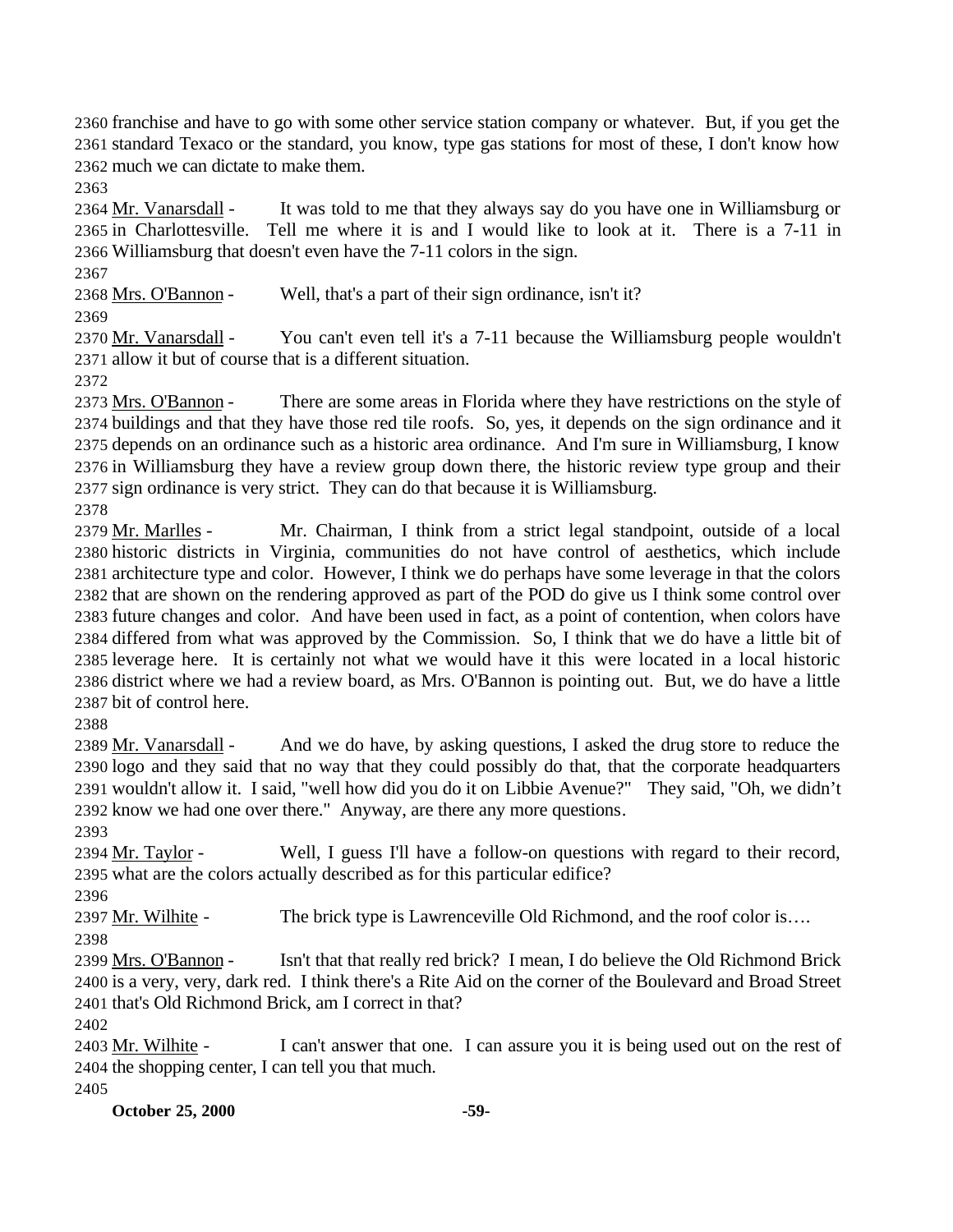Mr. Vanarsdall - What did you say it was, Mrs. O'Bannon? Mrs. O'Bannon - I believe that Old Richmond is the type of brick described by… There's a Rite Aid, I think it is a Rite Aid at Boulevard and Broad. Mrs. Quesinberry - Yes. It looks like it is 50 years old and it was just built about two years ago. Mrs. O'Bannon - And that was, of course, something that the City of Richmond really liked because it did look like it fit in. But I believe that type of brick, and it is a very dark red brick, and it is referred to as Old Richmond. 2418 Mr. Archer - Well how did Lawrenceville get involved in it. 2420 Mr. Wilhite - The rooftop is listed as copper tone. Mr. Taylor - Is that a standard copper color, sort of a bronze to red color? 2424 Mr. Wilhite - I would have to ask the applicant. It's the same color type specified on the other buildings approved out there. The vet hospital and also the Goddard School. 2427 Mr. Taylor - So, it will just match that area. 2429 Mr. Wilhite - It will match, yes. Mr. Taylor - Thank you, Kevin. I would like to hear from the applicant because I have one question regarding the sign. Mr. Jones - My name is Greg Jones and I am the construction manager for McDonald Corporation for the Norfolk region, which covers the majority of the state of Virginia. I'll be happy to answer any questions. We have reviewed with Kevin the conditions and I think that the brick reversing, color scheme was an accident. We were told to match the rest of the shopping center, we thought we did that and we realized that apparently the lighter tone, which is the accent ended up being noted upon the field. So, we are going to reverse those and that should give us

 some good variation to the elevations. And regarding the copper tone roof, that is not a copper roof that then would turn green and age. It is actually the most expensive finish you can buy on a standing seam roof that would match the rest of the development and we have already submitted those colors.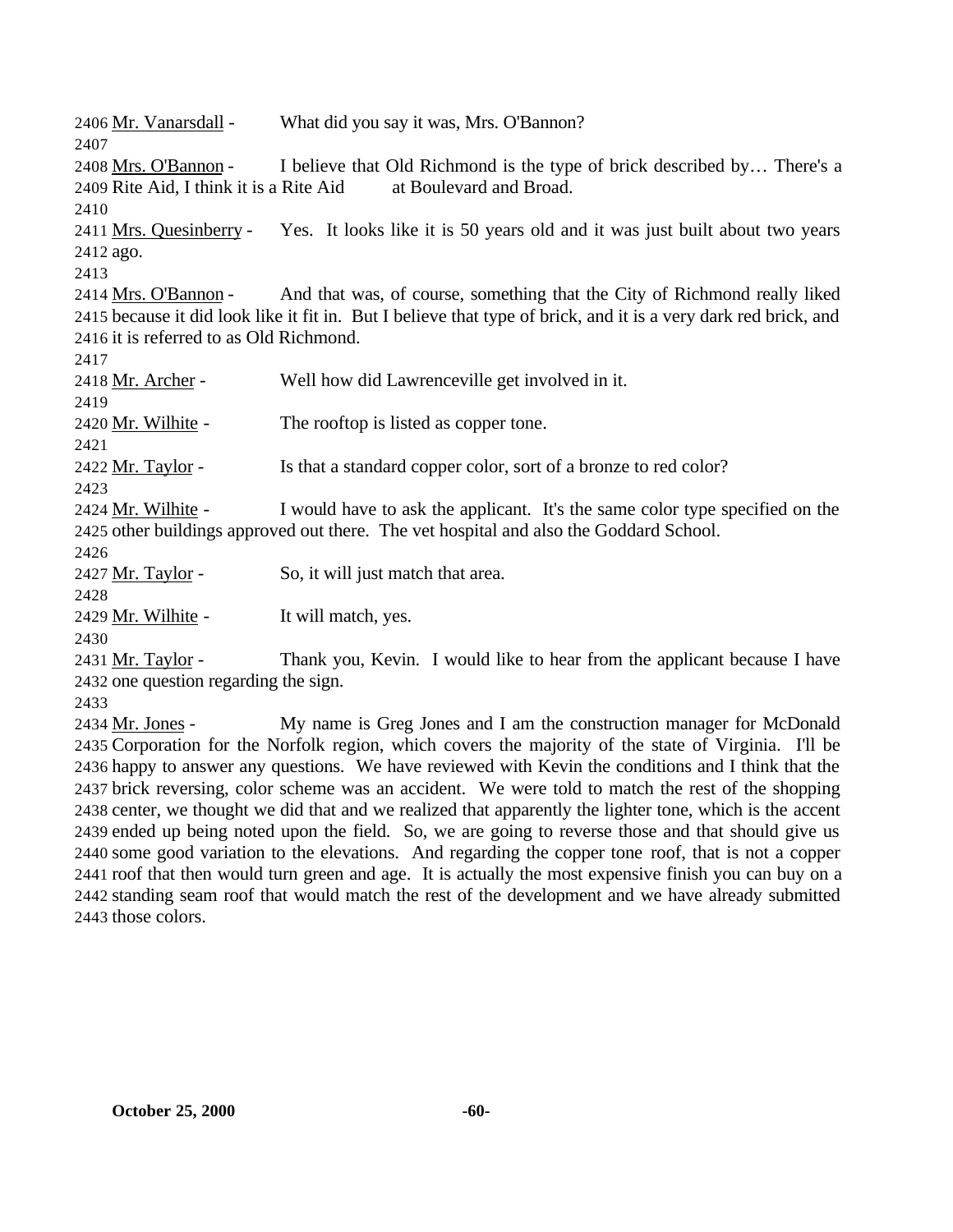Mr. Taylor - And that is my concern, Mr. Jones, is that we match the existing area. Now, looking at the site and looking at the plan view, with regard to Old Nuckols Road, which faces east. That is the narrowest façade that you have and this would be characterized by which of the elevations on the plan?

 Mr. Jones - That's the front elevation. 2451 Mr. Taylor - That's called the front elevation. 2453 Mr. Jones - Which you see that there is a step and a relief there. 2455 Mr. Taylor - On that particular site there seems to be an elevation difference between Nuckols Road and the (unintelligible) pad. Is that in fact true? Mr. Jones - Yes. Right now the site will be falling away from the intersection so we are going to be lower actually than what the entrance road that you can see on your site plan. There's about three to four feet of grade differential so we are somewhat depressed and then there is a lot of fall across that site in general from right to left on the site plan. So, our site will have a flat spot, obviously, where the building is somewhat to control the parking and the ADA accessibility for our parking stalls and then it will fall away going to the next pad over. Mr. Taylor - But between the parking lot on the north side or the east side, which is your primary face on the road, is that about four feet of elevation difference? Mr. Jones - Let me look through here. 2470 Mr. Taylor - That's from Nuckols Road to the parking area, the elevation difference being about four feet. Mr. Jones - I don't have the… I'm going to have to take a peek at the grading plan. I know that it is significant. From the intersection, I guess what I call the intersection, the entrance into the center, where our finished floor is about two and a half to three feet below that location. However, the road Nuckols is falling. So, directly in front of us Nuckols is almost even with finished floor according to the survey and drainage map, drainage design. So it is very similar. Mr. Taylor - Will you provide landscaping in that area? 2481 Mr. Jones - Yes. There is a very large buffer of landscape between our property line and the parking requirement that is continuous along that entire stretch for all users. Mr. Taylor - Now, the concern that has been expressed on that particular area, is with regard to the sign, the McDonald sign whether or not that will be lighted at night. 2487 Mr. Jones Yes.<br>2488 Mr. Taylor - And And what are the overall dimensions of the sign letters will be? 

**October 25, 2000 -61-**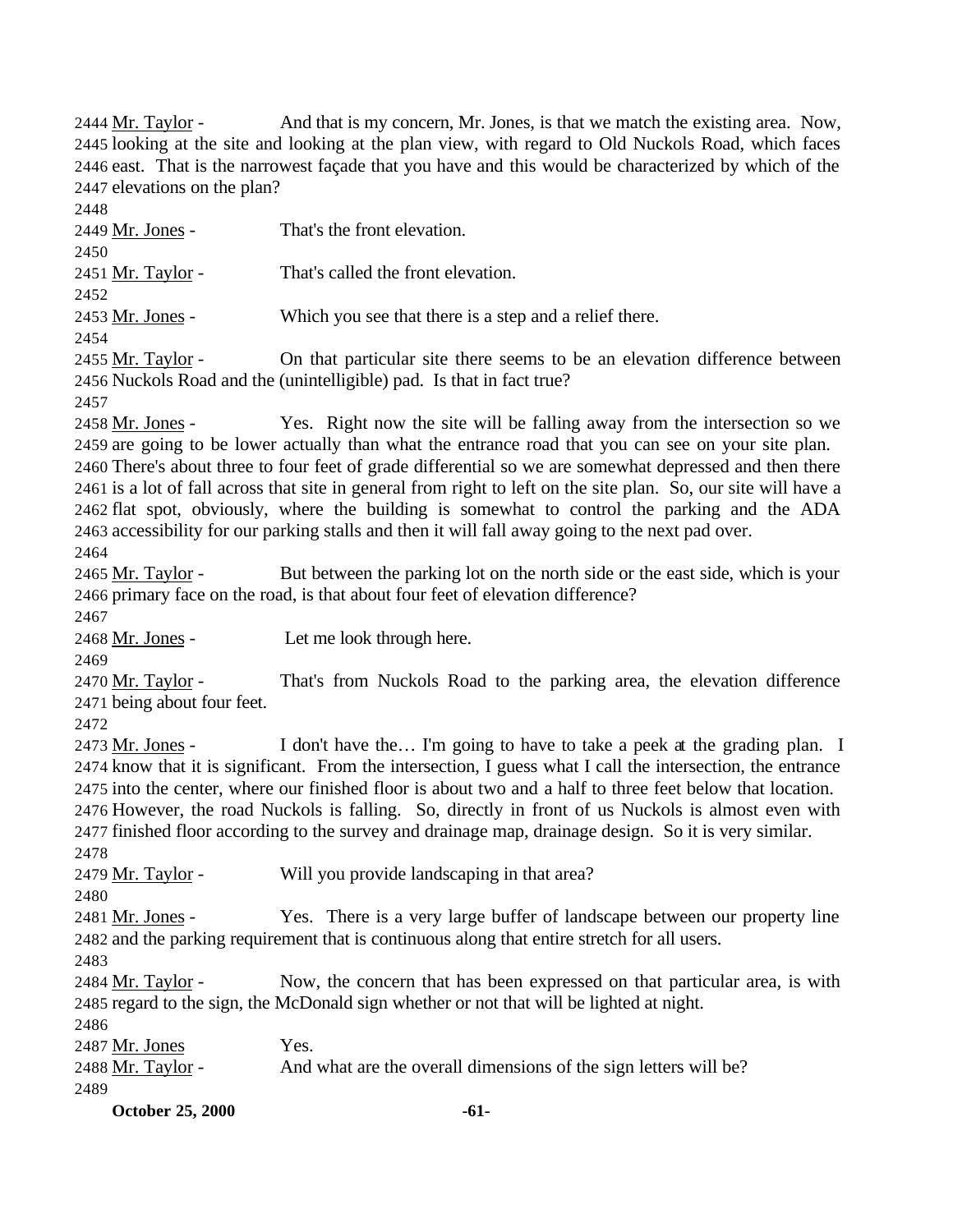everything, the tallest part, which would be the arch, you would have about 67 square feet total. With the ordinance it is very difficult to try to carve up and have six lines and the various rules for area. 2496 Mr. Taylor - What would be the height dimension of the double arch? Mr. Jones - The arch can't be higher than the roof line, which is, I believe, 17.6 on the drawing. So the top of that would be 17.5 so we wouldn't violate any zoning requirements. 2501 Mr. Taylor - What is the vertical dimension of the golden arch? 2503 Mr. Jones - Approximately 49 inches, but I don't have a sign cut sheet in front of me to…. It's approximately four feet tall. It's about 16 square feet. Mr. Taylor - But, I'm looking just for the vertical dimension. How does that compare with the McDonald's that's in Brookhollow now? 2509 Mr. Jones - I don't know. I believe it's probably identical. I do not know that for a fact. But, I believe it is the same. It is our standard registered trademark logo sign. And there's just the one large, well it's not that large because we do not get, obviously, a monument sign. There is no monumentation or freestanding signs allowed in the County. So this is our one sign, one shot so to speak, at the front of the building. Mr. Taylor - And that's my concern is that that sign might be too large, particularly when it is lighted. And I'll ask a question of the staff at this point. As to whether or not a lighted sign is a part of the lighting plan or is a lighted sign part of the building plan? Mr. Wilhite - Typically a lighted sign is a part of the sign permit approval process and not a part of the lighting plan. 2522  $Mr. Taylor -$  So, it is not a part of the lighting plan. Mr. Wilhite - No. 2526 Mr. Taylor - So, this would be the last time that we would have approval of that sign, basically? Mr. Wilhite - The sign itself is not being approved with this POD, it has to go through a separate sign permit process, similar to the building permit process. It has to conform with the sign ordinance requirements in the zoning ordinance as well as any proffers dealing with signage on the site. 2534 Mr. Taylor - Well, I'll ask this of Mr. Jones. Can we minimize that sign, if you've got it

 Mr. Jones - The total square footage, if you would square it off, because obviously our McDonald's sign is not exactly square. And the letters are lit individually. If you squared

**October 25, 2000 -62-** being 40 inches or so? Could we compress it some so that it is not so visible? It will be visible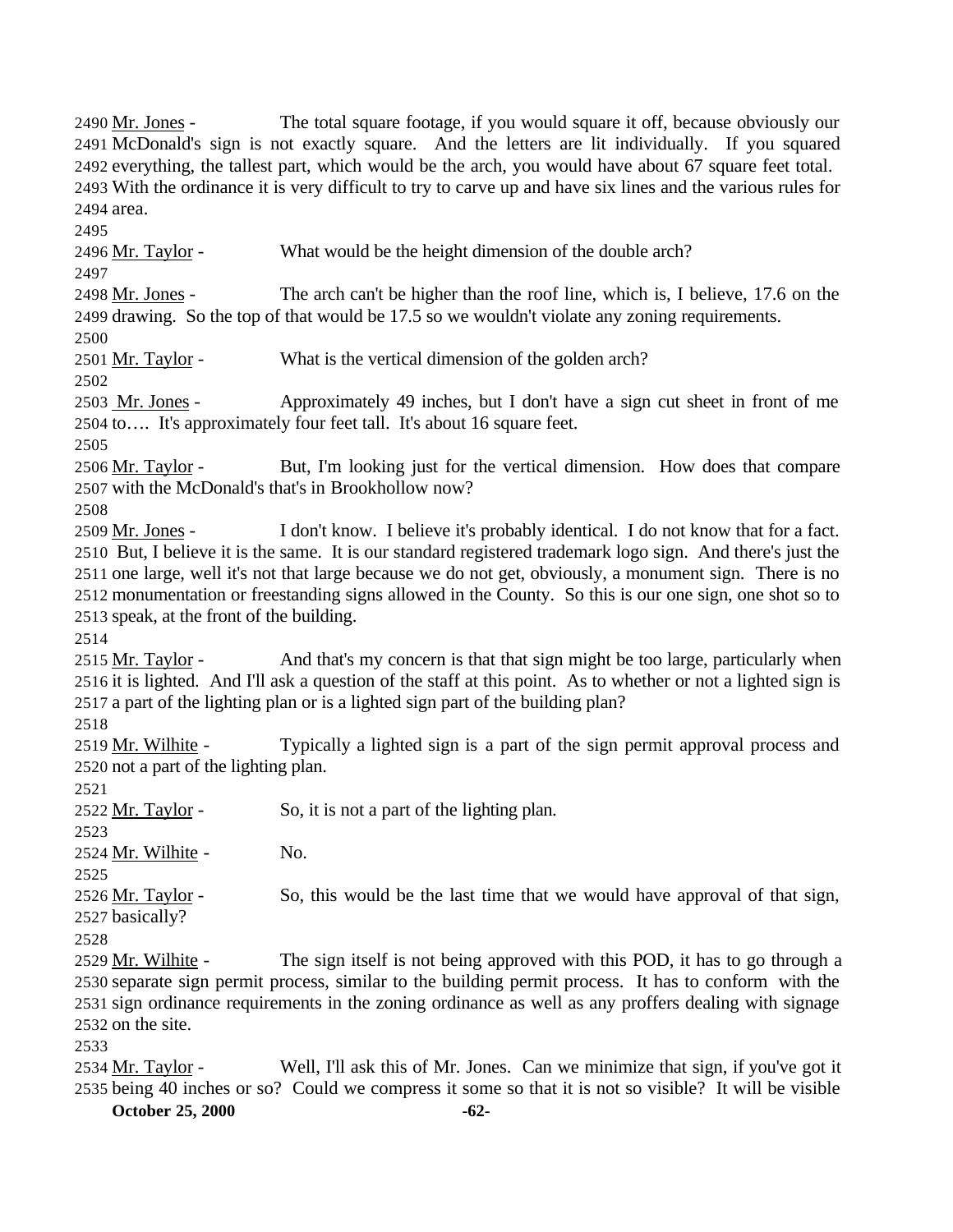from Nuckols Road and be that there is an elevation difference in there and there's going to be landscaping there, some concern has been voiced that along that corridor that will be a little bit bright. It will be a little bit brighter than necessary.

 Mr. Jones - I would say that the restrictive proffers on this particular subdivision are pretty specific and we plan to meet those. I can't give up a 100% of our visibility because we obviously need people to know that we are there and it's not the neighborhood…. Fifty percent of our trips are generated spontaneously. We would love to believe that we are a destination for all families but we are not. So, I would say we can look at that, at the same time I know that the ratios and the percentage square feet, we will meet that. At this moment I do not obviously know the exact square footage that's allowed on that front face. But I know that we reviewed the sign code and we believe that this is below that requirement and that was our goal.

2549 Mr. Taylor - Well, your golden arches are very well recognized at a long distance. Now you have seven grandchildren that can spot a McDonald's sign at two miles. So, you don't need to advertise that brightly is what I'm saying. I would appreciate it, and I think the neighbors would too, if we could screen that sign a little bit.

2554 Mr. Jones - We will definitely review it. I think with the landscape buffer and the plantings required, I'm going to have a difficult time having that seen. So, there's obviously, there is some word odds on a few things but I think we have got a great plan working with staff and I think we are definitely not the red and white scheme. And obviously with the proffers and the controls here, we won't be able to change the color on this one.

2560 Mr. Taylor - And now my final question. The question is whether or not there is an outside playground?

Mr. Jones - The answer is no.

 Mr. Taylor - And then the next question is will there be an outside playground sign announcing that there is a playground inside as Brookhollow has?

2568 Mr. Jones - No. We will not have any interior playground. The interior of this store is actually going to be very upscale in with the area where we are trying to depart…. Well, actually, it's going with an adult theme and it's going to be a new experiment for us.

2572 Mr. Taylor - I appreciate that it is a new experiment. But there will be two McDonald's signs, right, one in front of the building along Nuckols and one on the other façade opposite that?

2575 Mr. Jones - I believe so, yes. Well, actually, if it is restricted, no, there won't be. I didn't know how we were going to address the signage because I knew that was a whole separate approval process. I'm not sure that we will be allowed to have the one at the rear. If we are, we want to make sure that the folks at Food Lion for that impulse buy can see that.

2580 Mr. Taylor - Well, in consideration for the neighbors there, I would recommend that in that review that one sign be sufficient. And I submit that for your consideration.

**October 25, 2000 -63-**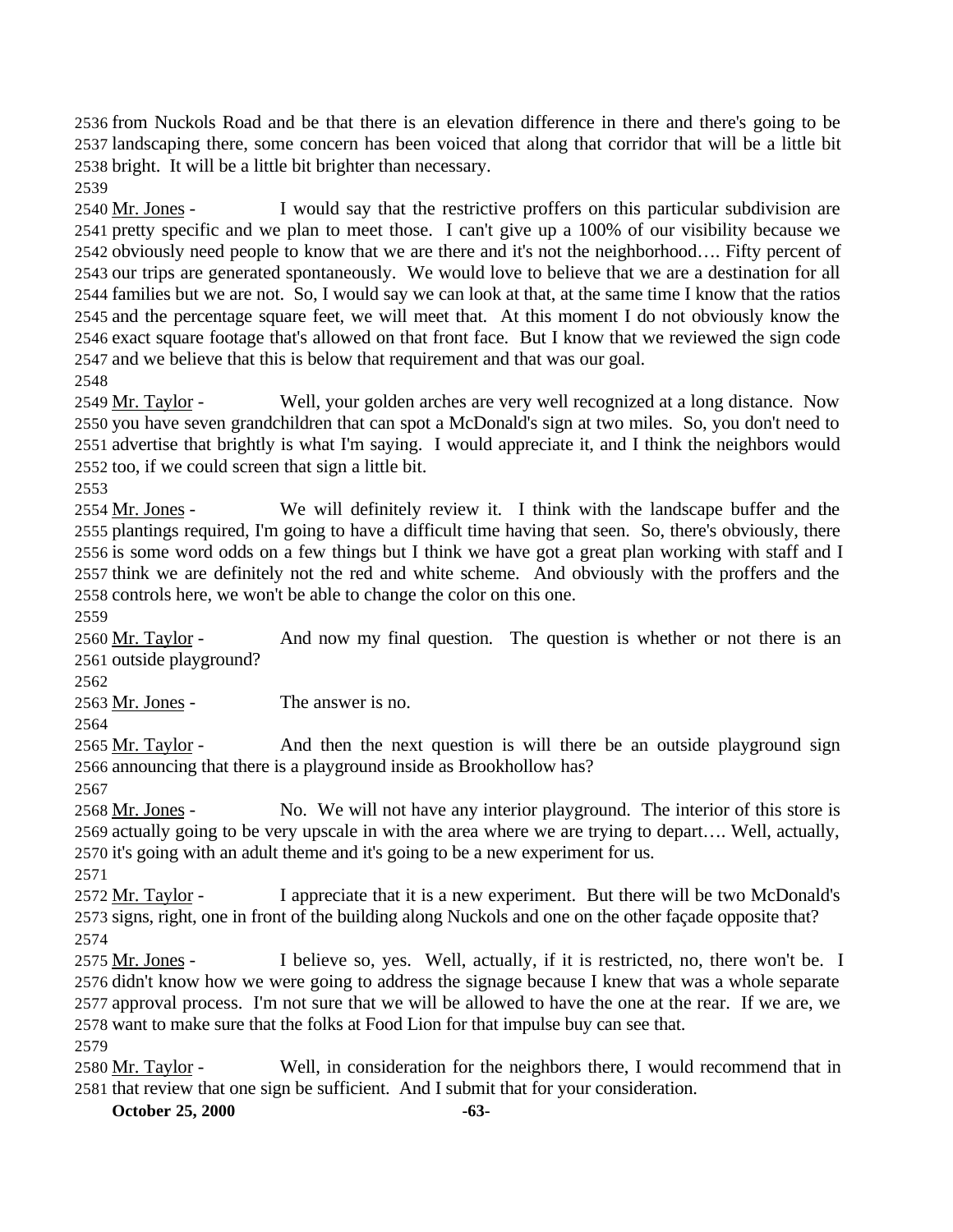Mr. Jones - Okay. 2585 Mr. Taylor - With that, Mr. Chairman.... Thank you very much, sir. I appreciate the information. Mrs. Quesinberry - Did I hear Mr. Jones say that this was going to be an age restricted McDonald's for over 55 only, no kids? 2591 Mr. Jones - That would be suicide, I would be unemployed. Mrs. Quesinberry - I don't know, I think you could probably pack the house. 2595 Mr. Taylor - Mr. Chairman, I'll move approval of POD-78-00, McDonald's - Town Center @ Twin Hickory, subject to the standard conditions for developments of this type, Nos. 9 and 11 amended and added conditions Nos. 23 through 31. Mrs. Quesinberry - Second. 2601 Mr. Wilhite - Are we deferring the lighting plan? Mr. Taylor - And then under a separate motion, I would move that we would defer the lighting plan. Mrs. Quesinberry - Second. Mr. Vanarsdall - The motion was made by Mr. Taylor and seconded by Mrs. Quesinberry. All in favor say aye…all opposed say nay the motion carries. And that is without the lighting plan. Mrs. O'Bannon - Did we establish what color that brick is, I'm just curious? Mr. Wilhite - We don't have a brick sample here and I don't think we have seen one yet. Mrs. O'Bannon - I'm just interested, just a point of interest. Okay. Thank you. 2617 Mr. Wilhite - I am now too. The Planning Commission approved POD-78-00, McDonald's - Town Center @ Twin Hickory, subject to the standard conditions attached to these minutes, the annotations on the plans and the following additional conditions: 9. **AMENDED** - A detailed landscaping plan shall be submitted to the Planning Office for review and Planning Commission approval prior to the issuance of any occupancy permits. 11. **AMENDED** - Prior to the installation of the site lighting equipment, a plan including depictions of light spread and intensity diagrams and fixture mounting height details shall be submitted for Planning Office review and Planning Commission approval. 23. The easements for drainage and utilities as shown on approved plans shall be granted to

**October 25, 2000 -64-**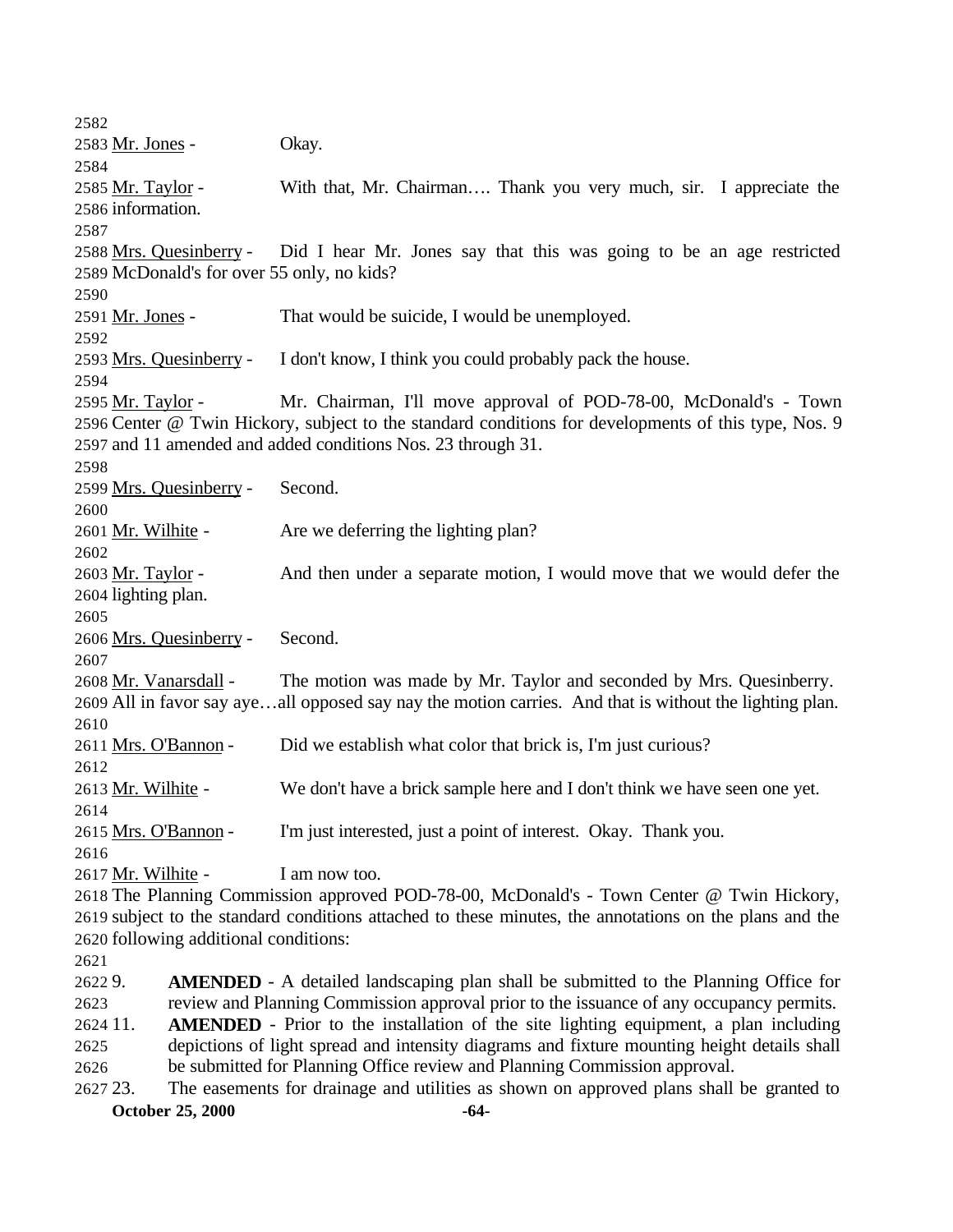the County in a form acceptable to the County Attorney prior to any occupancy permits being issued. The easement plats and any other required information shall be submitted to the County Real Property Agent at least sixty (60) days prior to requesting occupancy permits.

- 24. The developer shall provide fire hydrants as required by the Department of Public Utilities in its approval of the utility plans and contracts.
- 25. Outside storage shall not be permitted.
- 26. The proffers approved as a part of zoning case C-68C-99 and C-19C-94 shall be incorporated in this approval.
- 27. The developer shall install an adequate restaurant ventilating and exhaust system to minimize smoke, odors, and grease vapors. The plans and specifications shall be included with the building permit application for review and approval. If, in the opinion of the County, the type system provided is not effective, the Commission retains the rights to review and direct the type of system to be used.
- 28. Deviations from County standards for pavement, curb or curb and gutter design shall be approved by the County Engineer prior to final approval of the construction plans by the Department of Public Works.
- 29. Insurance Services Office (ISO) calculations must be included with the utilities plans and contracts and must be approved by the Department of Public Utilities prior to the issuance of a building permit.
- 30. The ground area covered by all the buildings shall not exceed in the aggregate 25 percent of the total site area.
- 31. No merchandise shall be displayed or stored outside of the building(s) or on sidewalk(s).

 The Planning Commission deferred the lighting plan for LP/POD-78-00, McDonald's - Town Center @ Twin Hickory, to its November 15, 2000, meeting.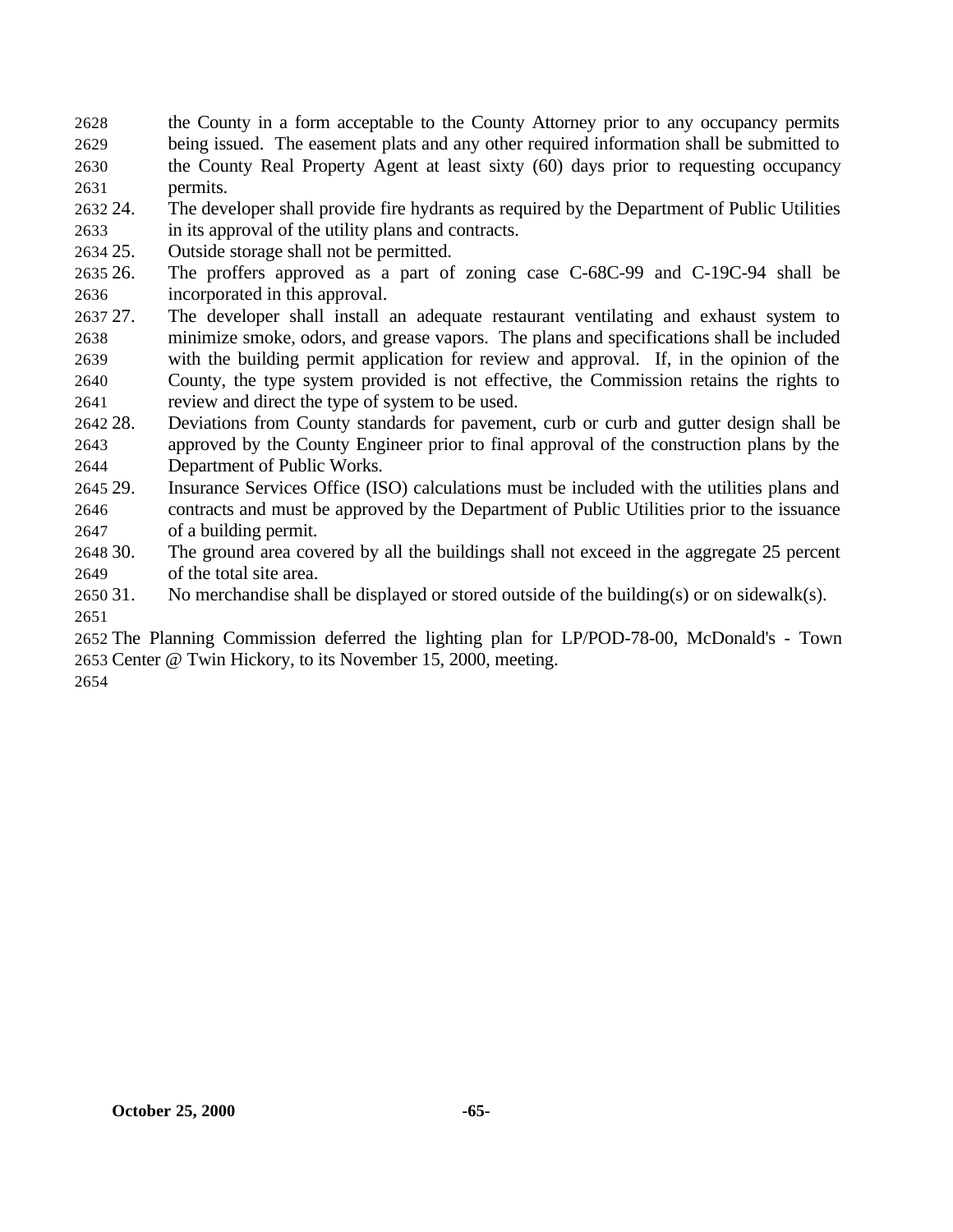## **PLAN OF DEVELOPMENT (Deferred from the September 27, 2000, Meeting)**

| POD-98-98                     | Mel Smith and Spencer Scott Architects for Trinity Baptist        |
|-------------------------------|-------------------------------------------------------------------|
| <b>Trinity Baptist Church</b> | <b>Church:</b> Request for approval of a plan of development as   |
|                               | required by Chapter 24, Section 24-106 of the Henrico County      |
|                               | Code to construct a one-story, 30,008 square foot, 1,782 seat     |
|                               | church sanctuary, a four-story 103,260 square foot, family        |
|                               | education center and a future one-story 2,800 square foot future  |
|                               | church office. The 12.09 acre site is located at 3601 Dill Avenue |
|                               | on the southwest corner of Dill Avenue and Barrington Road on     |
|                               | parcel 128-A-1A. The zoning is M-2, General Industrial District,  |
|                               | R-4, One-Family Residence District, and ASO (Airport Safety)      |
|                               | Overlay District). County water and Sewer. (Fairfield)            |

 Mr. Vanarsdall - Is there anyone in the audience in opposition to POD-98-98, Trinity Baptist Church? No opposition. Ms. News.

 Ms. News - At the last Planning Commission hearing, the Commission deferred the case so that the applicant could address several issues raised by the Commission. The layout of the fence has been resolved. Annotations have been added to the revised plans showing the fencing location and details. Page three of your addendum contains condition No. 32, which also addresses the fence. In addition, Nos. 9 and 11 amended have been suggested as well as addition condition No. 33, limiting the hours of construction to help protect the neighborhood from the disturbance of construction activities. The applicant has indicated that he is not in full agreement with this condition. The applicant is here to discuss this issue and may wish to address the Commission in regard to the community meetings, parking, sanitary sewer disposal system, and materials and colors of the building. The Commission specifically asked that the applicant address these issues at this meeting. The materials submitted by the applicant regarding these issues is included in your packets, including a color rendering of the building. The Commission will need to waive the time limits to accept this information which was received after the Commission's deadline. I'll be happy to answer any questions.

 Mr. Vanarsdall - Are there any questions of Ms. News by Commission members? Mr. Archer - Ms. News, I believe I saw in one piece that was submitted this morning, that the construction material has been determined to be EIFS, is that correct? 

Ms. News - Yes.

Mr. Vanarsdall - Would you like to hear from the applicant, Mr. Archer?

Mr. Archer - Yes, sir.

 Mr. Scott - Good morning, Commissioners. I'm Spencer Scott, architect. I'm representing Trinity Baptist Church. Here with me today are Reverend James and Reverend 2689 Miles, who is a project representative. At the last meeting, on the  $27<sup>th</sup>$ , we indicated that we had

**October 25, 2000 -66-**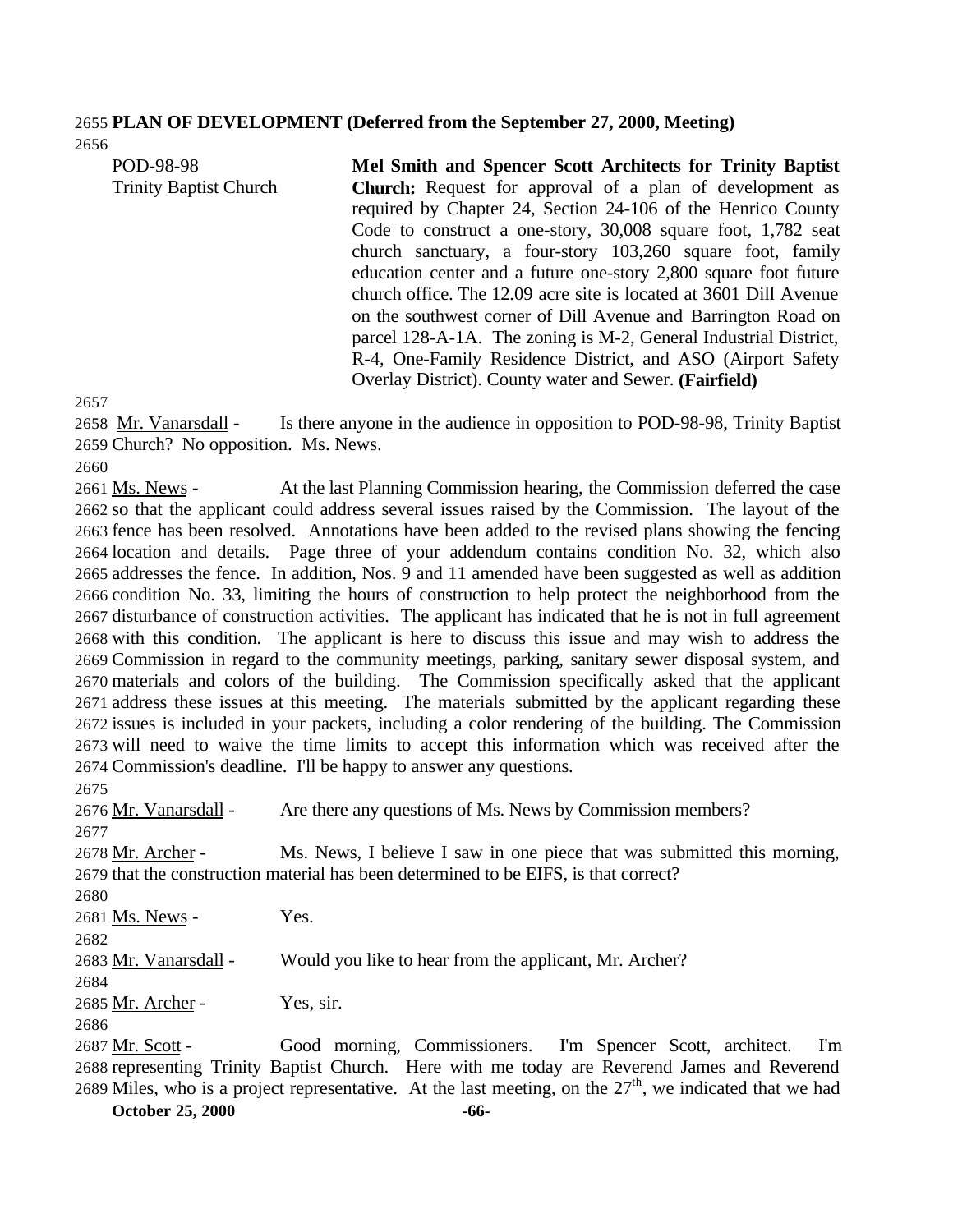one community meeting. This meeting was held on September 25, and it was attended by approximately four individuals representing three households. The plans were well received but some concern was expressed in two areas. The first area had to do with parking and I can summarize that comment by simply saying that they wanted to know where would cars be placed if the church needed to park more vehicles than the code required the church to build. The second area of concern had to do with landscaping and lighting, which we indicated at that time that we would be submitting a landscaping POD and we did have the opportunity to make some other comments. But, in making that assertion we also noted that the nature of our landscaping generally would be to provide effective buffers on the perimeter of the property and also the lighting would be directed down. It would not be intrusive to any of the surrounding neighborhood. Action on the church application was deferred, as you know, from the last meeting on recommendation by Mr. Archer, in order to secure additional input from the community. Fortunately, Mr. Archer agreed to place his on head on the chopping block and service as moderator for each of these two community meetings. And we are pretty grateful for that.

 At the first meeting, which was held on October 3, the church representatives showed up, I was there. They brought forth a large model of the project which shows the topography and each of the buildings we are intending to construct, drawings, rendering to really explain the nature of the project to the attendees. This meeting was attended by four residents representing four households. The project was very well received. We got a number of compliments on the architectural design and the general approach to the project, but there was the remaining comment that was left over from the previous meeting. There was a concern about parking and that concern, once again, was where would cars be placed if the church needs to park more vehicles than the code requires. On October 17, we had the second meeting, that's two weeks later. We convened that meeting at six o'clock and because of other commitments we had to close it an hour and fifteen minutes later. We didn't' get any attendees but we did get one person who showed up when I was departing the building and they indicated that they had a prior engagement. However, the concern still reminded about the parking of additional cars exceeding the requirement of the code.

 In responding to those concerns, we think there is a legitimate concern about that. The church has actually attempted to secure comments and input from the people who did attend the meeting as to how we could solve their concerns about parking. We proposed this. First of all the plan that is before you shows that we are parking 10% more spaces than the code requires. Secondly, the church is working on a cooperative agreement with another church, First Union Baptist Church, which is located immediately across the street. They have parking available there (referring to rendering on the screen). We are working on an arrangement, a cooperative agreement, so that when they have services that exceed their parking requirement they may share some of the parking with Trinity and vice versa. I think they have approximately 100 spaces over there.

 The next point about this parking has to do with the fact that the church has…. The church purchased this property from the Hicks family, which is located in this area here (referring to rendering). It's a 12-acre site and they have first right of refusal for the purchase of it for an additional 32 acres at some time in the future, if and when the Hicks decide to sell that property. If that comes to reality, then the propose of this acquisition would be to relieve any additional parking demand that was determined to exist after this project went in place. There are a couple of other issues that were not brought up at any of the hearings. We wanted to make some clarification

**October 25, 2000 -67-**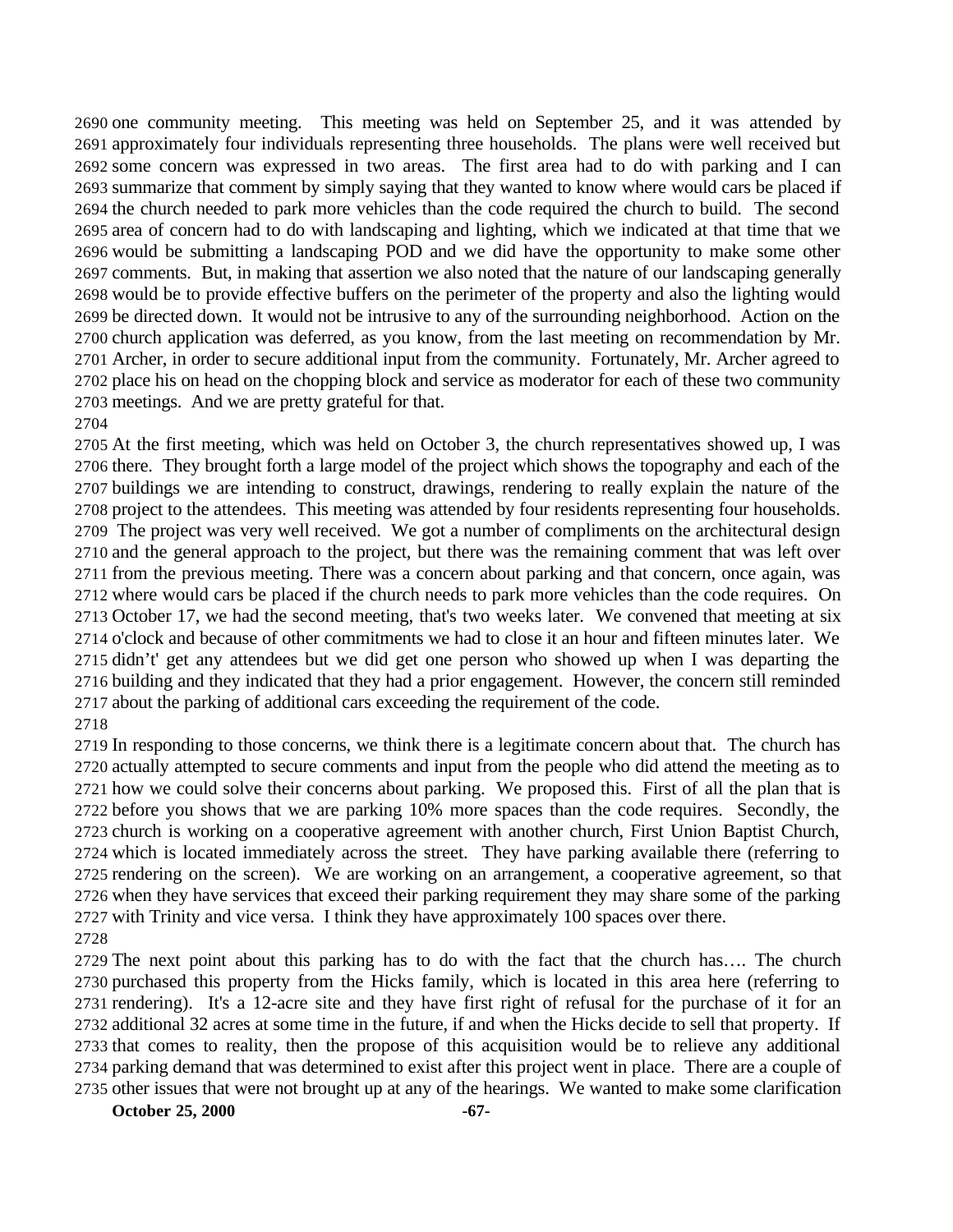about the materials of use on the project. This project is requiring extensive expansion widening of the highway on one side. The church is making a considerable investment to meet County concerns and amends there. That has placed a lot of pressure on the budget for the project. Well, we started off with expectation that we might be able to use brick. We then dropped to split face and now we are at EIFS, which is and exterior finish insulation product that takes on the appearance of concrete. So, that's what has been represented and the elevations that you have before you, I believe you have in your packet, the color renderings.

 Finally, I think the issue of the eight-foot fence has been resolved. It is our understanding that we will be allowed to proceed with the construction of the project, building first the eight-foot section of fence in the M-2 zone. There is a question about how high the fence could be in the R-4 zone. Specifically, we have an adjacent property owner who would like to go from 3 feet, six inches high, to building a full eight-foot fence. There are a lot of concerns about security on the side of the church and also the attractiveness of such a structure, but in any case we deferred that matter to be considered at the point in time when we have put forth a landscaping POD for your consideration. I think that covers most of the major issues. We feel that the church has worked very diligently, once again, with the community in and the preparation of its plans and it's fully committed to being a good neighbor in this particular community. I'll entertain any questions you may have at this time.

 Mr. Archer - Mr. Scott, we have a rendering in the packet we received this morning. Would it be fair to say that this is not the actual color that the EIFS will be or can you tell us what it will be?

 Mr. Scott - Well, the intent was to have something in the beige or reddish tones picking up some of the materials that we have indigenous to the surrounding community.

2763 Mr. Archer - Is it possible that it will look this color?

 Mr. Scott - Yes, it's possible. But, remember that came from a color printer and you are talking about replicating actual colors from a product. The only way you can do that is to scan the product and then have it placed in some sort of screen.

 Mr. Archer - I understand that, but I guess what I'm asking is are you planning on some type of beige tone or will it be gray or white or left in its natural state when it is finally constructed?

2773 Mr. Scott - Yes. There are some beige tones that are indicated on the spandrels that are lying across the front and columns on the building.

 Mr. Archer - I know you can't duplicate it exactly on a color printer but just so that the Commission will understand what we are looking at. I have a couple of more things that I want to ask you about but I would like to ask Rev. James if he would like to come up and say a couple of words. Particularly, when you and I talked last, Rev. James, we talked about how security would handle any parking overflow that might occur in the neighborhood.

**October 25, 2000 -68-**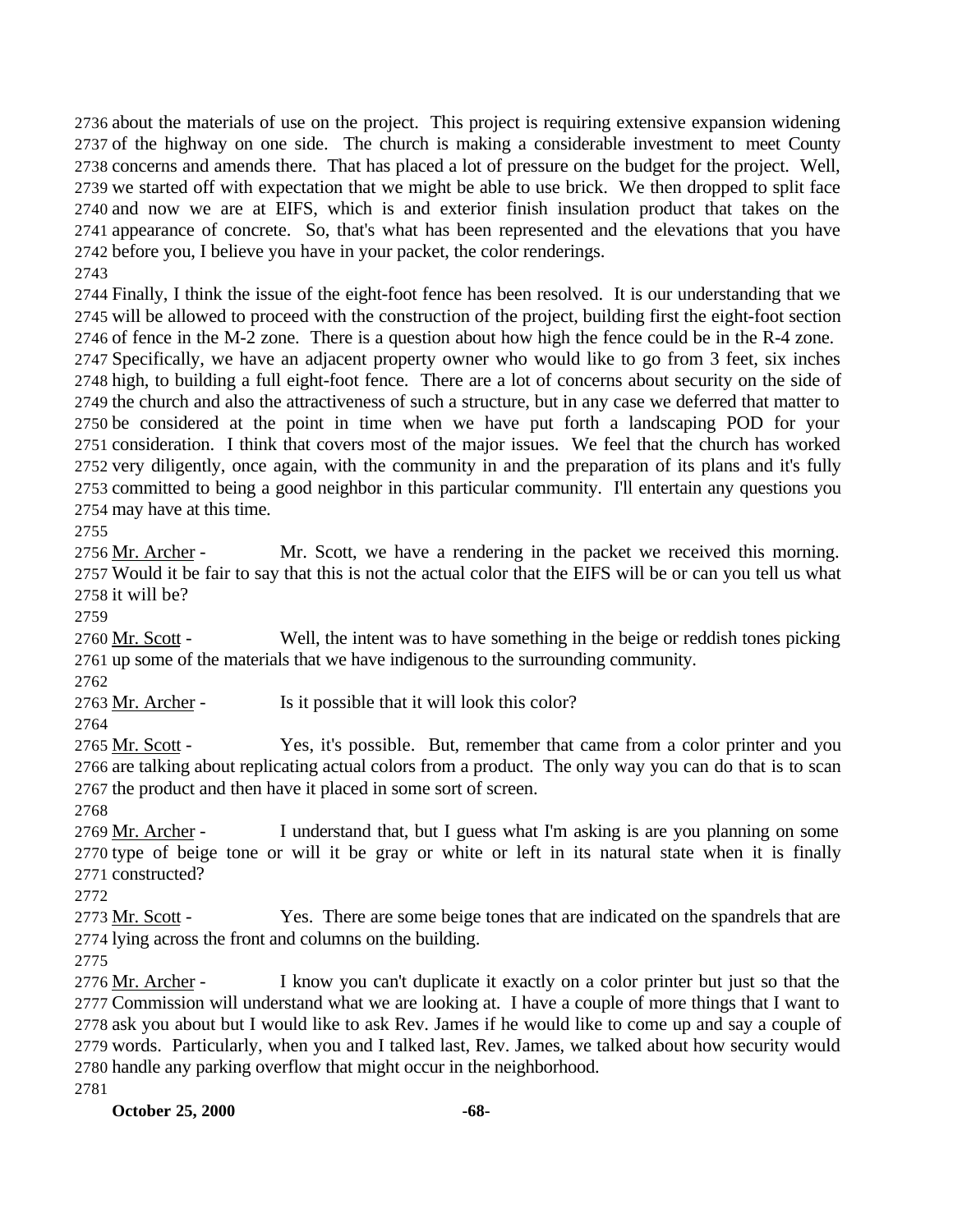Rev. James - I would like to say good afternoon and thank you for the privilege of addressing the Commission. At our present site at 2811 Fendall Avenue we have a security ministry. That ministry is trained to give access and egress to the traffic that parks on our present parking lot. Because of the conversation that we have had with you, we are having some of the police and parking personnel, who do it for a living and who are members of our church, train our staff on site to assist the congregation of the Trinity Baptist Church as they will be coming in and out of the site on Dill Road. So, we are moving with purposeful intentionality to get that done, literally as we speak, and it is our intention to be the very best neighbors that we can be and not to be intrusive on the liberty and freedom of our neighbors. I state again, we want to be and we are going to be the very best neighbors that we can be. 

2793 Mr. Archer - Thank you, sir. 

2795 <u>Rev. James</u> - Thank you, sir.

 Mr. Archer - I just wanted that done for the benefit of the other members of the Planning Commission. As you know, I already know about it.

2800 Mrs. O'Bannon - If I can ask just one question? Will you have broadcast capabilities at this facility?

 Rev. James - Let me answer the question the best way that I can. Presently, our church has a television ministry and a radio ministry. The radio ministry is live on 1540 on your a.m. dial. Our television ministry is aired on midnight on FOX 35. We have our own equipment and we produce the three-quarter inch digital tape, and we send it or literally take it to FOX 35. We will not have, quote, unquote, a broadcast facility on premise where we would be able, for instance, as I understand the capability. You could have your own satellite linkup and literally project your broadcast live from your church. But, our intention is to bring the equipment that we have at the church to the new facility with some new equipment and we will just continue to make the tape and send it to the station.

 Mrs. O'Bannon - I ask that because you have some very tall spires. You have the three crosses at the top of the church. And I know this is in consideration, perhaps, for telecommunication equipment that would be available to be used with those spires. Is there any consideration for that?

 2818 Mr. Scott - Those are actually architectural, totally. Mrs. O'Bannon - Just totally architectural. Mr. Scott - There was no intent to direct the air traffic or radio waves or television waves from that. Mrs. O'Bannon - All right. Thank you. 2826 Mr. Archer - Thank you, Reverend James. 

**October 25, 2000 -69-**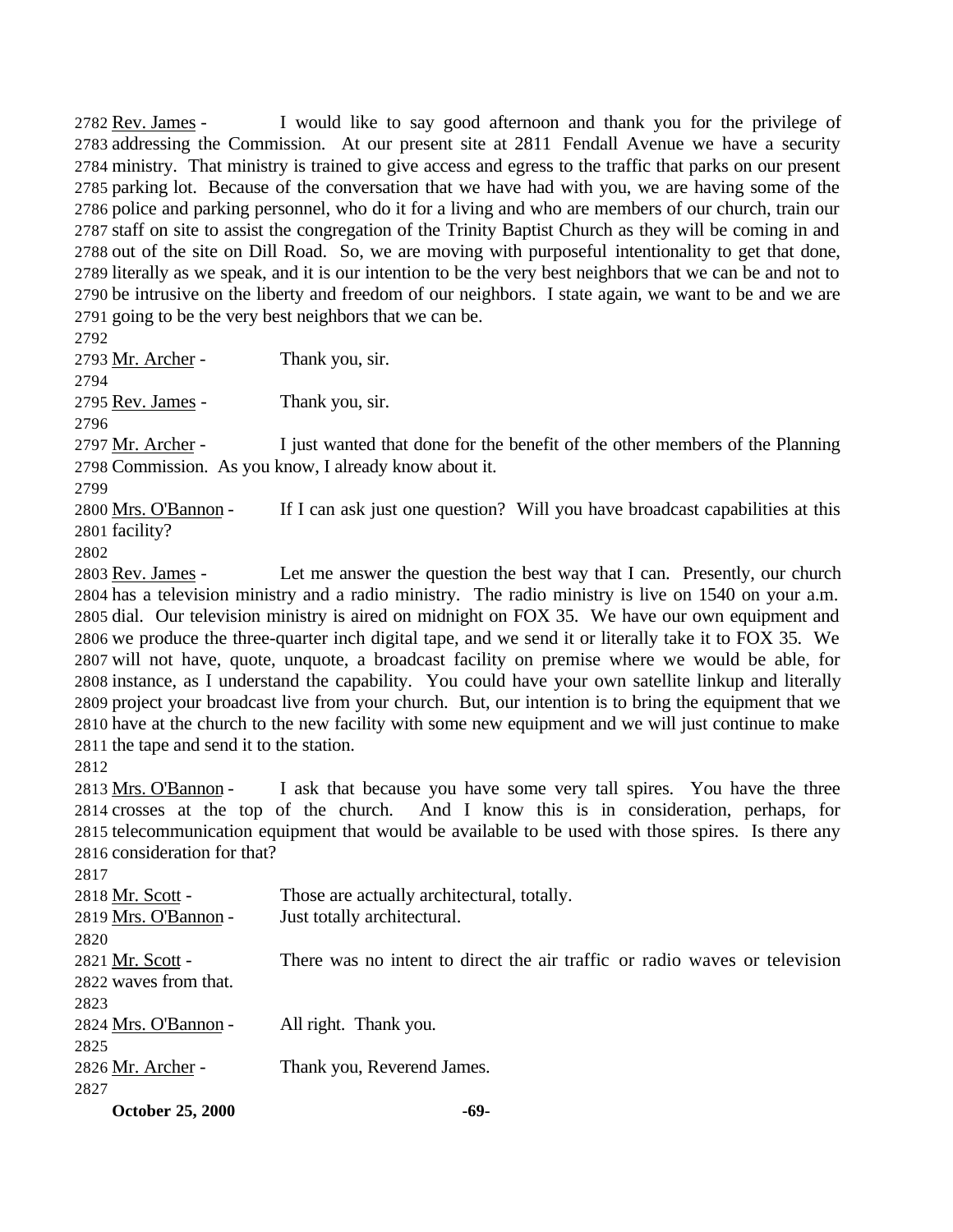Rev. James - Thank you. 

2830 Mr. Archer - I've got a few more things that I think we need to cover. One, Mr. Scott, you and I had a discussion yesterday concerning hours of operation, and after that Ms. News and I discussed this again. There have been some additional conditions that have been placed on the addendum that we have today. This is what the new language would read and I think could be acceptable and I think is quite reasonable and actually a little bit lenient when we consider some of the others that we have passed. "Construction activities shall be limited to the hours of 7:00 a.m. to 10:00 p.m. Monday through Saturday for exterior work, and for interior work which produces noise audible beyond the property lines. No exterior construction work shall occur on Sunday. No interior construction work which is audible beyond the property lines shall occur on Sunday." Is that reasonable and acceptable?

2841 Mr. Scott - Well, you have placed me in a very bad situation here because I'm representing a church, and, of course, they believe in the sanctity of the Sabbath. However, as construction manager, we would want to have the flexibility to conduct construction operations seven days a week. And we frankly feel that we would not want language in this condition that would offer (unintelligible) in the implementation of construction activity on the project. 

2847 Mr. Archer - Let me approach it this way. If you consider that you did exterior work on Sunday, you have the adjacent neighborhood, you would have construction equipment that would make noise, that might raise dust, and you have also got First Union across Dill Road having service. Let me read you a condition that was done in a case two years ago. So, this is not atypical for us to want to confine a construction. This one reads: Exterior construction activity shall be limit to the hours of 7:00 a.m. to 5:00 p.m. Monday through Friday and 9:00 a.m. to 5:00 p.m. on Saturdays. There shall be no exterior construction activity permitted on Sunday. Interior construction may occur at any time after the walls are up and the windows installed in the building. And I just brought that along as an example that this is not something that we don't typically try to do. I think it's a little bit intrusive to the neighborhood to have construction traffic and equipment and dust raised on Sunday, for seven days a week.

 Mr. Scott - I would agree to that, I don't think anybody would want construction going on next door to you. But, the issue of that had to do with our preference to have the religious organization that we are employed by dictate to us that activity not occur on Sunday as opposed to a political entity or a representative of the government stating that you can't work on Sunday. 

2864 Mr. Archer - I'm not trying to make a law here, I want you to agree with this. 

 Mr. Scott - I don't agree with that, but I'm not going to be hung by my clients who are a church and you cast me in a very sensitive position where I do believe in individual rights and free worship and I think that they should have the right to work on Sunday and I think that it should be the position of the church to say that that should not occur rather than the state.

 Ms. Dwyer - Mr. Archer, I would like to make a comment too. I think the provision that you just read regarding construction on Sunday is something that we are very accustomed to seeing for all kinds of construction, non-religious institutions included. And it's not a question of a

**October 25, 2000 -70-**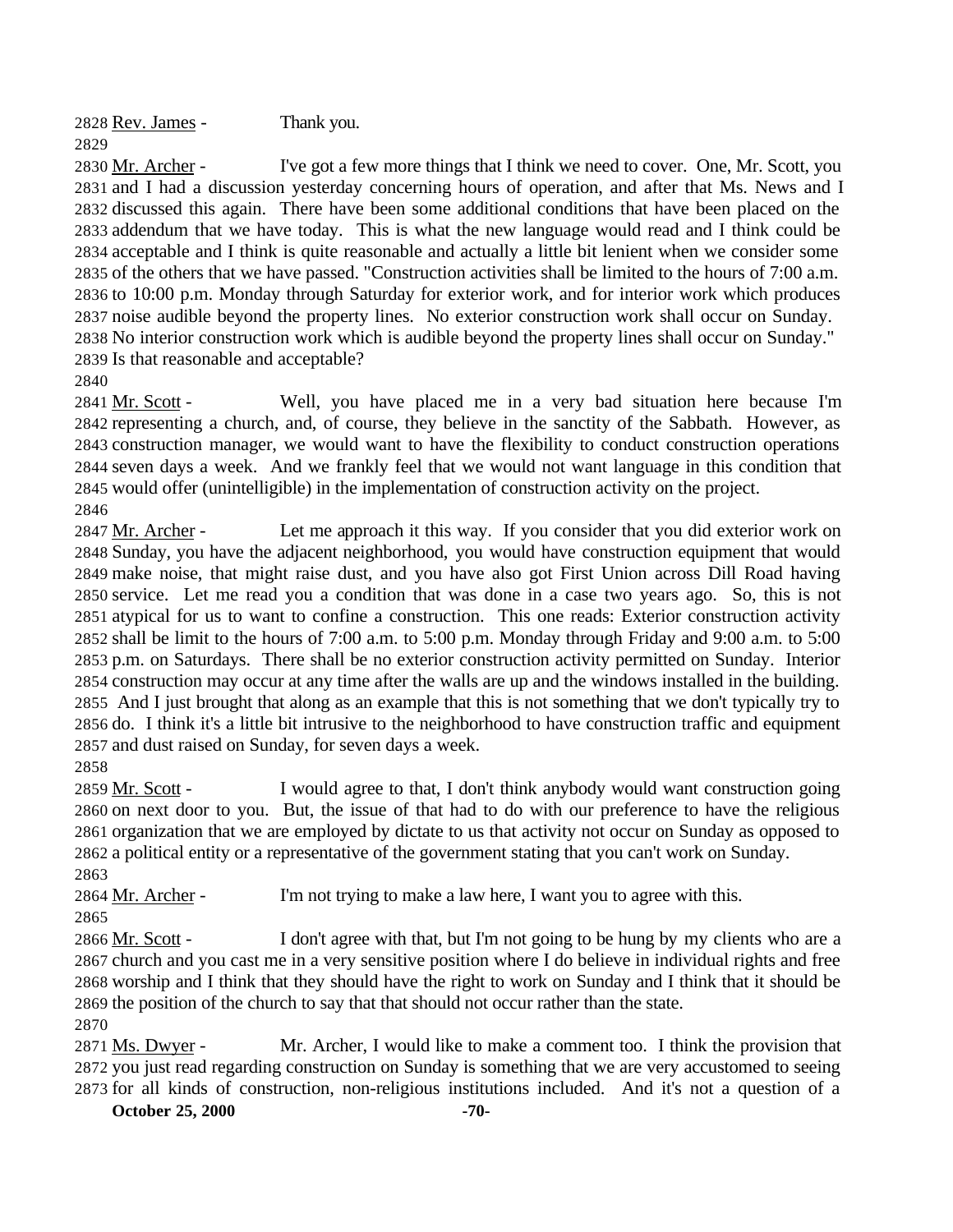religious matter, it's a respect for the neighborhood question. So, this is not being asked of you, I just want to make this clear, it's not being asked of you to put you in a difficult position because you are a church, this is something that we routinely see in all kinds of different construction, whether it's business, apartments or homes or whatever.

 Mr. Scott - But, the key here is that you have chosen Sunday as being the distinct day you determine to be different from any other day. You didn't say Saturday, which would be very respectful to those who consider Saturday their Sabbath. So, I put that before you as my point of contention as to why I think that the additional language is bad in that regard. And I think that the church would be very much mindful of the need to respect the Sabbath in any case without the state putting conditions in the language of this approval.

2886 Mr. Archer - Are you suggesting that we add Saturday also as a day of non-construction? 

 Mr. Scott - Well, there are other religious days too. You could probably knock off everyday of the week if you went around the world.

2891 Mr. Archer - Mr. Scott, I know that we are kicking this lot here, but you know it is, I guess, conditional with this Commission and with the Board of Supervisors that we don't, and I shouldn't say allow, but it is traditional that construction projects just don't occur on Sunday. I mean, that's residential and everywhere. I don't know of any that we have permitted language that said that they could work on Sunday at all. We are saying that you can work inside… 

 Mr. Scott - I would suggest that the language is not legally defensible in this Country anyway. But, that's another matter. And if you want to put that on there, I don't think that it's going to raise any hair on the back of Trinity Baptist Church. You are simply talking directly to a representative about my preferences and I do work for the church. And in that capacity, we are going to be ministers of the construction process. And I know for a fact that if we have conditions of the contract that requires certain contractors to commit additional time, which would include work on Sunday, we would be inclined to tell them to do what was necessary to meet that time line.

 Mr. Archer - Well, I guess I can understand where you are coming from, but the motion, that I am prepared to introduce to the Commission, and to ask for their approval. I think they would consider it being in good taste at least to prohibit construction work on Sunday, exterior construction work. We are not restricting you to not being able to work on the inside, but I just feel like it is appropriate and I think that is what I would prefer to move to the members of the Commission.

Mr. Scott - I understand and respect your personal sentiments.

2915 Mr. Archer - Thank you, sir. Anybody else have any questions? I want to make a couple of suggestions before we move on to a motion. First of all I would like to compliment staff and Ms. News and her hard work on this. I know she has a mental picture of this site still in her mind that she can recall instantly. I would also suggest, Mr. Scott, as we move through the development stages, and as the site develops, it would be a good idea to hold some periodic meetings with the

**October 25, 2000 -71-**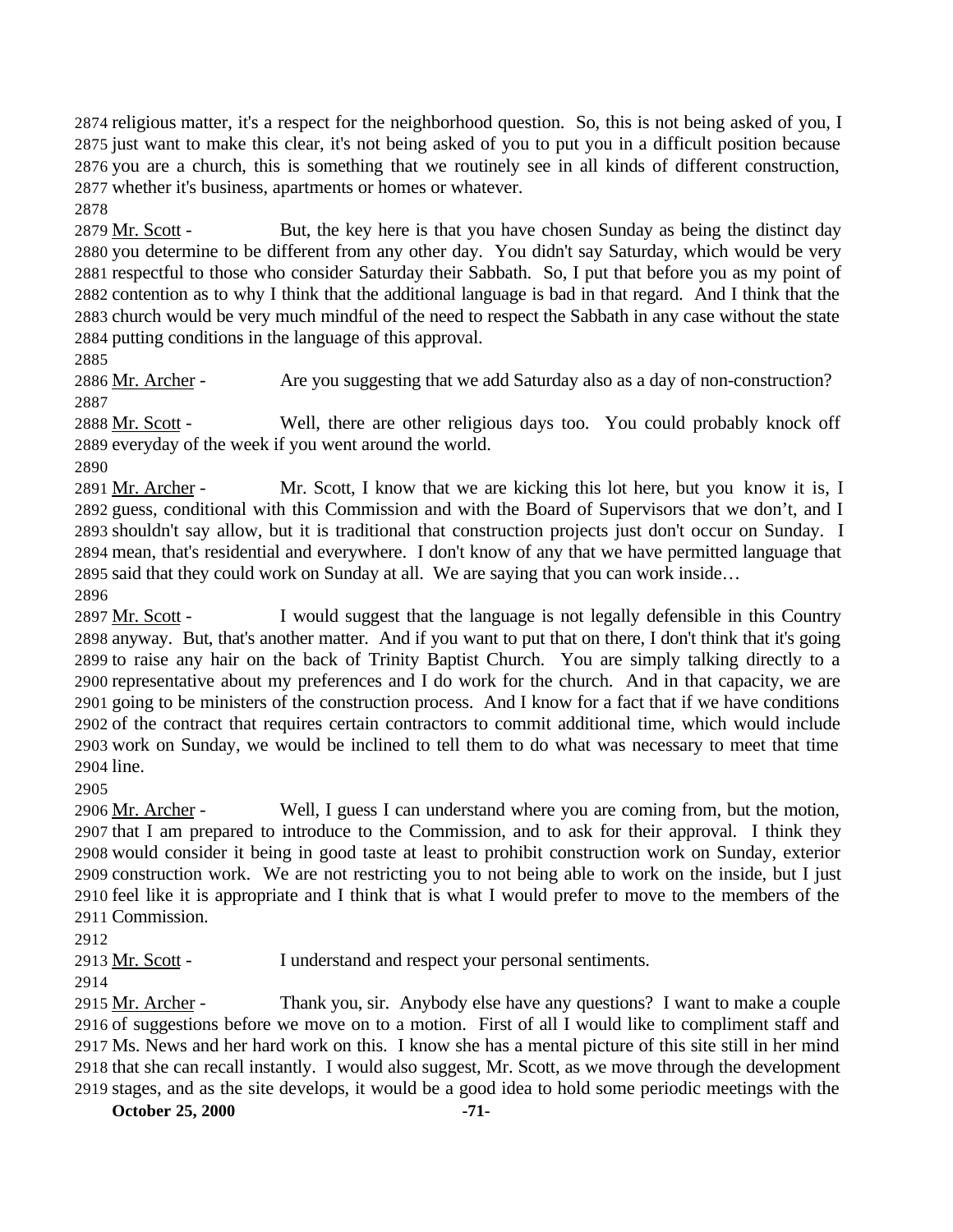neighborhood, as we have done previously. Just to keep them informed of what the next step is going to be and what progress you have made. It might cut down on some of the questions that might arise. And I can assure you, after you start construction more people will attend. Probably it might be better to move the meetings back a little bit. I don't think six o'clock is the optimum time to have neighborhood meetings.

 Mr. Scott - Let me say this. The church is committed to a continuing dialog with the community, not only when this project starts but well after the project starts so that they can become a vital part of that neighborhood.

 Mr. Archer - We really appreciate that very much, and we appreciate the meetings you have already had. I don't think there are any other outstanding issues that we need to address. First of all, I need a motion to waive the time limits for the new plan that was submitted today, and I so move.

Mrs. Quesinberry - Second.

2937 Mr. Vanarsdall - The motion was made by Mr. Archer and seconded by Mrs. Quesinberry. All in favor say aye…all opposed say nay. The motion carries.

 The Planning Commission waived the time limits for the new plans that were submitted on this day.

 Mr. Archer - And next I would like to move approval of POD-98-98, Trinity Baptist Church, subject to the annotations on the plan, the standard conditions for developments of this type, additional conditions Nos. 23 through 31 as shown on the originally agenda and adding Nos. 32 and 33 as shown on the addendum today and Nos. 9 and 11 amended.

Mrs. Quesinberry - Second.

 Mr. Vanarsdall - The motion was made by Mr. Archer and seconded by Mrs. Quesinberry. All in favor say aye…all opposed say nay. The motion carries.

 The Planning Commission approved POD-98-98, Trinity Baptist Church, subject to the standard conditions attached to these minutes, the annotations on the plans and the following additional conditions:

 9. **AMENDED** - A detailed landscaping plan shall be submitted to the Planning Office for review and Planning Commission approval prior to the issuance of any occupancy permits.

 11. **AMENDED** - Prior to the installation of the site lighting equipment, a plan including depictions of light spread and intensity diagrams and fixture mounting height details shall be submitted for Planning Office review and Planning Commission approval.

 23. The easements for drainage and utilities as shown on approved plans shall be granted to the County in a form acceptable to the County Attorney prior to any occupancy permits being issued. The easement plats and any other required information shall be submitted to the County Real Property Agent at least sixty (60) days prior to requesting occupancy permits.

**October 25, 2000 -72-** 24. The limits and elevations of the 100-year frequency flood shall be conspicuously noted on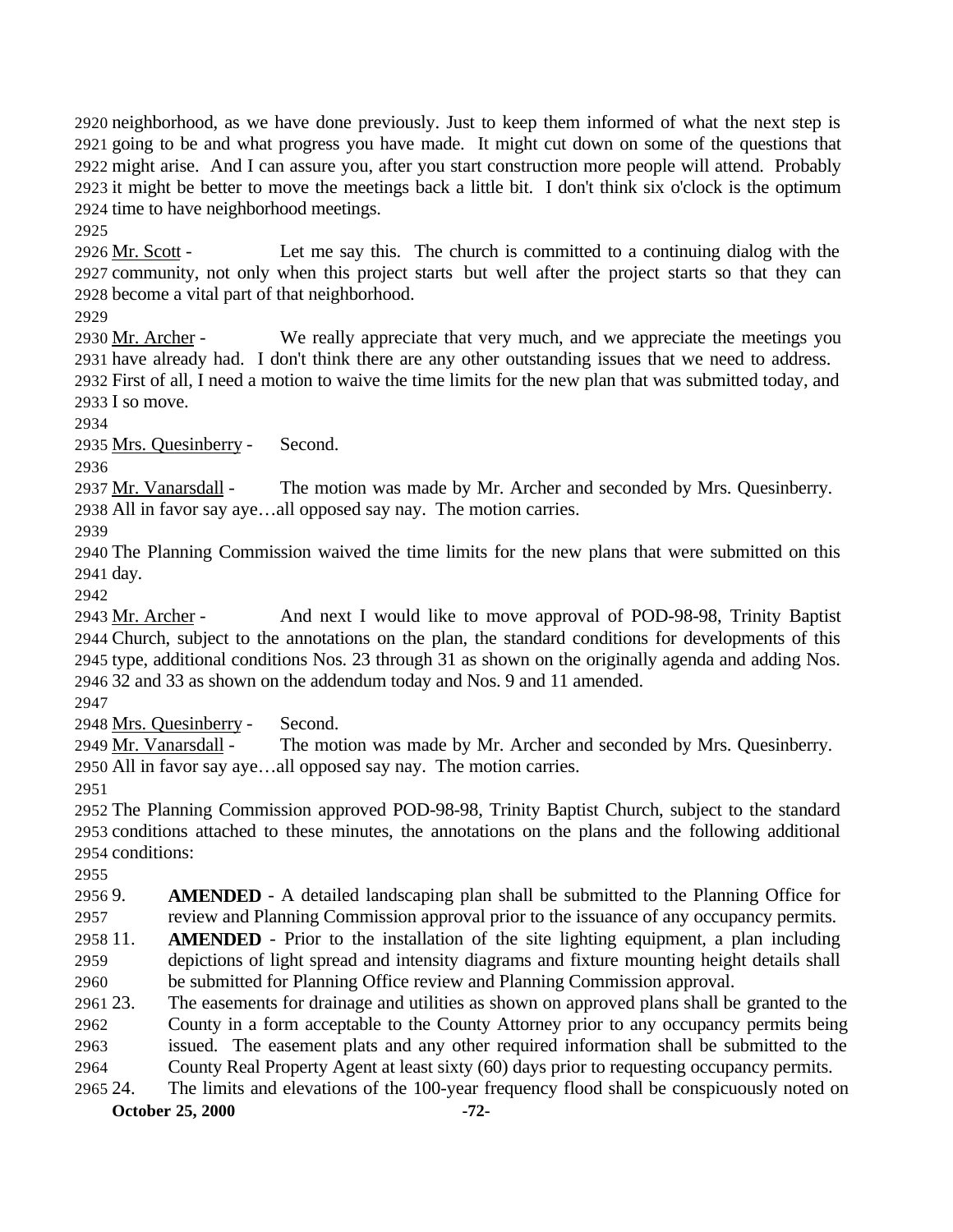the plan "Limits of 100 Year Floodplain." In addition, the delineated 100-year floodplain must be labeled "Variable Width Drainage and Utility Easement." The easement shall be granted to the County prior to the issuance of any occupancy permits.

 25. The developer shall provide fire hydrants as required by the Department of Public Utilities in its approval of the utility plans and contracts.

- 26. Any necessary off-site drainage easements must be obtained in a form acceptable to the County Attorney prior to final approval of the construction plans by the Department of Public Works.
- 27. Deviations from County standards for pavement, curb or curb and gutter design shall be approved by the County Engineer prior to final approval of the construction plans by the Department of Public Works.
- 28. Insurance Services Office (ISO) calculations must be included with the utilities plans and contracts and must be approved by the Department of Public Utilities prior to the issuance of a building permit.
- 29. Approval of the construction plans by the Department of Public Works does not establish the curb and gutter elevations along the Henrico County maintained right-of-way. The elevations will be set by Henrico County.
- 30. The conceptual master plan, as submitted with this application, is for planning and information purposes only. All subsequent detailed plans of development and construction plans needed to implement this conceptual plan may be administratively reviewed and approved and shall be subject to all regulations in effect at the time such subsequent plans are submitted for review/approval.
- 31. Evidence of approval at the sanitary sewer disposal system by the Health Department must be provided to the Planning Office prior to approval of construction plans.
- 32. The fence shown and detailed on the plan along the southern property line shall be installed prior to commencing clearing and grading operations on the remainder of the site. An additional 160 linear feet of fence shall be installed adjacent to the stormwater management facility. The final location and details for this 160' of fence shall be determined with the landscape plan. Temporary construction fencing 6' in height shall be erected along the southern property line within the R-4 portion of the property prior to commencing clearing and grading operations on the site.
- 33. Construction activities shall be limited to the hours of 7:00 a.m. to 10:00 p.m. Monday through Saturday for exterior work, and for interior work which produces noise audible beyond the property lines. No exterior construction work shall occur on Sunday. No interior construction work, which is audible beyond the property lines shall occur on Sunday.

#### 

## **SUBDIVISION**

**October 25, 2000 -73-** Townes @ Shady Grove (October 2000 Plan) **Bay Design Group, P.C. for John R. and P. S. Jones, Ghassan and Mary Rubiez, George W. Searles, Varina Station Associates, and Wilton Real Estate and Development Corporation:** The 13.50 acre site is located on the east line of Shady Grove Road, approximately 800 feet south of Nuckols Road on parcels 10-A-20, 21 and 22 and part of parcel 10-A-19. The zoning is RTHC, Residential Townhouse District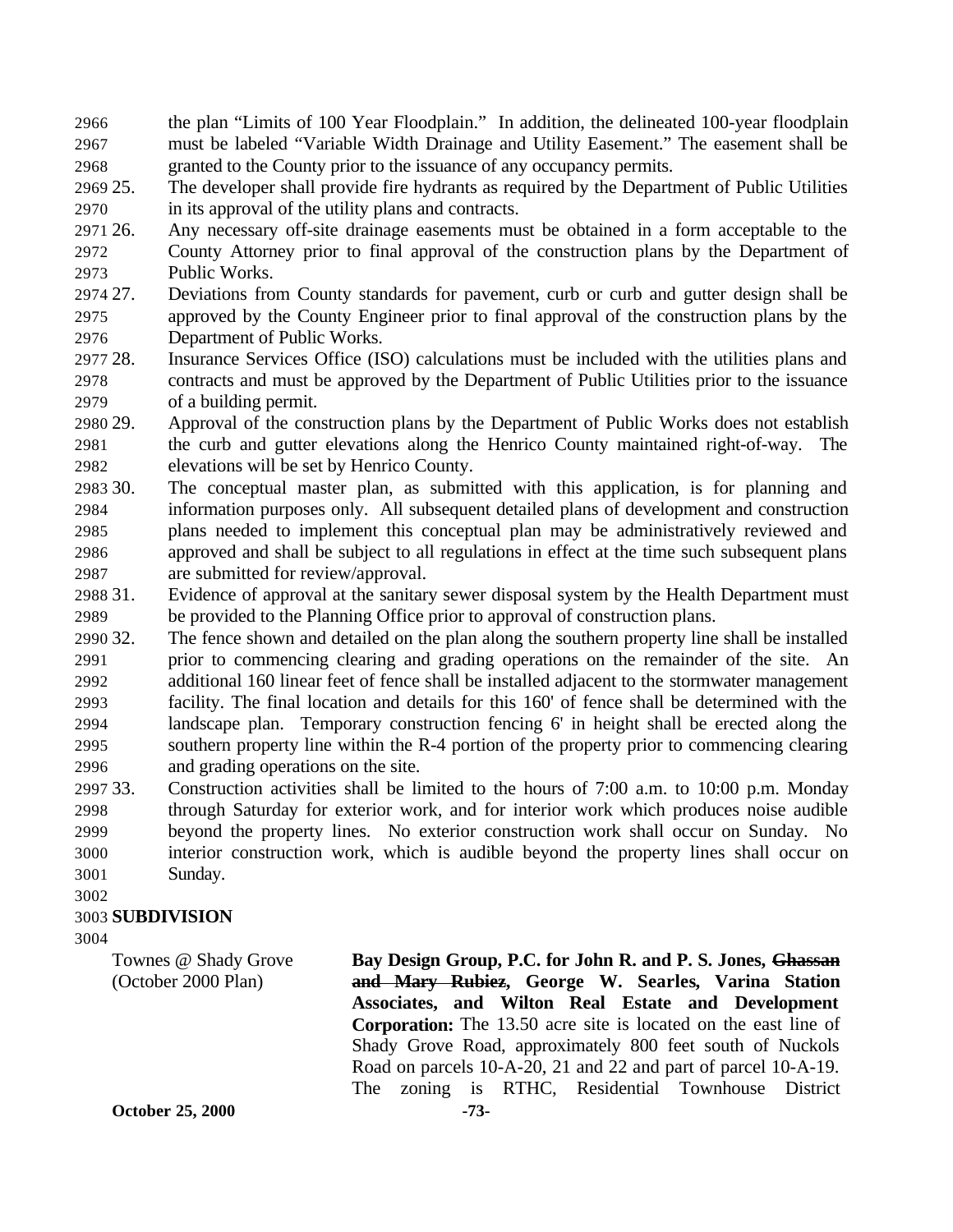(Conditional). County water and sewer. **(Three Chopt) 84 Lots**  Mr. Vanarsdall - Is there anyone in the audience in opposition to subdivision Townes @ Shady Grove (October 2000 Plan)? No opposition. Mr. Wilhite. Mr. Wilhite - Thank you. Staff has completed its review of the plan. We have just gotten the signatures from the remaining property owners this morning. There is a change to the caption. The parcel owned by Ghassan and Mary Rubeiz is now owned by Wilton Real Estate & Development Corporation. Staff can recommend approval of the plans subject to the standard conditions for residential townhouses. Mr. Vanarsdall - Are there any questions. 3017 Ms. Dwyer - Where is the recreational space on this plan? Mr. Wilhite - There is a trail proposed and we will be getting more details with the POD when its submitted that would be…. Ms. Dwyer - Around the BMP. Mr. Wilhite - Around the BMP, there is a gazebo also shown in that area, but the trail would run in this location. Ms. Dwyer - It looks like it is shown on our plan as a dashed line. Mr. Wilhite - Right. There is a lake on the adjacent property too that is used for recreational purposes. Ms. Dwyer - Will there be boating opportunities on the lake. Mr. Wilton - We have a dock gazebo and there's going to be an (unintelligible) so it will show a fountain and there will be walkways and picnic areas all the way around that too. The majority of that recreational area is in Section I, but it is shared by both sections. Ms. Dwyer - How many units are in both sections? Mr. Wilton - About 152. Ms. Dwyer - And the walkway doesn't go all the way around, it goes wherever you have some… Mr. Vanarsdall - Do you want to come up to the microphone, we can't pick you up from there. Mr. Wilton - Yes. The dock and the gazebo is, again, in the first section, where you can't see it. The walkway comes down along that back area and comes around through…. And we don't' know what side of the BMP or when we get to this section, what we are hoping is hopefully by that point we will have actually be able to pay a fee, like they are doing in single family

**October 25, 2000 -74-**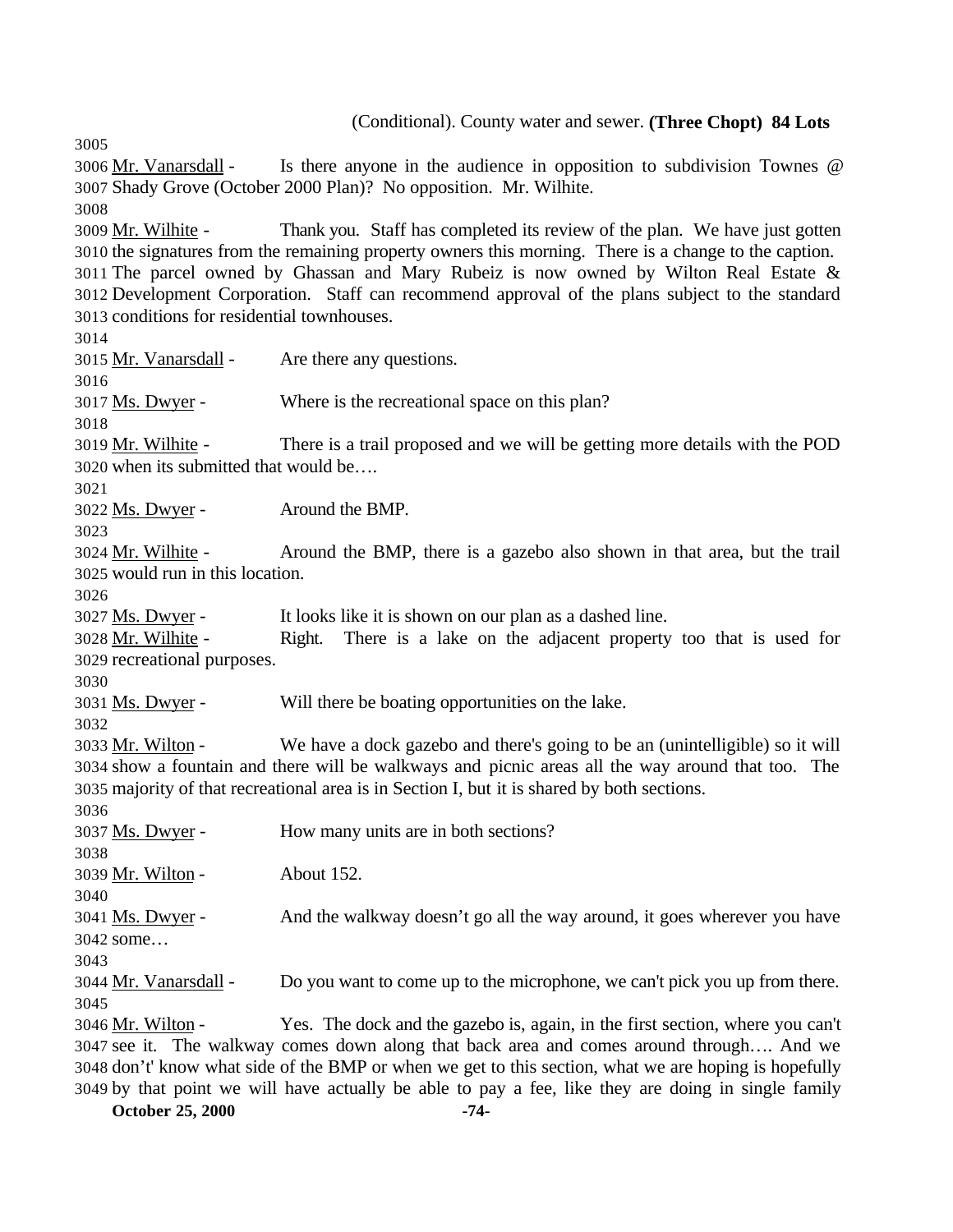construction. We hope that we wouldn't have to put the BMP in then we can go ahead and use all that land for additional recreation. That is our plan, that is an area for a BMP at this point but it hasn't been designed.

Ms. Dwyer - The BMP area is shown on our plan.

 Mr. Wilton - There is an additional BMP down here. The actual pond and lake acts as a BMP for the first section, even though it is a recreational because it's got the aerator and the fountain.

Ms. Dwyer - Do you have any playground areas with equipment?

 Mr. Wilton - These units are a minimum of \$165,000. We don't plan on a lot of children but we did agree to put in some swing sets and so on so when the people do have over grandchildren or what have you. We don't expect a lot of children that will actually live in the complex but we do acknowledge that there is going to be some need for some play areas and we will put those in.

Ms. Dwyer - Why don't you expect children?

 Mr. Wilton - Just that in this type of… We have asked Ryan and they have done some studies for us as far as townhouse developments in general. And, basically, when people are going to spend about \$165,000 and they have children, the child might be born here but then they are basically going to go ahead and move out and get a yard where the children can play. This is more adaptable to the empty nest product or somebody working in Innsbrook, obviously, that would… a young professional, that type of thing. And Ryan, again, has done studies of the townhouse market, in general, just in the Richmond area, and they have national information too but they do not see a lot of children coming out of these communities.

 Ms. Dwyer - I guess I'm wondering if that would hold true given the Capitol One expansion that's nearby and the good school system.

 Mr. Wilton - Well, certainly, they can go across the street. I have 188 single-family units over there if they would like to go across the street.

Ms. Dwyer - Is that \$165,000?

 Mr. Wilton - No. I couldn't give them that price. Again, it is an affordable unit but if you are going to have two children running around, I think the choice would be to maybe go a little bit further and have a single-family house with a yard.

 Mrs. O'Bannon - Characteristically, the type of people that would buy something like this is a single mother with two children. That's the characteristic in the research I've done before. And if she is working for Capitol One and making the money, she can afford the \$165,000 and that's about it, and she would have two children.

**October 25, 2000 -75-**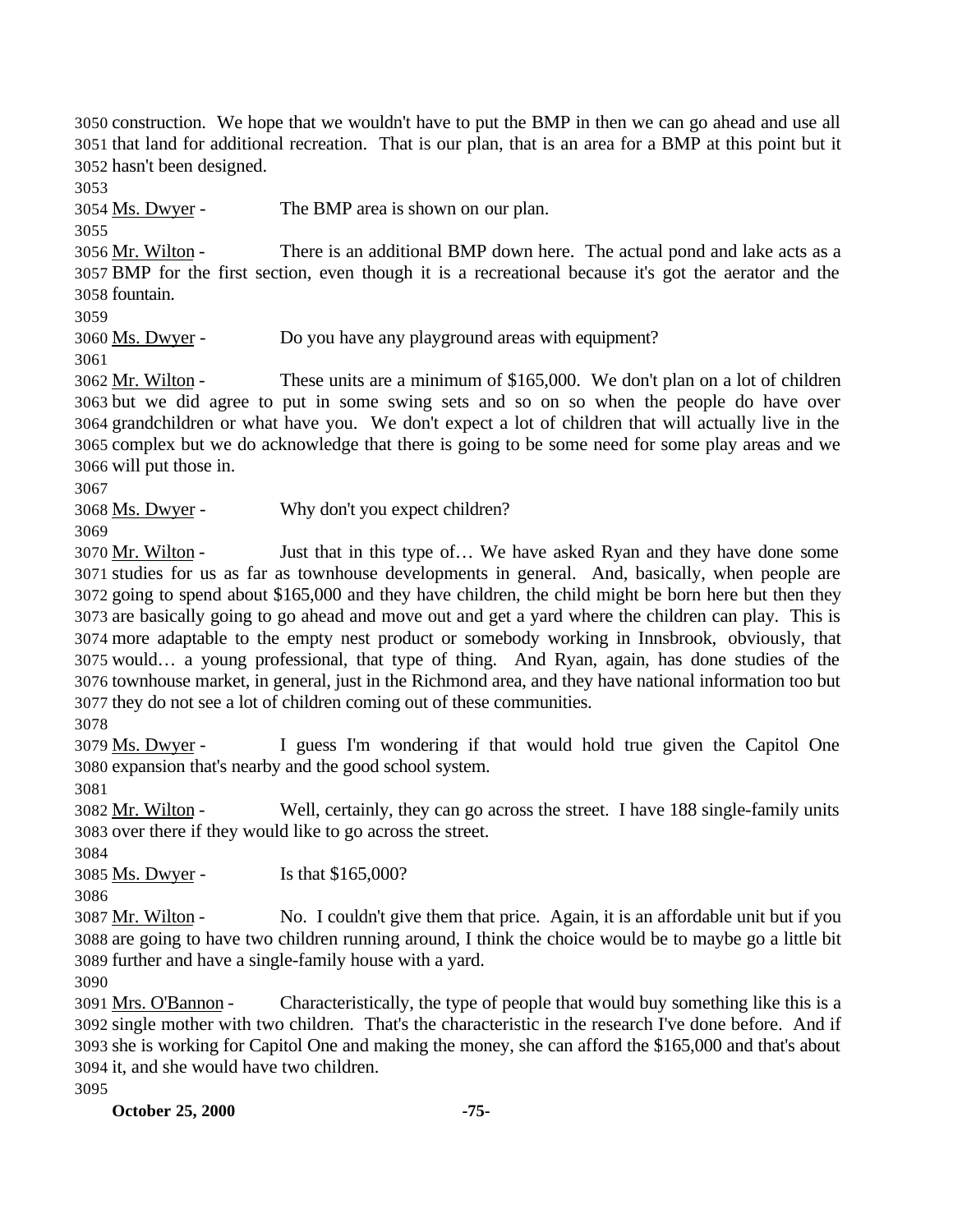Mr. Wilton - Well, that is a potential buyer but I have the information on the latest townhouse developments that Ryan is doing and I'll be happy to give you a copy of that. They did do a study for me of their existing facilities and they are not seeing a lot of children in these communities. That is a possibility but, again, the majority of the buyers here, we think there are going to be more of the empty nesters, especially people already living in the Wyndham area. But they don't want that \$375,000 or \$400,000 house, they want to move down but they want to stay within that location. And we think that is going to be more of the buyer here. That's what Ryan researched and they do a marketing study before they do these. But I'll be happy to keep you inform as to what happens as we develop it.

 Ms. Dwyer - I would be curious because, as you mentioned, you have single-family homes available but not for \$165,000. That's an affordable living space for this neighborhood with very good schools and very good access, for instance, Capitol One expansion in Goochland. So, I would tend to guess that perhaps that trend may change given those factors. But, you know, time will tell. I'm just curious.

3112 Mr. Vanarsdall - All right. Are there any other questions? Mr. Taylor.

 Mr. Taylor - Actually, Mr. Chairman, after discussion this with Mr. Wilton and Mr. Wilhite, there are some conditions that I think yet needs to be developed after the discussions with Mr. Wilton. And what we have decided what we should do is give us a little more time to discuss the details on this one.

 Mr. Wilton - What we were waiting for was for the people who purchase the property, for their approval to come in with this request, and we do have that. I did get that while you all were meeting. So, I don't think we have anything else to actually review other than that. Is that correct, Mr. Wilhite?

| <b>October 25, 2000</b>                                                                         | -76-                                                                        |  |  |
|-------------------------------------------------------------------------------------------------|-----------------------------------------------------------------------------|--|--|
| 3141 Mr. Vanarsdall -                                                                           | The motion was made by Mr. Taylor and seconded by Mrs. Quesinberry.         |  |  |
| 3140                                                                                            |                                                                             |  |  |
| 3139 Mrs. Quesinberry -                                                                         | Second.                                                                     |  |  |
| 3138                                                                                            |                                                                             |  |  |
| 3137 conditions for residential townhouses. And that's it.                                      |                                                                             |  |  |
| 3136 questions, I'll move approval of subdivision Townes at Shady Grove subject to the standard |                                                                             |  |  |
| 3135 Mr. Tylor -                                                                                | Okay. And with that, if everything is settled and there are no more         |  |  |
| 3134                                                                                            |                                                                             |  |  |
| 3133 meeting was going on.                                                                      |                                                                             |  |  |
| 3132 Mr. Wilhite -                                                                              | Yes, sir. We got the necessary signatures that were required just while the |  |  |
| 3131                                                                                            |                                                                             |  |  |
| 3130 Mr. Taylor -                                                                               | So, you are recommending approval at this point?                            |  |  |
| 3129                                                                                            |                                                                             |  |  |
| 3128 Mr. Wilton -                                                                               | We just got it and I gave it to him.                                        |  |  |
| 3127                                                                                            |                                                                             |  |  |
| 3126 Mr. Taylor -                                                                               | Well, that really sort of a really new development.                         |  |  |
| 3125                                                                                            |                                                                             |  |  |
| 3124 Mr. Wilhite -                                                                              | Yes. Staff can recommend approval of this plan at this time.                |  |  |
| ر ۱۷ د                                                                                          |                                                                             |  |  |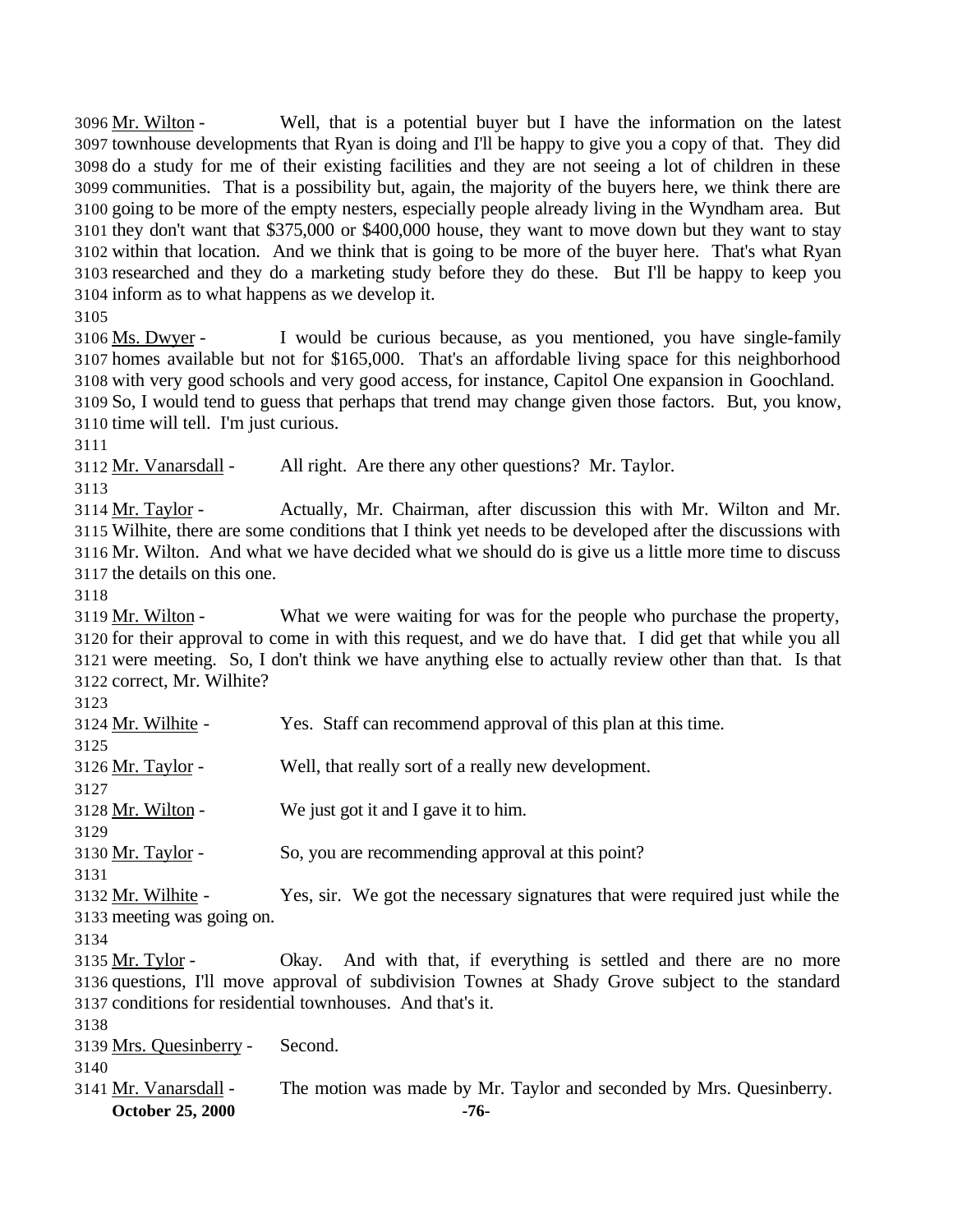All in favor say aye…all opposed say nay. The motion carries.

 The Planning Commission granted conditional approval to Townes @ Shady Grove (October 2000 Plan) subject to the standard conditions attached to these minutes for subdivisions served by public utilities and the annotations on the plans.

# **PLAN OF DEVELOPMENT**

| POD-81-00                  | Bay Design Group, P.C. for Springfield Land Development            |
|----------------------------|--------------------------------------------------------------------|
| Extra Attic Mini Storage - | Corporation, L.L.C. Springfield Mini Storage, L.L.C. and           |
| Springfield Road           | Wilton Development: Request for approval of a plan of              |
|                            | development, as required by Chapter 24, Section 24-106 of the      |
|                            | Henrico County Code to construct a one-story, 462 unit mini-       |
|                            | storage complex (4 buildings and office). The 4.33 acre site is    |
|                            | located at the northeast intersection of Springfield Road and      |
|                            | Huron Avenue (State Route 157) on parcel 49-A-33. The zoning       |
|                            | is M-1C, Light Industrial District (Conditional). County water and |
|                            | sewer. (Brookland)                                                 |
|                            |                                                                    |

 

 Mr. Vanarsdall - This is in a famous location across from the Price Club. Is there anyone in the audience in opposition to POD-81-00, Extra Attic Mini Storage? No opposition. Mr. Wilhite. 

 Mr. Wilhite - Mr. Chairman, there were a number of issues that were identified at the staff/developer meeting. First of all, I would like to state that the caption needs to be changed on this. Springfield Land Development Corporation, L.L.C. is no longer the owner. It is now in the name of Springfield Road Mini Storage L.L.C. The issue that staff had was that we believe that there was RPA on the site because our initial field inspections identified a perennial stream. We have received some additional information from the applicant and staff now believes that this stream is not perennial and therefore there is no RPA on the site. We have also gotten sufficient information to assure us that the water quality requirements are going to be met as well. And Public Works is okay now with the routing of the stormsewer underneath the building, coming off of Huron Avenue. In addition, to satisfy building code requirements, the separation between the buildings on the site is going to be increased to 30 feet, it's shown as 25 in most places, but it will be increased to a 30 foot minimum. This would require moving the building closest to Springfield Road, approximately five feet closer. With that staff can recommend approval of this plan with the additional annotations as stated. This site plan is in substantial conformance with the plan shown with the rezoning case. I'll be happy to answer any questions.

 Mr. Vanarsdall Are there any questions of Mr. Wilhite by Commission members? Thank you. Anybody want to hear from Mr. Wilton? Mrs. Quesinberry - Not, unless we have too. Mr. Archer - I think that was a compliment.

**October 25, 2000 -77-**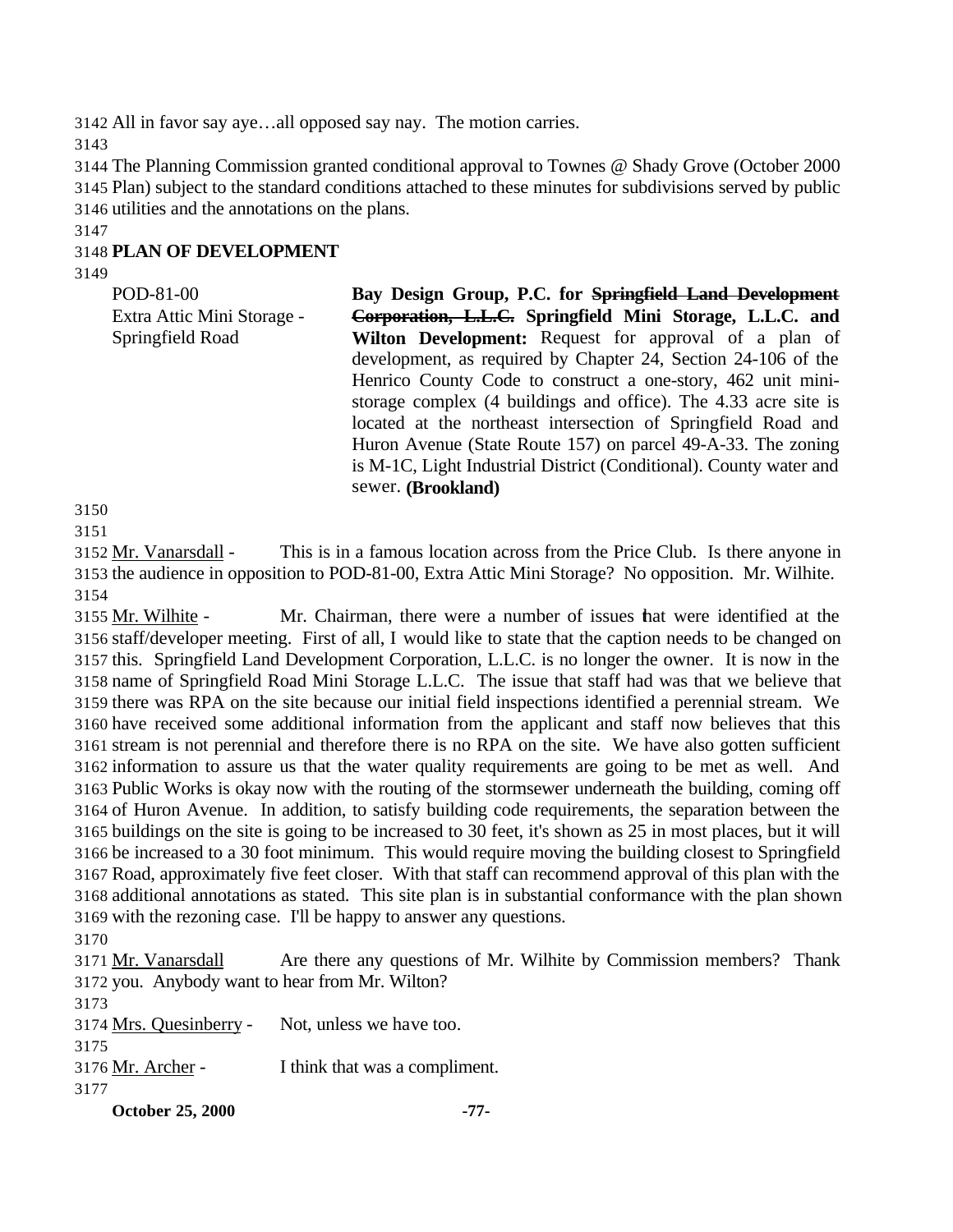Mr. Vanarsdall - I move that POD-81-00, Extra Attic Mini Storage, be approved with the annotations on the plan and the standard conditions for developments of this type. I would like to and Nos. 9 and 11 amended and Nos. 23 though 33 and Nos. 33 has a, b, c and d.

Mr. Taylor - Second.

 Mr. Vanarsdall - The motion was made by Mr. Vanarsdall and seconded by Mr. Taylor. All in favor say aye…all opposed say nay. The motion carries.

 The Planning Commission approved POD-81-00, Extra Attic Mini Storage - Springfield Road, subject to the minutes attached to the minutes, the annotations on the plans and the following additional conditions:

 9. **AMENDED** - A detailed landscaping plan shall be submitted to the Planning Office for review and Planning Commission approval prior to the issuance of any occupancy permits.

 11. **AMENDED** - Prior to the installation of the site lighting equipment, a plan including depictions of light spread and intensity diagrams and fixture mounting height details shall be submitted for Planning Office review and Planning Commission approval.

- 23. The easements for drainage and utilities as shown on approved plans shall be granted to the County in a form acceptable to the County Attorney prior to any occupancy permits being issued. The easement plats and any other required information shall be submitted to the County Real Property Agent at least sixty (60) days.
- 24. The entrances and drainage facilities on Springfield Road (State Route 157) shall be approved by the Virginia Department of Transportation and the County.
- 25. A notice of completion form, certifying that the requirements of the Virginia Department of
- Transportation entrances permit have been completed, shall be submitted to the Planning Office prior to any occupancy permits being issued.
- 26. The developer shall provide fire hydrants as required by the Department of Public Utilities in its approval of the utility plans and contracts.
- 27. A standard concrete sidewalk shall be provided along the east side of Springfield Road.
- 28. Outside storage shall not be permitted.
- 29. The proffers approved as a part of zoning case C-28C-00 shall be incorporated in this approval.
- 30. Deviations from County standards for pavement, curb or curb and gutter design shall be approved by the County Engineer prior to final approval of the construction plans by the Department of Public Works.
- 31. Insurance Services Office (ISO) calculations must be included with the utilities plans and contracts and must be approved by the Department of Public Utilities prior to the issuance of a building permit.
- 32. Approval of the construction plans by the Department of Public Works does not establish the curb and gutter elevations along the Virginia Department of Transportation maintained right-of-way. The elevations will be set by the contractor and approved by the Virginia
- Department of Transportation.
- 33. The owners shall not begin clearing of the site until the following conditions have been met:
-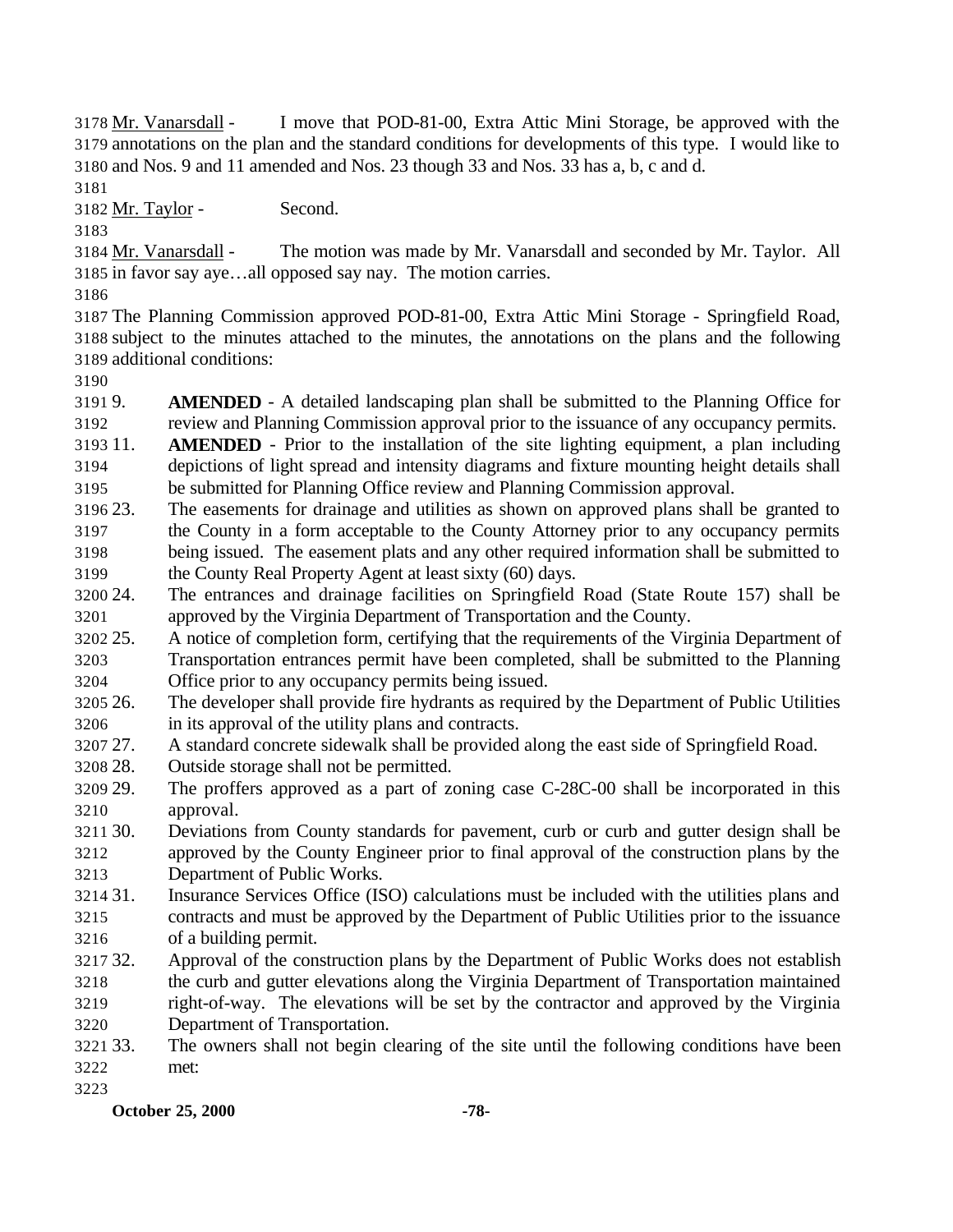(a) The site engineer shall conspicuously illustrate on the plan of development or subdivision construction plan and the Erosion and Sediment Control Plan, the limits of the areas to be cleared and the methods of protecting the required buffer areas. The location of utility lines, drainage structures and easements shall be shown.

- (b) After the Erosion and Sediment Control Plan has been approved but prior to any clearing or grading operations of the site, the owner shall have the limits of clearing delineated with approved methods such as flagging, silt fencing or temporary fencing. Orange tree protection fencing (TP-1) shall be used to delineate three save areas.
- (c) The site engineer shall certify in writing to the owner that the limits of clearing have been staked in accordance with the approved plans. A copy of this letter shall be sent to the Planning Office and the Department of Public Works.
- (d) The owner shall be responsible for the protection of the buffer areas and for replanting and/or supplemental planting and other necessary improvements to the buffer as may be appropriate or required to correct problems. The details shall be included on the landscape plans for Planning Commission approval.
- 

## **PLAN OF DEVELOPMENT**

POD-89-00 Lauderdale Office Building - Lauderdale Drive & Church Road

**Bay Design Group, P.C. for Mr. Henry Wilton:** Request for approval of a plan of development, as required by Chapter 24, Section 24-106 of the Henrico County Code to construct a twostory, 5,000 square foot office space. The 1.42 acre site is located at the intersection of Lauderdale Drive and Gayton Road on parcel 46-A-1X. The zoning is O-1C, Office District (Conditional). County water and sewer. **(Three Chopt)**

 Mr. Vanarsdall - Is there anyone in the audience in opposition to POD-89-00, Lauderdale Office Building? No opposition. Mr. Kennedy.

 Mr. Kennedy - Ladies and gentlemen of the Commission, this property was recently rezoned and you are probably pretty familiar with it. There are two additional conditions on the addendum and with those two conditions, staff can recommend approval. Mr. Wilton has agreed to those conditions but he would like to say something about it. The conditions have to do with the landscaping. One has to do with the BMP, which will be used for credits which is located across the street which is already constructed. The BMP was constructed but never landscaped in conjunction with future development of something across the street the BMP property is owned by Wilton's Family Partnership as opposed to Wilton Development. Staff feels that because of the credits that Mr. Wilton is using for environmental purposes, that Mr. Wilton has to take responsibility for it. So, in this case I think what Mr. Wilton would say is that the "Son has to pay for the sins of his father." That's exactly his words. But, the BMP is there and the development across the street has been held up because of economic reasons, and so, what we are trying to do is make sure that it gets landscaped. So that's one of the conditions and the other one is just, which actually will come back for review, it has to do with the landscape standards along Lauderdale and we are just trying to set the bar. It will actually finally be considered at landscape plan approval because that will come back. With that, we can recommend approval and I know Mr.

**October 25, 2000 -79-**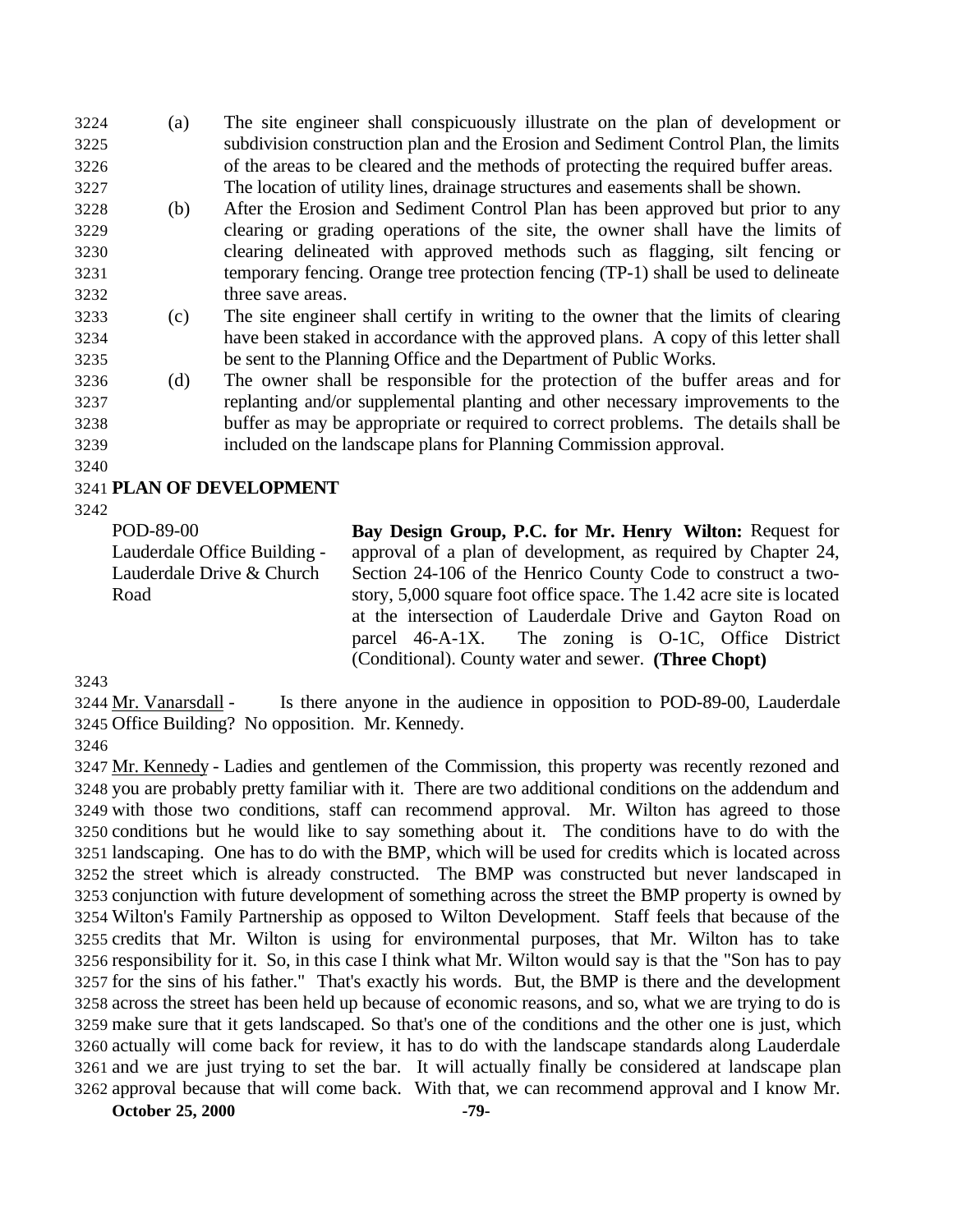Wilton has something to say.

 Mr. Vanarsdall - Are there any questions of Mr. Kennedy by Commission members? All right. Mr. Wilton. 

 Mr. Wilton - Yes, sir. I just have one suggestion in regard to an addition. Number 34, our go ahead and handle the BMP and get that taken care of. In regard to No. 35, I would just like to have the additional flexibility because I have already talked to Mr. Taylor and we are going to meet out there after we actually clear the site to just adjust No. 35 to say "Or as approved by the Planning Commission at the time of landscape review." And that will give you the flexibility for us to do whatever we need to do out there. If that would be okay. I would like to add that. We don't have to go with the 35-foot transition if you agree to something else. And, again, I've already talked to Mr. Taylor. After we go ahead and clear the site we will meet him out there and find out what tree are left and then come up with a plan that everybody can agree on. So, it will just give me a little bit more flexibility. This is the rendering (referring to rendering on the screen) when I came before you to zone this property and in the minutes I actually agreed that a minimum I would go ahead and do this plan as far as landscaping. As you can see there are red tips, holly trees, in the back I think there are pear trees. But, again, this is just illustrative but I told you this would be a minimum but hopefully we can come back with something better and, again, I just want the flexibility for you to approve what we come up with after I have met with Mr. Taylor on site. And that would be my only request in regard to an addition to that condition, added condition No. 35. 

 Mrs. O'Bannon - This is old Richmond brick. I don't know exactly what it is, I'm guessing. Do you have an idea of what this might be?

 Mr. Wilton - I have a brick but it was for the last case. If you would like to see that brick I can show you that one.

Mrs. O'Bannon - Do you know what Old Richmond brick looks like?

 Mr. Wilton - I don't know. I think it has Richmond mortar with it. I don't know at this rate. It is red brick. Somebody had accused me of putting pink brick on buildings. That's why I brought the red brick with me.

 Mr. Vanarsdall - Yes. I remember that. And you would have gotten by with it if we hadn't caught it.

3300 Mr. Wilton - I don't think that was pink though.

3302 Mr. Taylor - In looking at Exhibit A we should note that that site will not be that stark. The building will not rise the prominently because the site is elevated over the road and it is now reasonably, heavily, forested. We worked carefully with the Wellesley people who insure that the needed vegetation, which is some fully mature 40 and 50 trees remains in tact. The Wellesley Association and neighborhood group was approached as to whether or not they would like to take custody of some of that area for a park or whatever but they determine that they were not interested in that so we have talked with Mr. Wilton with the hope of developing this building along that

**October 25, 2000 -80-**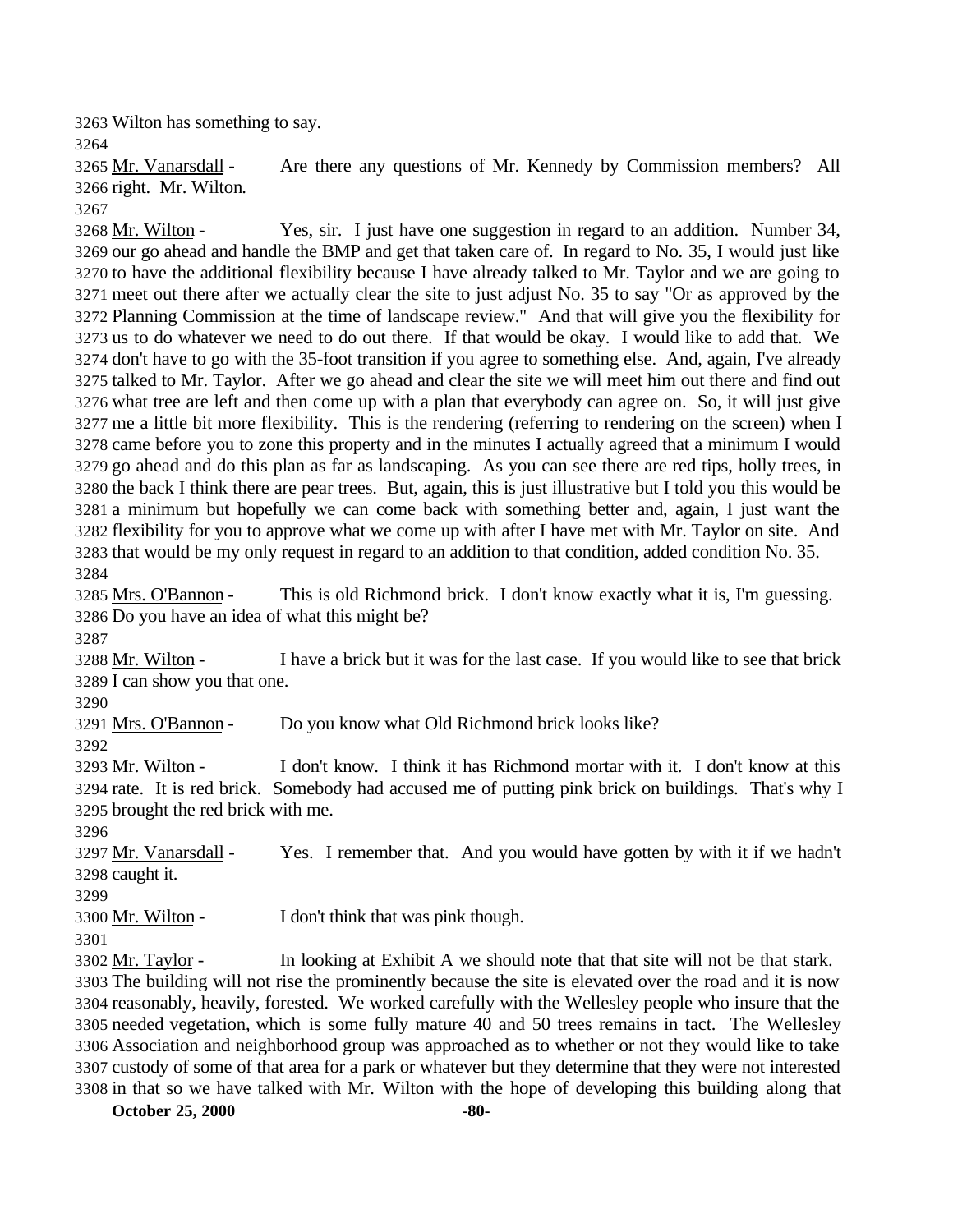environmental active strip as a natural area and a place for some meditation.

 Mr. Kennedy - As I said, staff has no objection to any of the amendments suggested by Mr. Wilton. 

Mr. Vanarsdall - Are there any questions by the Commission?

 Mr. Taylor - Mr. Chairman, I would move approval for POD-89-00, Lauderdale Office Building at Lauderdale Drive and Church Road, subject to the annotations on the plan, the standard conditions for developments of this type and additional conditions Nos. 9 and 11 amended, and No. 35 as amended to include the words "or as approved by the Planning Commission" as a clause to the last sentence. And conditions Nos. 23 through 35 inclusive.

Mrs. Quesinberry - Second.

 Mr. Vanarsdall - The motion was made by Mr. Taylor and seconded by Mrs. Quesinberry. All in favor say aye…all opposed say nay. The motion carries.

 The Planning Commission approved POD-89-00, Lauderdale Office Building - Lauderdale Drive & Church Road, subject to the standard conditions attached to these minutes, the annotations on the plan and the following additional conditions:

 9. **AMENDED** - A detailed landscaping plan shall be submitted to the Planning Office for review and Planning Commission approval prior to the issuance of any occupancy permits.

 11. **AMENDED** - Prior to the installation of the site lighting equipment, a plan including depictions of light spread and intensity diagrams and fixture mounting height details shall be submitted for Planning Office review and Planning Commission approval.

- 23. The easements for drainage and utilities as shown on approved plans shall be granted to the County in a form acceptable to the County Attorney prior to any occupancy permits being issued. The easement plats and any other required information shall be submitted to the County Real Property Agent at least sixty (60) days prior to requesting occupancy permits.
- 24. The limits and elevations of the 100-year frequency flood shall be conspicuously noted on the plan "Limits of 100 Year Floodplain." In addition, the delineated 100-year floodplain must be labeled "Variable Width Drainage and Utility Easement." The easement shall be

granted to the County prior to the issuance of any occupancy permits.

 25. The developer shall provide fire hydrants as required by the Department of Public Utilities in its approval of the utility plans and contracts.

 26. A standard concrete sidewalk shall be provided along the west line of Lauderdale Drive and the north side of North Gayton Road.

 27. The proffers approved as a part of zoning case C-33C-00 shall be incorporated in this approval.

 28. All exterior lighting fixtures shall be designed and arranged so the source of light is not visible from the roadways or adjacent residential properties. The lighting shall be low intensity, residential in character, and the height or standards shall not exceed 15 feet.

29. Any necessary off-site drainage easements must be obtained in a form acceptable to the

**October 25, 2000 -81-** County Attorney prior to final approval of the construction plans by the Department of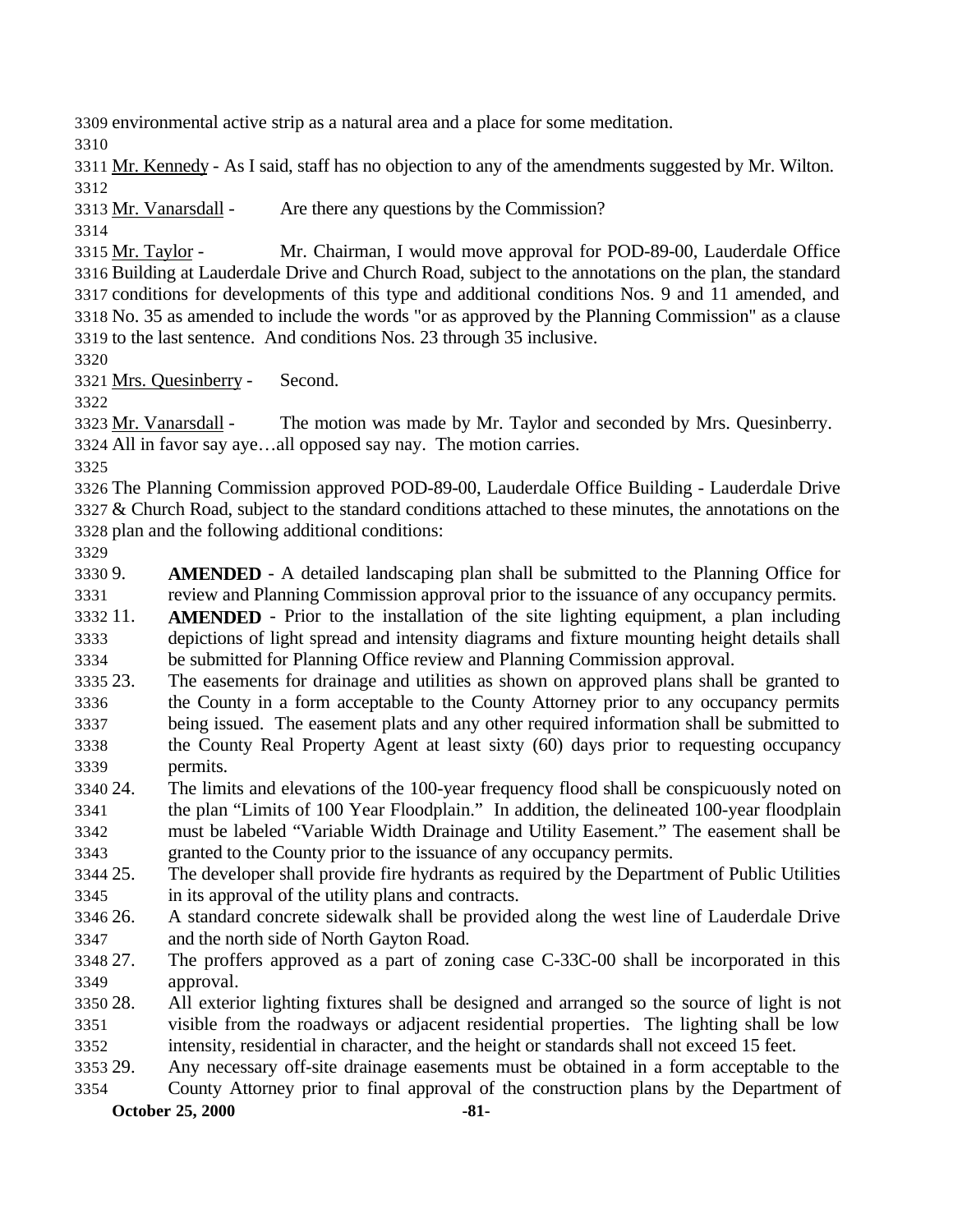- Public Works.
- 30. Deviations from County standards for pavement, curb or curb and gutter design shall be approved by the County Engineer prior to final approval of the construction plans by the Department of Public Works.
- 31. Insurance Services Office (ISO) calculations must be included with the utilities plans and contracts and must be approved by the Department of Public Utilities prior to the issuance of a building permit.
- 32. Approval of the construction plans by the Department of Public Works does not establish the curb and gutter elevations along the Henrico County maintained right-of-way. The elevations will be set by Henrico County.
- 33. The owners shall not begin clearing of the site until the following conditions have been met:
- 
- (a) The site engineer shall conspicuously illustrate on the plan of development or subdivision construction plan and the Erosion and Sediment Control Plan, the limits of the areas to be cleared and the methods of protecting the required buffer areas. The location of utility lines, drainage structures and easements shall be shown.
- (b) After the Erosion and Sediment Control Plan has been approved but prior to any clearing or grading operations of the site, the owner shall have the limits of clearing delineated with approved methods such as flagging, silt fencing or temporary fencing.
- (c) The site engineer shall certify in writing to the owner that the limits of clearing have been staked in accordance with the approved plans. A copy of this letter shall be sent to the Planning Office and the Department of Public Works.
- (d) The owner shall be responsible for the protection of the buffer areas and for replanting and/or supplemental planting and other necessary improvements to the buffer as may be appropriate or required to correct problems. The details shall be included on the landscape plans for Planning Commission approval.
- 34. A landscape plan for the existing offsite BMP shall be submitted for the staff review and Commission approval before final construction plans are approved. The required landscaping for the BMP shall be installed or bonded before a building permit is approved.
- 35. The 20-foot-wide landscape buffer along Lauderdale Drive and North Gayton Road shall be replanted equivalent to the 35-foot-wide transitional buffer requirements where grading or improvements require the removal of existing trees or as otherwise may be approved by the Planning Commission at the time of landscape plan review and approval.
- Mr. Marlles Mr. Chairman, we have one last item on the agenda that is a consideration of a resolution on the Northwest Elementary School No. 7. This is a substantially in accord request. The staff presentation will be given by Ms. Audrey Anderson.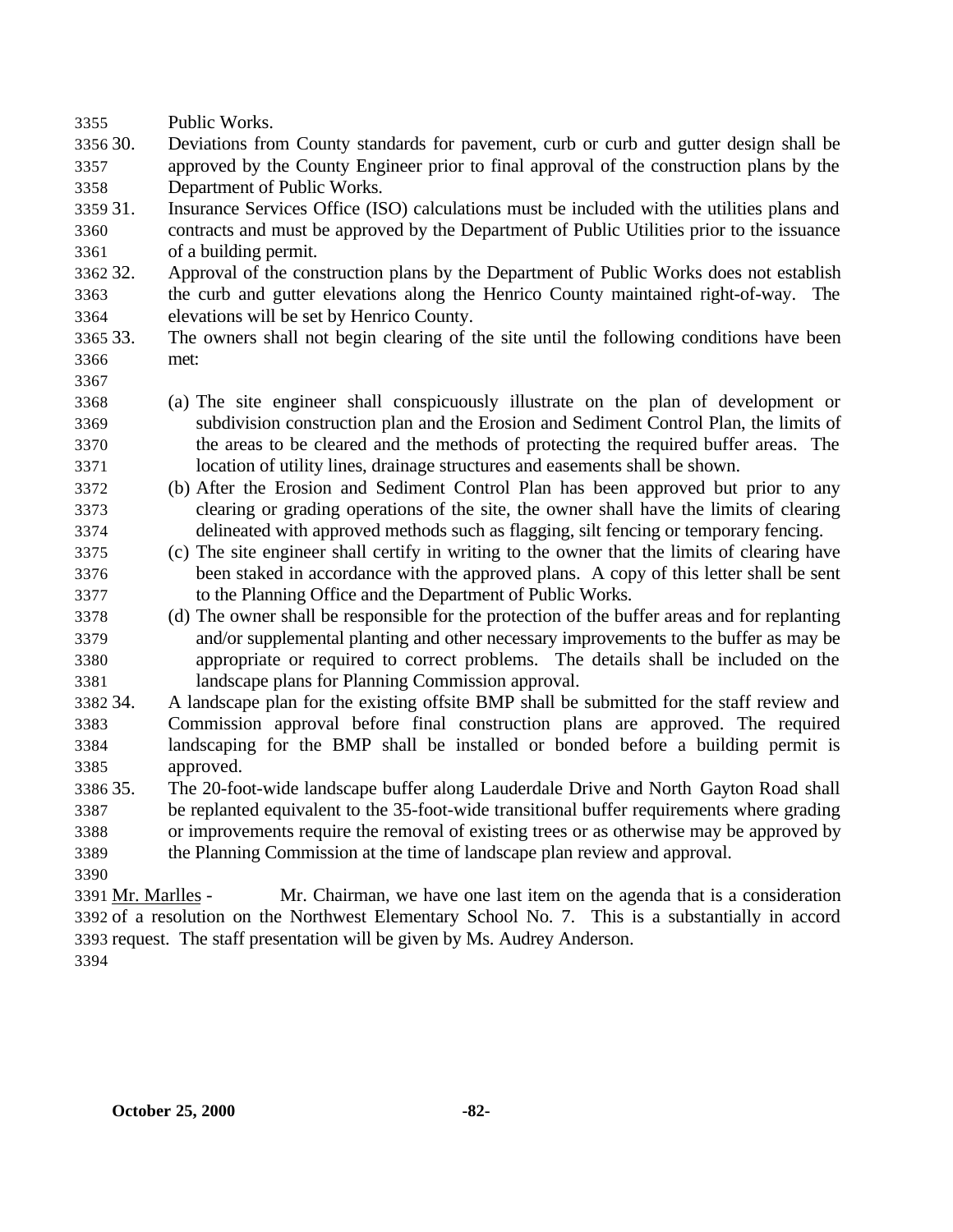# **RESOLUTION: Northwest Elementary School No. 7 Substantially In Accord with the County of Henrico Comprehensive Plan**

 

 Ms. Anderson - Good afternoon to everyone. The site under question is for the Northwest Elementary School No. 7. It is located in the Three Chopt District, approximately 1000 feet north of the northern terminus of Twin Hickory Road. The site is approximately 21 acres and it consists of part of parcels 11A, 1A, 3 and 4. The site characteristics are suitable for the proposed use. The zoning on this site is R-3C and the proposed facility is permitted in that zoning district. The topography on this site includes moderate to steep slopes and grading may be required to develop this site as proposed. Public water and sewer are available to this site. The Land Use Plan recommends Suburban Residential 2 development, 2.4 to 3.4 units net density per acre. That category is on a majority of the site. The rest of the site on the west side and the northern boundary along the Chickahominy River, is designated for Environmental Protection Area. The proposed use supports a number of the Plan's goals, objectives, and policies that address the provision of public facilities to meet the community needs. And based upon these considerations and other considerations that we looked at, transportation use and open space areas, the staff has concluded that this site is not in conflict or a significant…. I'm sorry. It is not a significant departure from the goals, objectives and policies of the plan and therefore the staff does recommend that the Planning Commission approve the resolution, finding this site for the Northwest Elementary School #7 substantially in accord with the Comprehensive Plan for the County. I'll answer any questions you might have. Thank you. Also Mr. Grissom is here for questions as well. 

| . ) + 1               |                                                                              |
|-----------------------|------------------------------------------------------------------------------|
| 3418 Ms. Dwyer -      | Is Mr. Eure still here?                                                      |
| 3419                  |                                                                              |
| 3420 Ms. Anderson -   | No. He just left.                                                            |
| 3421                  |                                                                              |
| 3422 Ms. Dwyer -      | Oh, I didn't see him leave. I have some questions about this Concept Road    |
| 3423 10-1.            |                                                                              |
| 3424                  |                                                                              |
| 3425 Mr. Vanarsdall - | Thank you.                                                                   |
| 3426                  |                                                                              |
| 2427 $M_s$ Duver      | Maybe Lean just ask you a couple of questions. It save in the report that we |

3427 Ms. Dwyer - Maybe I can just ask you a couple of questions. It says in the report that we have that the proffers for the Wyndham Forest rezoning, that the owner shall build Concept Road 10-1. Does that means that the County would become the owner and the County would become responsible for building that concept road, or does it means that the existing developer who excepted this proffer will be responsible for building that road?

 Ms. Anderson - The proffer does say that the owner, whoever it is at the time that the development starts, would be responsible for developing the road. However, the staff did recommend in the report, as you can see in the next paragraph, that some arrangement be made during the contractual stage of switching hands and ownership.

3439 Ms. Dwyer - I was confused by what that meant. Does that mean that the County is going to pay for it but the current owner will build it, and that that will be determined in the contract? It

**October 25, 2000 -83-**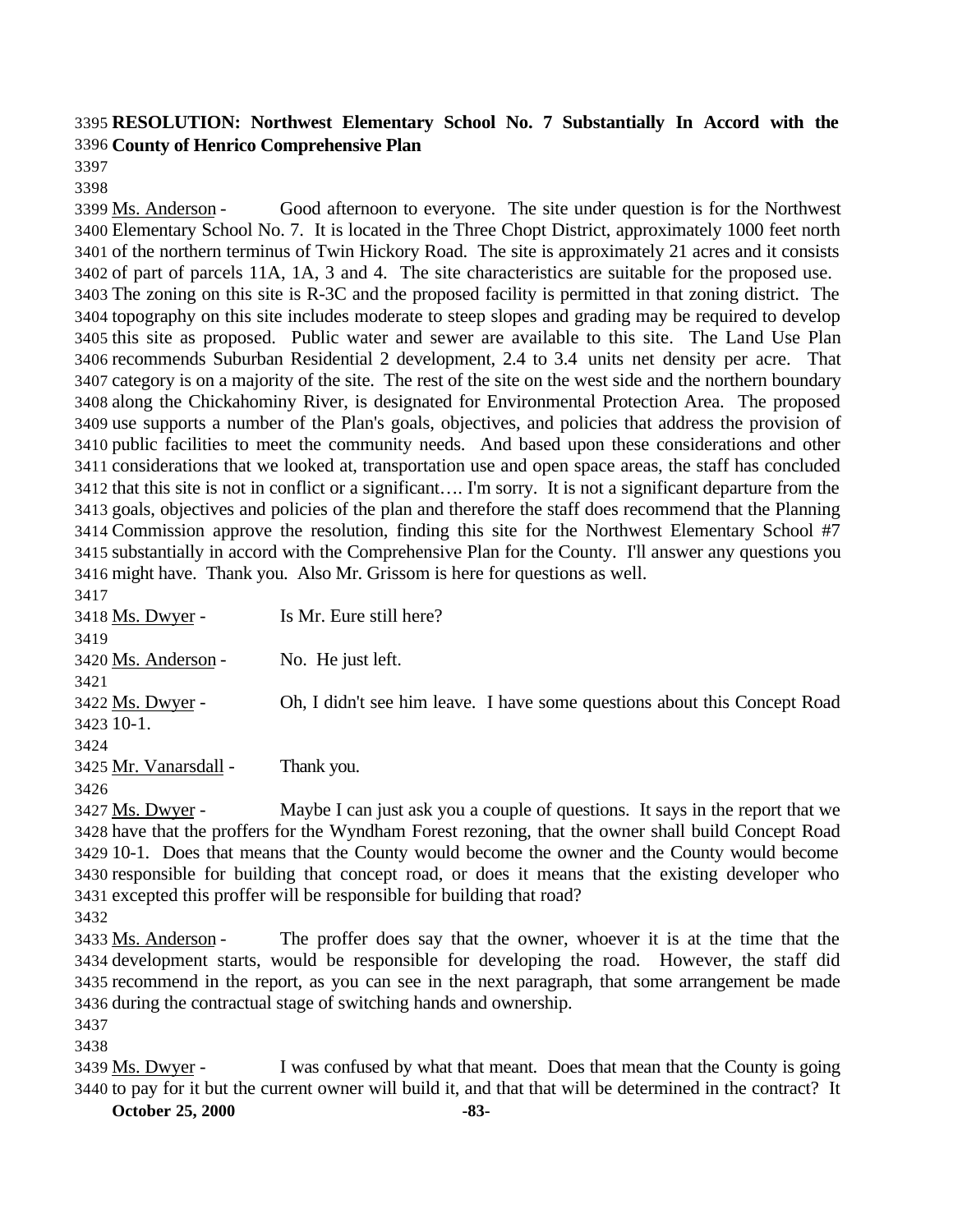wasn't clear to me in this paragraph whether the County was going to get stuck with the road costs or not. That's my question.

3444 Mr. Grissom - Good afternoon, Dwight Grissom. The School Board adopted a resolution, I believe it was at last's month meeting, to acquire this property. I believe the value is like \$67,000 an acre plus \$350,000 for shared infrastructure cost. So, with HHHunt we are sort of partnering with them. They will be basically building the roads, we are participating in that cost. Does that help answer your question?

3450 Ms. Dwyer - So the County will be sharing the cost to build that road?

3452 Mr. Grissom - Yes, ma'am. Just like if we had bought this and it was virgin property out there and the School system would still have to build the road.

3455 Ms. Dwyer - I'm just wondering that when these proffers were accepted, if this was.... You know sometimes when we accept proffers like this, that's part and parcel of the whole package of the rezoning and so I guess, in my mind at least, when this rezoned, I was assuming that HHHunt would be, or whoever the purchaser was, I believe you said HHHunt.

Mr. Grissom - Yes, ma'am.

 Ms. Dwyer - Would be bearing the cost of that road. But now it looks like the County is going to be chipping in for that, which is, you know, that's the County decision not ours. I just wanted to make that comment. I'm also, in light of other decisions that have been made regarding roads in this area, I'm very concerned that we fulfill our obligation as public officials to make sure that needed roads are in fact built. So, I'm wondering what the status of Concept Road 10-1 is. It looks like it crosses environmentally sensitive areas. That's been a basis for eliminating roads in the past. It seems to me that this is a critical road for this school otherwise the school would be at the end of the dead-end road. I know that it may not be built soon but I just want some reassurance before we agree to put a school here that there will be a road to serve that school. That's my road question. And I notice that Todd was here all through the meeting and if I had seen him sneak out I would have said something.

3474 Mr. McGarry - He's been contacted and he is on his way.

 Ms. Dwyer - Okay. I can't vote for this until I know that this road is going to be there, at least as far as that assurance can be made at this time.

 Mr. Silber - Ms. Dwyer, I might be able to shed a little bit of light on that. The concept road is anticipated to go to the west, hopefully crossing that environmental area and tie into the subdivision that Hunt has done to the west. They have stub that road and it is anticipated that that road will go across, which one major property owner in there where the horse farm is and at this point it's still being held by that property owner. But, it is anticipated that that road will go in that direction. It is also anticipated that it will go to the east heading back over into the direction of the landfill. It is no longer on the Thoroughfare Plan to go across I-295. 

**October 25, 2000 -84-**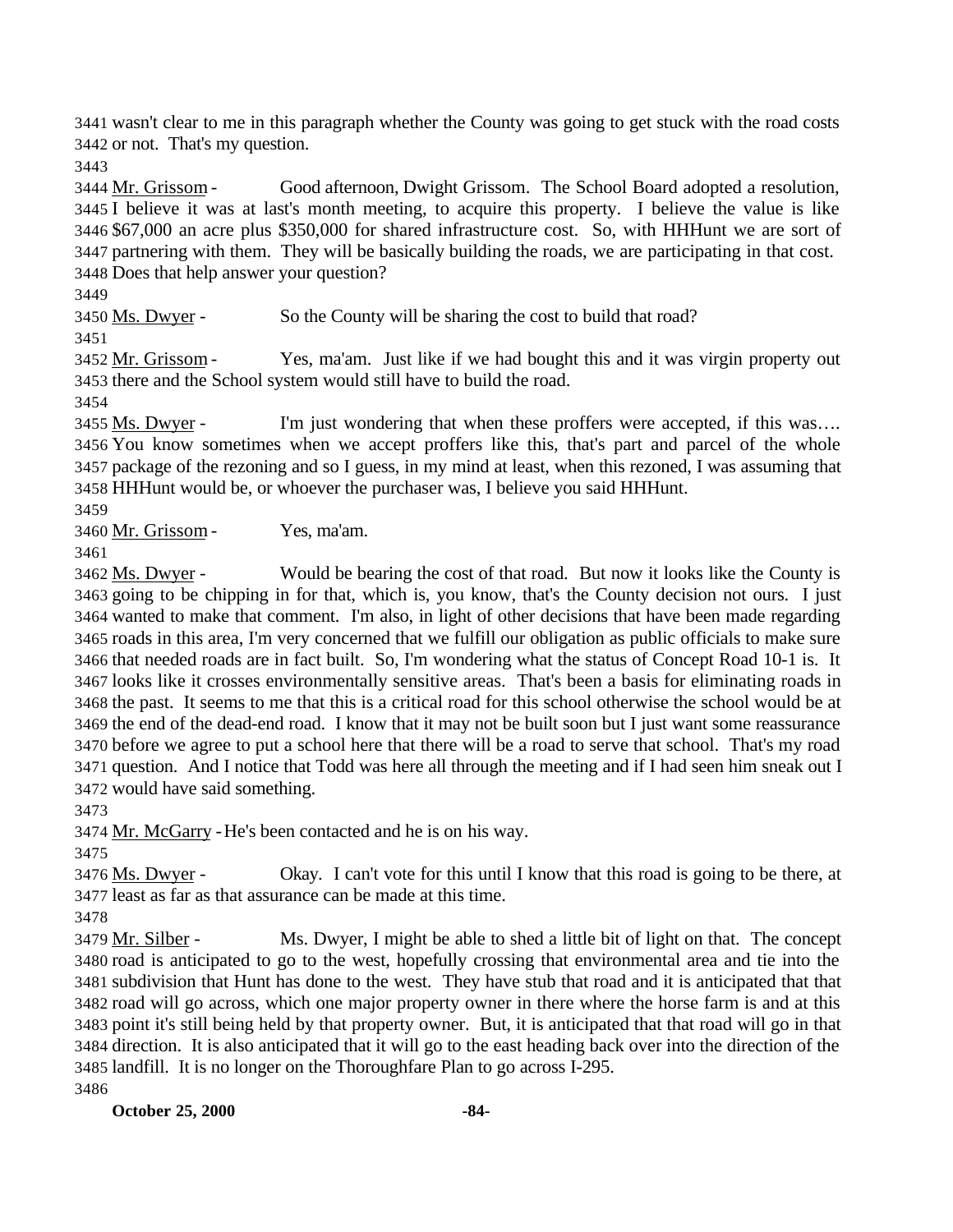| 3487 <u>Ms. Dwyer</u> -              | I remember that. They took it off of the Thoroughfare Plan for that section.                             |
|--------------------------------------|----------------------------------------------------------------------------------------------------------|
| 3488<br>3489 Mr. Silber -            | It would tie over to, I think it is Opaca, and come back out to Nuckols Road.                            |
|                                      | 3490 So, hopefully, the Concept Road 10-1 is in tact and will be completed with future development       |
| 3491 area.                           |                                                                                                          |
| 3492                                 |                                                                                                          |
| 3493 <u>Ms. Dwyer</u> -              | Where is Opaca on this, is that that road on this map?                                                   |
| 3494                                 |                                                                                                          |
| 3495 <u>Mr. Silber</u> -             | Where the RR is?                                                                                         |
| 3496                                 |                                                                                                          |
| 3497 <u>Ms. Dwyer</u> -              | Yes.                                                                                                     |
| 3498                                 |                                                                                                          |
| 3499 Mr. Silber                      | Yes. That can be extended all the way up and tie into 10-1.                                              |
| 3500                                 |                                                                                                          |
| 3501 <u>Ms. Dwyer</u> -              | Okay. So, Concept Road 10-1 would go from the road that is adjacent to                                   |
| 3502 the capital RR?                 |                                                                                                          |
| 3503                                 |                                                                                                          |
| 3504 Mr. Silber -<br>3505            | Right.                                                                                                   |
| 3506 Ms. Dwyer -                     | That's going down and it's obviously a private road now that serve those                                 |
|                                      | 3507 houses, so it would go from there over to the left. What's the name of that road that comes out of  |
|                                      | 3508 Twin Hickory Lane and goes by the blue house, what's that road call? Or, is that a private road     |
| 3509 too?                            |                                                                                                          |
| 3510                                 |                                                                                                          |
| 3511 <u>Mr. Silber</u> -             | The one that comes out Twin Hickory Lane, out to Nuckols Road?                                           |
| 3512                                 |                                                                                                          |
| 3513 <u>Ms. Dwyer</u> -              | Yes. Between Hickory and the Lane on the map that we are looking at. Is                                  |
| 3514 that a private drive too?       |                                                                                                          |
| 3515                                 |                                                                                                          |
| 3516 <u>Mr. Silber</u> -             | That's just a private drive. That would be a part of it and incorporated into                            |
|                                      | 3517 the subdivision that's already been approved out there.                                             |
| 3518                                 |                                                                                                          |
|                                      | 3519 Ms. Dwyer - I see. Okay. So, as shown, it will go from the west all the way up to                   |
|                                      | 3520 Opaca, which is also shown and the dash line that is shown here, beyond Opaca, that's the part that |
|                                      | 3521 has been eliminated from the Thoroughfare Plan because that went across the landfill and I-295. Is  |
| 3522 that right, Randy?              |                                                                                                          |
| 3523                                 |                                                                                                          |
| 3524 <u>Mr. Silber</u> -             | Yes. It will not go across I-295. Where it ends I am not sure, but Opaca                                 |
|                                      | 3525 can be extended into 10-1. And to the west, what would extend over through those existing           |
|                                      | 3526 subdivisions and tie all the way over to Shady Grove Road. So, it would be a parallel road          |
| 3527 system to Nuckols Road.<br>3528 |                                                                                                          |
| 3529 <u>Ms. Dwyer</u> -              | And what are the chances that that will stay on the Thoroughfare Plan and                                |
| 3530 be built?                       |                                                                                                          |
| 3531                                 |                                                                                                          |
| 3532 <u>Mr. Silber</u> -             | It would be staff's strong recommendation that it stay on it.                                            |
| October 25, 2000                     | $-85-$                                                                                                   |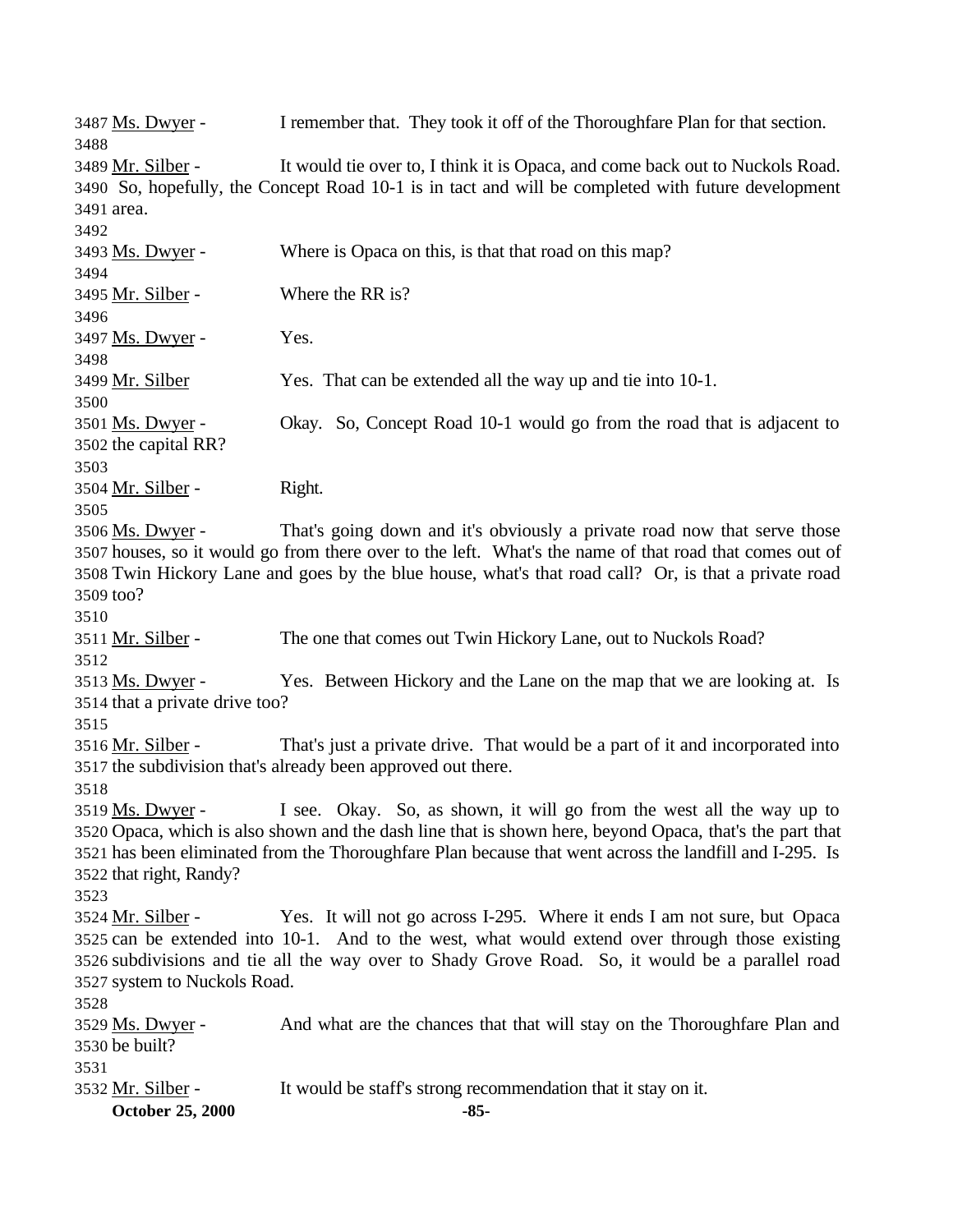3534 Ms. Dwyer - Do you want to put that in a lock box? Well, should we wait for Todd? I don't want to hold you all up, I'm just very concerned about access in these undeveloped areas, particularly when a school is here. Do you think Mr. Eure has anything to add to that, Randy? 

 Mr. Silber - I mean you can wait for him, but I don't think he's going to be able to elaborate much more than that.

 Ms. Dwyer - I guess my other question was the other terminus, the terminus points for 10- 1. And you have explained those, at least it will go from where it's shown on the west on this map, to Opaca.

| 3544              |                                                                      |
|-------------------|----------------------------------------------------------------------|
| 3545 Mr. Silber - | Right.                                                               |
| 3546              |                                                                      |
| 3547 Ms. Dwyer -  | Which would cover almost the entire frontage of the school property. |
| 3548              |                                                                      |
| 3549 Mr. Silber - | It should cover all of it, yes.                                      |
| 3550              |                                                                      |

 Mr. Taylor - And just looking at the location of that road, I think that HHHunt plans to develop in that area so it would just be a part of their natural expansion and development. That site now is just heavily wooded so I think we can be pretty much assured that they would put that road in because they would want to develop that extensive area and a road would be a natural part of that development.

Mr. Vanarsdall - Mrs. Dwyer, Mr. Eure just arrived do you want to talk to him?

 Ms. Dwyer - Mr. Eure, Randy Silber, I think, has answered my questions. But I'll just ask you. I'm concerned about Concept Road 10-1 and the likelihood that it will continue to stay on the Major Thoroughfare Plan and in fact be built because it looks to me to be a necessary facility to serve the school. Randy has indicated that where it is shown that it…. I was interested in what its terminus points are because I know we have eliminated a part of it from the Major Thoroughfare Plan. But looking at the map that's on our screen now, Randy suggest that it will go from its western point as marked on this map all the way across in front of the school property and end no shorter than at the end of the school property, which is Opaca. So, it could conceivably tie into Opaca.

 Mr. Eure - That's correct. That's my understanding as what still conceive for it. The portion that was eliminated from the Thoroughfare Plan continued on from that point to the east, across, basically, the landfill site over I-295 and back into Springfield Road. And simply due to the physical impossibility of building that it would have to actually go over some of the physical landfill area. That was not conceived feasible to build. But the other portion, as of the latest I've heard, and from everything we've heard back from HHHunt is that the remaining portion will be built as a minor collector to feed traffic into and out of the neighborhoods in that area.

 Ms. Dwyer - So, it will stop at Opaca or will it go on to something else on this side of the landfill?

**October 25, 2000 -86-**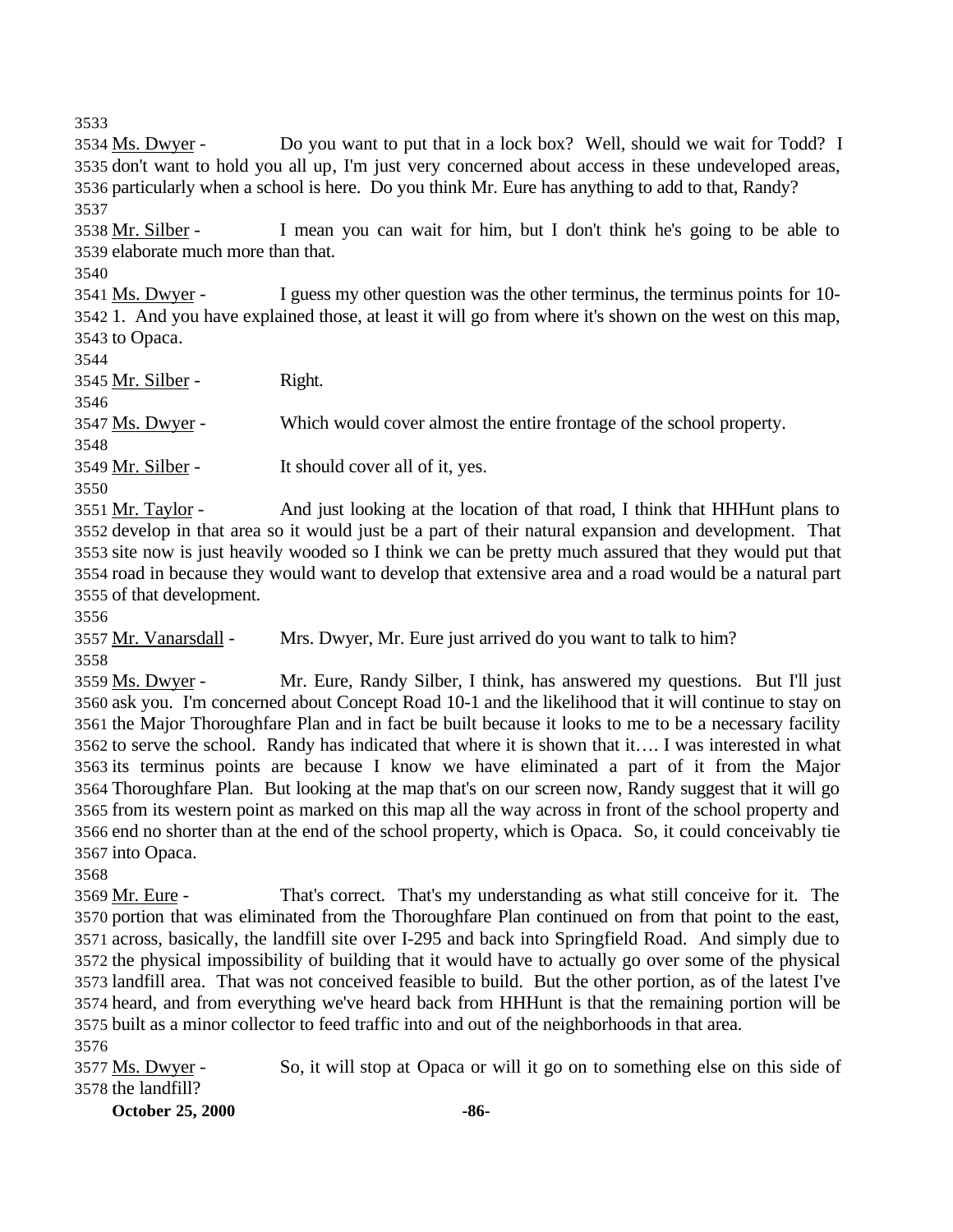Mr. Silber - Ms. Dwyer, I guess I need to correct myself. Opaca is not planned necessarily to extend all the way up to 10-1 but there is another concept road 19-1 that is actually east of the map that's on the screen. And 19-1 would run from Nuckols Road up to 10-1.

 Mr. Eure - It would still be west of the landfill, somewhere between west of the landfill and Opaca, which I don't even know if the proposed alignment for 19-1 has been established yet. But it would be somewhere in that general area and would provide access back down to Nuckols Road in that area.

 Ms. Dwyer - Do you and the traffic engineering powers view this road as necessary in order to serve the school adequately? In other words, if we eliminate all of 10-1 will the school have adequate road service by Twin Hickory Lane dead-ending at that school?

 Mr. Eure - Certainly it is preferable to feed an elementary school off of a collector road. We don't want it necessarily on major arterials but collector roads do serve to keep the traffic out of essentially residential streets. So from that standpoint certainly we would like to see 10-1 to continue to provide access to it.

Ms. Dwyer - And I guess 19-1 as well.

Mr. Eure - Correct.

 Ms. Dwyer - Can you foresee any reason not to extend, not to build 10-1 environmental reasons or any other reasons that you can foresee at this point?

 Mr. Eure - I'm not aware of any reasons it can't be built. I think that was one of the reasons that that portion was left on the Thoroughfare Plan when the portion to the east was eliminated. I don't know how far it's going to look into by either County staff or HHHunt as far as the feasibility of building it, but based on what we know now, we believe it still can be built. 

Ms. Dwyer - Thank, you.

 Mrs. O'Bannon - I have a question, Mr. Grissom. The Chesapeake Bay Act 2000, which was signed into law requires that all school children by the time they graduate from high school have an experience concerning Chesapeake Bay issues. You have here an EPA area and the Chickahominy River, obviously, flows into the James River and is in the Chesapeake Bay watershed. It is one of the targeted areas. Do you have any plans for the use of that area for a Chesapeake Bay 2000 Project? Would it be able to receive government funds?

 Mr. Grissom - That's a good question, but you are getting into kind of an instructional issue question.

 Mrs. O'Bannon - I know that, but at the same time, it's been planning, this property and what we are seeing here is the plan of the school property. Is there anything built into this plan to accommodate some use of the act or the law that this requires?

**October 25, 2000 -87-**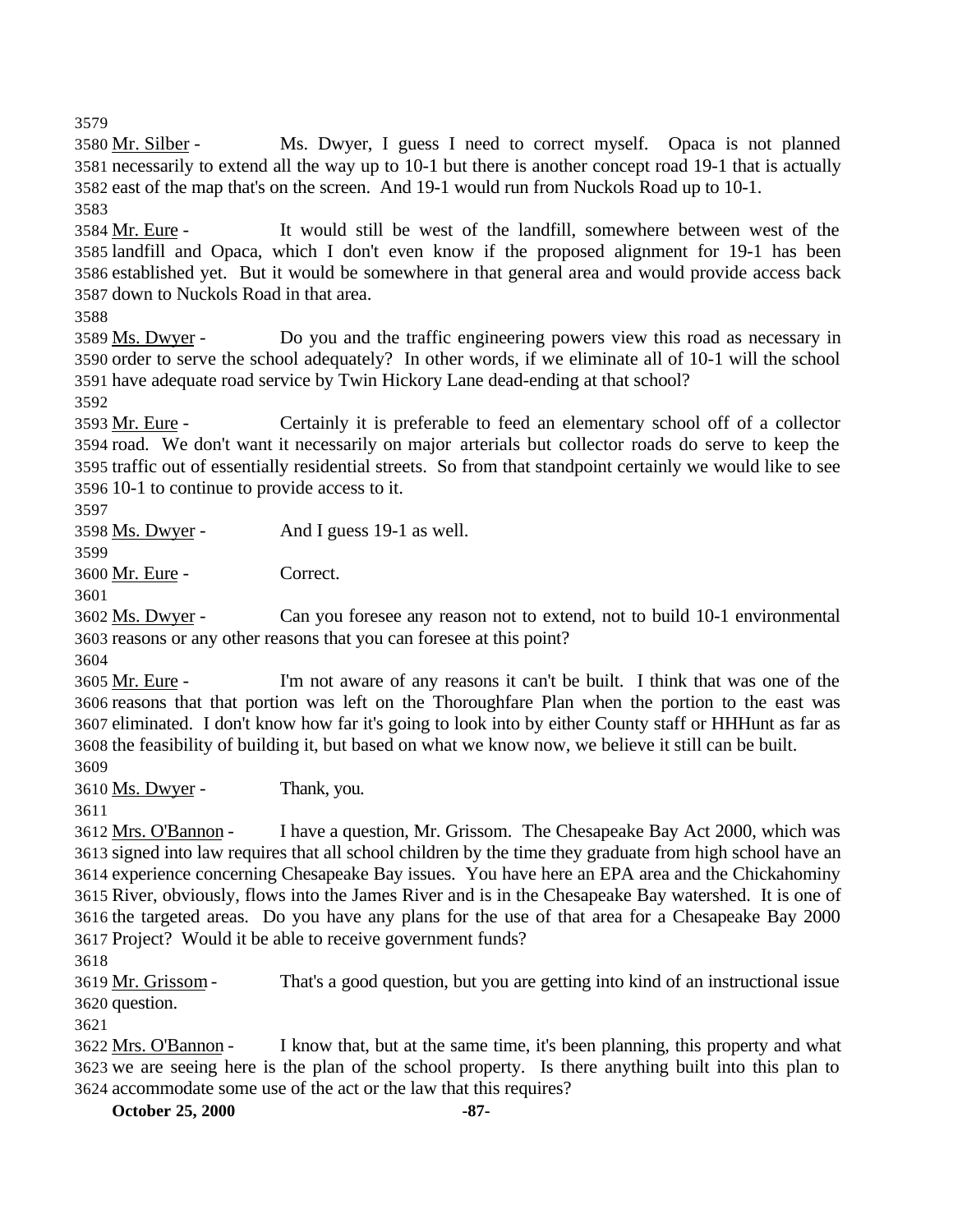Mr. Grissom - Not at this point because we haven't even gone out and hired an architect at this point. We are just trying to make sure that the property is in accordance with the zoning. But, that's certainly an interesting thought and one we could certainly pursue. Mrs. O'Bannon - I hope you will consider that because there is federal funding available for projects in the amount of something like \$40,000 you might be able to collect and there are several programs you could apply for funding. But, I hope you will consider that in the planning for this

particular project.

Mr. Grissom - Thank you.

Mr. Vanarsdall - All right. Are there anymore questions?

 Ms. Dwyer - I have just one more thing to add into the resolution. I would like to add a "whereas." Where it states, "A report dated October 18 as presented to the Planning Commission by the Planning staff." Either in that paragraph or an additional paragraph that states that "we believe that the building of Concept Road 10-1 as it exists on the Thoroughfare Plan is significant and necessary in order to serve this school site."

Mr. Vanarsdall - Where do you want to put that?

Ms. Dwyer - Well, it could be another "whereas."

3649 Mr. Taylor - What about adding it to the fifth whereas where it says "The Planning Commission finds the proposed can be designed to be compatible with the surrounding area, with the extension of Concept Road 10-1.

3653 Ms. Dwyer - Or we could say "Whereas the Planning Commission finds the proposed site can be designed to be compatible and that Concept Road 10-1 is a necessary facility to serve this school.

Mr. Archer - Where are you, Ms. Dwyer, what paragraph?

 Ms. Dwyer - The last "whereas" I'm just adding to that. And that Concept Road 10-1 is a necessary facility to serve this school.

Mr. Taylor - How about broadening "this school" to "this area?"

Ms. Dwyer - Well, because this resolution only deals with the school.

Mr. Vanarsdall - All right. Do you want to make a motion?

 Mr. Taylor - Mr. Chairman, I move that we amend the "fifth whereas" to state: …and that Concept Road 10-1 is necessary to serve the school." And that we approve the resolution as amended.

**October 25, 2000 -88-**